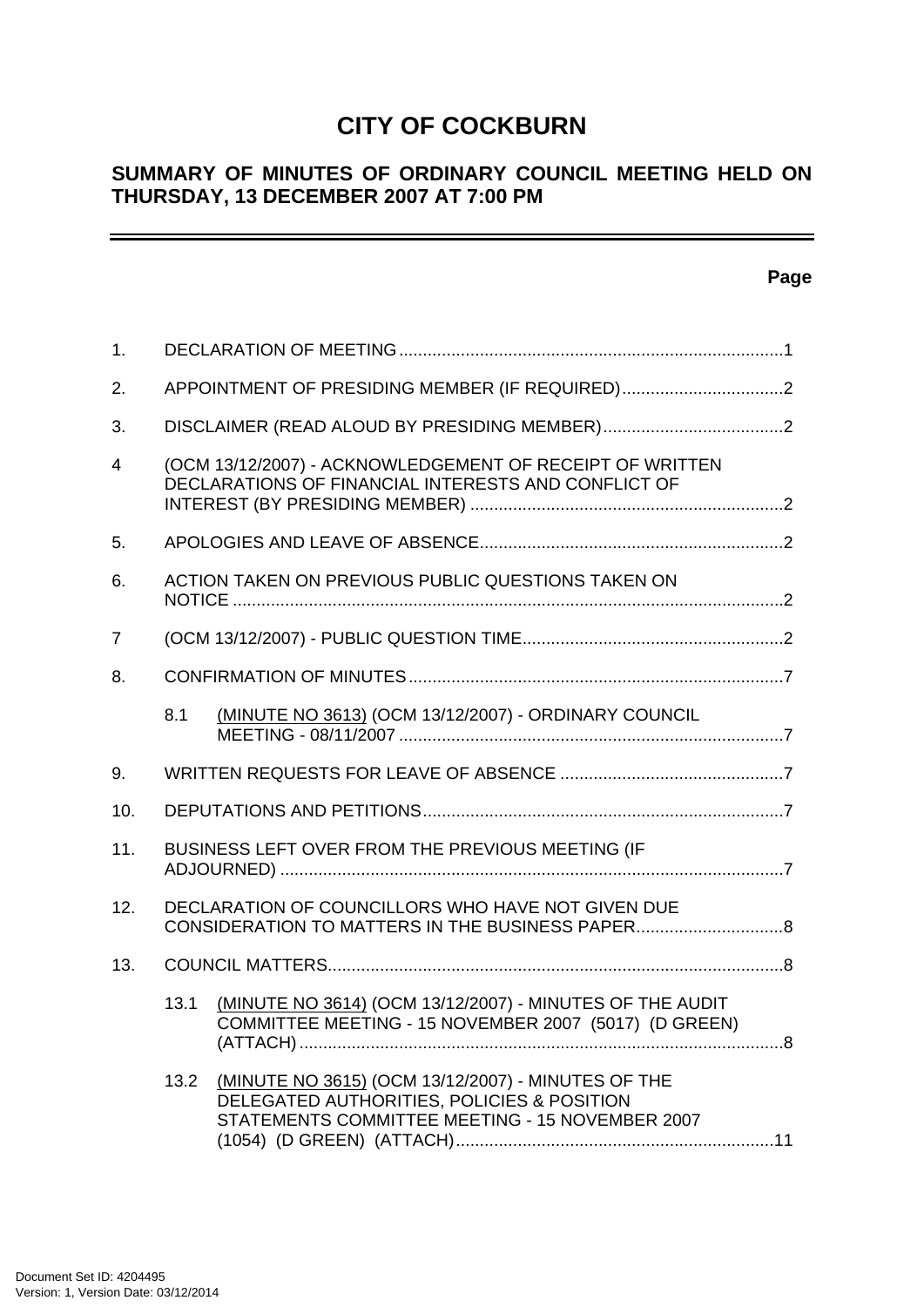|     |      | MINUTE NO 3616) (OCM 13/12/2007) - MINUTE NO.243 - DAP&PS<br>15/11/2007 - PURCHASE OF COUNCIL PLANT, VEHICLE AND<br>EQUIPMENT, LIGHT FLEET SUSTAINABILITY (1015) (M                                                    |  |
|-----|------|------------------------------------------------------------------------------------------------------------------------------------------------------------------------------------------------------------------------|--|
|     |      | MINUTE NO 3617) (OCM 13/12/2007) - MINUTE NO.244 - DAP&PS<br>15/11/2007 - YOUTH ART SCHOLARSHIP PROGRAMME (8154)                                                                                                       |  |
|     | 13.3 | (MINUTE NO 3618) (OCM 13/12/2007) - 2006/07 ANNUAL REPORT                                                                                                                                                              |  |
|     | 13.4 | (MINUTE NO 3619) (OCM 13/12/2007) - SCHEDULED ORDINARY<br>COUNCIL MEETING - JANUARY 2008 (1704) (D GREEN)                                                                                                              |  |
|     | 13.5 | (MINUTE NO 3620) (OCM 13/12/2007) - PERTH AIRPORTS                                                                                                                                                                     |  |
|     | 13.6 | (MINUTE NO 3621) (OCM 13/12/2007) - PROPOSED AMENDMENT<br>TO LOCALITY BOUNDARIES OF COOGEE, MUNSTER,<br>HENDERSON, BEELIAR, SUCCESS AND WATTLEUP (1050) (D                                                             |  |
|     | 13.7 | (MINUTE NO 3622) (OCM 13/12/2007) - MINUTES OF THE<br><b>GRANTS AND DONATIONS COMMITTEE MEETING HELD ON 22</b>                                                                                                         |  |
| 14. |      |                                                                                                                                                                                                                        |  |
|     | 14.1 | (MINUTE NO 3623) (OCM 13/12/2007) - SINGLE STRATA<br>(GROUPED DWELLING) - OWNER: MIGUEL DEFREITAS -<br>APPLICANT: MICHAEL LITTLE (2213719) (V LUMMER) (ATTACH)26                                                       |  |
|     | 14.2 | (MINUTE NO 3624) (OCM 13/12/2007) - SUBMISSION OF REVISED<br>MASTERPLAN - LOCATION: LOT 809 PEARSON DRIVE (CNR<br>WENTWORTH PARADE SUCCESS) - OWNER: ACEPARK PTY<br>LTD - APPLICANT: DESIGNINC (6002227) (C SCHOOLING) |  |
|     | 14.3 | (MINUTE NO 3625) (OCM 13/12/2007) - RETROSPECTIVE<br>PLANNING APPROVAL - RETAINING WALL- LOCATION 31<br>TREATY OAK COVE BIBRA LAKE - APPLICANT: DANIEL PETER<br>KRISPLER (1116711) (B HOGARTH-ANGUS) (ATTACH) 42       |  |
|     | 14.4 | (MINUTE NO 3626) (OCM 13/12/2007) - PROPOSED JANDAKOT<br>AIRPORT DRAFT MAJOR DEVELOPMENT PLAN - HOPE ROAD<br>JANDAKOT - OWNER & APPLICANT: JANDAKOT AIRPORT<br>HOLDINGS PTY LTD (1211) (D ARNDT) (ATTACH)46            |  |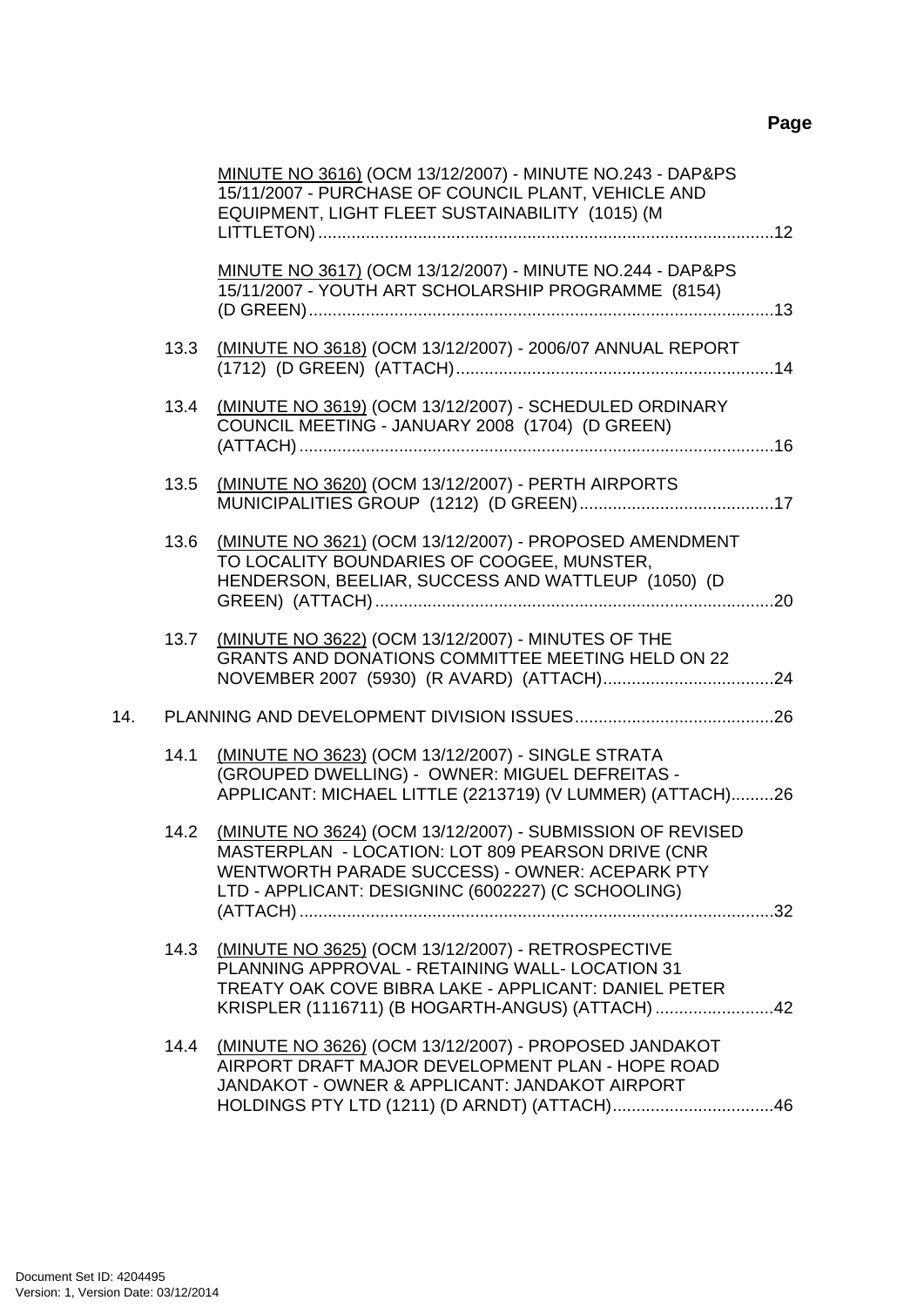| 14.5 | (MINUTE NO 3627) (OCM 13/12/2007) - HORSE STABLES &<br>EXERCISE YARDS - LOC ATION: 12 & 10 (LOTS 22 & 23 HARDEY<br>STREET HAMILTON HILL - OWNER: COMMISSIONER OF MAIN<br>ROADS - APPLICANT: THEODORE MILLER (2201366) (L                                                                                                                                                           |  |
|------|------------------------------------------------------------------------------------------------------------------------------------------------------------------------------------------------------------------------------------------------------------------------------------------------------------------------------------------------------------------------------------|--|
| 14.6 | (MINUTE NO 3628) (OCM 13/12/2007) - TWIN BARTRAM SWAMP -<br>LOCATION: WENTWORTH PARADE SUCCESS (6120) (A BLOOD)                                                                                                                                                                                                                                                                    |  |
| 14.7 | (MINUTE NO 3629) (OCM 13/12/2007) - COOLBELUP TOWN                                                                                                                                                                                                                                                                                                                                 |  |
| 14.8 | (MINUTE NO 3630) (OCM 13/12/2007) - DEVELOPMENT AREA 19 -<br>MURIEL COURT DRAFT STRUCTURE PLAN - LOCATION:<br>COCKBURN CENTRAL - OWNER: VARIOUS (9681) (A BLOOD)                                                                                                                                                                                                                   |  |
| 14.9 | (MINUTE NO 3631) (OCM 13/12/2007) - FINAL ADOPTION OF<br>SCHEME AMENDMENT NO. 59 - REZONING FROM REGIONAL<br>CENTRE (DA 24) TO REGIONAL RESERVE - 'PRIMARY<br>REGIONAL ROADS' - LOCATION: LOTS 801, 807 AND PORTION<br>OF LOT 203 BEELIAR DRIVE, SUCCESS - OWNER: WESTERN<br>AUSTRALIAN PLANNING COMMISSION AND PERRON<br><b>INVESTMENTS PTY LTD - APPLICANT: CITY OF COCKBURN</b> |  |
|      | 14.10 (MINUTE NO 3632) (OCM 13/12/2007) - FINAL ADOPTION OF<br>SCHEME AMENDMENT NO. 61 - REZONING PORTION OF<br>RESERVE 25918 JOYCE AVENUE HAMILTON HILL FROM LOCAL<br>RESERVE 'PARKS AND RECREATION' TO 'RESIDENTIAL' R20 -<br>LOCATION: RESERVE 25918 JOYCE AVENUE, HAMILTON HILL -<br>OWNER/APLPLICANT: CITY OF COCKBURN (93061 (M                                              |  |
|      | 14.11 (MINUTE NO 3633) (OCM 13/12/2007) - FINAL ADOPTION OF<br>PROPOSED AMENDMENT NO. 20 TO TOWN PLANNING SCHEME<br>NO. 3 - LOCATION: SOLOMON ROAD DEVELOPMENT AREA -<br>OWNER: VARIOUS - APPLICANT: CITY OF COCKBURN (93020) (R                                                                                                                                                   |  |
|      | 14.12 (MINUTE NO 3634) (OCM 13/12/2007) - PROPOSED AMENDMENT<br>TO THE SOLOMON ROAD DEVELOPMENT AREA STRUCTURE<br>PLAN - LOCATION: LOT 9501 ARMADALE ROAD JANDAKOT -<br>OWNER: SOUTH CENTRAL WA PTY LTD - JOINT VENTURE<br>BETWEEN SATTERLEY GROUP AND LINC PROPERTY -<br>APPLICANT: THE PLANNING GROUP (9329) (R DONG) (ATTACH) 88                                                |  |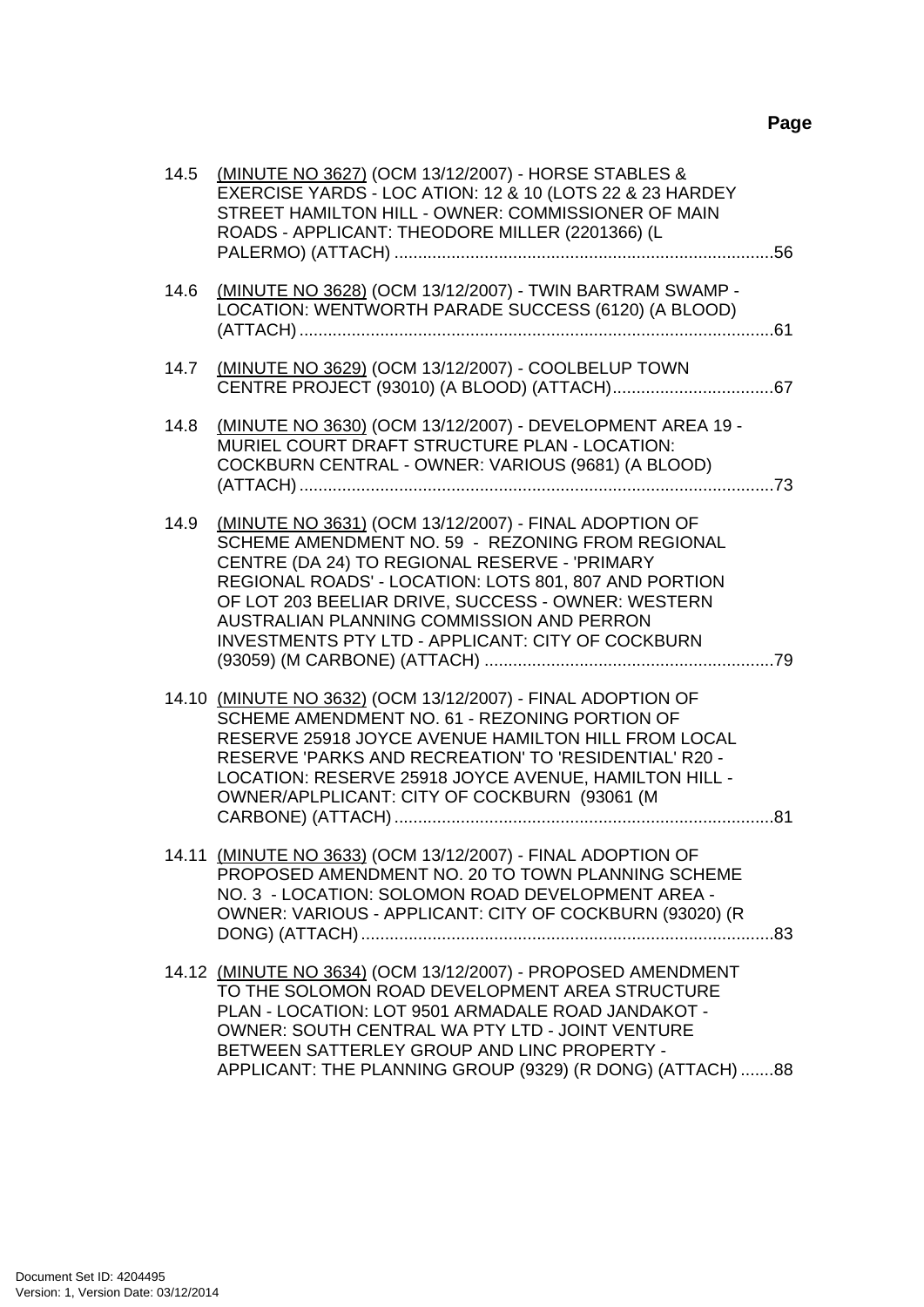|     |      | 14.13 (MINUTE NO 3635) (OCM 13/12/2007) - RETAINING WALL -<br>LOCATION: LOT 14 (NO. 401) ROCKINGHAM ROAD SPEARWOOD<br>- OWNER: JOTON DEVELOPMENTS PTY LTD - APPLICANT:<br>SHELFORD CONSTRUCTIONS PTY LTD (3314484) (E SMITH) |  |
|-----|------|------------------------------------------------------------------------------------------------------------------------------------------------------------------------------------------------------------------------------|--|
|     |      | 14.14 (MINUTE NO 3636) (OCM 13/12/2007) - AMENDED STRUCTURE<br>PLAN - LOTS 802 AND 9028 GIBBS ROAD AND LOT 803 LYON<br>ROAD, AUBIN GROVE - OWNER: LANDCORP - APPLICANT:                                                      |  |
| 15. |      |                                                                                                                                                                                                                              |  |
|     | 15.1 | (MINUTE NO 3637) (OCM 13/12/2007) - LIST OF CREDITORS PAID                                                                                                                                                                   |  |
|     | 15.2 | (MINUTE NO 3638) (OCM 13/12/2007) - STATEMENT OF FINANCIL<br>ACTIVITY - OCTOBER 2007 (5505) (N MAURICIO) (ATTACH)109                                                                                                         |  |
|     |      | MINUTE NO 3639) (OCM 13/12/2007) - APPOINTMENT OF                                                                                                                                                                            |  |
| 16. |      |                                                                                                                                                                                                                              |  |
|     | 16.1 | (MINUTE NO 3640) (OCM 13/12/2007) - TEMPORARY CLOSURE                                                                                                                                                                        |  |
|     | 16.2 | (MINUTE NO 3641) (OCM 13/12/2007) - METROPOLITAN<br>FUNCTIONAL ROAD HIERARCHY - CLASSIFICATION CHANGE<br>OF YORK STREET (4316) (450211) (J RADAICH) 121                                                                      |  |
|     | 16.3 | (MINUTE NO 3642) (OCM 13/12/2007) - TENDER RFT35/2007 -<br>BULK EARTHWORKS FOR SPEARWOOD AVENUE (WEST)                                                                                                                       |  |
|     | 16.4 | (MINUTE NO 3643) (OCM 13/12/2007) - RFT34/2007 ELECTRICAL<br>SERVICES INDUSTRIAL, COMMERCIAL & DOMESTIC                                                                                                                      |  |
| 17. |      |                                                                                                                                                                                                                              |  |
|     | 17.1 | (MINUTE NO 3644) (OCM 13/12/2007) - EXPRESSIONS OF<br>INTEREST - LOT 22 AND LOT 14 PROGRESS DRIVE, BIBRA LAKE<br>- OWNER: CITY OF COCKBURN (111789) (R AVARD) 132                                                            |  |
|     | 17.2 | (MINUTE NO 3645) (OCM 13/12/2007) - COOLBELLUP<br>COMMUNITY HUB CONSULTATION OUTCOMES (8136B) (RA)                                                                                                                           |  |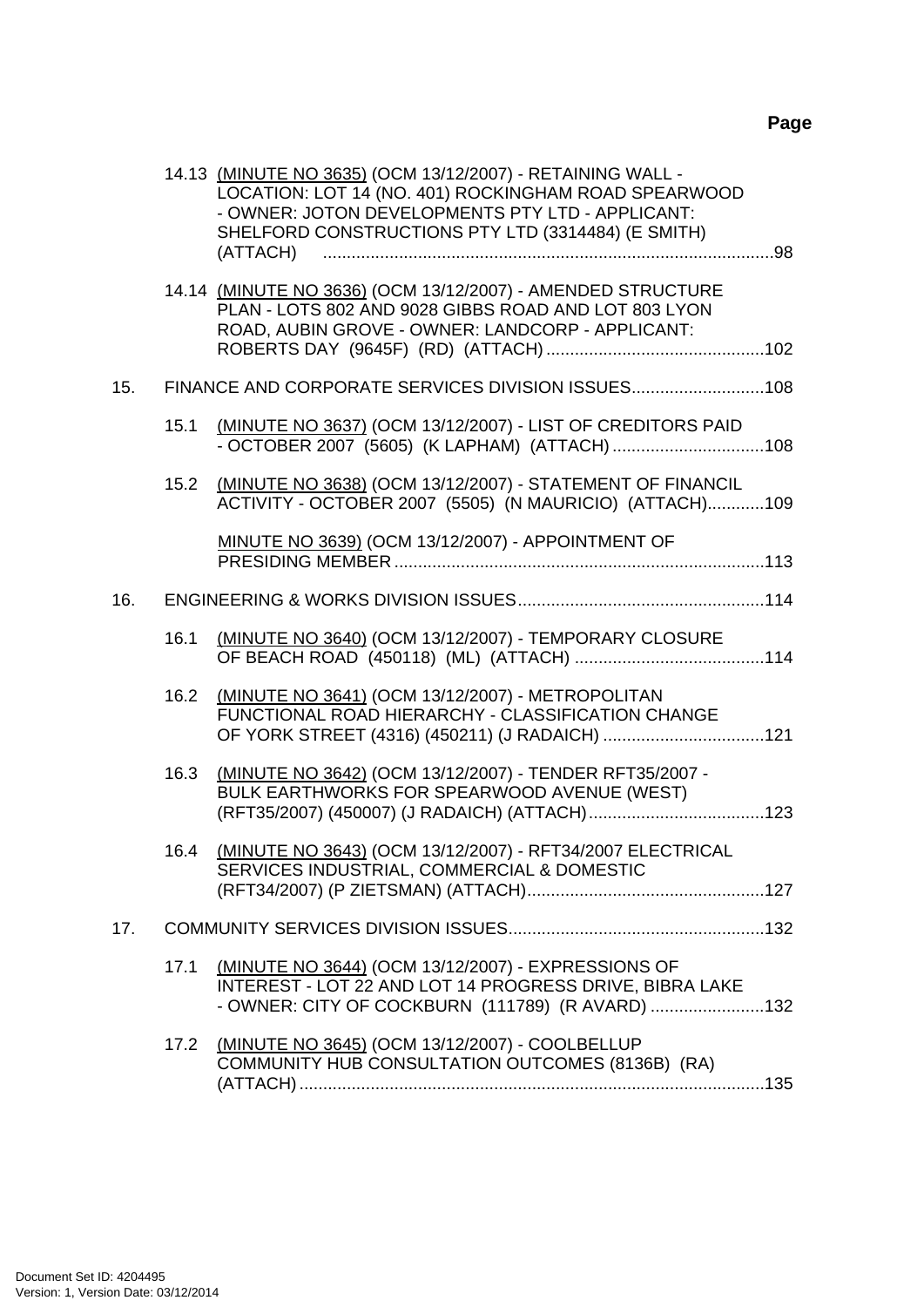| 18. |      |                                                                                                                                                                      |  |
|-----|------|----------------------------------------------------------------------------------------------------------------------------------------------------------------------|--|
|     | 18.1 | (MINUTE NO 3646) (OCM 13/12/2007) - MINUTES OF THE CHIEF<br>EXECUTIVE OFFICER PERFORMANCE AND SENIOR STAFF KEY<br>PROJECTS APPRAISAL COMMITTEE - 15 NOVEMBER 2007    |  |
| 19. |      | MOTIONS OF WHICH PREVIOUS NOTICE HAS BEEN GIVEN  143                                                                                                                 |  |
| 20. |      | NOTICES OF MOTION GIVEN AT THE MEETING FOR CONSIDERATION                                                                                                             |  |
| 21. |      | NEW BUSINESS OF AN URGENT NATURE INTRODUCED BY                                                                                                                       |  |
|     | 21.1 | (MINUTE NO 3647) (OCM 13/12/2007) - RFT38/2007 LANDFILL<br>DISPOSAL SERVICES (WASTE COMPACTION, DESIGNATION<br>AND COVERING SERVICES) (RFT38/2007) (L DAVIESON)  143 |  |
| 22  |      | (OCM 13/12/2007) - MATTERS TO BE NOTED FOR INVESTIGATION,                                                                                                            |  |
| 23. |      |                                                                                                                                                                      |  |
| 24. |      | (MINUTE NO 3648) (OCM 13/12/2007) - RESOLUTION OF COMPLIANCE                                                                                                         |  |
| 25  |      |                                                                                                                                                                      |  |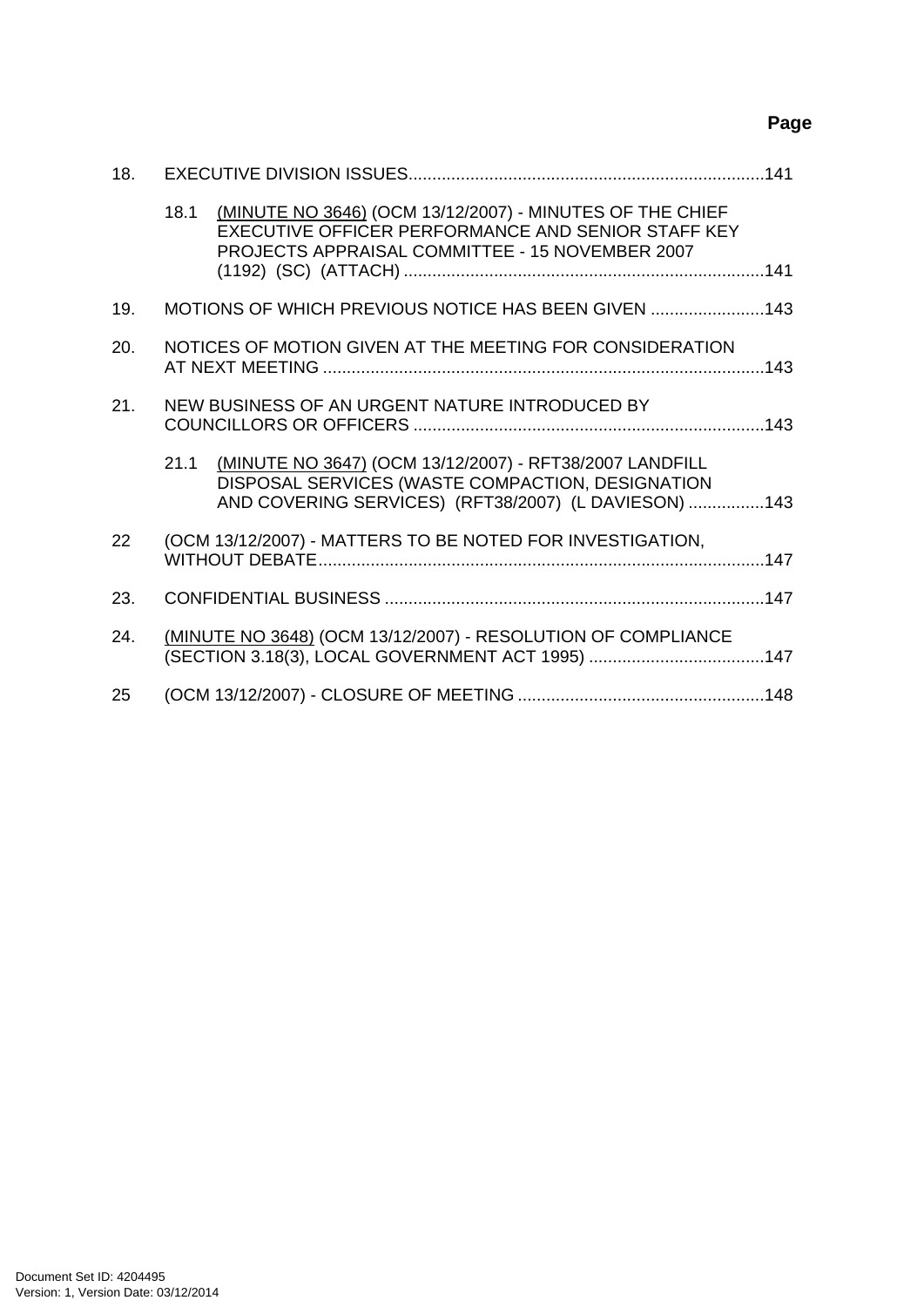Document Set ID: 4204495<br>Version: 1, Version Date: 03/12/2014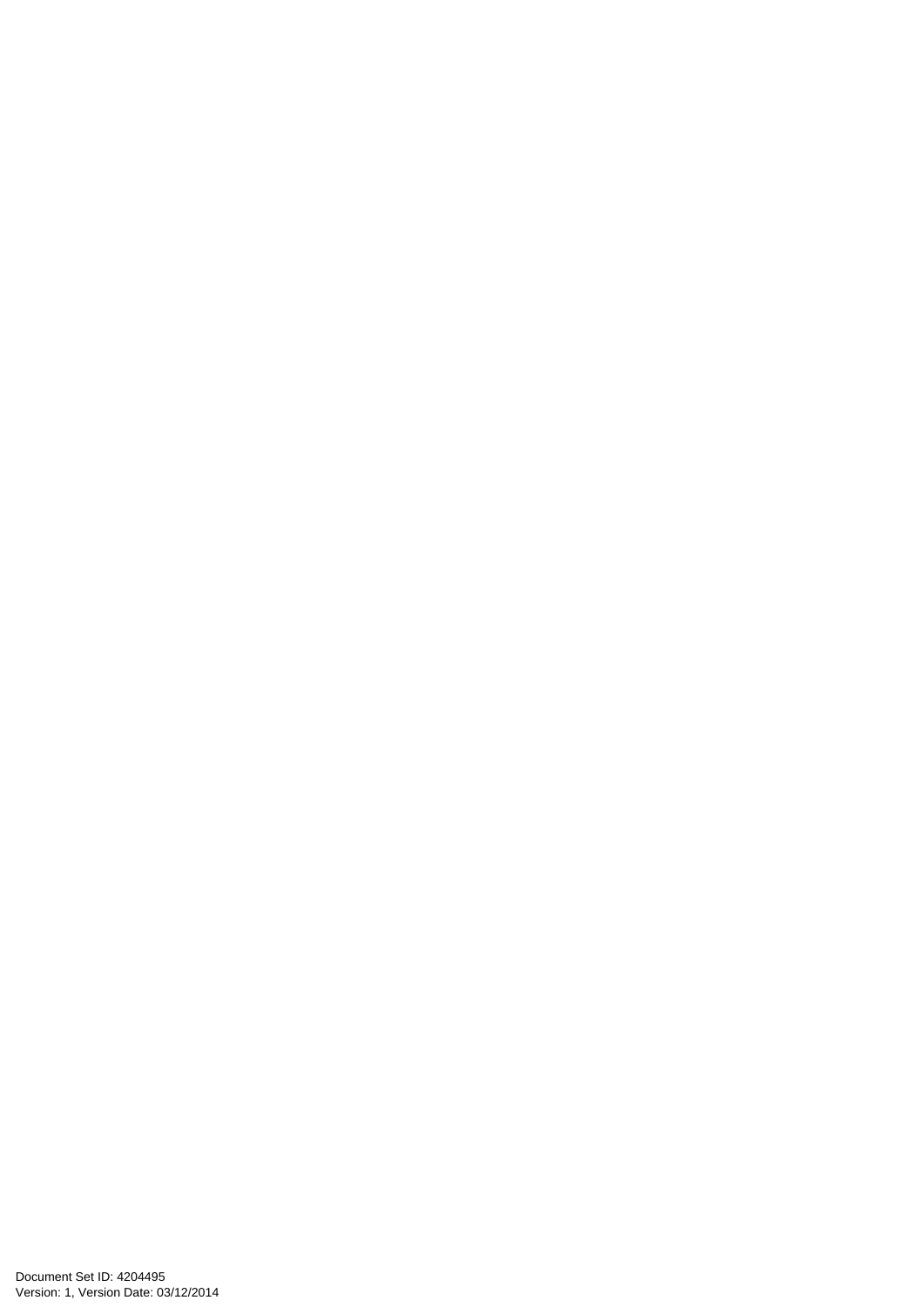# **CITY OF COCKBURN**

# <span id="page-6-0"></span>**MINUTES OF ORDINARY COUNCIL MEETING HELD ON THURSDAY, 13 DECEMBER 2007 AT 7:00 PM**

## **PRESENT:**

# **ELECTED MEMBERS**

| Mr S Lee                  | Mayor        |
|---------------------------|--------------|
| Mr K Allen                | Deputy Mayor |
| Mr R Graham               | Councillor   |
| <b>Ms H Attrill</b>       | Councillor   |
| Mr I Whitfield            | Councillor   |
| <b>Mrs C Reeve-Fowkes</b> | Councillor   |
| Mr T Romano               | Councillor   |
| Mrs J Baker               | Councillor   |
| Mrs S Limbert             | Councillor   |
| Mrs V Oliver              | Councillor   |

#### **IN ATTENDANCE**

| Mr S Cain      | $\blacksquare$   | <b>Chief Executive Officer</b>                   |
|----------------|------------------|--------------------------------------------------|
| Mr D Green     | $\sim$ 100 $\mu$ | Director, Administration & Community Services    |
| Ms M Tobin     | $\sim 100$       | Acting Director, Finance & Corporate Services    |
| Mr M Littleton | $\blacksquare$   | Director, Engineering & Works                    |
| Mr D Arndt     | $\sim$           | Director, Planning & Development                 |
| Mrs B Pinto    | $\blacksquare$   | PA to Directors - Finance & Corporate Services / |
|                |                  | <b>Administration &amp; Community Services</b>   |
| Ms L Boyanich  | $\blacksquare$   | Media Liaison Officer                            |

# **1. DECLARATION OF MEETING**

The Presiding Member declared the meeting open at 7.03 pm.

Mayor Lee announced that the City had received a Certificate from ICLEI acknowledging Council's commitment to undertake an action agenda which will work towards an integrated freshwater resource management within the City.

The City also received two prestigious Awards from the Planning Institute of Australia, namely the WA Planning Minister's Award for Cockburn Central.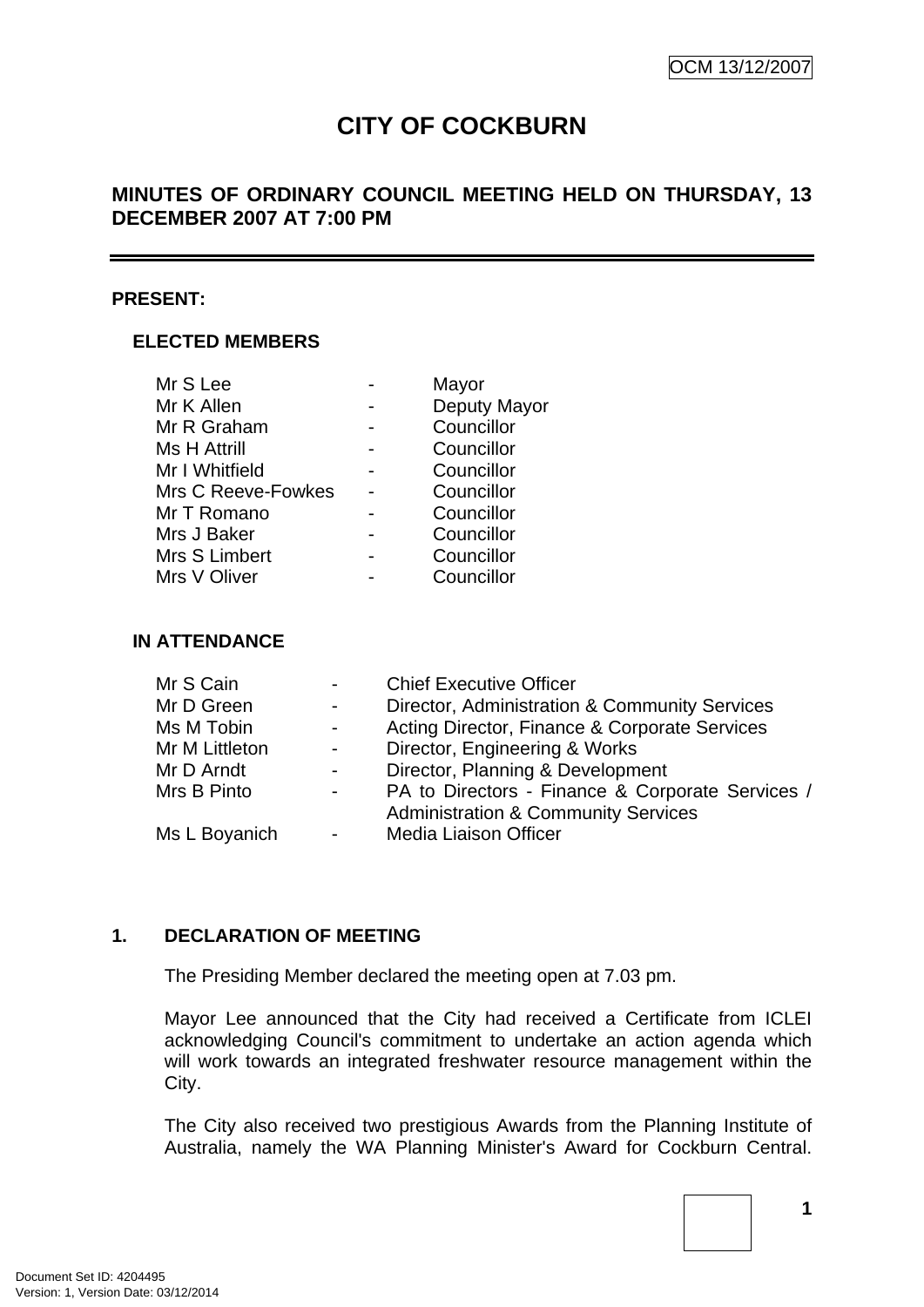<span id="page-7-0"></span>The same development received commendation for its urban planning achievement.

# **2. APPOINTMENT OF PRESIDING MEMBER (If required)**

Nil.

# **3. DISCLAIMER (Read aloud by Presiding Member)**

Members of the public, who attend Council Meetings, should not act immediately on anything they hear at the Meetings, without first seeking clarification of Council's position. Persons are advised to wait for written advice from the Council prior to taking action on any matter that they may have before Council.

# **4 (OCM 13/12/2007) - ACKNOWLEDGEMENT OF RECEIPT OF WRITTEN DECLARATIONS OF FINANCIAL INTERESTS AND CONFLICT OF INTEREST (BY PRESIDING MEMBER)**

The Chief Executive Officer advised the meeting that he had received declarations of interest from Mayor Lee, Deputy Mayor Allen, Clrs Graham, Attrill, Whitfield, Reeve-Fowkes, Romano, Baker, Limbert and Oliver, which would be read at the appropriate time.

# **5. APOLOGIES AND LEAVE OF ABSENCE**

Nil

# **6. ACTION TAKEN ON PREVIOUS PUBLIC QUESTIONS TAKEN ON NOTICE**

Nil

# **7 (OCM 13/12/2007) - PUBLIC QUESTION TIME**

**Ben Lisle, Linc Property Group, Subiaco - Agenda Item 14.12: Proposed Amendment to the Solomon Road Development Area Structure Plan - Lot 9501 Armadale Road, Jandakot**

- Q1. Could you please advise as to whether Council has received submissions or correspondence from concerned residents in relation to existing traffic conflicts and dangers associated with the current intersection of Tapper and Armadale Roads?
- A1. Yes. Council has forwarded these concerns along with letters supporting a more detailed assessment of the intersection to MRWA.

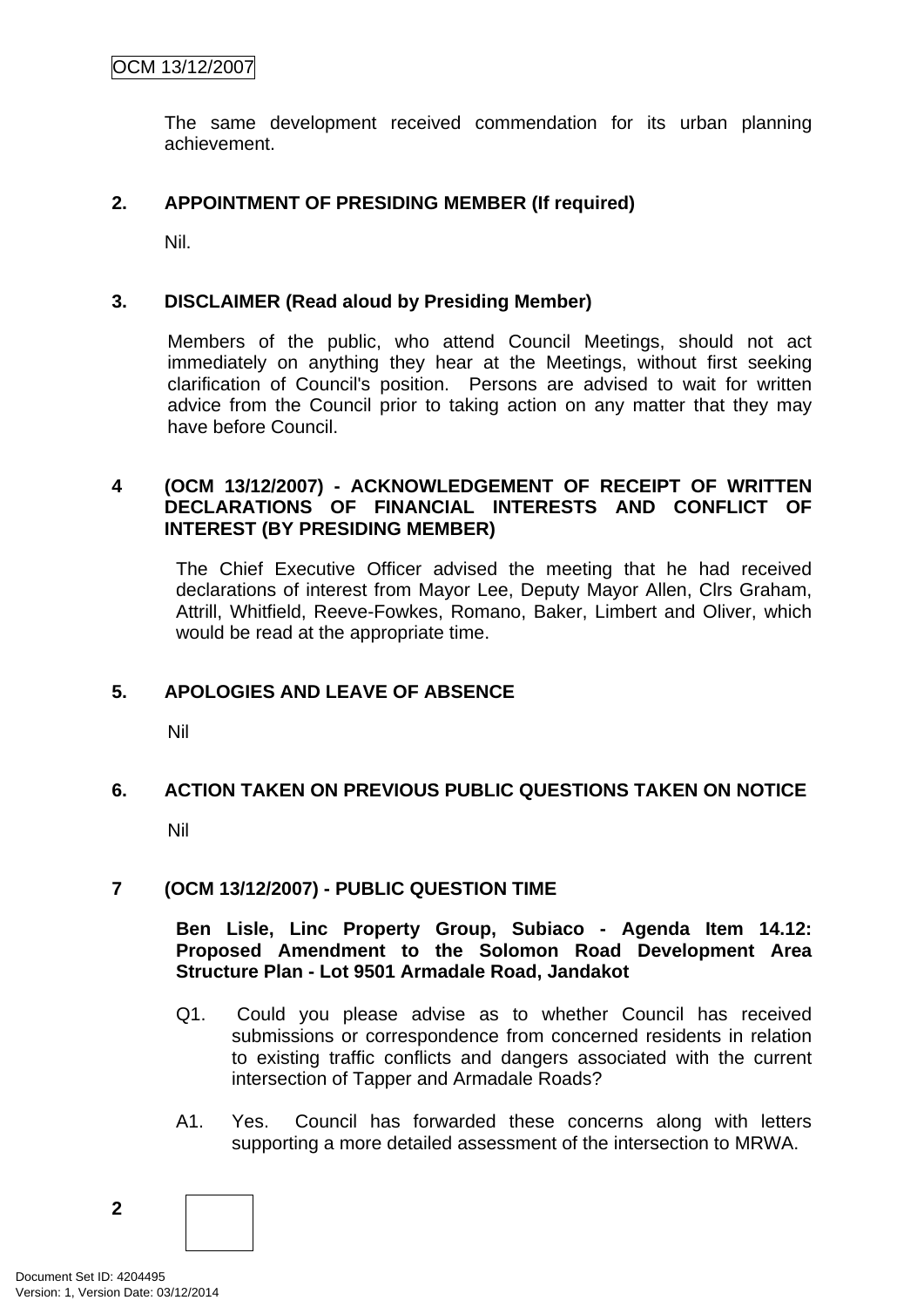- Q2. What is the current timeframe for the upgrading of the intersection of Tapper and Armadale Roads by Council/Main Roads WA compared to that to be undertaken as part of the proposed development on Lot 9501?
- A2. MRWA does not have any immediate proposals to fund an upgrade of the Tapper/Armadale Road intersection. It is recognised that the proposed development will facilitate an initial upgrade of the intersection at Armadale and Tapper Roads, through the provision of a roundabout. I understand that MRWA have reviewed the intersection configuration proposed by the developer and have supported the concept proposed.
- Q3. Could you please advise as to the nearest location of existing retail and commercial facilities similar to those to be developed on Lot 9501 which can be accessed by the Cockburn community?
- A3. The nearest compatible showroom/bulky good sales facilities are located approximately 10-15km away in Myaree, although it is recognised that Jandakot City (at the Jandakot Airport) will provide opportunities for similar developments.

# **Susan Pippet, South Fremantle - Agenda Item 14.1: Single Strata (Grouped Dwelling)**

- Q1. Would Council please advise why they are recommending the height variation be approved when they have already had objections from 5 properties, as well as correspondence from the strata management company (on 25/5/07, Council responded on 18th September) which followed our strata meetings on 20/9/06 and 16/5/07 where members voted to 1) ask council to enforce restrictions and 2) to seek legal advice on enforcing restrictions, as this does not comply with 5.6.2 (b) of the Town Planning Scheme?
- A1. The applicant has requested that his proposal is considered under the Performance Criteria of the Residential Design Codes (Clause 3.7.1 P1) in relation to the height of the development. He has justified the additional height, and has demonstrated (in his submission contained in the attachments) how re-arrangements of the spaces in his development in order to comply with the Acceptable Development Provisions could have a more detrimental impact on views, neighbours amenity and the overall visual amenity of the development, whilst producing a more "box like" structure. Clause 5.6.2 (b) of TPS3 relates to development which is not covered by the Residential Design Codes and therefore does not apply in this case. In accordance with Clause 2.5 of the Residential Design Codes 'The opinions of affected adjoining landowners can inform, but cannot be a substitute for, the exercise of professional advice by Council's officers'. As stated in the report, in the opinion of the Council Officers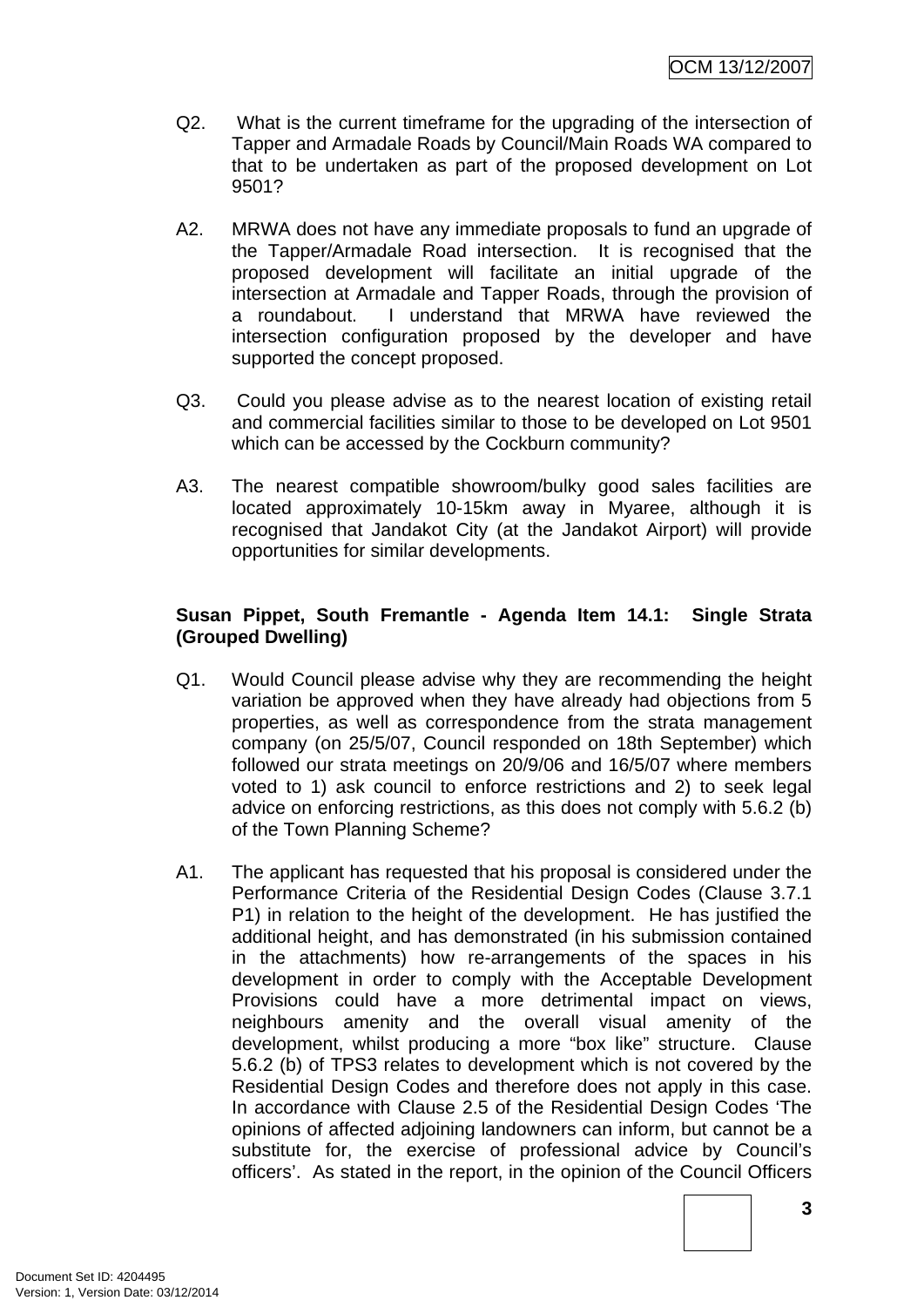the proposal and the justification provided adequately satisfies the Performance Criteria of the Residential Design Codes, in this particular circumstance.

- Q2. Would Council please advise how they have reached the conclusion that there will be no loss of "access to views of significance" as my house has already been completed as per original development approval (April 2002) and the variation to the council requirement of 7m height will result in a total loss of "access to views of significance" to my property by all parts of this development on lot 3 that are over 7m.
- A2. The subject lot, Lot 3 of the strata development at 12 Boyd Crescent is not directly in front of either Lot 10 or Lot 11 of the overall strata development (refer strata plan in attachments). For this reason, the development at Lot 3 will not result in a total loss of views for either of the two strata properties.
- Q3. How does Council support their statement on page 20 of the agenda that "there will be opportunities for views on either side of highest portion of the development" as this is incorrect? The objections I am raising are to do with the height of the majority of the building, if this were to be restricted to 7m I would not necessarily have an objection to a variation of 1.13m to the stair housing only, and has the council considered this option?
- A3. The direct westerly view from lot 11 (the lot owned by Ms. Susan Pippet) has views over the garage and terrace which is less than 5m in height. For this reason, Council Officers consider that westerly views will be available on either side of the highest portion of the development.

## **Robyn Scherr, Coogee - Agenda Item 16.1: Temporary Closure of Beach Road**

Q1. At the November meeting of Council it was proposed to temporarily close Beach Road at Cockburn Road from 17 December. Signs were erected and letters sent to residents of the areas deemed to be affected by the proposal. Comments were to be sent to the Engineering Department by 4 December. I and others commented on the proposal and have had no notification from Council as to the outcome of the submissions and no prior advice of the change to the proposal. Will Council now advertise the amended proposal and if not, why not? I also ask that Councillors disregard any claim that the membership of the Coogee Beach Progress Association (on whose executive sit Councillors Allen and Reeve-Fowkes) has supported this new proposal. There was a discussion of the road closures under the auspices of the CBPA, and those present were asked to vote on various propositions. The vote represented those present, most of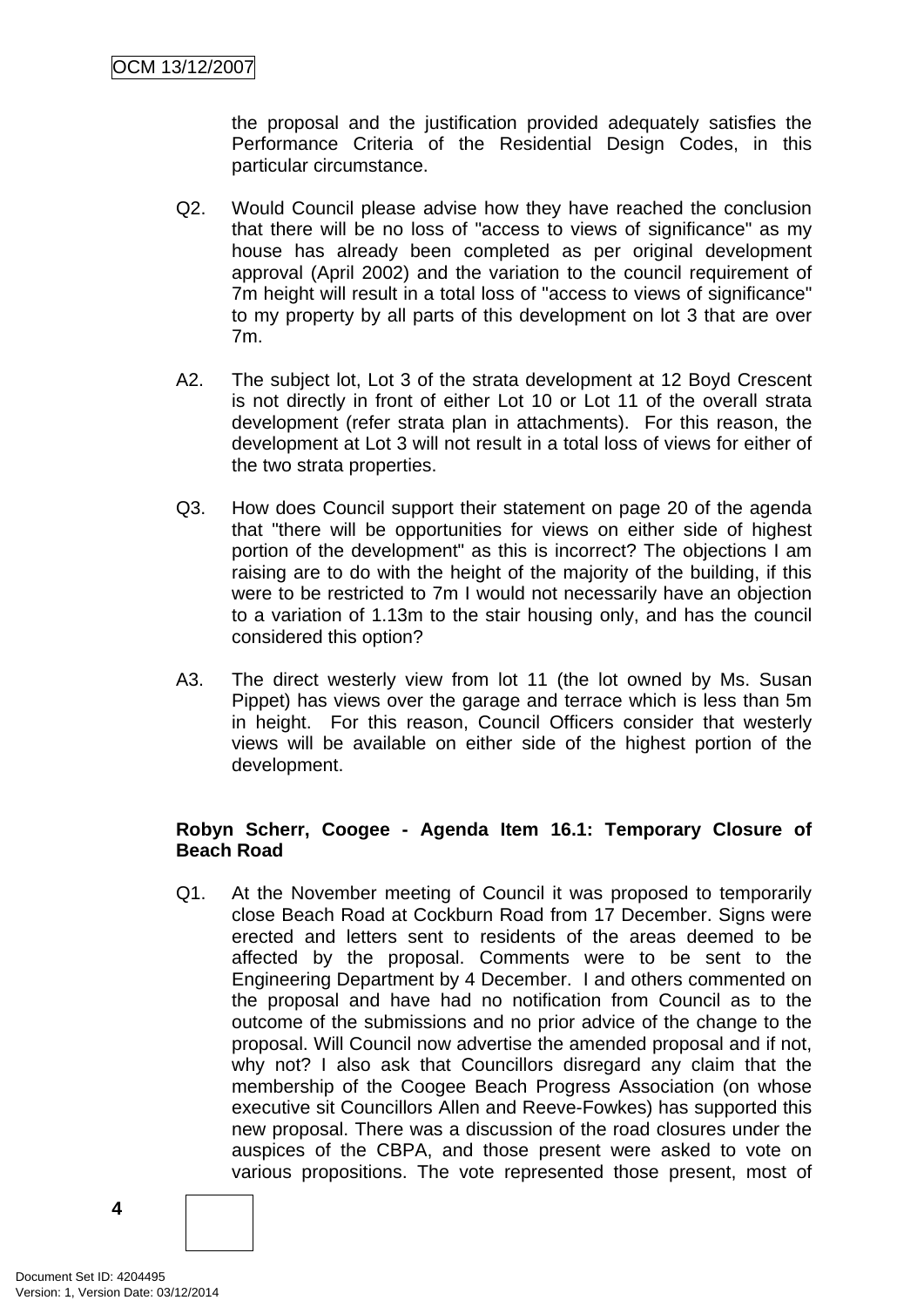whom were not members of the association.

A1. At the November meeting of Council Clr Romano requested through a 'Matter to be noted for investigation without debate' that a report be prepared by Council staff, to be brought to the December 2007 Ordinary Meeting of Council, on the temporary closure of Hillcrest Street on the corner of Beach Road, Coogee, so as to reduce the flow of traffic in the local area.' The report before Council tonight addresses not only the option requested by Clr Romano, but a number of others including the closure of Beach Road at Cockburn Road. Officers choose to advertise the proposed temporary closure and consult on this option as they believed that it represented the best option to address the problem of 'rat running' vehicles through residential streets. This was done to ensure that the community had an opportunity to give some feedback into the proposal and to ensure that Council had an opportunity to take that feedback into consideration when making its decision. In the notice provided to the residents it was clearly stated that the closure of Beach at Cockburn was only being proposed, was of a temporary nature and the final decision would be made by council at its December meeting. Throughout November Officers undertook a detailed assessment of the traffic flows in the area and have prepared a report based on those findings. The recommendation has been developed to address the actual issue as opposed to any perceived problem and generally addresses all of the concerns raised through the consultation. Staff intends to letterbox drop the affected residents advising of the outcomes tomorrow.

#### **Dan Scherr, Coogee - Agenda Item 13.6: Proposed Amendment to Locality Boundaries of Coogee, Munster, Henderson, Beeliar, Success and Wattleup**

- Q1. Do the proposed changes to the boundary between Henderson and Munster have any relation to a possible northern extension of the Kwinana buffer zone by the EPA?
- A1. The proposed locality boundary changes between the suburbs of Henderson and Munster does not have any relationship to the proposed amendments to the Kwinana Air Quality Buffer Zone.
- Q2 How is this in the interest of residents and ratepayers of Munster, Coogee and adjoining neighbourhoods? Do you expect that the broader community will have a chance to comment on the extension of the buffer zone?
- A2. Not applicable as outlined in the answer to the first question.
- Q3. Will Council seek such comment and/or comment itself?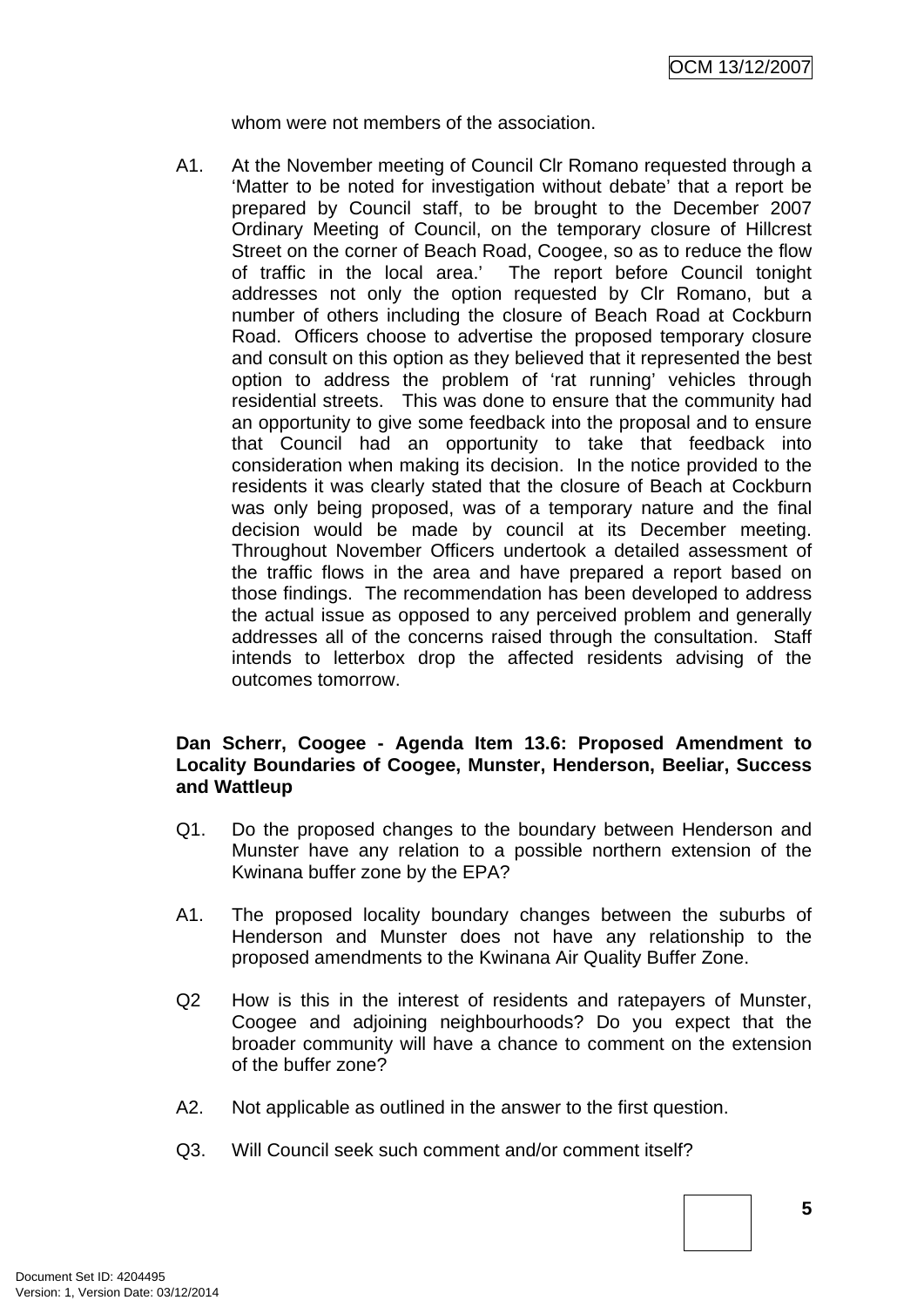<span id="page-11-0"></span>A3. The determination of amendments to the Kwinana Air Quality Buffer Zone is being made by the WAPC, as such any queries regarding the advertising of the amendments to the buffer should be made directly to the Commission. Council Officers have attended meetings of the Technical Working Group on the review of the Kwinana Air Quality Buffer Zone and have clearly stated Council's formally adopted position in relation to proposed changes to the buffer to include the Woodman Point Wastewater Treatment Plant odour buffer area within the Kwinana Air Quality Buffer Zone. As the process is being conducted by the WAPC the Council has due regard to their procedures on this matter and as such any consultation should be undertaken by the Commission and not Council.

## **Logan Howlett, North Lake - Agenda Item 13.2:; Minutes of the Delegated Authorities, Policies and Position Statements Committee Meeting - 15 November 2007**

*Due to the Presiding Member having declared a financial interest in this item, the question was deferred to the Chief Executive Officer for a response.*

- Q1 Would you please provide a copy of all the legal opinion(s) provided to Council on the matter of 'Legal Expenses' and a complete copy of the Department of Local Government and Regional Development's recent probity audit of the City of Cockburn?
- A1 Legal opinions are provided to the City on a private and confidential basis. On this occasion, the opinion has been provided to enable Council to consider the text and content of a Policy statement. It is not general practice to make legal advice publicly available, however, Council may resolve to do so.

The Departmental probity review resulted from a request from the CEO to verify the City's compliance processes. The report has been forwarded to the CEO and he has initiated the remedial actions identified in that review. A number of reports have now been presented to Council dealing with this issues raised in the report. Upon completion of the process the CEO will be presenting a full report to Council on this matter.

- Q2. Which elected members/officers have accessed the ' Legal Expenses' account to date?
- A2. Only Mayor Lee has been provided with funds pursuant to the Policy since 2000, since the Policy was introduced.
- Q3. Can the full contact of elected members be provided, including their residential addresses?

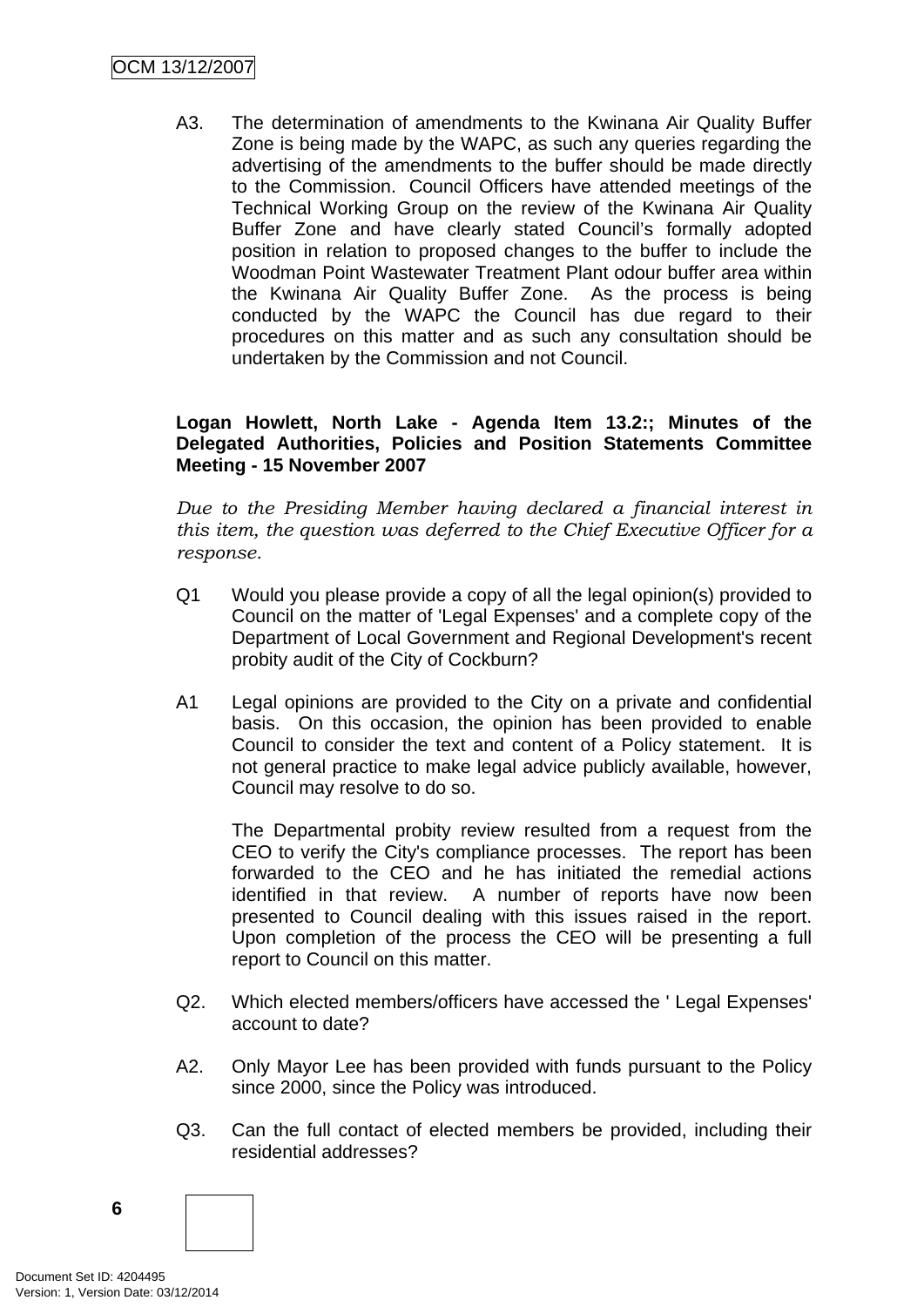A3. While there is no requirement for the residential addresses of Elected Members to be made publicly available, this is a matter for individual Members to consider. There is no formal Council position on this issue.

## **Logan Howlett, North Lake - Agenda Item 13.4: Scheduled Ordinary Council Meeting - January 2008**

- Q1. Can the community be assured that if there is a need for Special Council Meeting in January 2008 that it will be called by our Mayor or at least three of our elected members?
- A1. The answer is YES.

# **8. CONFIRMATION OF MINUTES**

# **8.1 (MINUTE NO 3613) (OCM 13/12/2007) - ORDINARY COUNCIL MEETING - 08/11/2007**

# **RECOMMENDATION**

That the Minutes of the Ordinary Council Meeting held on 8 November 2007, be adopted as a true and accurate record.

#### **COUNCIL DECISION**

MOVED Clr S Limbert SECONDED Clr I Whitfield that the recommendation be adopted.

**CARRIED 10/0**

## **9. WRITTEN REQUESTS FOR LEAVE OF ABSENCE**

Nil

## **10. DEPUTATIONS AND PETITIONS**

Nil

## **11. BUSINESS LEFT OVER FROM THE PREVIOUS MEETING (If adjourned)**

Nil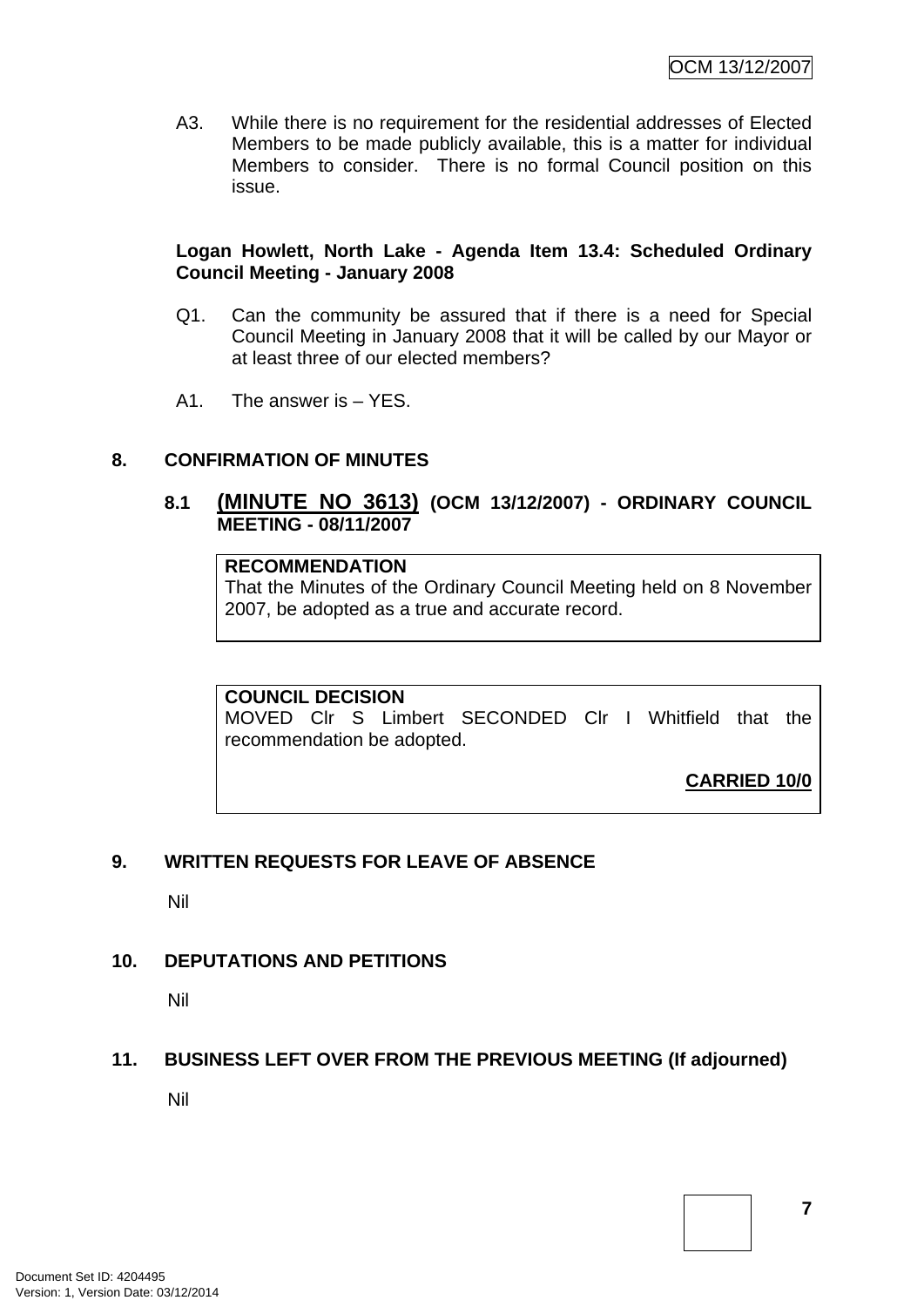# <span id="page-13-0"></span>**12. DECLARATION OF COUNCILLORS WHO HAVE NOT GIVEN DUE CONSIDERATION TO MATTERS IN THE BUSINESS PAPER**

Nil

# **13. COUNCIL MATTERS**

# **13.1 (MINUTE NO 3614) (OCM 13/12/2007) - MINUTES OF THE AUDIT COMMITTEE MEETING - 15 NOVEMBER 2007 (5017) (D GREEN) (ATTACH)**

## **RECOMMENDATION**

That Council receive the Minutes of the Audit Committee Meeting held on 15 November 2007, as attached to the Agenda and the recommendations contained therein be adopted.

## **COUNCIL DECISION**

MOVED Clr V Oliver SECONDED Clr S Limbert that the recommendation be adopted.

**CARRIED 10/0**

# **Background**

A meeting of the Audit Committee was conducted on 15 November 2007.

## **Submission**

To receive the Minutes of the Audit Committee and adopt its recommendations.

## **Report**

The Committee considered the following reports:

- 1. Annual Financial Report 2006/07 presented in accordance with the Local Government (Financial Management) Regulations, 1996 - Part 4.
- 2. Internal Audit Compliance Review prepared by Internal Auditor, KPMG, for the period ended 30 June 2007.

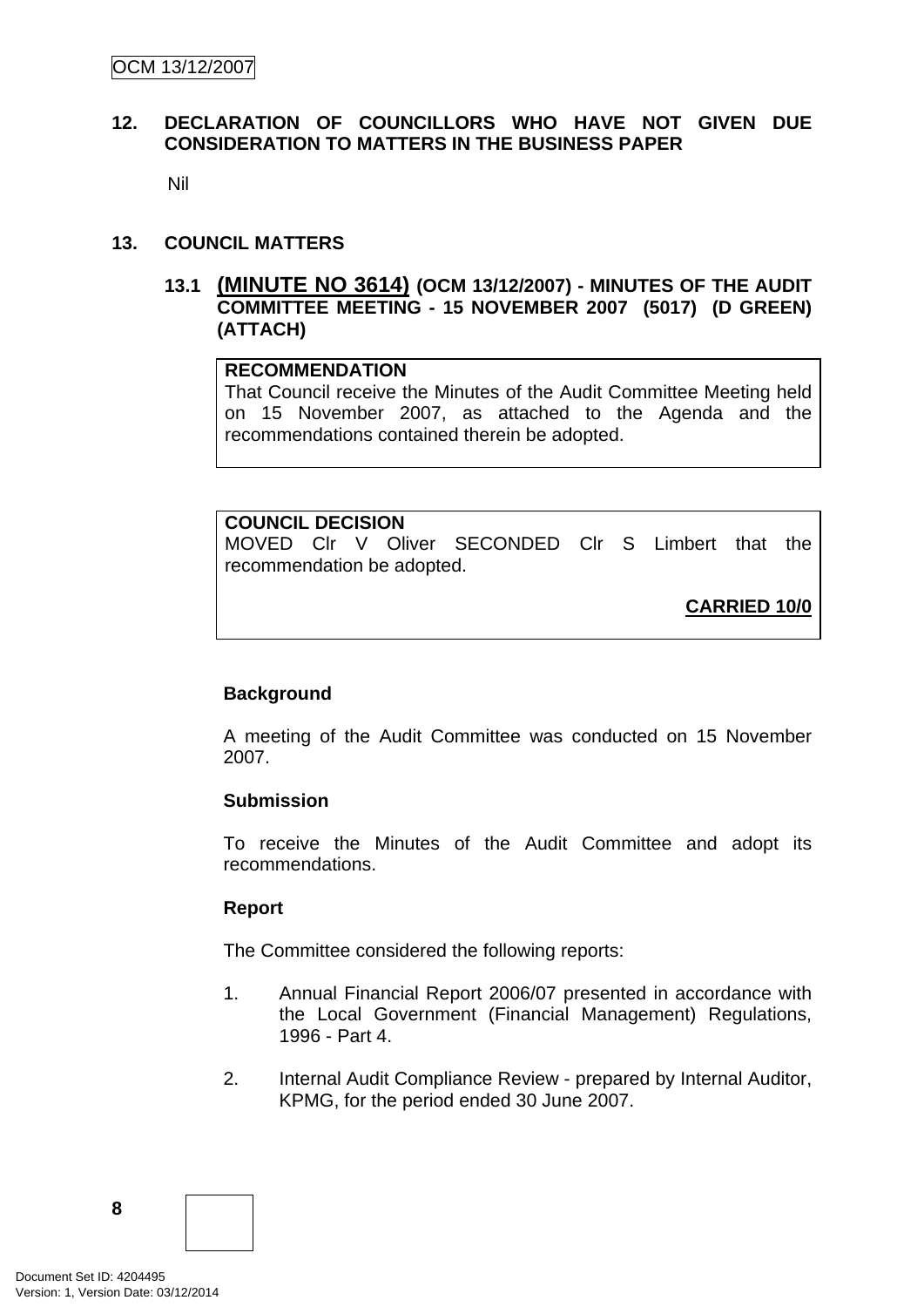3. Legal Proceedings between Council and other parties. This report tracks the cost and current status of legal issues to which Council is a party.

# **Strategic Plan/Policy Implications**

#### *Governance Excellence*

*• To provide effective monitoring and regulatory services that administer relevant legislation and local laws in a fair and impartial way.* 

## **Budget/Financial Implications**

As contained in the Minutes.

## **Legal Implications**

As contained in the Minutes.

## **Community Consultation**

N/A

## **Attachment(s)**

Minutes of the Audit Committee Meeting - 15 November 2007.

## **Advice to Proponent(s)/Submissioners**

N/A

## **Implications of Section 3.18(3) Local Government Act, 1995**

Nil.

MAYOR LEE LEFT THE MEETING AT THIS STAGE THE TIME BEING 7.28 PM.

## **DECLARATION OF INTEREST**

The Chief Executive Officer advised the meeting that he had received a declaration of a financial interest from Mayor Lee in relation to Item 13.2. The nature of the interest being that he recently received funding on an issue that is still current, pursuant to Policy SES4 'Legal Representation - Reimbursement of Costs', which was considered at the Delegated Authorities, Policies and Position Statements Committee Meeting held on 15 November 2007.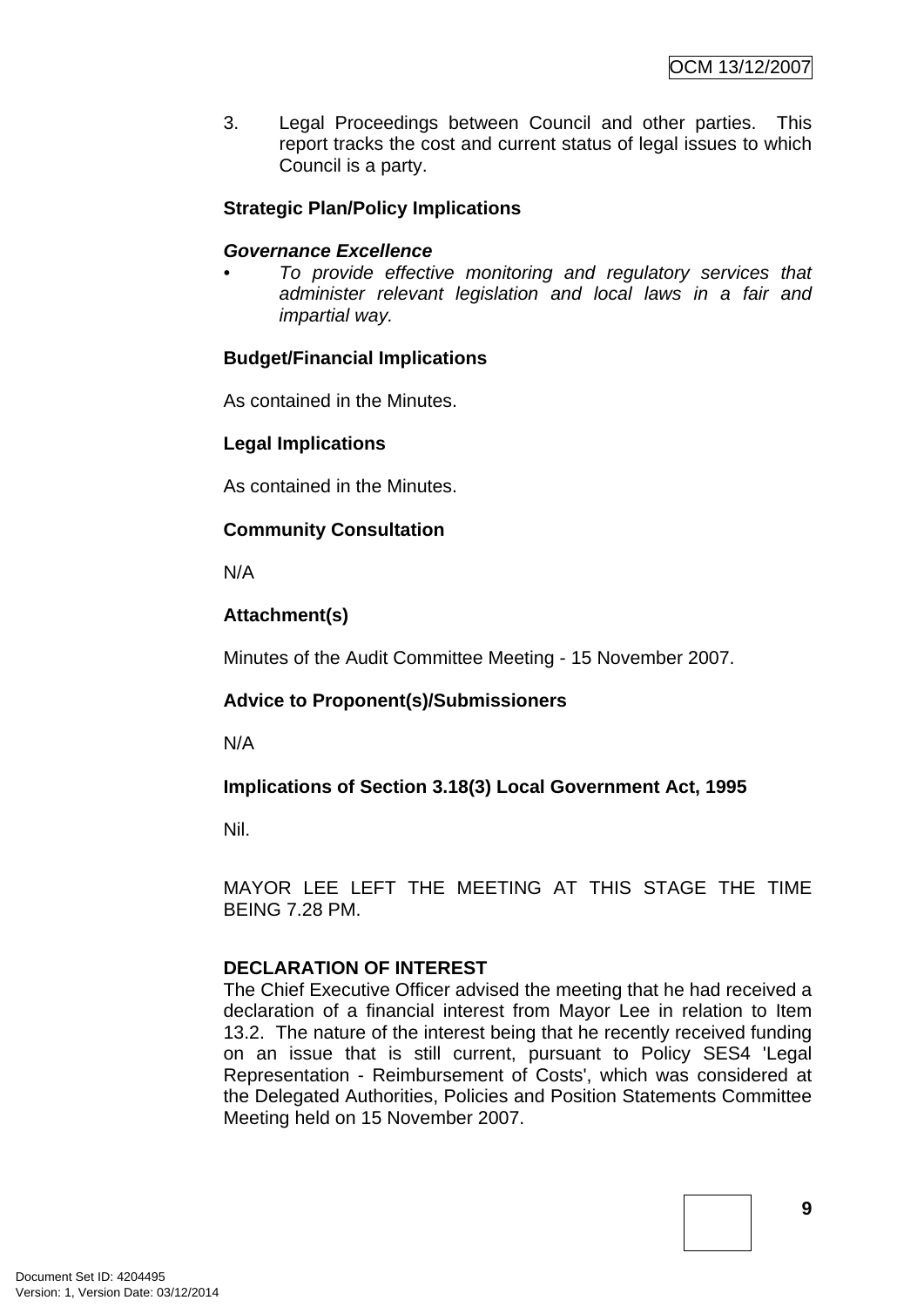At this point in the meeting the Chief Executive Officer mentioned that as Policy SES4 'Legal Representation - Reimbursement of Costs' also affected other Elected Members, which meant that they would also need to declare an interest in the same matter, resulting in there being no quorum, a request was made to the Department of Local Government and Regional Development for Councillors Romano, Graham, Oliver, Whitfield, Allen, Reeve-Fowkes, Baker, Limbert and Attrill, to fully participate in the discussion and decision-making process, relating to the proposed amendment to Policy SES4. The Chief Executive Officer advised the meeting that in accordance with authority delegated by the Minister for Local Government, the Acting Director General has approved the City's application under Section 5.69(3) (a) of the Local Government Act 1995 to allow disclosing members, mentioned above to fully participate in the discussion and decision-making process, subject to the following conditions:

- 1. the approval is valid for the meeting of Council to be held on 13 December 2007;
- 2. the disclosing members declare the nature and extent of their interest at the Council meeting when this matter is considered together with the approval provided;
- 3. the Chief Executive Officer is to provide a copy of the Department's letter advising of the approval to each declaring member; and
- 4. the Chief Executive Officer is to ensure that the declarations, including the approval given and any conditions imposed, are recorded in the Minutes of the meeting when this matter is discussed.

DEPUTY MAYOR ALLEN ASSUMED THE ROLE OF PRESIDING MEMBER AT THIS POINT

# **DECLARATION OF INTEREST**

The Presiding Member advised the meeting that he had a declaration of financial interest in Item 13.2 - Minutes of the Delegated Authorities, Policies and Position Statements Committee Meeting held on 15 November 2007, and had also received declarations of financial interest on the same matter from Clrs Romano, Graham, Oliver, Whitfield, Reeve-Fowkes, Baker, Limbert and Attrill. The nature of the interest being that they may be beneficiaries of funding up to \$6,000 pursuant to Policy SES4 'Legal Representation - Reimbursement of Costs', which was considered at the Delegated Authorities, Policies and Position Statements Committee Meeting held on 15 November 2007.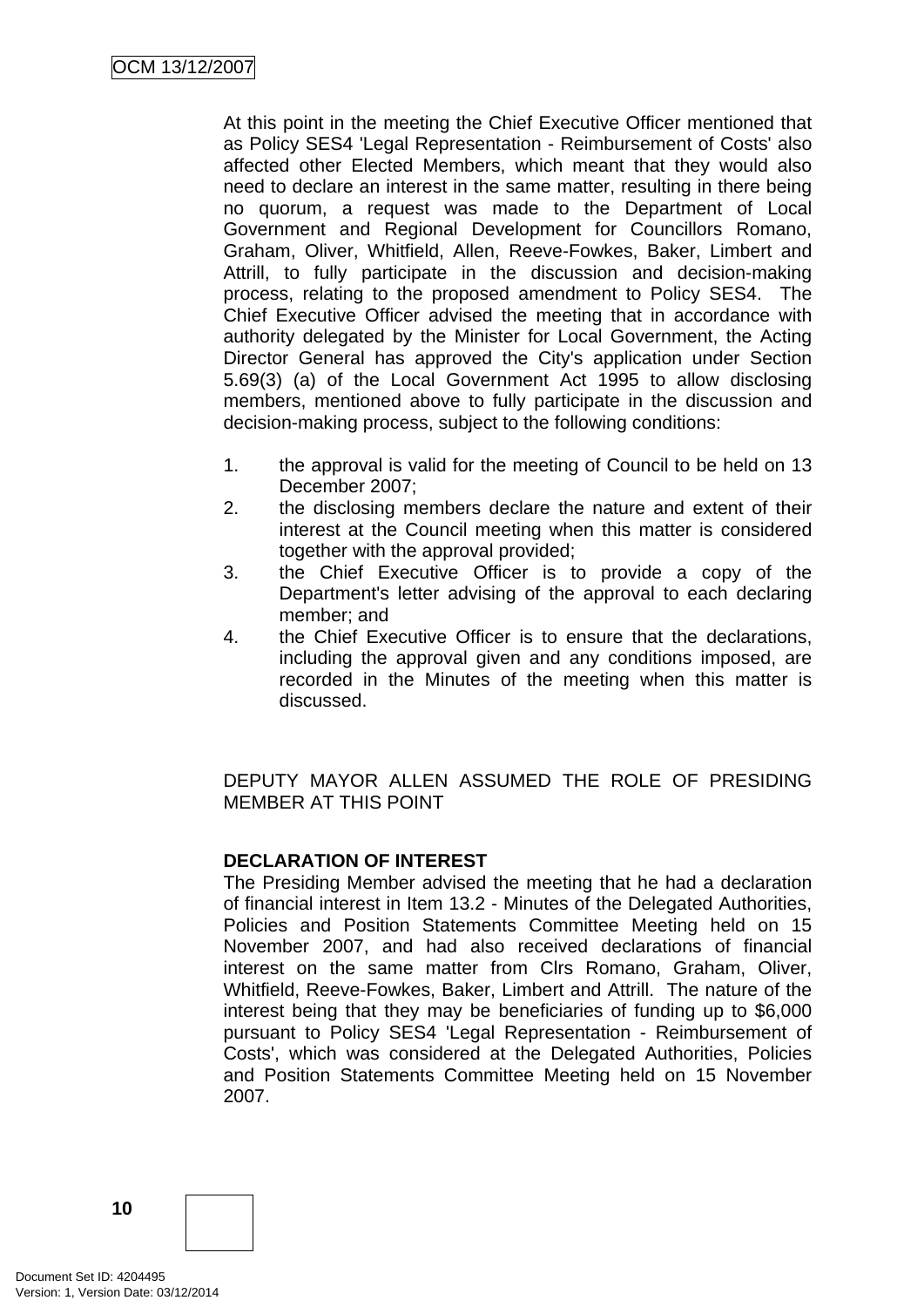# <span id="page-16-0"></span>**13.2 (MINUTE NO 3615) (OCM 13/12/2007) - MINUTES OF THE DELEGATED AUTHORITIES, POLICIES & POSITION STATEMENTS COMMITTEE MEETING - 15 NOVEMBER 2007 (1054) (D GREEN) (ATTACH)**

#### **RECOMMENDATION**

That Council receive the Minutes of the Delegated Authorities, Policies and Position Statements Committee Meeting held on 15 November 2007, as attached to the Agenda and adopts the recommendations contained therein.

# **TO BE CARRIED BY AN ABSOLUTE MAJORITY OF COUNCIL**

## **COUNCIL DECISION**

MOVED Clr H Attrill SECONDED Clr T Romano that the recommendation be adopted subject to Minute No.243 (Item 12.1) 'Purchase of Council Plant, Vehicle and Equipment - Light Fleet Sustainability' and Minute No.244 (Item 13.1) ' Youth Art Scholarship Programme' being withdrawn and dealt with separately.

# **CARRIED BY ABSOLUTE MAJORITY OF COUNCIL 9/0**

# **Background**

The Delegated Authorities, Policies and Position Statements Committee conducted a meeting on 15 November 2007. The Minutes of the meeting are required to be presented to Council and its recommendations considered by Council.

## **Submission**

The Minutes of the Committee meeting are attached to the Agenda. Items dealt with at the Committee meeting form the basis of the Minutes.

#### **Report**

The Committee recommendations are now presented for consideration by Council and if accepted, are endorsed as the decisions of Council. Any Elected Member may withdraw any item from the Committee meeting for discussion and propose an alternative recommendation for Council's consideration. Any such items will be dealt with separately, as provided for in Council's Standing Orders.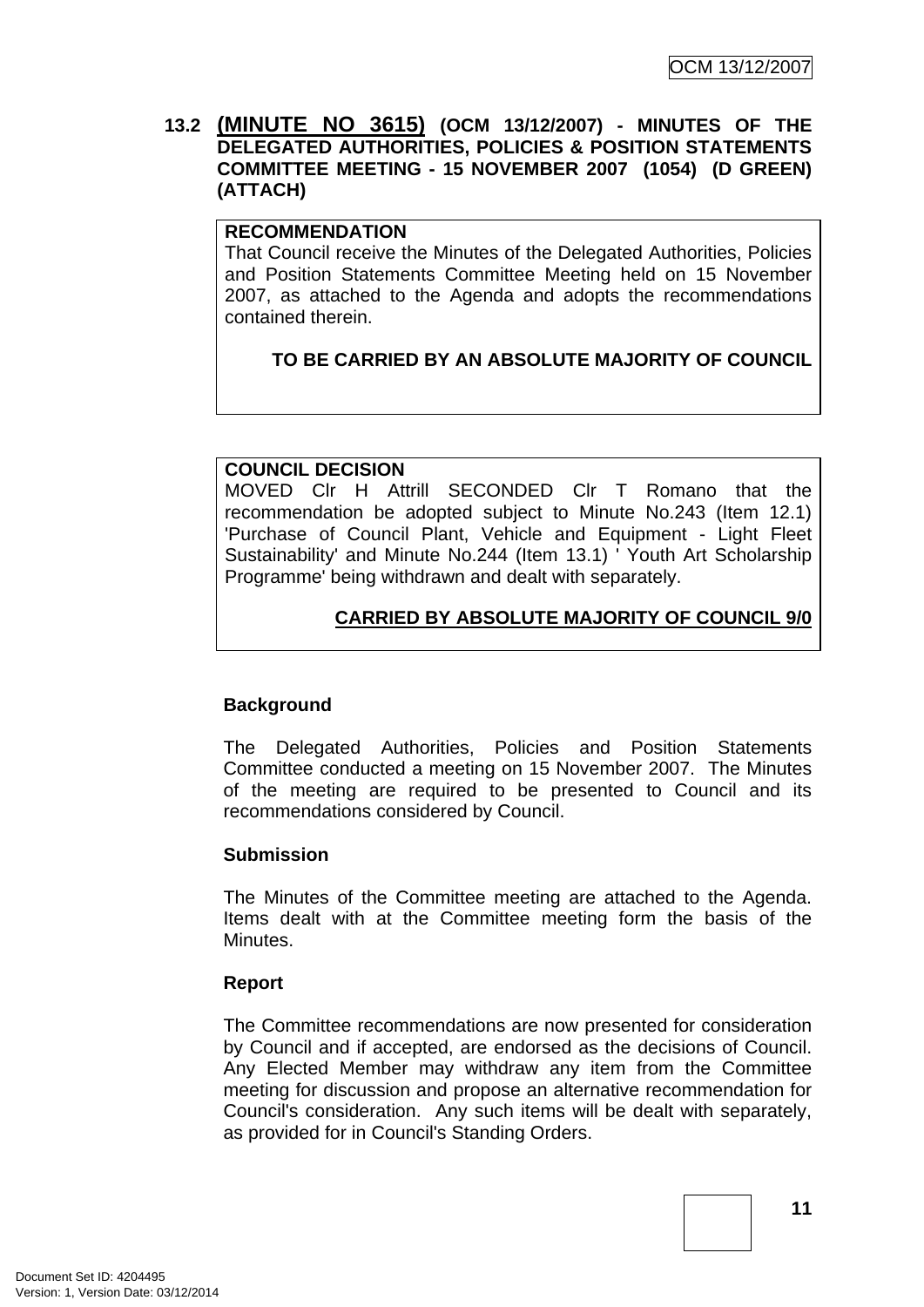# <span id="page-17-0"></span>**Strategic Plan/Policy Implications**

#### *Governance Excellence*

*• To conduct Council business in open public forums and to manage Council affairs by employing publicly accountable practices.* 

## **Budget/Financial Implications**

Committee Minutes refer.

## **Legal Implications**

Committee Minutes refer.

## **Community Consultation**

Committee Minutes refer.

#### **Attachment(s)**

Minutes of the Delegated Authorities, Policies and Position Statements Committee Meeting dated 15 November 2007.

#### **Advice to Proponent(s)/Submissioners**

N/A

**Implications of Section 3.18(3) Local Government Act, 1995**

Nil.

**(MINUTE NO 3616) (OCM 13/12/2007) - MINUTE NO.243 - DAP&PS 15/11/2007 - PURCHASE OF COUNCIL PLANT, VEHICLE AND EQUIPMENT, LIGHT FLEET SUSTAINABILITY (1015) (M LITTLETON)** 

**COUNCIL DECISION**  MOVED Clr H Attrill SECONDED Clr T Romano that Council: (1) endorse the sustainability criteria developed for the purchase of the light vehicle fleet as follows: Level 3 Managers • No sports models • RRP \$40,000 (\$07/08 equivalent value) • Star Rating =/> 3 Star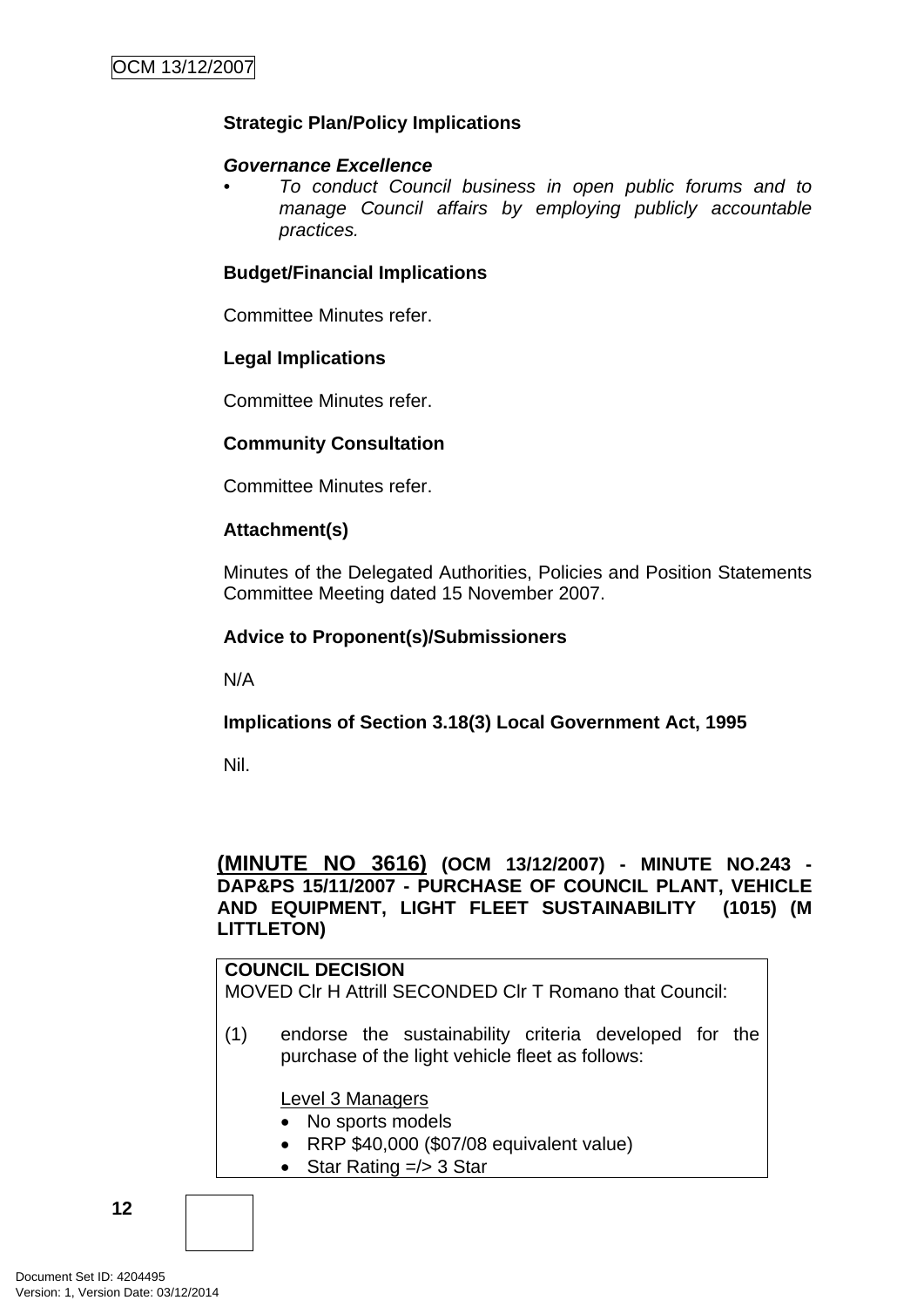- <span id="page-18-0"></span>•  $CO_2e = \frac{240q}{km}$ 
	- Fuel consumption =/< 12ltr/100km (16ltr/100km for LPG)

## Level 4 Managers

- No sports models
- Fit for purpose
- RRP <\$35,000 (\$07/08 equivalent value))
- Star rating  $=$  />  $3\frac{1}{2}$  Star
- $\bullet$  CO2e =/<190g/km
- Fuel consumption =/< 9ltr/100km (14ltr/100km LPG)

#### All other vehicles

- No sports models
- Fit for Purpose
- RRP <\$35,000 (\$07/08 equivalent value)
- Star rating  $=$  />  $3\frac{1}{2}$  Star (only lower if FFP)
- CO2e <240g/km (only higher if FFP)
- Fuel consumption <9ltr/100km (ULP and Diesel and 14ltr/100km LPG Passenger vehicle, only higher if FFP)
- (2) receive a report at the March 2008 DAPPS Meeting outlining recommendations to amend SES3 "Evaluation of Tenders" and PSES15 "Reports to Council - Tenders", to incorporate the 'Sustainable Procurement' requirements required by Policy SC38.

# **CARRIED 9/0**

## **Reason for Decision**

Some of the information in relation to fuel consumption and star rating has been amended to reflect that contained in the Report on Page 31 of the Committee Minutes.

## **(MINUTE NO 3617) (OCM 13/12/2007) - MINUTE NO.244 - DAP&PS 15/11/2007 - YOUTH ART SCHOLARSHIP PROGRAMME (8154) (D GREEN) Minute No.3617**

|     | <b>COUNCIL DECISION</b>                                                                                         |  |  |  |
|-----|-----------------------------------------------------------------------------------------------------------------|--|--|--|
|     | MOVED CIr H Attrill SECONDED CIr I Whitfield that Council:                                                      |  |  |  |
| (1) | deletes Policy ACS9 'Youth Art Scholarship Programme'<br>and associated inistrument of delegated authority; and |  |  |  |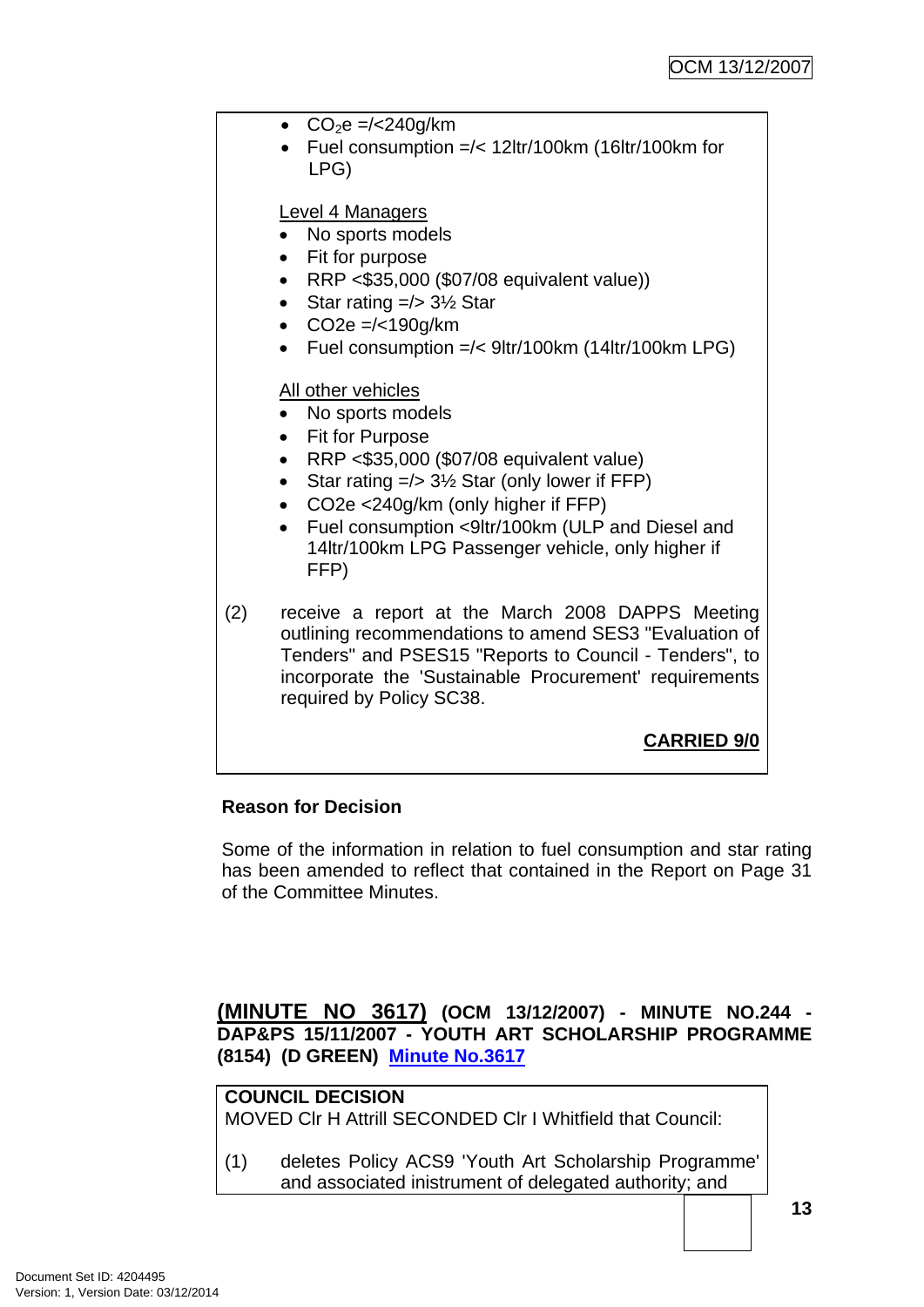<span id="page-19-0"></span>(2) adopt instrument of delegated authority LGACS10 'Youth Art Scholarship Programme'.

as shown in the attachments to the Minutes.

# **CARRIED BY ABSOLUTE MAJORITY OF COUNCIL 9/0**

#### **Reason for Decision**

The criteria for applicants has been amended to be consistent with similar programmes offered by Council.

MAYOR LEE RETURNED TO THE MEETING THE TIME BEING 7.40 PM.

THE PRESIDING MEMBER ADVISED MAYOR LEE OF THE DECISION OF COUNCIL WHILE HE WAS ABSENT FROM THE MEETING.

AT THIS POINT MAYOR LEE RESUMED THE ROLE OF PRESIDING MEMBER.

# **13.3 (MINUTE NO 3618) (OCM 13/12/2007) - 2006/07 ANNUAL REPORT (1712) (D GREEN) (ATTACH) Minute No.3618**

#### **RECOMMENDATION**

That Council accept the 2006/07 Annual Report as presented, in accordance with Section 5.54(1) of the Local Government Act, 1995.

# **TO BE CARRIED BY AN ABSOLUTE MAJORITY OF COUNCIL**

## **COUNCIL DECISION**

MOVED Clr I Whitfield SECONDED Clr T Romano that the recommendation be adopted subject to the addition of the following:

*and as amended on Page 29 by deleting the text under the heading 'Human Resource Service' and substituting the text attached to the Minutes'*.

**CARRIED BY ABSOLUTE MAJORITY OF COUNCIL 10/0**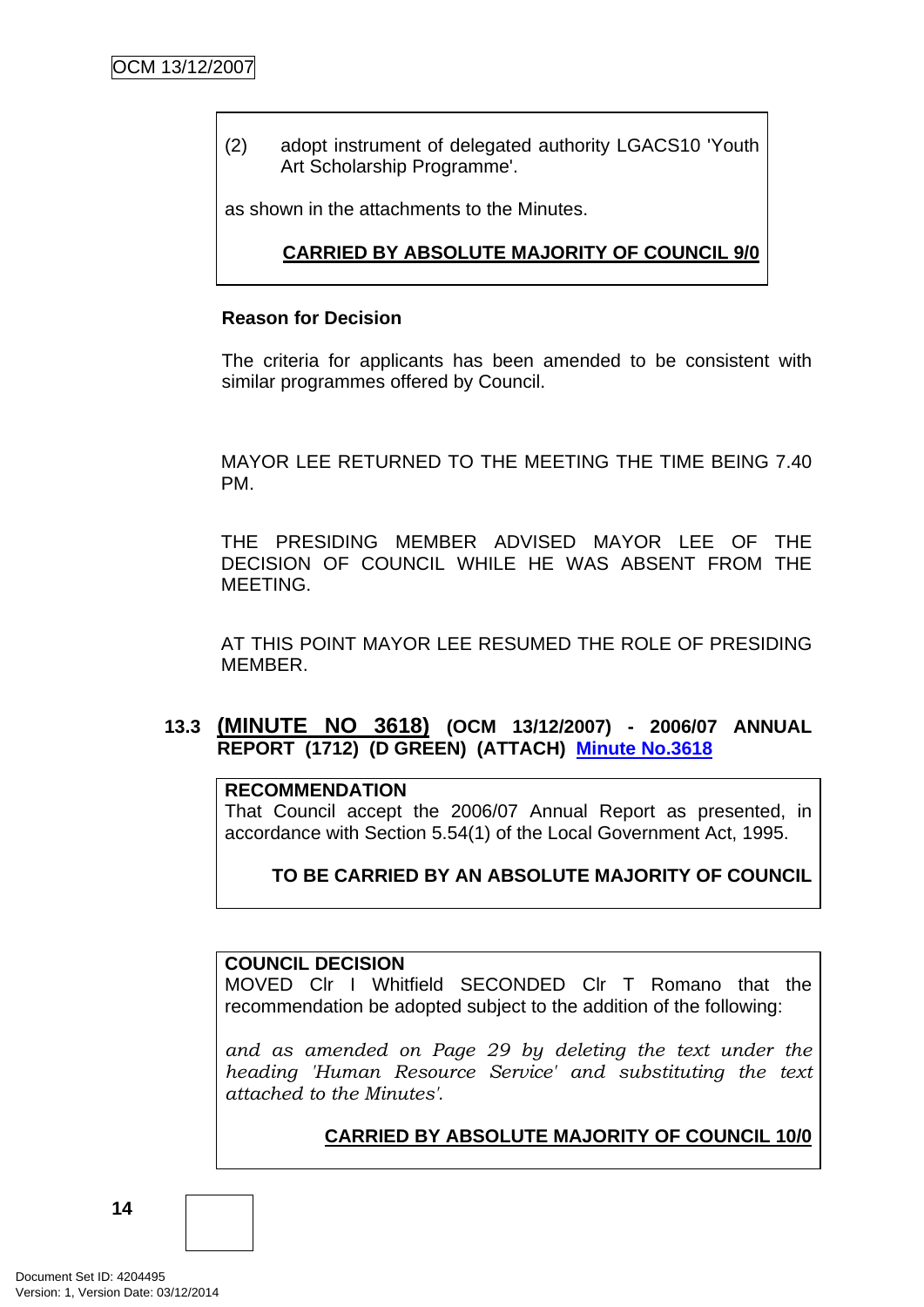# **Reason for Decision**

An error occurred in the printing of the draft document which requires correction.

# **Background**

Council is required to accept the 2006/07 Annual Report to enable it to be available for the Annual Electors Meeting, scheduled to be held on Tuesday, 5 February 2008. The Act requires Council to accept the Report no later than 31 December 2007. Elected Members were provided with the Financial Report and Auditor's Report, in November. The consolidated report is now presented for acceptance.

## **Submission**

N/A

## **Report**

The 2006/07 Annual Report is in conformity with the following requirements of the Act and contains:

- 1. Mayoral Report
- 2. Chief Executive Officer's Report
- 3. Progress of the Plan for the Future of the District
- 4. Legislative Review Report/Competitive Neutrality Statement
- 5. Financial Report (including Remuneration of Senior Employees)
- 6. Auditor's Report
- 7. Overview of Outcomes required pursuant to the State Disability Act.
- 8. Progress on Implementation of Record-Keeping Plan

# **Strategic Plan/Policy Implications**

# *Governance Excellence*

*• To conduct Council business in open public forums and to manage Council affairs by employing publicly accountable practices.* 

# **Budget/Financial Implications**

The cost of producing 300 copies of the Report is provided for in Council's Governance Budget.

# **Legal Implications**

As provided in the report.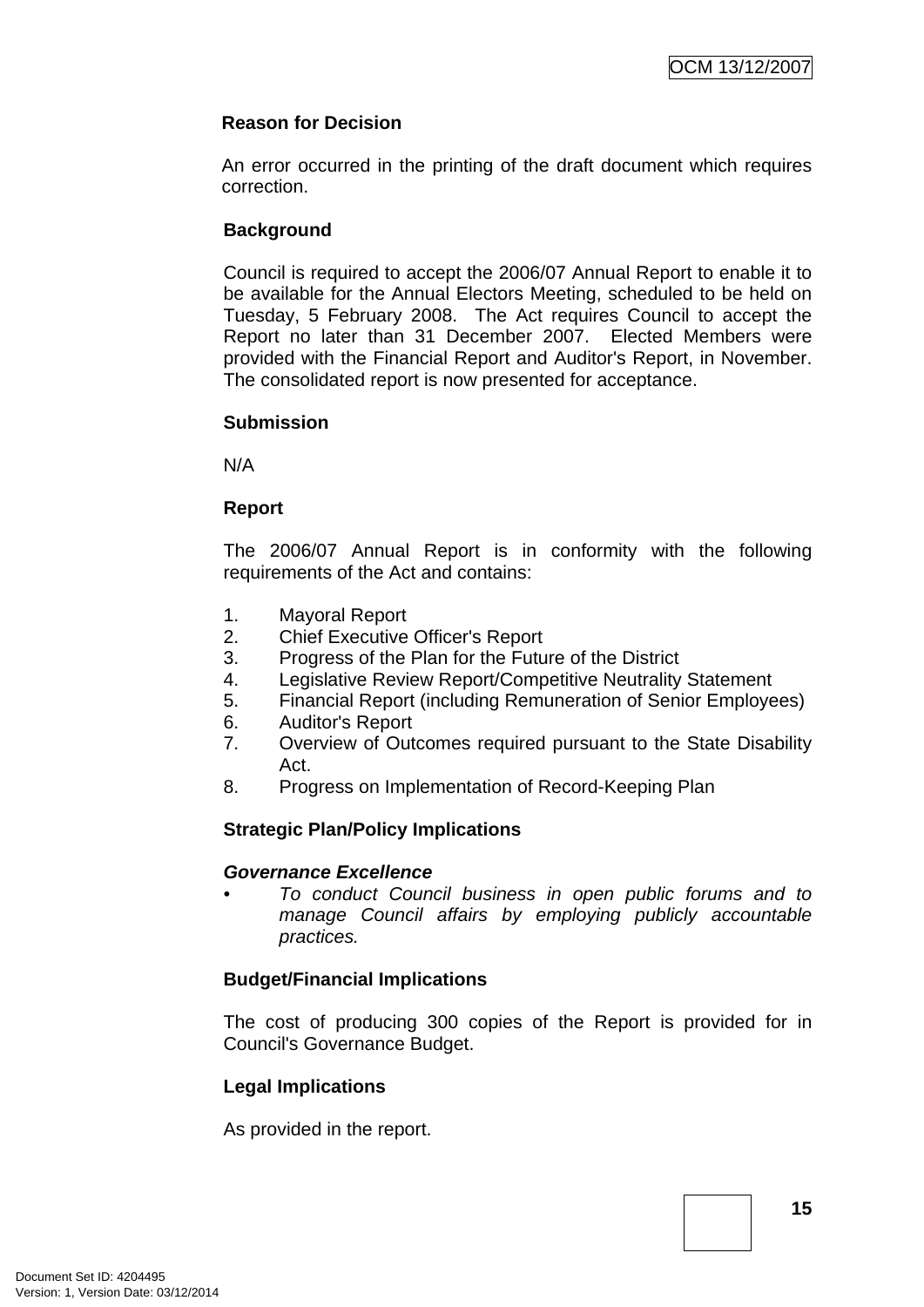# <span id="page-21-0"></span>**Community Consultation**

N/A

# **Attachment(s)**

Draft 2006/07 Annual Report.

# **Advice to Proponent(s)/Submissioners**

N/A

# **Implications of Section 3.18(3) Local Government Act, 1995**

Nil.

# **13.4 (MINUTE NO 3619) (OCM 13/12/2007) - SCHEDULED ORDINARY COUNCIL MEETING - JANUARY 2008 (1704) (D GREEN) (ATTACH)**

# **RECOMMENDATION**

That Council not conduct an Ordinary Council Meeting in January 2008.

## **COUNCIL DECISION**

MOVED Clr V Oliver SECONDED Clr S Limbert that the recommendation be adopted.

**CARRIED 10/0**

# **Background**

Council Policy SC3 (copy attached) determines the day and time that Ordinary Meetings of Council will be held each month. The current scenario, that of meeting on the second Thursday of each month commencing at 7.00 pm has been in place since June 2005.

## **Submission**

N/A

# **Report**

Officers were advised in November 2007, that it was intended to bring as much business of Council to its December 2007, ordinary Council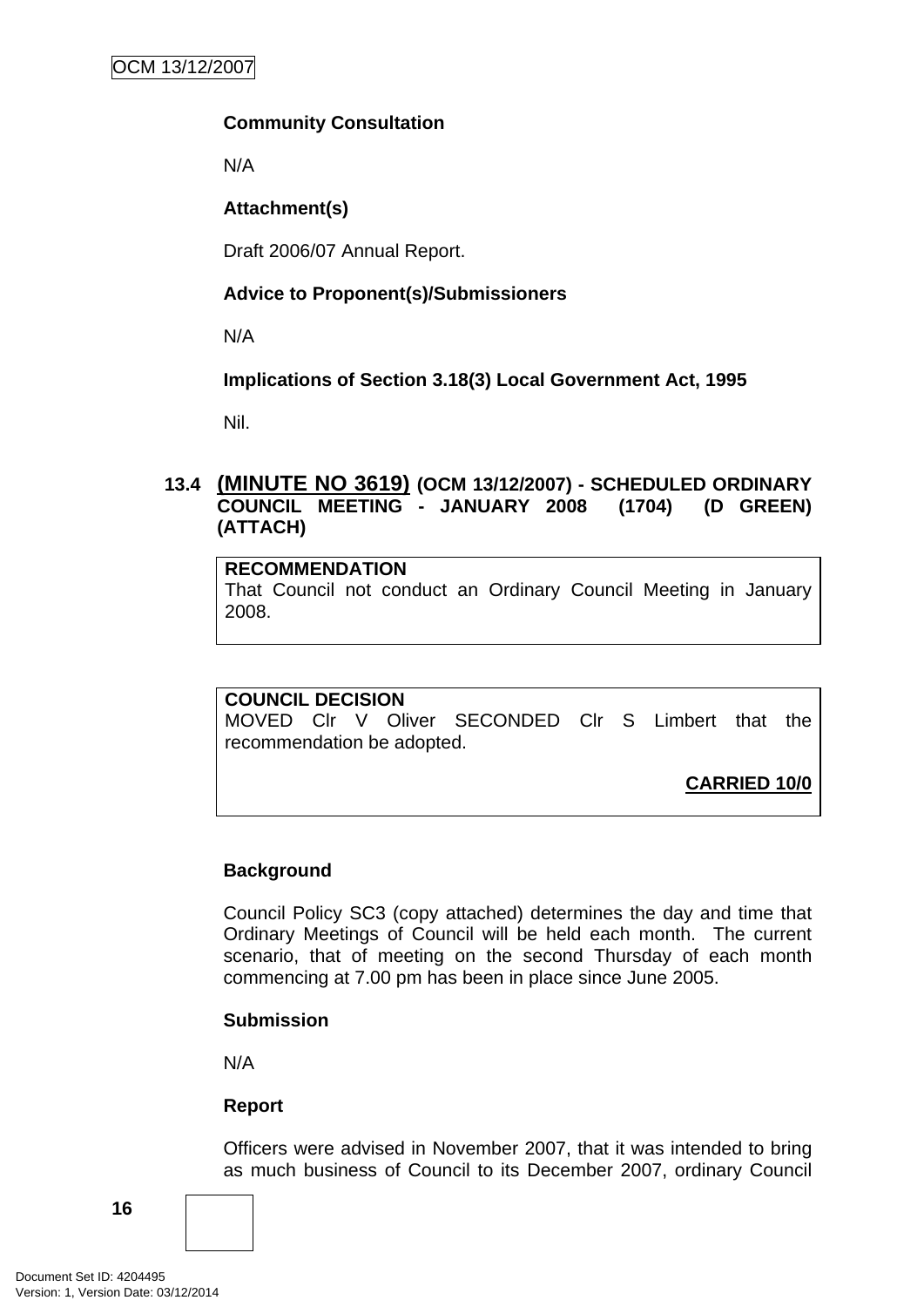<span id="page-22-0"></span>Meeting, in order to enable Council to go into recess for the month of January 2008, as it is traditionally relatively quiet during this period and many of Council's major customers in the development and building sector are also winding down while their workforces take holidays. Accordingly, with much of the priority business presented to the December 2007, meeting for Council to consider, there is an opportunity for Council to take leave from its normal routine for January 2008. Should an urgent need arise for Council to convene, a Special Council Meeting can be arranged at short notice.

# **Strategic Plan/Policy Implications**

# **Governance Excellence**

• To conduct Council business in open public forums and to manage Council affairs by employing publicly accountable practices.

# **Budget/Financial Implications**

N/A

# **Legal Implications**

Sec. 5.3 of the Local Government Act, 1995 refers.

# **Community Consultation**

N/A

# **Attachment(s)**

Council Policy SC3 "Council Meetings".

# **Advice to Proponent(s)/Submissioners**

N/A

# **Implications of Section 3.18(3) Local Government Act, 1995**

Nil.

# **13.5 (MINUTE NO 3620) (OCM 13/12/2007) - PERTH AIRPORTS MUNICIPALITIES GROUP (1212) (D GREEN)**

#### **RECOMMENDATION** That Council:

(1) renew its membership of the Perth Airports Municipalities Group;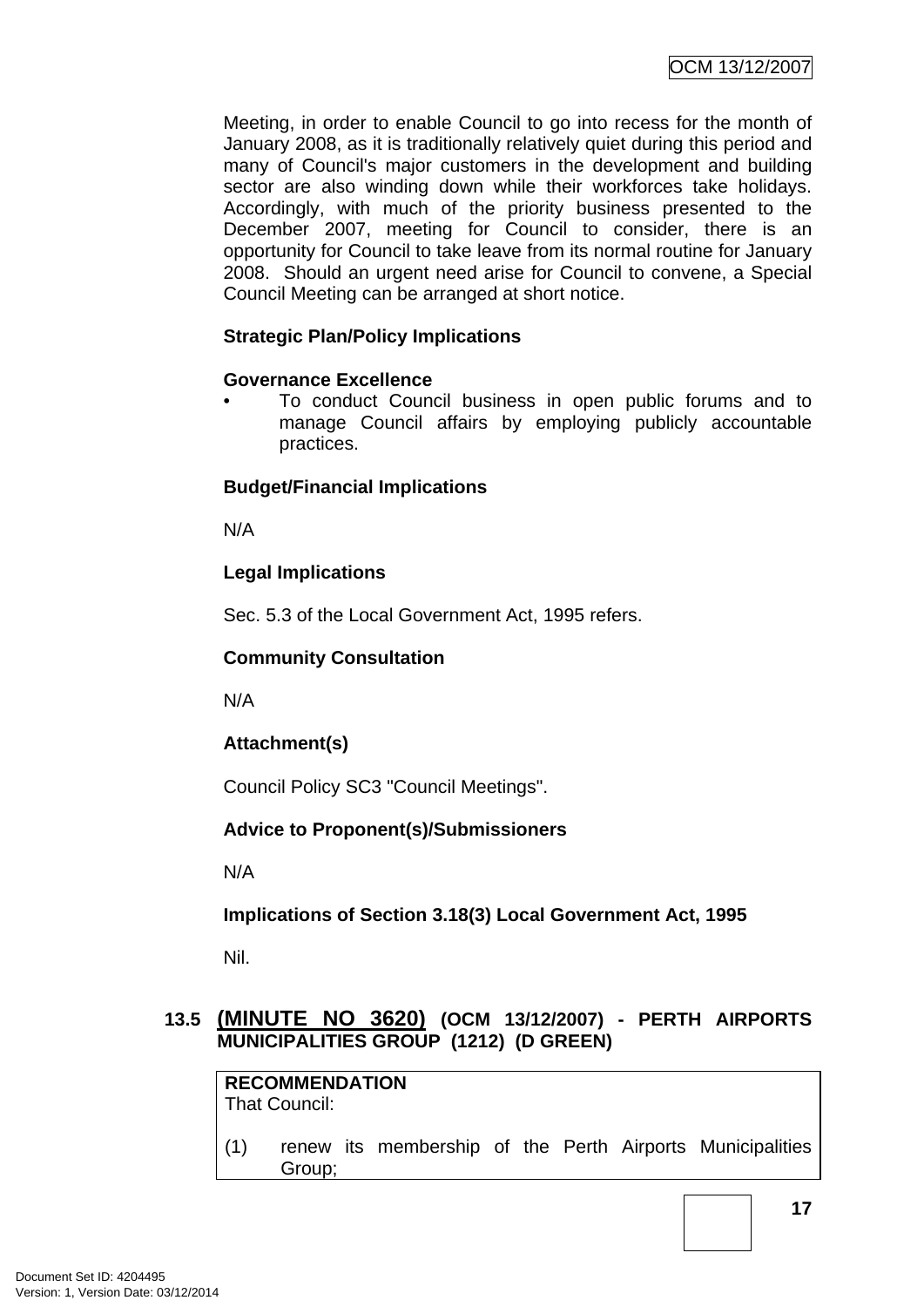- (2) nominate (Elected Member) \_\_\_\_\_\_\_\_\_\_\_\_, as delegate and (Elected Member) \_\_\_\_\_\_\_\_\_\_\_\_\_, as deputy delegate; and
- (3) advise the Perth Airports Municipalities Group accordingly.

# **COUNCIL DECISION**

MOVED Clr S Limbert SECONDED Clr V Oliver that Council:

- (1) renew its membership of the Perth Airports Municipalities Group;
- (2) nominate Clr Tony Romano, as delegate and Deputy Mayor Kevin Allen, as deputy delegate; and
- (3) advise the Perth Airports Municipalities Group accordingly.

**CARRIED 10/0**

## **Reason for Decision**

Clr Tony Romano has expressed an interest in being a delegate and Deputy Mayor Kevin Allen has expressed his interest in being deputy delegate on this Committee.

## **Background**

The Perth Airports Municipalities Group (PAMG) is constituted primarily

- *"(1) to provide a forum for meaningful discussion on issues which affect metropolitan airports and their environs;*
- *(2) to investigate, report and formulate recommendations in respect of matters affecting or likely to affect the development of these airports; and*
- *(3) to monitor their use and environmental impact on neighbouring communities."*

The City of Cockburn was a member of PAMG for at least 7 years.

At the Ordinary Meeting of Council held on 15 October 2002, Council resolved to:-

- "(1) *withdraw from membership of the Perth Airports Municipalities Group; and*
- *(2) advise the Perth Airports Municipalities Group accordingly".*

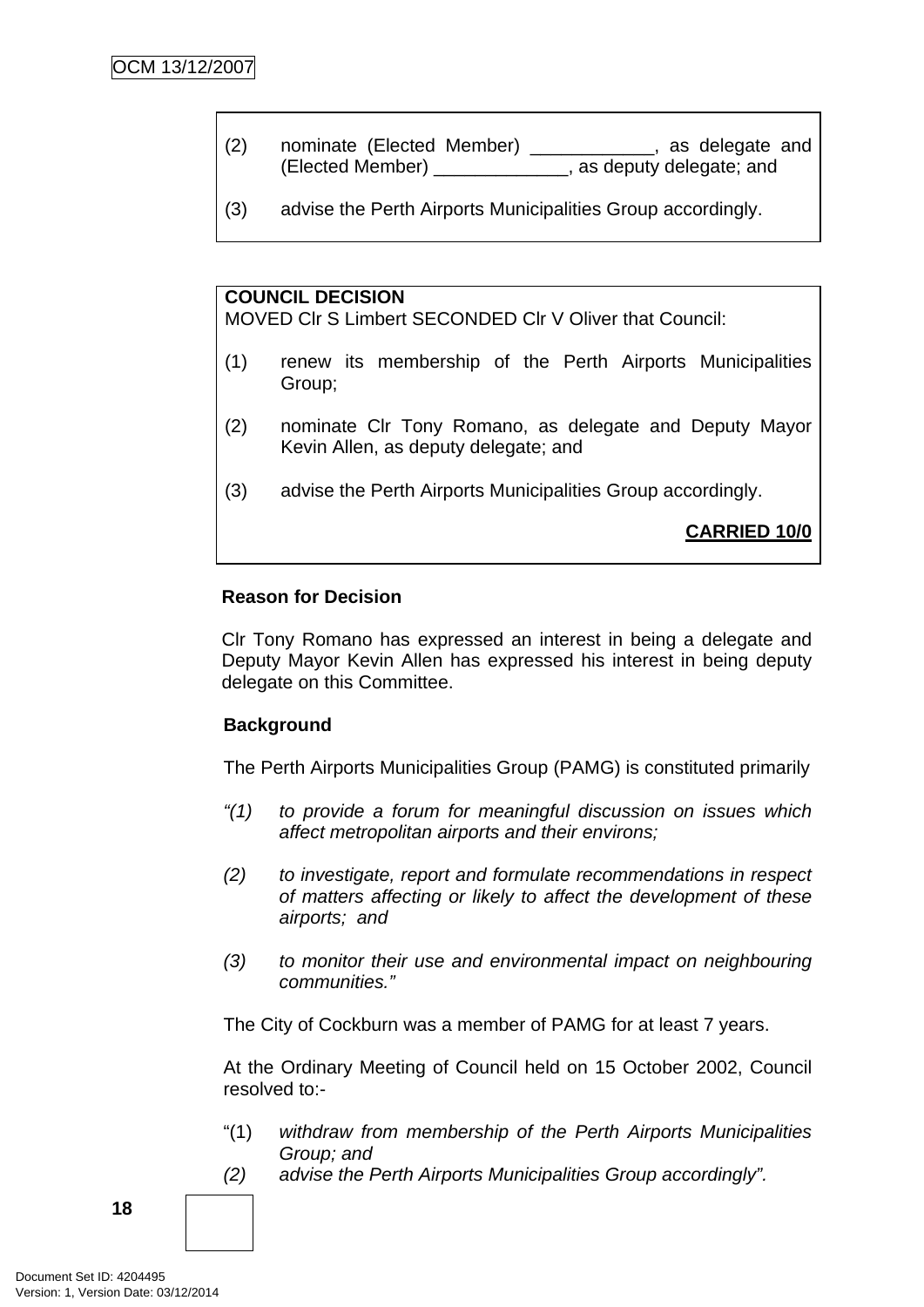This decision was reaffirmed by Council at its meeting held on 18 March 2003.

The matter was again considered by Council on 8 February 2007, where a decision was deferred, pending a request for the City to be allowed to attend a meeting of the Group in an observer capacity. This request was granted and Clr Oliver attended the Group's Annual and Ordinary meetings held on 16 August 2007.

## **Submission**

On 2 January 2007, the Mayor of Belmont, Councillor Glenys Godfrey, wrote to Council requesting the City of Cockburn consider joining PAMG. Councillor Godfrey is also the chairperson of PAMG.

## **Report**

The business dealt with by the PAMG is predominately Perth Airport related and not directly relevant to the City of Cockburn.

In recent years, the Jandakot Airport Community Consultative Committee (JACC) has provided a more relevant forum for addressing matters related to Aircraft noise and airport related issues affecting the City of Cockburn.

It was therefore not recommended that Council seek membership of the Perth Airports Municipalities Group, in the past. However, Clr Oliver has stated that she believes there would now be a benefit to the city to renew its membership to gain a better perspective of relationships between Commonwealth controlled Airport Land and Local Government. Jandakot Airport Holdings are also members of the PAMG and regularly reports on its activities and plans to the Group's Meetings.

Meetings are held on a quarterly basis at the offices of member Councils on rotation, plus an Annual General Meeting.

## **Strategic Plan/Policy Implications**

## *Governance Excellence*

*• To conduct Council business in open public forums and to manage Council affairs by employing publicly accountable practices.* 

## **Budget/Financial Implications**

Annual membership fees are \$500.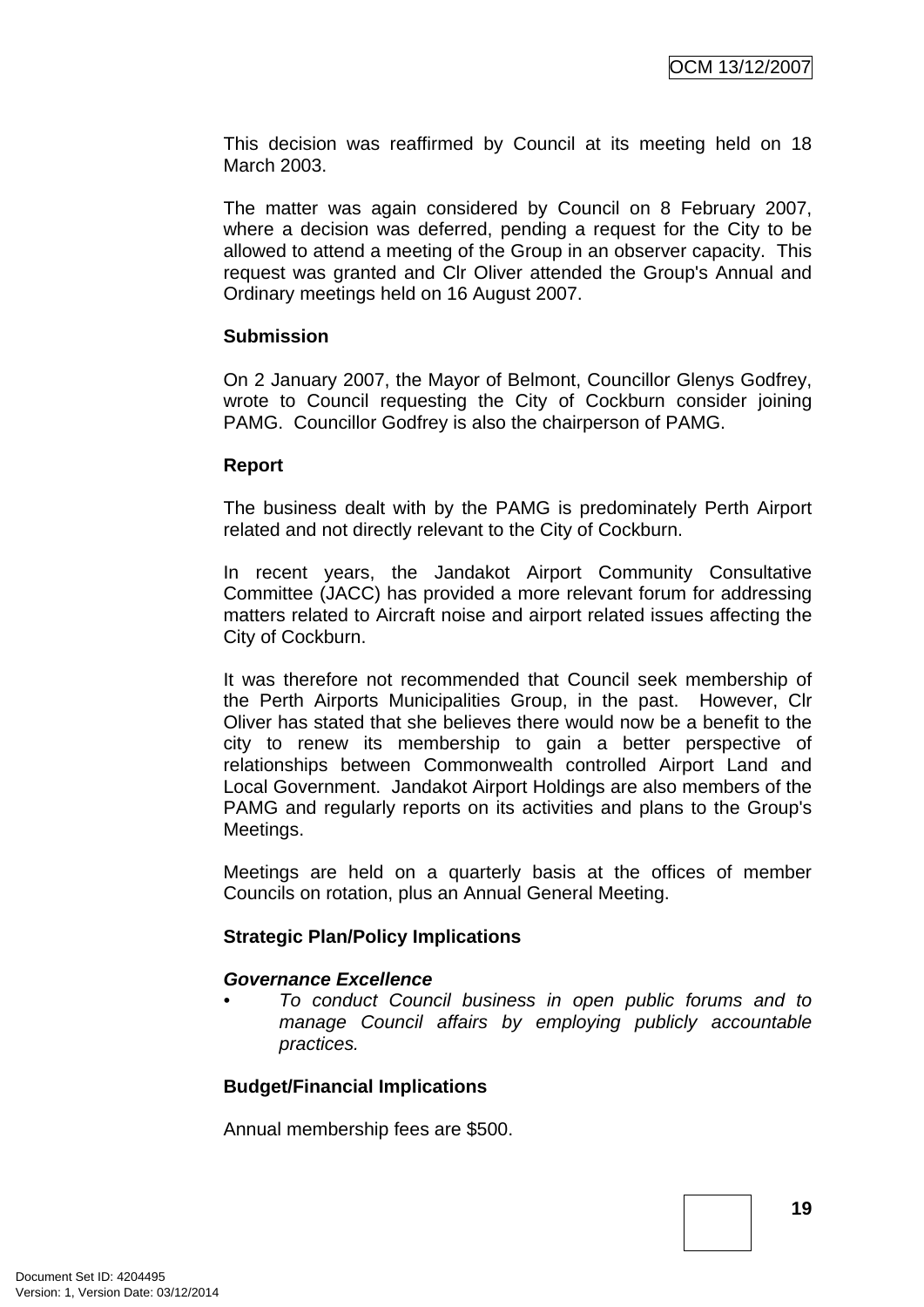# <span id="page-25-0"></span>**Legal Implications**

N/A

# **Community Consultation**

N/A

**Attachment(s)**

N/A

# **Advice to Proponent(s)/Submissioners**

PAMG has been advised that the matter will be considered by Council at its meeting to be held on 13 December 2007.

# **Implications of Section 3.18(3) Local Government Act, 1995**

Nil.

# **13.6 (MINUTE NO 3621) (OCM 13/12/2007) - PROPOSED AMENDMENT TO LOCALITY BOUNDARIES OF COOGEE, MUNSTER, HENDERSON, BEELIAR, SUCCESS AND WATTLEUP (1050) (D GREEN) (ATTACH)**

**RECOMMENDATION** That Council:

- (1) conducts a survey of landowners affected by the proposal to change the boundaries of the localities of Coogee, Munster, Henderson, Beeliar, Success and Wattleup, as shown in the attachments to the Agenda; and
- (2) subject to a majority of affected landowners supporting the proposed locality changes, submit an application to the Geographic Names Committee requesting the recommended amendments.

# **COUNCIL DECISION**

MOVED Clr H Attrill SECONDED Clr S Limbert that Council:

(1) conducts a survey of landowners affected by the proposal to change the boundaries of the localities of Coogee, Munster, Henderson, Beeliar, Success and Wattleup, as shown in the attachments to the Agenda; and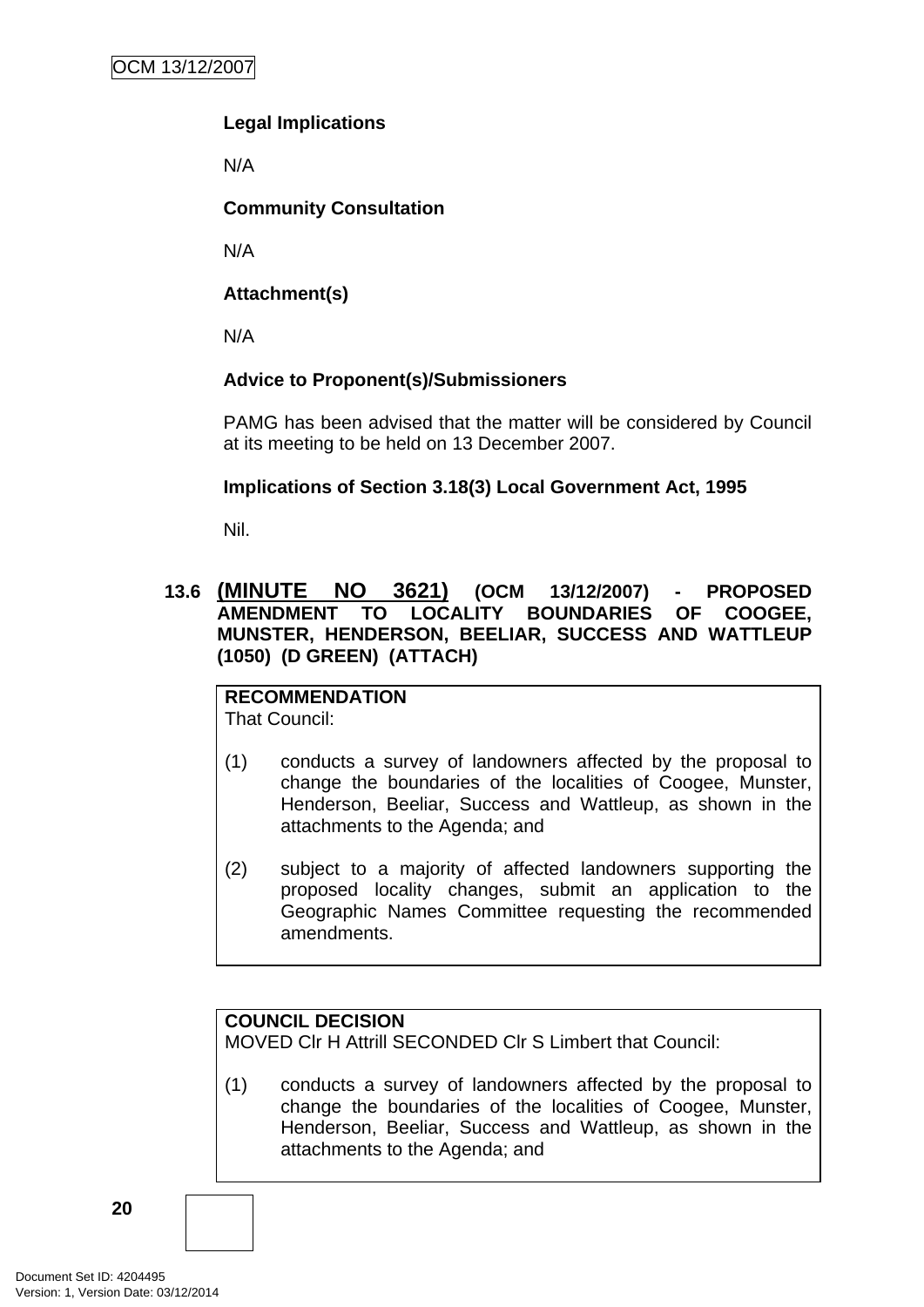(2) subject to majority of affected responding landowners in each of the proposed realigned localities and a majority overall of respondents supporting the proposed locality changes, submit an application to the Geographic Names Committee requesting the recommended amendments.

**CARRIED 10/0**

# **Reason for Decision**

This ensures overall support for the proposed changes while mitigating against a single group in a particular location being able to influence changes not su8pported by landowners in all of the localities affected. This amendment is necessary to assess the capacity for one or more localities to impact on the overall majority.

# **Background**

The suburb boundaries for the localities of Coogee, Munster, Henderson, Beeliar, Success and Wattleup have existed for some time, as shown on Attachment 1.

The purpose of this report is to consider the suitability of this situation and whether adjustments to the boundaries of these suburbs is more appropriate.

## **Submission**

To amend the boundaries of these suburbs, as shown at Attachment 2 (a) and (b).

## **Report**

Currently the suburb of Munster spreads from the coastline in the west, including the area known as Woodman Point and heads eastward to join the boundary of the suburb of Beeliar. The suburbs of Coogee, Spearwood and Beeliar abut to the north, with the suburbs of Henderson and Wattleup adjoining to the south. As such, its current land uses include extensive Public Open Space areas, industrial (Australian Marine Complex and Cockburn Cement) and rural pursuits, in addition to a significant area of residential lots. With such a diverse mix of property types, it is now considered a suitable time to review the community of interest factors of this area and seek to realign the suburb boundaries to achieve a more rational outcome for the future.

In doing so, the primary factors for consideration are the current use of the affected areas and what is planned for the future of these parts of the District.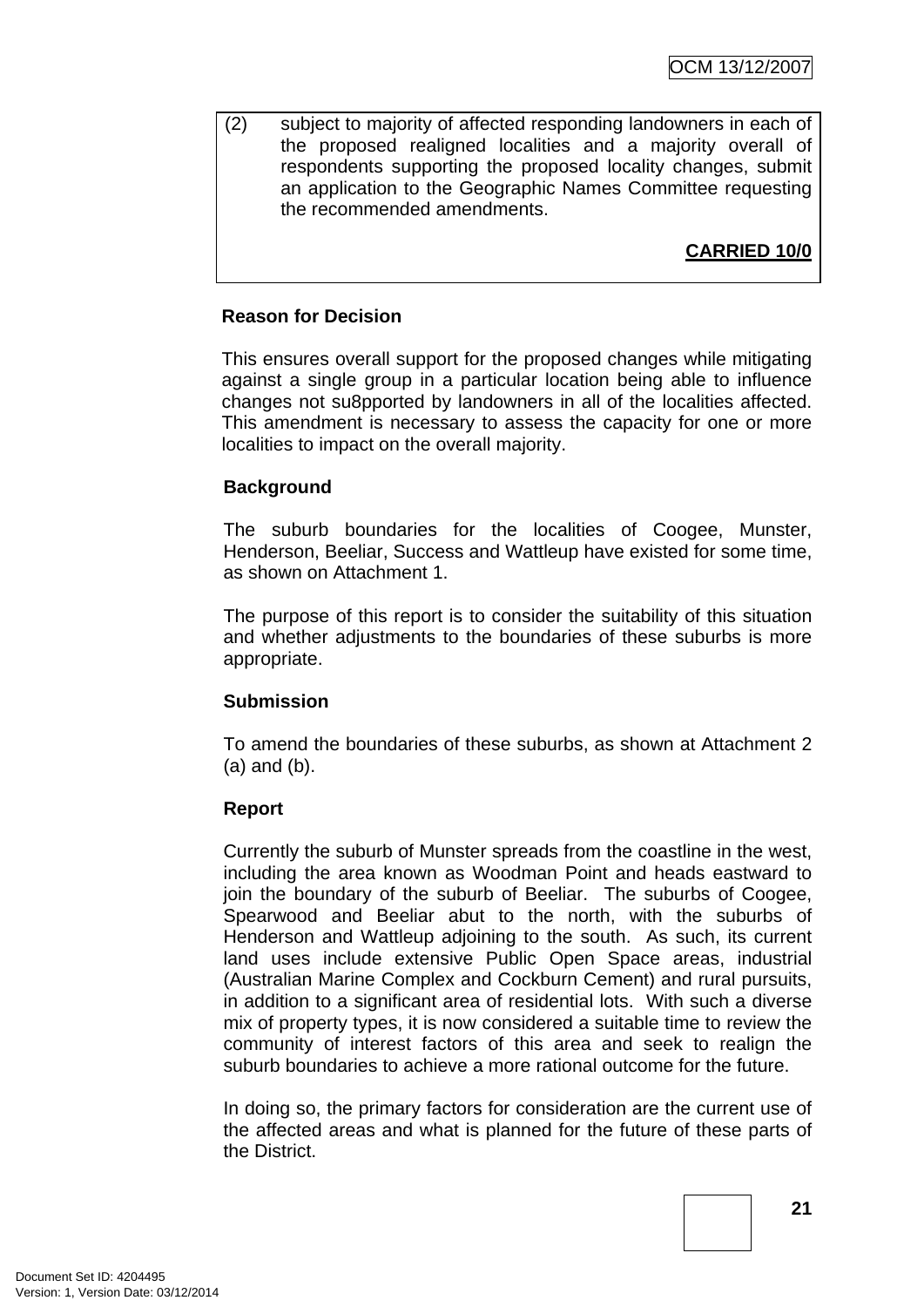The Woodman Point Recreation Reserve could logically fit within the suburb of Coogee. In addition, the current southern boundary of Coogee, which is the Beeliar Drive alignment, could be relocated south to coincide with the northern boundary of the suburb of Henderson, which runs along Russell Road. The eastern boundary of Henderson would be formed by the southern extension of Hamilton Road, along the property boundary of the nearest lot, as shown on the attachment. It is recommended that the remainder of the land located south and east of the proposed amended Coogee locality boundary be amalgamated into Henderson. It is also recommended that the eastern boundary of Henderson be the Rockingham Road alignment. There seems little logic in the suburb traversing Rockingham Road eastwards to the railway line which currently forms the suburb boundary with Wattleup.

Rockingham Road forms a natural boundary and could sensibly be used to define the Henderson Industrial Area in a more rational way than currently exists. However, it is suggested that the locality of Henderson could also be extended north of the Russell Road alignment, to incorporate the development currently taking place as part of the Australian Marine Complex. This would required the area south of Frobisher Avenue (and extending westwards to Fawcett Road) being incorporated into Henderson, as this is consistent with the zoning and proposed land use for the area.

The remaining area north of that alignment would stay in the current locality of Munster. It is also recommended that the eastern boundary of Munster be aligned with Rockingham Road as it forms a natural distinction. It is proposed that those parts of Munster and Henderson previously located east of Rockingham Road are mostly extended into Wattleup, as these areas form part of the Hope Valley Wattleup Redevelopment Area (Latitude 32). The exception will be the area to the west of the current Munster boundary with Beeliar and zoned rural. This land is not proposed to be absorbed into the Latitude 32 area and therefore is more logically aligned to the adjacent properties to the east in the suburb of Beeliar, which abut the Thomsons Lake Nature Reserve. Therefore, it is recommended that these properties are annexed to the locality of Beeliar.

Finally, there is a small area in the extreme north east of Beeliar, zoned commercial and is soon to be developed. It abuts the suburb of Success and is more logically aligned with that suburb. The area to the east is located in Beeliar as part of the Regional Park.

In summary, this report has focussed on the most logical methodology which can be applied to rationalise suburb boundaries which are currently incongruous and irrelevant.

No attempt has been made to address approaches made by individual landholders over the years who have a specific interest in having parts

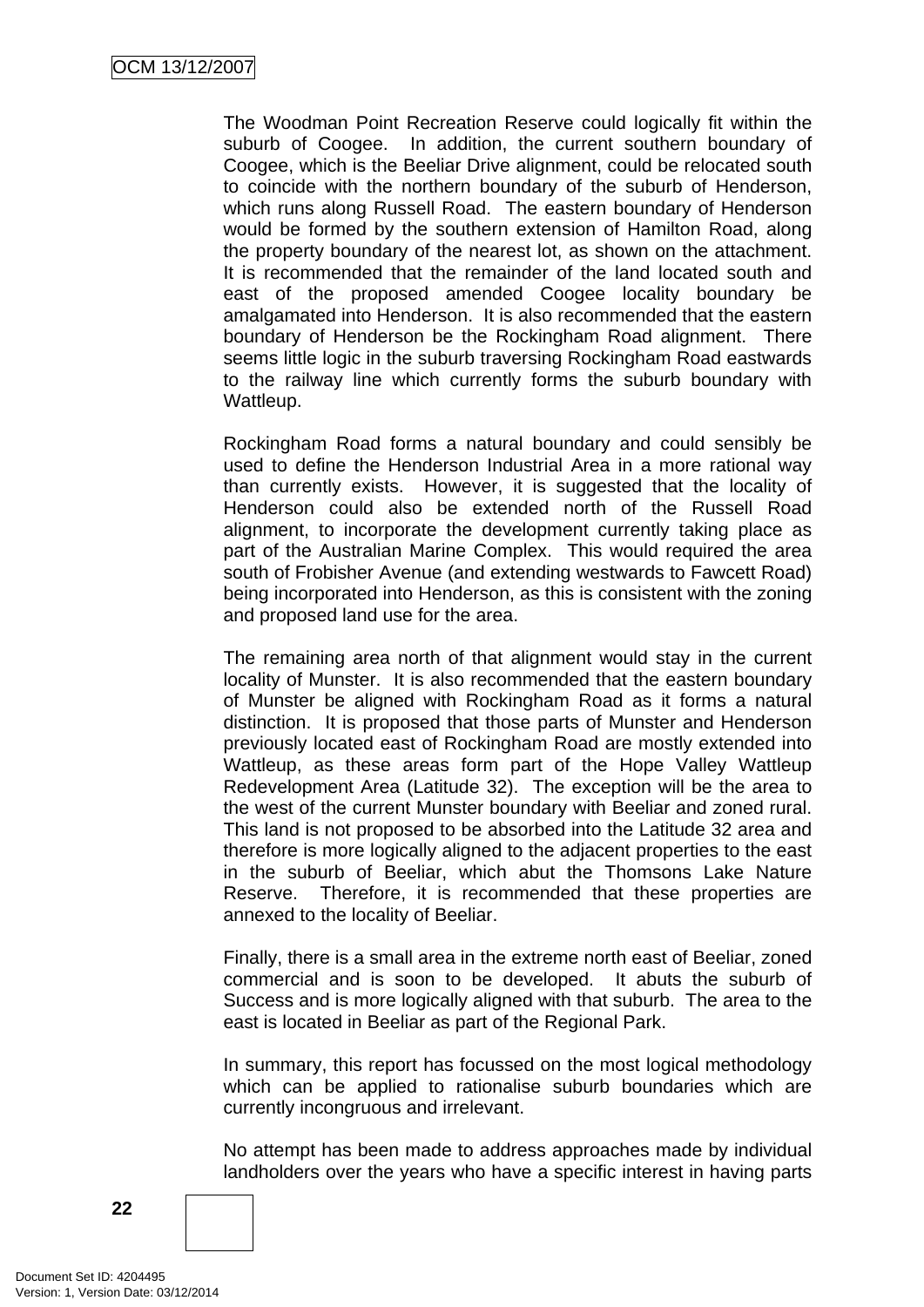of the current residential base of Munster renamed or ceded to a surrounding locality, often citing reasons which relate only to personal disapproval of the name and have no other sound basis for support.

This proposal is likely to attract similar comment from some residents in the area, who are not subject to consultation on the proposed locality boundary amendments.

It is proposed to provide a standardised response to these comments that the Geographic Names Committee criteria for renaming of suburbs specifies that any renaming suggestions are submitted before development occurs. In addition, there are minimum size and property number criteria which also need to be complied with. These are shown on Attachment 3.

# **Strategic Plan/Policy Implications**

## *Governance Excellence*

*• To conduct Council business in open public forums and to manage Council affairs by employing publicly accountable practices.* 

# **Budget/Financial Implications**

A full costing estimate of \$20.00 per property has previously been determined for Council to undertake surveys of this kind. Some 200 properties are affected, making a total of \$4,000. This would be funded from the Community Consultation Account.

## **Legal Implications**

The Department of Planning and Infrastructure, through the Geographic Names committee, is the responsible authority for approving amendments to suburb boundaries.

## **Community Consultation**

The affected community will be consulted through the landowners survey, the results of which will determine whether the proposal can proceed.

# **Attachment(s)**

- (1) Maps identifying current and proposed locality boundaries Attachments 1 and 2(a) and (b).
- (2) Geographic Names Committee Guidelines attachment 3.

# **Advice to Proponent(s)/Submissioners**

N/A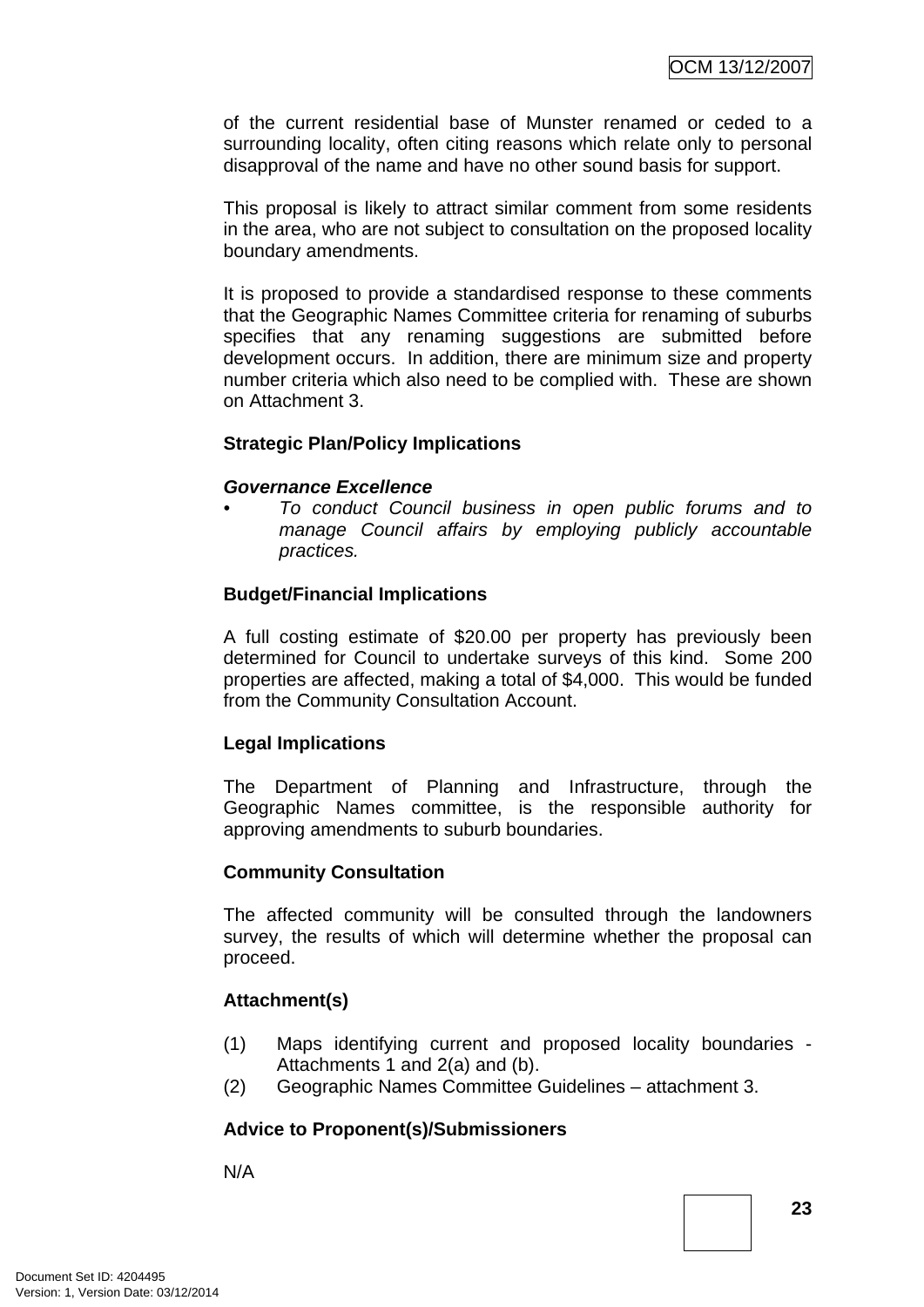# <span id="page-29-0"></span>**Implications of Section 3.18(3) Local Government Act, 1995**

Nil

DEPUTY MAYOR ALLEN, CLRS REEVE-FOWKES AND GRAHAM LEFT THE MEETING THE TIME BEING 7.45 PM.

## **DECLARATION OF INTEREST**

The Presiding Member advised the meeting that he had received declarations of a Conflict of Interest from Deputy Mayor Allen, Clrs Reeve-Fowkes and Graham in Item 13.7 'Minutes of the Grants and Donations Committee Meeting held on 22 November 2007 pursuant to Regulation 11(1) of the Local Government (Rules of Conduct) Regulations..

## **DEPUTY MAYOR ALLEN**

The nature of the interest being that he is a sponsor of an organisation which his seeking a donation from Council.

# **CLR REEVE-FOWKES**

The nature of the interest being that she is an employee of the Yangebup Family Centre which is a recipient of a grant/donation.

## **CLR RICHARD GRAHAM**

The nature of the interest being that he is a sponsor of an organisation which his seeking a donation from Council.

# **13.7 (MINUTE NO 3622) (OCM 13/12/2007) - MINUTES OF THE GRANTS AND DONATIONS COMMITTEE MEETING HELD ON 22 NOVEMBER 2007 (5930) (R AVARD) (ATTACH) Minute No.3622**

#### **RECOMMENDATION**

That Council receive the Minutes of the Grants and Donations Committee Meeting held on 22 November 2007 and adopt the recommendations contained therein.

# **COUNCIL DECISION**

MOVED Clr T Romano SECONDED Clr S Limbert that Council:

(1) receive the Minutes of the Grants and Donations Committee held on 22 November 2007;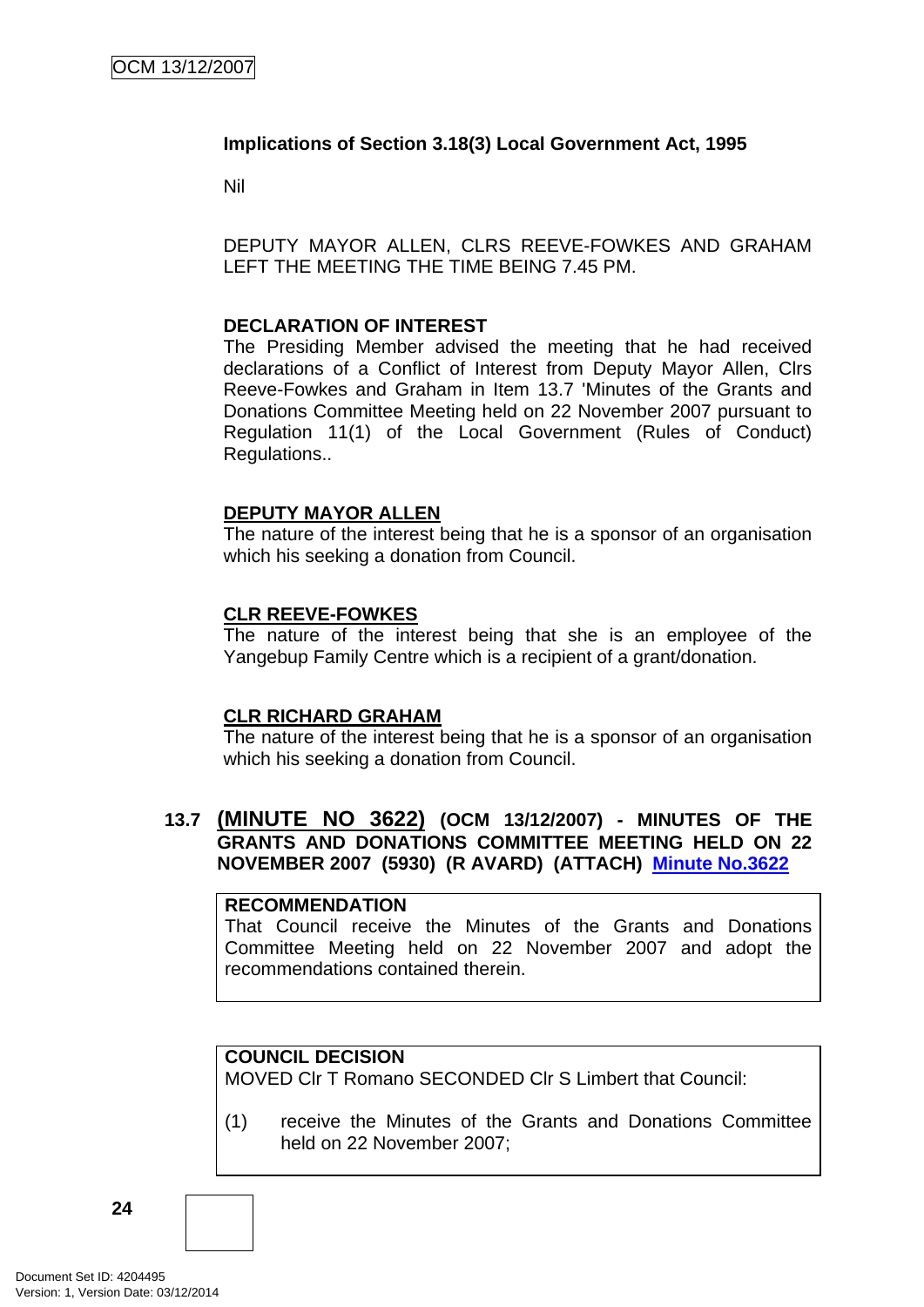- (2) adopt the Minutes of the Grants and Donations Committee held on 22 November 2007 and the recommendations contained therein, as attached to the Minutes;
- (3) donate the sum of \$20,000 to the Melville Cockburn Chamber of Commerce with the funds to be drawn from the Grants and Donations annual budget allocation; and
- (4) require the Grants and Donations Committee to provide to Council for consideration funding guidelines for a City of Cockburn Corporate Sponsorship Fund.

**CARRIED 7/0**

## **Reason for Decision**

Council has for a number of years supported the Melville Cockburn Chamber of Commerce through a contribution of \$20,000 to provide an important level of support to local business and industry to achieve an economically sustainable local economy. There are a number of opportunities the City can utilise to raise its profile and support local endeavours through a corporate sponsorship program. To achieve the best outcome an agreed set of funding guidelines needs to be established.

## **Background**

The Council of the City of Cockburn established the Grants and Donations Committee to recommend on the level and nature of Grants and Donations provided to external organisations.

## **Submission**

To receive the Minutes of the Grants and donations Committee and adopt the recommendations of the Committee.

## **Report**

The Committee considered a number of applications for donations from external organisations and made recommendations as per the Minutes attached to the Agenda.

# **Strategic Plan/Policy Implications**

## *Governance Excellence*

*• To conduct Council business in open public forums and to manage Council affairs by employing publicly accountable practices.*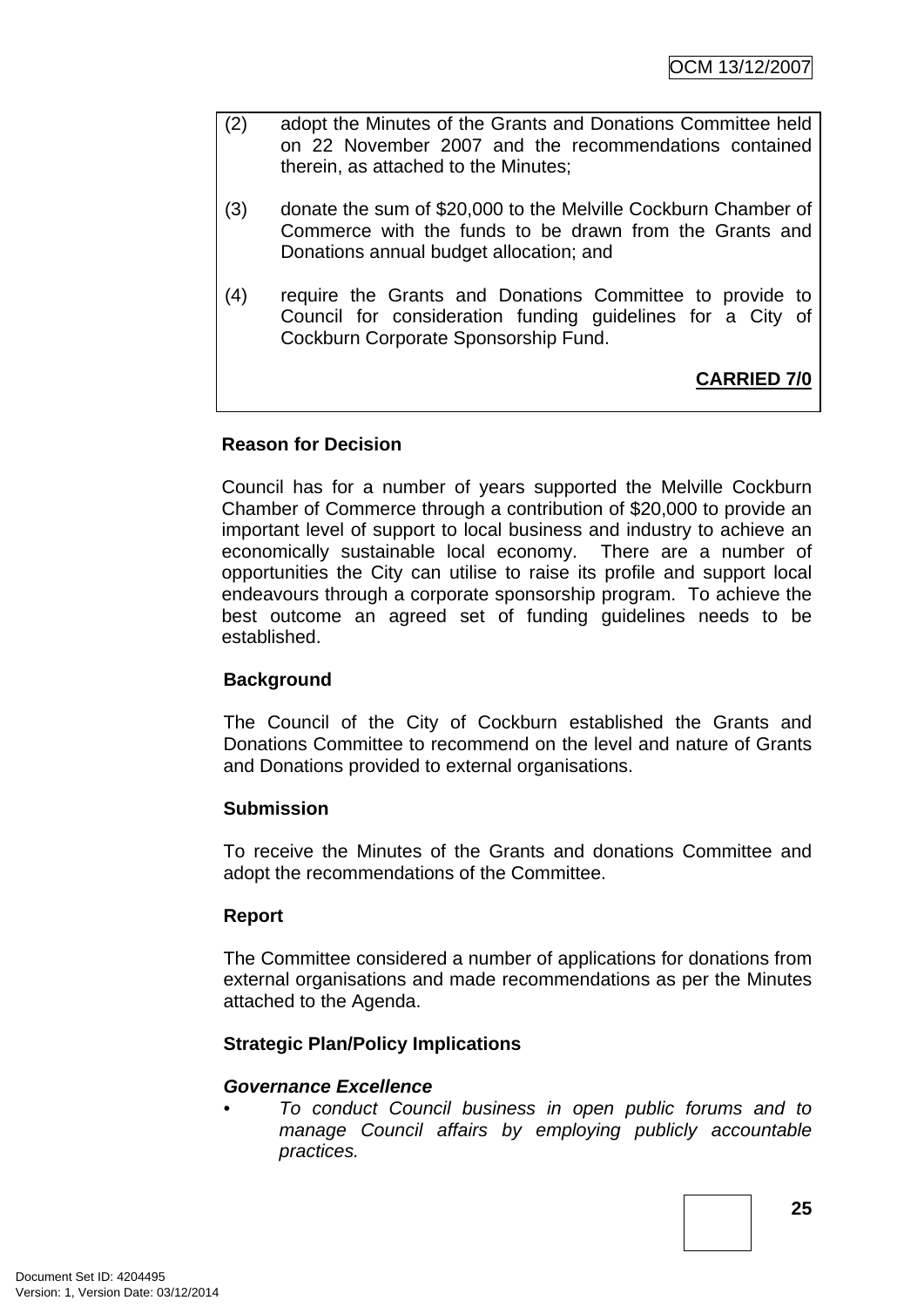# <span id="page-31-0"></span>**Budget/Financial Implications**

In accordance with Policy SC35 Council has allocated 2% of its rates income for distribution as grants and donations.

## **Legal Implications**

N/A

## **Community Consultation**

The availability of donations to organisations were widely advertised in the local media and Council publications.

## **Attachment(s)**

Minutes of the Grants and Donations Committee Meeting - 22 November 2007.

## **Advice to Proponent(s)/Submissioners**

N/A

**Implications of Section 3.18(3) Local Government Act, 1995**

Nil

DEPUTY MAYOR ALLEN, CLRS REEVE-FOWKES AND GRAHAM RETURNED TO THE MEETING THE TIME BEING 7.50 PM.

THE PRESIDING MEMBER ADVISED DEPUTY MAYOR ALLEN, CLRS REEVE-FOWKES AND GRAHAM OF THE DECISION OF COUNCIL WHILE THEY WERE ABSENT.

# **14. PLANNING AND DEVELOPMENT DIVISION ISSUES**

**14.1 (MINUTE NO 3623) (OCM 13/12/2007) - SINGLE STRATA (GROUPED DWELLING) - OWNER: MIGUEL DEFREITAS - APPLICANT: MICHAEL LITTLE (2213719) (V LUMMER) (ATTACH)** 

#### **RECOMMENDATION** That Council:

(1) grant its approval to a grouped dwelling on strata Lot 3, Lot 6 (12) Boyd Crescent, Hamilton Hill in accordance with the approved plan subject to the following conditions:-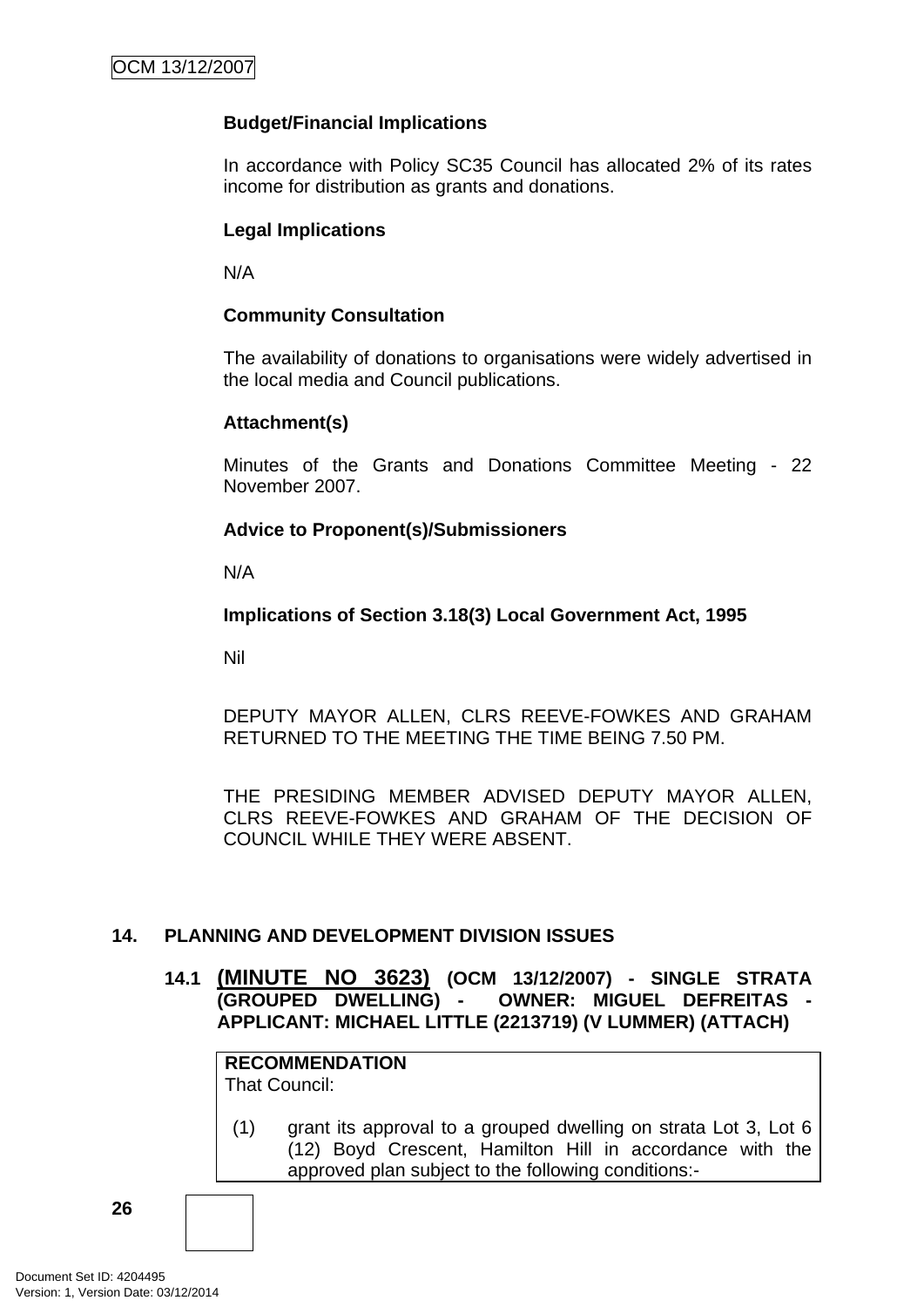# STANDARD CONDITIONS

- 1. Development may be carried out only in accordance with the terms of the application as approved herein and any approved plan.
- 2. Nothing in the approval or these conditions shall excuse compliance with all relevant written laws in the commencement and carrying out of the development.
- 3. No activities causing noise and/or inconvenience to neighbours being carried out after 7.00pm or before 7.00am, Monday to Saturday, and not at all on Sunday or Public Holidays.
- 4. Retaining wall(s) being constructed in accordance with a suitably qualified Structural Engineer's design and a building licence being obtained prior to construction. Retaining walls are required for any cut and/or fill greater than 150mm in height. In this regard, any fill above or below natural ground level at the lot boundaries is to be suitably retained or have a compliant stabilised embankment.
- 5. No development or building work covered by this approval shall be commenced until the landscape plan has been submitted and approved, by the Council
- 5. No wall, fence or landscaping greater than 0.75 metres in height measured from the natural ground level at the boundary, shall be constructed within 1.5 metres of a vehicular accessway unless the wall, fence or landscaping is constructed with a 2.1 metre truncation, as depicted on the approved plan.
- 6. Earthworks over the site and batters must be stabilised to prevent sand or dust blowing, and appropriate measures shall be implemented within the time and in the manner directed by the Council in the event that sand or dust is blown from the site.
- 7. All stormwater being contained and disposed of on-site.
- 8. The development site must be connected to the reticulated sewerage system of the Water Corporation before commencement of any use.
- 9. All outdoor living areas must be fully developed with appropriate paving and landscaping with visually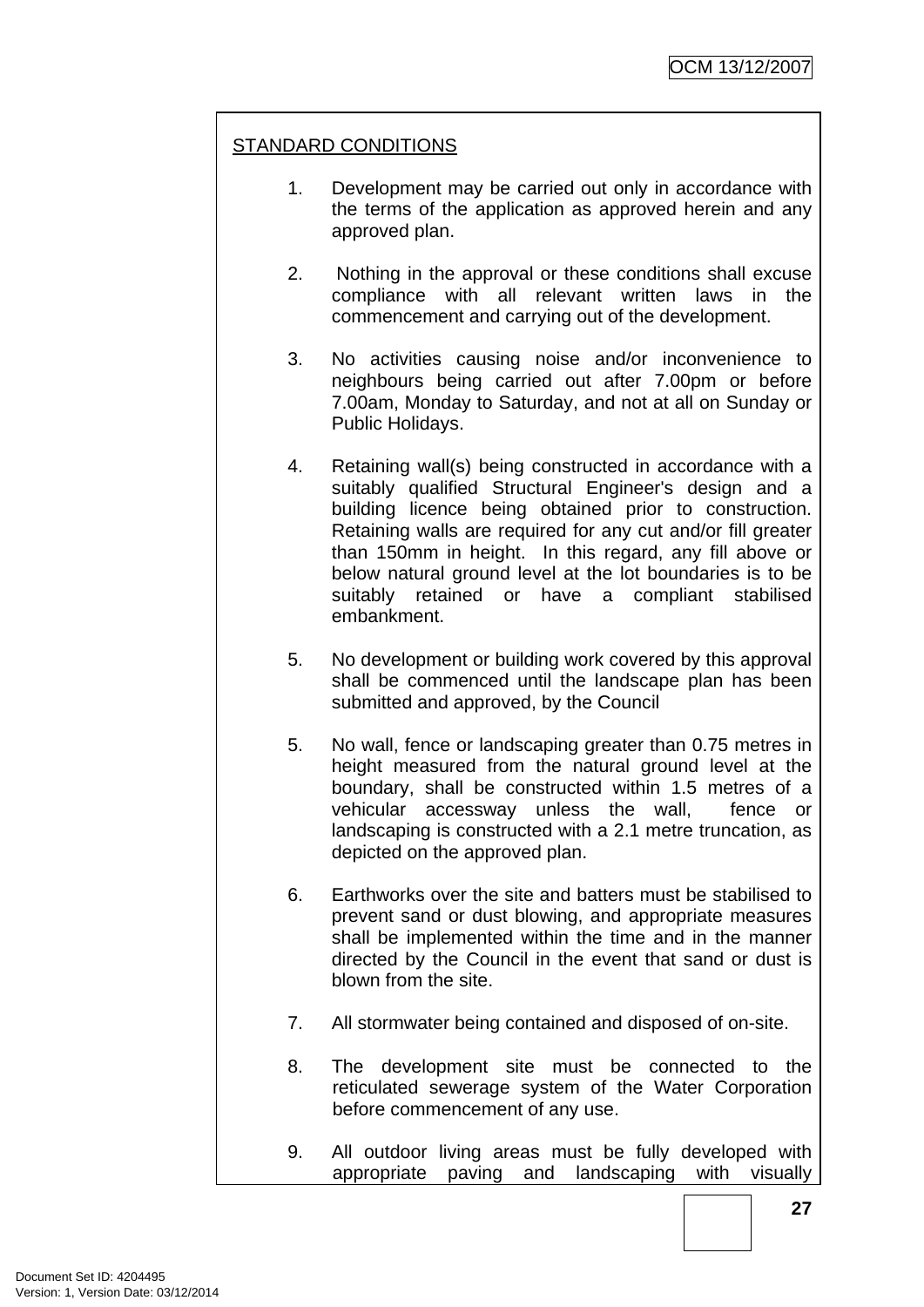permeable front fences above 1.2 metres in height.

10. All plant and equipment i.e. air conditioning condenser units, solar hot water units etc are to be placed and/or erected so as to not be visible from public view.

## SPECIAL CONDITIONS

11. The surface finish of the boundary wall abutting adjoining lots is to be either face brick or rendered the same colour as the external appearance of the respective dwellings unless otherwise agreed with the adjoining property owner/s. In all instances, the standard of work is to be of a high standard.

## **Conditions to be Complied Prior to Applying for a Building Licence**

12. All **stormwater** drainage shall be designed in accordance with the document entitled "Australian Rainfall and Runoff" 1987 (where amended) produced by the Institute of Engineers, Australia, and the design is to be **certified by a suitably qualified practicing Engineer**, and designed on the basis of a 1:10 year storm event.

## FOOTNOTES

- 1. The development is to comply with the requirements of the Building Code of Australia.
- 2. In regards to Condition No. 13, the surface finish of the boundary wall of the adjoining lot should be to the satisfaction of the adjoining landowner and to be completed as part of the building licence. In the event of a dispute the boundary wall must be constructed with a clean or rendered finish to the satisfaction of the Council.
- Note 1: If the development the subject of this approval is not substantially commenced within a period of 2 years, or such other period as specified in the approval after the date of the decision, the approval shall lapse and be of no further effect.
- Note 2: Where an approval has so lapsed, no development shall be carried out without the further approval of the Council having first been sought and obtained.
- (2) Issue a Schedule 9 Notice of Determination on Application for Planning Approval – Approval (inclusive of MRS Form 2 Notice of Approval).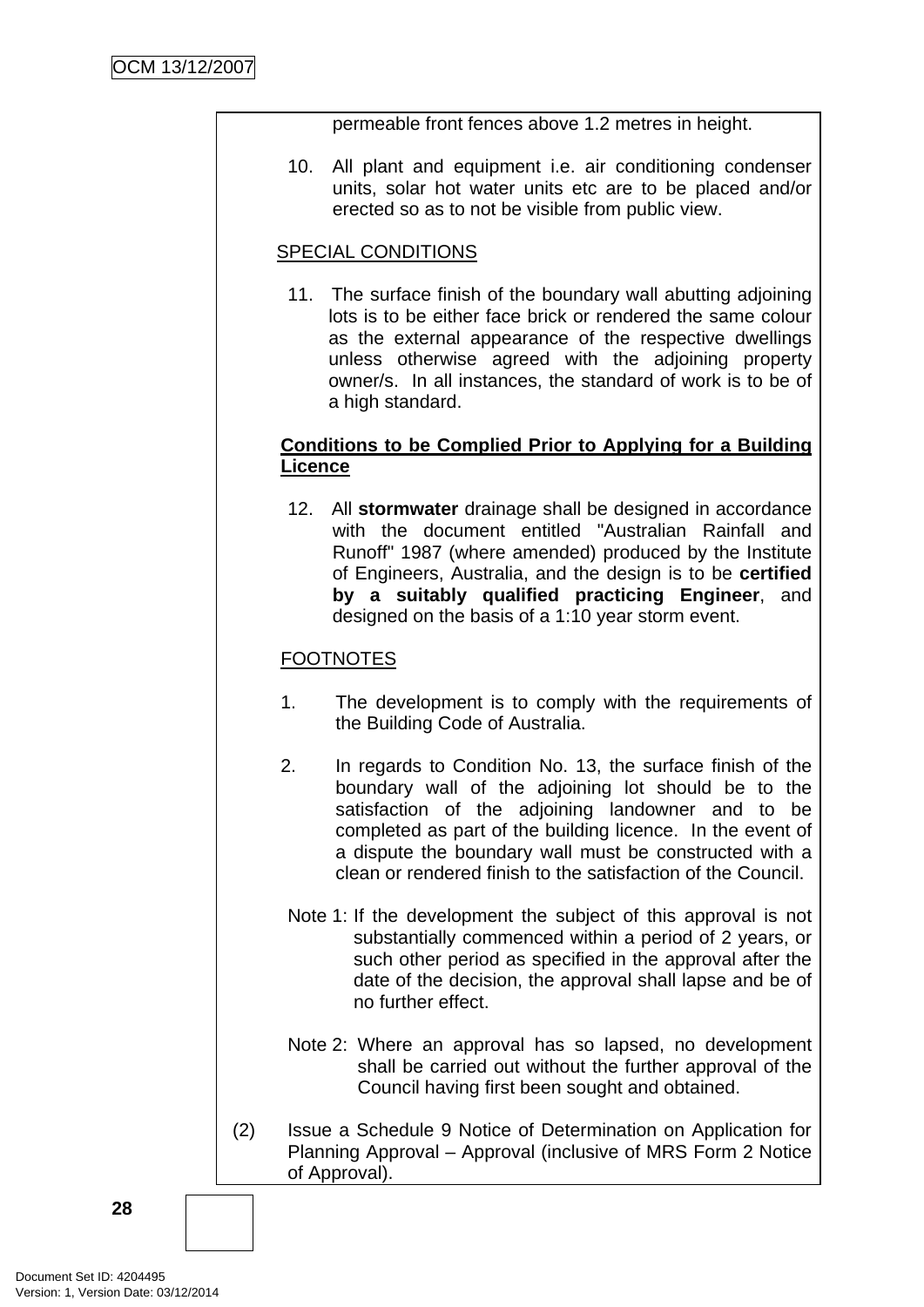(3) Advise those people who made submissions of Council's decision.

#### **COUNCIL DECISION**

MOVED Clr V Oliver SECONDED Clr S Limbert that the recommendation be adopted.

**CARRIED 10/0**

#### **Background**

| Zoning:             | MRS:                 | Urban                  |  |
|---------------------|----------------------|------------------------|--|
|                     | TPS3                 | <b>Residential R60</b> |  |
| Land use:<br>Vacant |                      |                        |  |
| Lot Size:           | 180.31m <sup>2</sup> |                        |  |
| Use Class:          | Grouped dwelling "P" |                        |  |

The original development approval for the strata development at 12 Boyd Crescent was issued in April 2002. The houses approved were 2 storey with a roof terrace. They were 2 bedroomed, with courtyards and uncovered parking. The heights were approximately 6.5 m. On the basis of this approval the development was strata titled and sold off to individual owners. The new and subsequent owners have individually applied for dwellings on each lot.

The development has a strata management plan which refers to the lots along the western side of the development (strata lots 1-6) extending their lots to a second level only. The management plan does not refer to building height.

#### **Submission**

The applicant has provided the following justification in support of the proposal which has been summarised accordingly:-

- The building is significantly less bulky than it could potentially be.
- The majority of the building has been kept to a height of 7.7 m to provide a suitable balustrade to the roof garden; the only exception is the roof over the stairs which is at a height of 8.6m.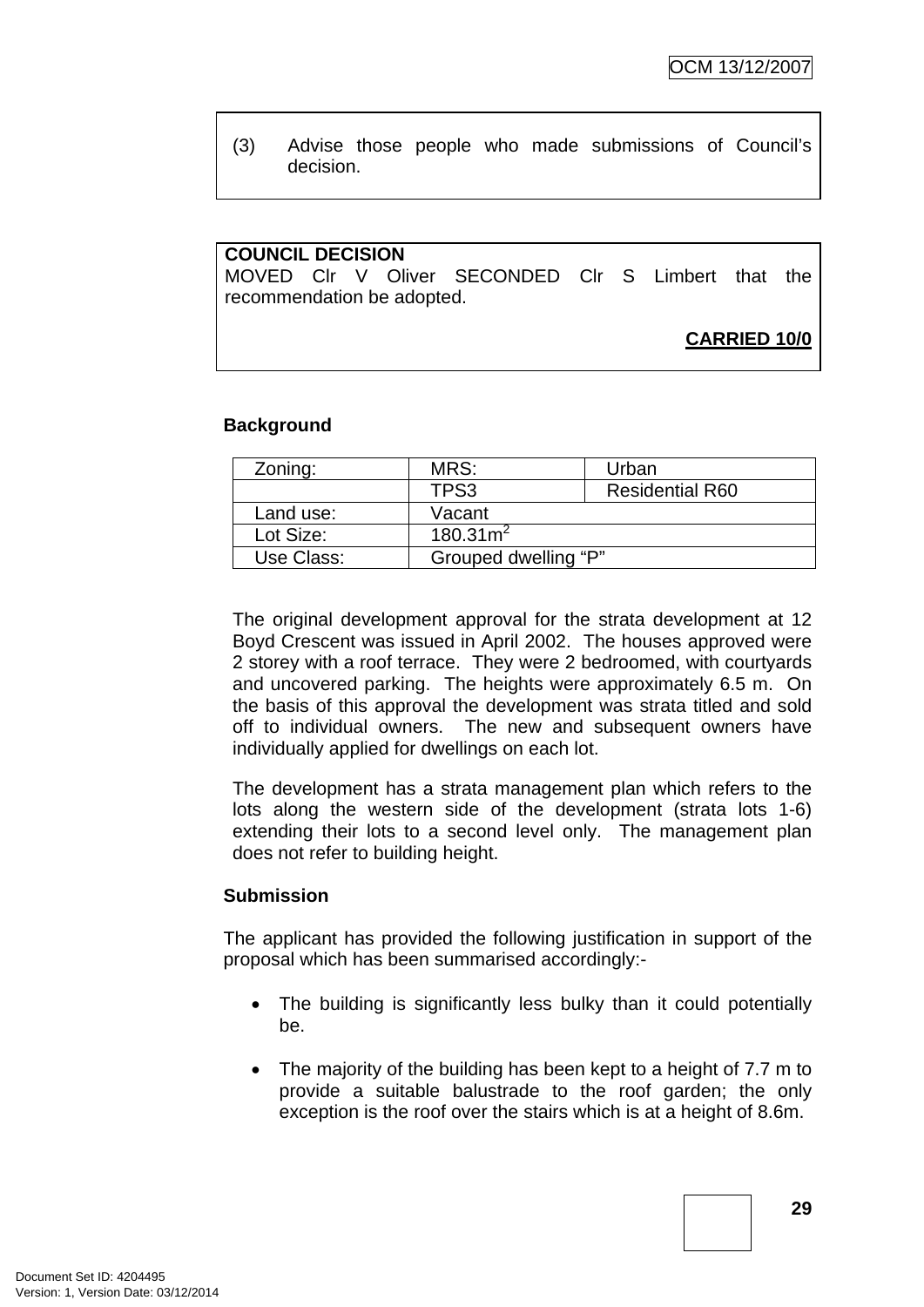- The varying height of the building allows lots on the other side of the common driveway to retain a significant portion of their views.
- There is a far more bulky building 3 lots up from this one in the same strata development.

A copy of the applicant's full submission should be read in conjunction with this report and is contained in the agenda attachments.

## **Report**

The subject land is zoned Residential R 60 under the City of Cockburn Town Planning Scheme No 3. Council has the discretion to either approve (with or without conditions) or to refuse the application.

12 Boyd Crescent is bordered to the west by lower lying land zoned R 60 with similar unit development existing. The land to the east is zoned Mixed Business with an additional use for Grouped Dwellings. It is higher than No.12 and vacant. The land to the south is zoned Mixed Business, is lower than No.12 and fronts Rockingham Road.

The proposed development complies with the standards and provisions of the City's Town Planning Scheme No 3/Residential Design Codes with the exception of the following:-

- Height 7 m required to the top of the external wall 8.83m proposed.
- Northern side setback, ground floor 1.5 m required, 1.15 m proposed.
- Northern side setback, upper floor 1.5m required, 1.2 m proposed.
- Northern side setback, roof garden 1.5m required, 1.2 m proposed.
- Western side setback ground floor1.5 m required, 0-1.15 m proposed.
- Western side setback upper floor, 1.9 m required, 1.8m-1.15m proposed.
- Western side setback, roof garden 1.3m required, 1.2 m proposed.
- Southern side setback ground floor, 1 m required, 0 m proposed.
- Southern side setback upper floor, 1.2 m required, 950mm proposed.

## Building Height

The issue which requires Council determination in relation to this development is building height. Four of the five objectors have objected to the height of the development, although only one of those has viewed the plans. There were no objections to the setback variations and given the minor nature of these variations they are supported.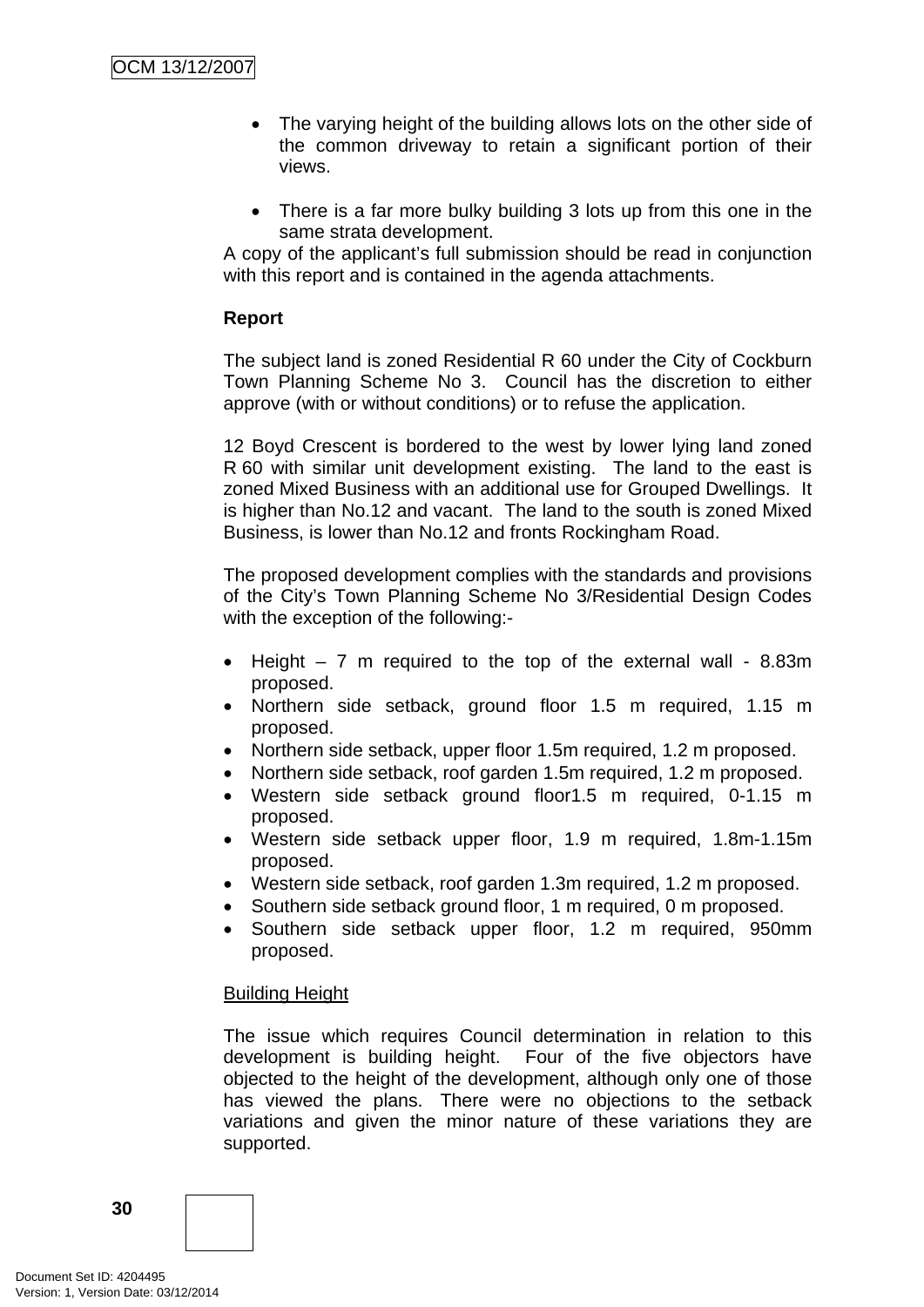The height provisions of the Codes restrict the height of development under the Acceptable Development Criteria to 7m for developments with a concealed roof.

The performance criteria of the Codes (clause 3.7.1.P1) states:

*Building height consistent with the desired height of buildings in the locality, and to recognise the need to protect the amenities of adjoining properties, including, where appropriate:* 

- *Adequate direct sun to buildings and appurtenant open spaces;*
- *Adequate daylight to major openings to habitable rooms; and*
- *Access to views of significance.*

As the application complies with the overshadowing requirements of the Codes, the increased height does not affect access to sun or daylight for major openings.

The views from the properties on the eastern side of 12 Boyd Crescent will be partially obscured by this development. However, given the additional height does not extend over the whole of the dwelling, there will be opportunities for views on either side of highest portion of the development.

The developments approved under delegated authority in 2005 and 2006 for units 1 and 2 of 12 Boyd Crescent are over 7m in height, creating a precedent for this development. Approval of the proposed height this development will be consistent with buildings in the locality.

## Recommendation

It is recommended that the application be approved subject to conditions. It is considered that the development allows sufficient access to the view enjoyed by the other strata lots.

## **Strategic Plan/Policy Implications**

# *Demographic Planning*

- *To ensure the planning of the City is based on an approach that has the potential to achieve high levels of convenience and prosperity for its citizens.*
- *To ensure development will enhance the levels of amenity currently enjoyed by the community.*

The Planning Policies which apply to this item are:-

| APD8  | <b>Strata Titles</b>                  |
|-------|---------------------------------------|
| APD32 | <b>Residential Design Codes</b>       |
| APD33 | Town Planning Scheme No. 3 Provisions |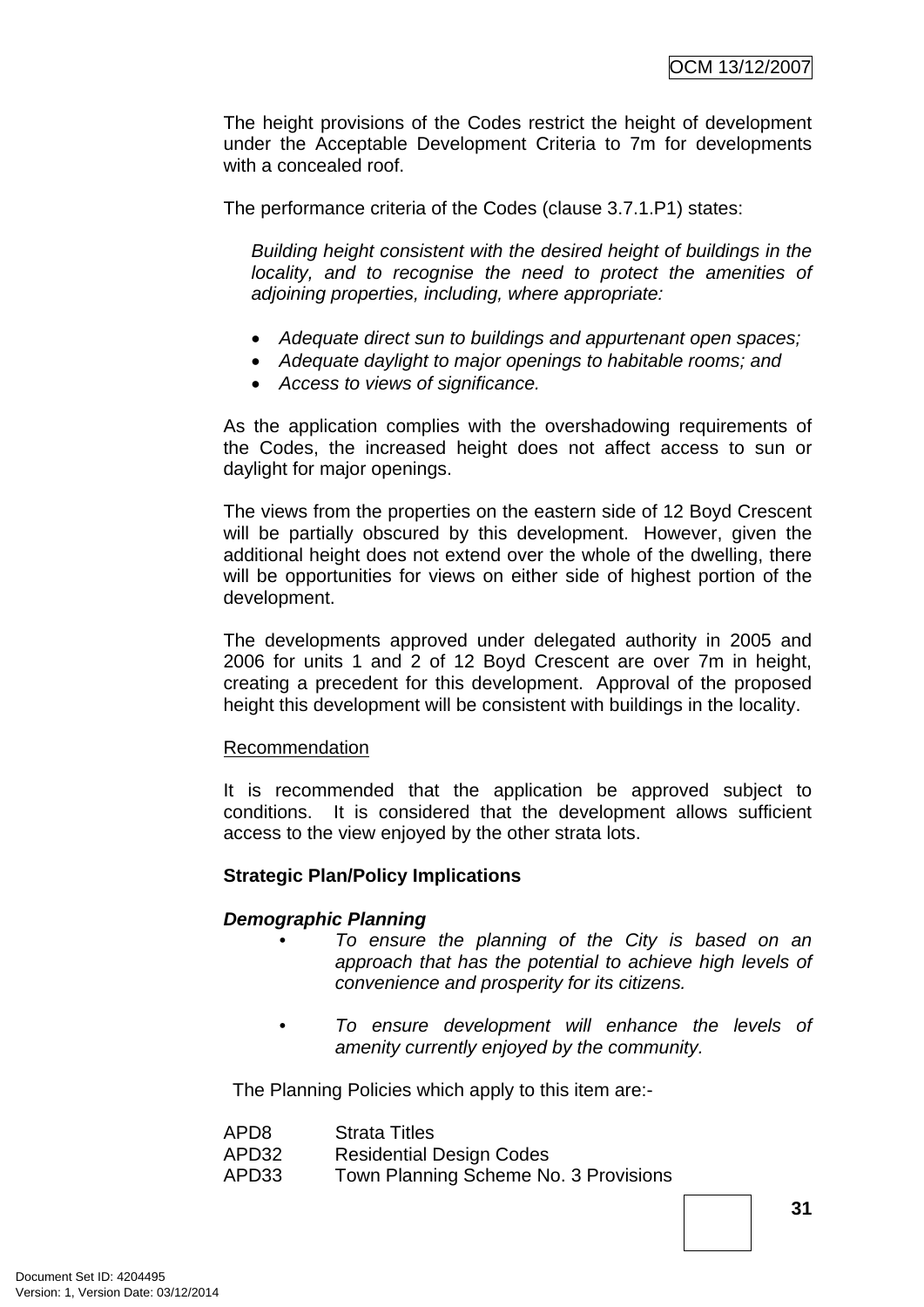## **Budget/Financial Implications**

The applicant could lodge an application for review against conditions of approval. The City would defend this with funds currently in the budget.

## **Legal Implications**

Town Planning Scheme No. 3 Residential Design Codes 2002 Planning and Development Act 2005

## **Community Consultation**

The specific variations to the Acceptable Development requirements of the Residential Design Codes were advertised for comment from five (5) affected and abutting neighbours by means of letters sent to owners.

Five (5) submissions have been received have been received. All submissions object to the development and four request that it be limited to 7m in height as it will affect views.

## **Attachment(s)**

- (1) Location Plan
- (2) Strata Plan for 12 Boyd Crescent
- (3) Site Plan and Elevations
- (4) Applicant's justification

# **Advice to Proponent(s)/Submissioners**

The proponent and submissioners(s) have been advised that this matter is to be considered at 13 December 2007 Council Meeting.

## **Implications of Section 3.18(3) Local Government Act, 1995**

Nil

**14.2 (MINUTE NO 3624) (OCM 13/12/2007) - SUBMISSION OF REVISED MASTERPLAN - LOCATION: LOT 809 PEARSON DRIVE (CNR WENTWORTH PARADE SUCCESS) - OWNER: ACEPARK PTY LTD - APPLICANT: DESIGNINC (6002227) (C SCHOOLING) (ATTACH)** 

## **RECOMMENDATION**

That Council grant its approval to the revised Master Plan for Lot 809 Pearson Drive, Success subject to the following conditions:-



1. The Master Plan being referred to Jandakot Airport Holdings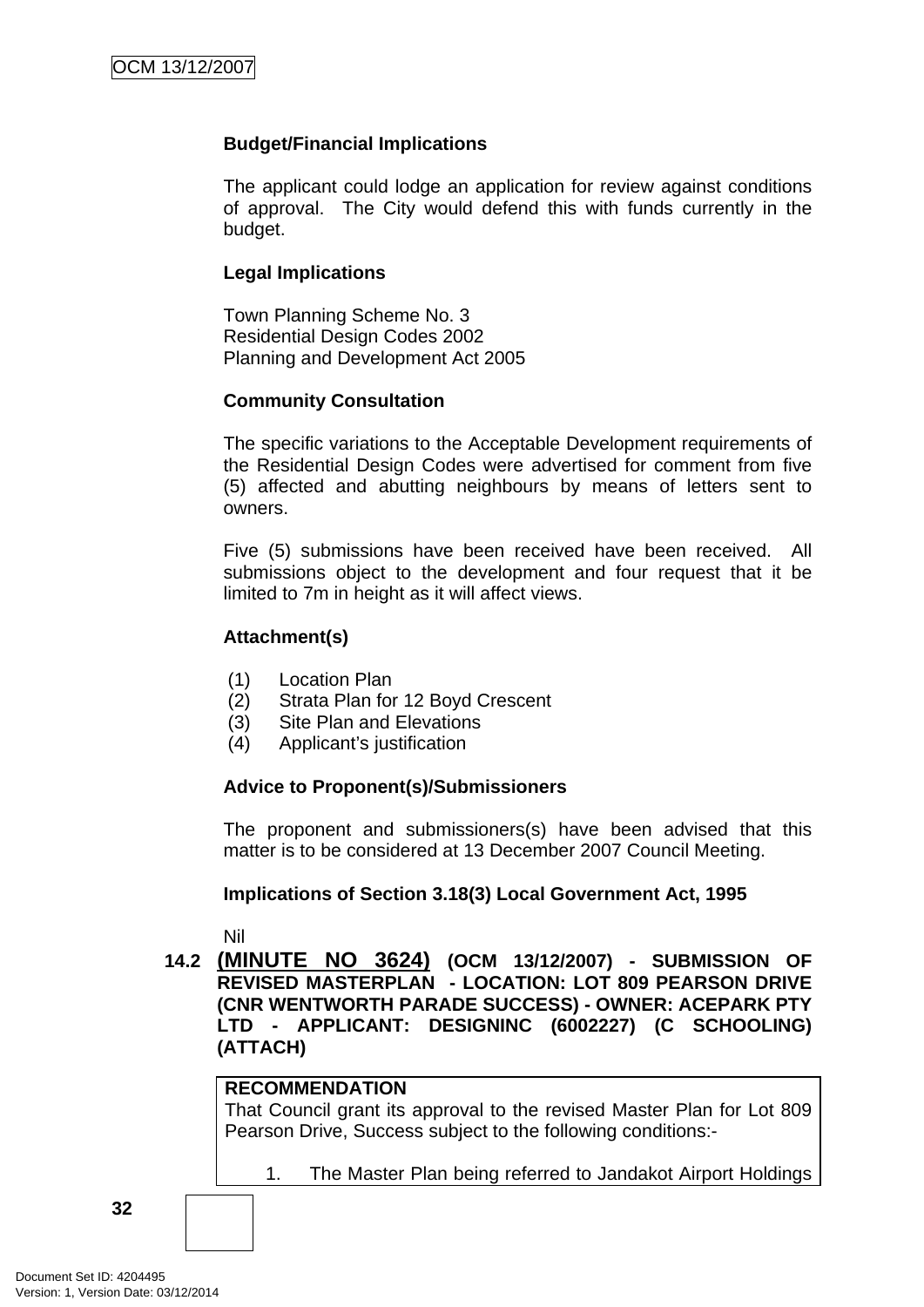Pty Ltd seeking advice on whether or not the proposed apartment towers intrude into the Obstacle Limitation Surface (OLS) and procedures for Air Navigational Services, accepting that comments may also be required from the Civil Aviation Safety Authority (CASA) and Air Services Australia. The development must comply with the Airports Act (Protected Airspace) Regulations.

- 2. No crossovers are permitted directly onto Wentworth Parade for apartments except for the two main driveways shown on the Master Plan. The owner of Lot 809 is to contribute to the cost of upgrading Pearson Drive.
- 3. The proponent engaging into an agreement to facilitate public access for pedestrians and cyclists to the primary communal open space within the development, with the exception of the Community Amenity Precinct. Such an agreement being prepared by Council's solicitors and being at the cost of the proponent.
- 4. Satisfactory arrangements being made for the preparation of a Drainage and Nutrient Management Plan consistent with the requirements of Cockburn Sound Catchment Policy SPD8 and being to the satisfaction of Council.
- 5. The land being provided with an adequate outlet drainage system for a 1:100 year storm event or otherwise provide a fully self-contained drainage system to the satisfaction of the Council.
- 6. The café/home store components of the proposed development will require formal advertising prior to the Council's approval of a development approval of a development application pursuant to Clause 9.4 of Town Planning Scheme No. 3. Approval for the Master Plan is not to be construed as fettering Council's ability to either refuse or approve (with or without conditions) any commercial aspects of the proposed development.
- 7. A variation to the building height requirements of Table 3 of the Residential Design Codes is supported subject to impacts of privacy and overshadowing being contained onsite and not adversely affecting the amenity of surrounding residents.
- 8. A notification under Section 70A of the Transfer of Land Act is to be prepared in a form acceptable to the Council and lodged with the Registrar of Titles for endorsement on the Certificate of Title for the subject lot, prior to commencement of development works. The notification should (at the full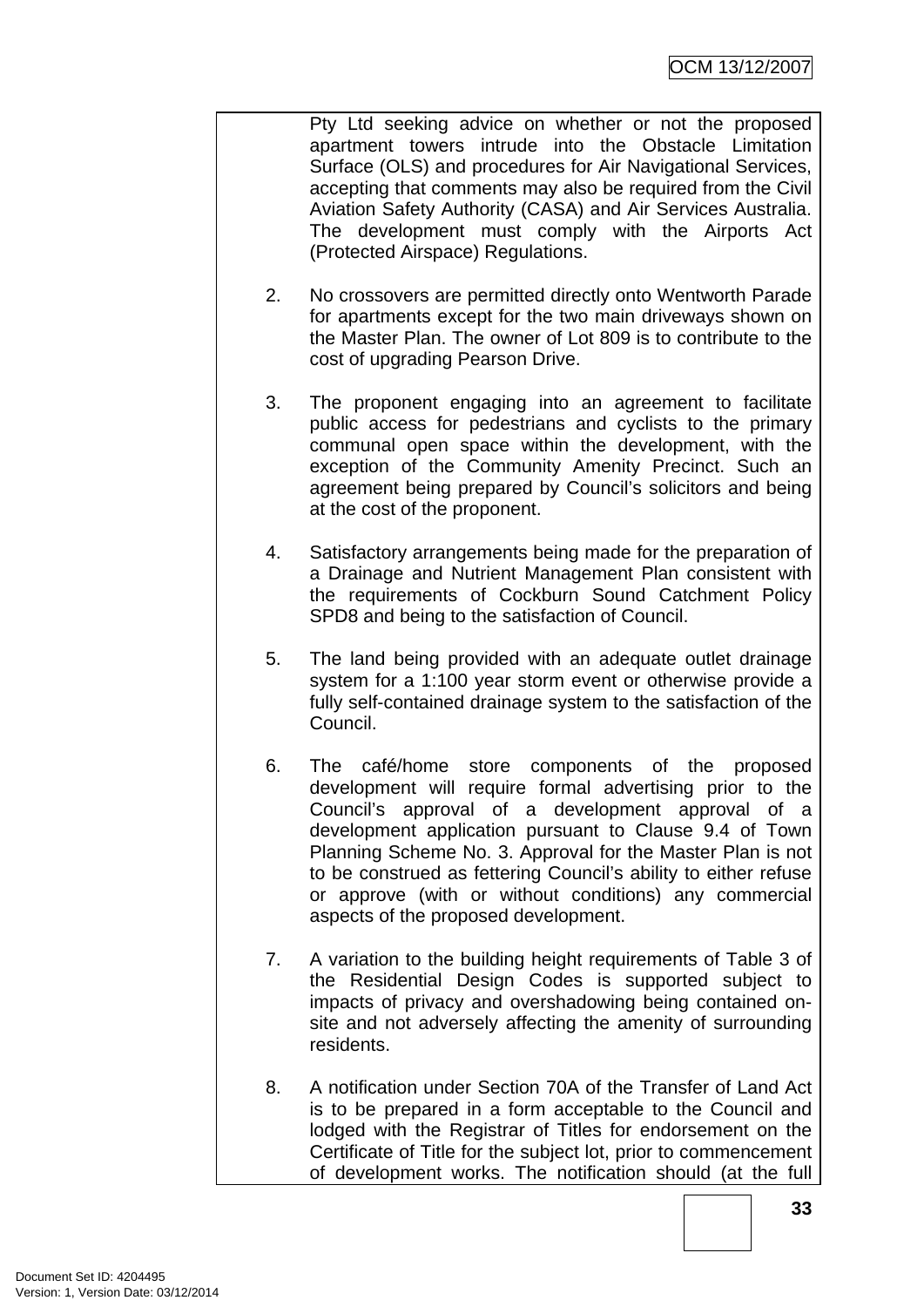cost of the applicant) be prepared by Council's solicitors and be executed by both the landowner and the Council. This notification is to be sufficient to alert prospective purchasers as follows:-

*"The subject land is situated adjacent to the Kwinana Freeway and Perth to Mandurah railway where the amenity of future residents may be affected by noise and vibration from traffic and rail use."*

9. Land use and development of the land is to proceed generally in accordance with the Master Plan while recognising that the Master Plan may require enhancements once detailed development plans are prepared.

# **COUNCIL DECISION** MOVED Clr V Oliver SECONDED Clr S Limbert that the recommendation be adopted.

**CARRIED 10/0**

# **Background**

| Zoning:   | MRS:                                     | Urban                                                        |  |
|-----------|------------------------------------------|--------------------------------------------------------------|--|
|           | TPS3                                     | <b>Residential R160</b>                                      |  |
| Land Use: | Vacant, Partially constructed Precinct 1 |                                                              |  |
| Lot Size: | 6.9815ha                                 |                                                              |  |
|           |                                          | Use Class:   Grouped (R-Code) Dwelling 'P', Multiple (R-Code |  |
|           |                                          | Dwelling 'D', Lunch Bar 'A', Home Store 'A',                 |  |
|           | Convenience Store 'A'.                   |                                                              |  |

The original Master Plan was submitted to Council at the Ordinary Council Meeting on 15 February 2005. The recommendation that this Master Plan should be adopted was carried 10/0, and subsequently was granted conditional approval. Since the submission of the original Master Plan construction has commenced on the first of four original Precincts proposed*.* 

## **Submission**

The applicant has developed a revised Master Plan in response to changing market conditions. The applicant states that at present medium rise development are not supported at this location and the revised Master Plan will facilitate the construction of lower rise dwellings in the near future, progressing to medium and higher rise development in years to come as construction costs stabilise and high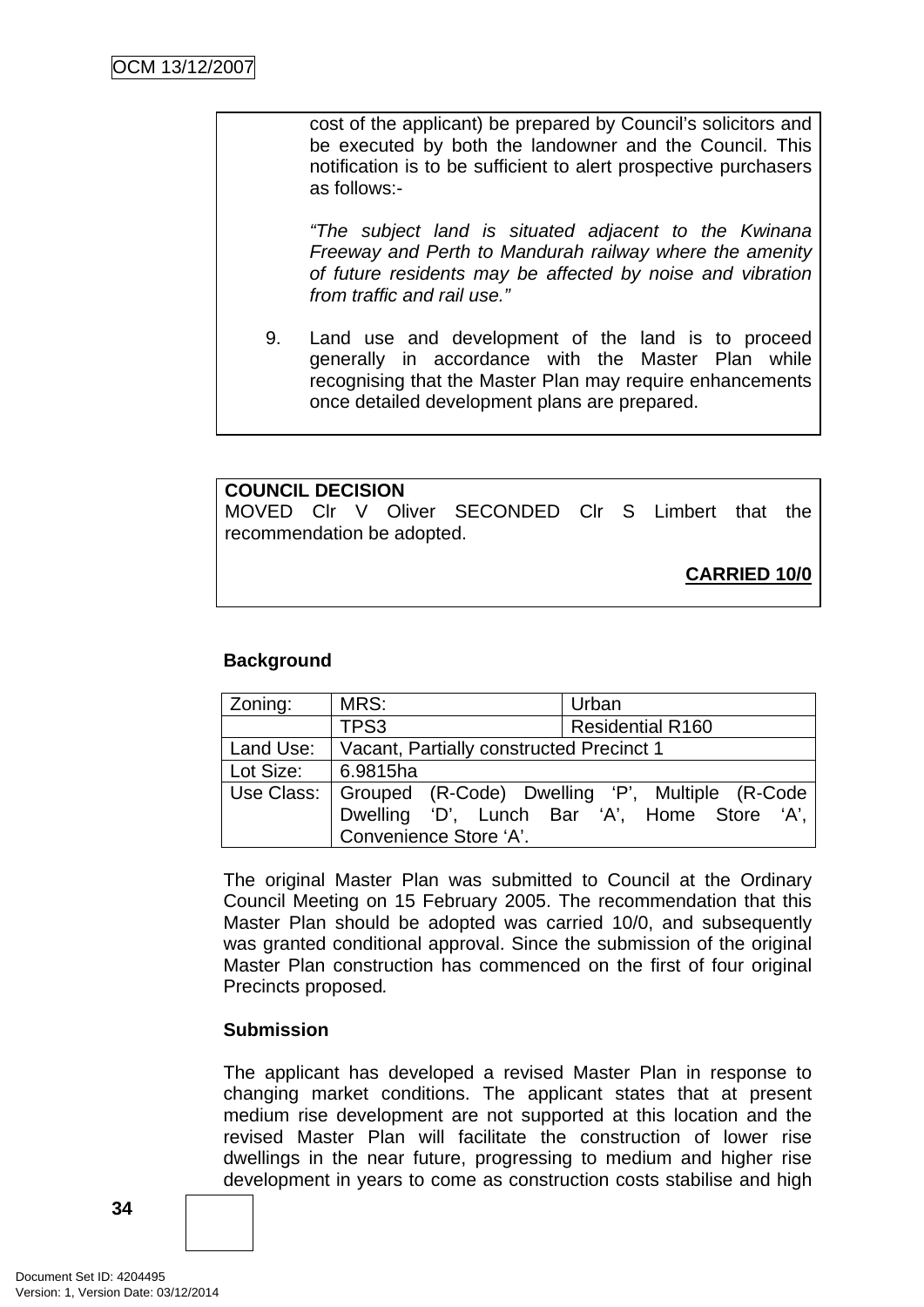density accommodation is generally accepted in the local housing market.

The revised Master Plan proposes a total of 718 dwellings to be constructed in 5 Precincts, excluding the original Precinct 1 which is currently under construction. In comparison, the original Master Plan proposed 861 dwellings which were to be constructed in 4 Precincts. The proposed yield of the development is distributed as follows:-

 Precinct 1: 109 dwellings (under construction) Precinct 2: 82 dwellings Precinct 3: 129 dwellings Precinct 4: 93 dwellings Precinct 5: 84 dwellings Precinct 6: 221 dwellings

## **Total Yield**: **718 Dwellings**

The applicant has provided the following justification in support of the amendments to the Master Plan which has been summarised accordingly:-

- Staged development is to occur in increasingly higher densities across the remainder of the lot. This staged development is intended to create contexts of higher rise development as construction progresses, thereby lowering the visual impact of the development's built form.
- The range of dwellings proposed in the original Master Plan still remains. The proposed development will comprise 1, 2 and 3 bedroom dwellings. The balanced range of dwellings is intended to provide a variety of accommodation options, to cater for differing family types, ultimately leading to a diversity of residents.
- Landscaped pedestrian spines are present throughout the development, maintaining a constant theme which prevents possible distinctions caused by staged construction. Landscaped spines are intended to connect the dwellings with the environment, in particular pedestrian access ways, thereby increasing casual surveillance and promoting walkability.
- There has been a slight redistribution of density across the proposed development. The revised Master Plan includes the deletion of some three storey residential towers in the development, in favour of towers of varying height across the remainder of the Precincts to compensate for the decrease in density of Precinct 2.
- The proposed density of the Master Plan, when averaged, achieves the outcome of a high density urban village, which meets the City's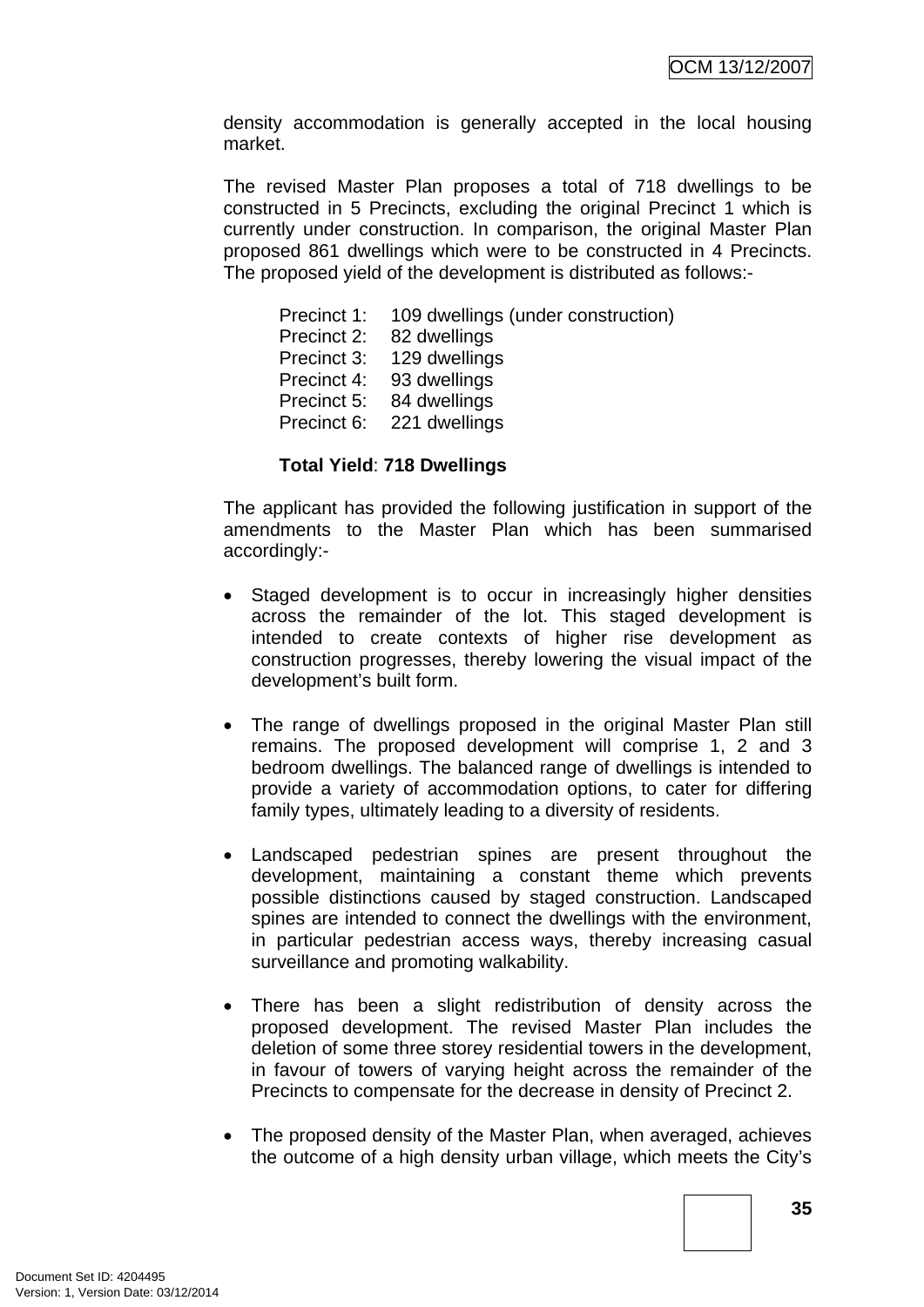vision for the site, as well as the objectives of Liveable Neighbourhoods.

- The built form of the development, increasing in height towards the shopping centre, is intended to reduce the impacts of high rise development located adjacent to the retirement village on the lot's south-east boundary. Low rise development as part of Precinct 2 will prevail here, increasing in height to a proposed twelve storey tower adjacent to the activity centre of Cockburn Central.
- Car parking provision has been included in the revised submission in accordance with the original Master Plan. A total of 86% of the R-Code requirement for resident car parking will be provided, in addition to the full requirement for visitor bays. Vehicles are intended to have a minimal presence throughout the development, highlighting pedestrian orientation.
- The proposed café/home store components of the original Master Plan remain in the revised version; and the applicant proposes to locate them in the vicinity of the Community Amenity Precinct. The location of these facilities places them in an activity centre, or recreation hub, within the development, as opposed to in a residential building. The café/home store is located on the pedestrian thoroughfare linking the development directly with the Cockburn Central Train Station.
- As with the original Master Plan, the revised Master Plan should be considered dynamic in terms of social, political and economic change

A copy of the applicant's full submission should be read in conjunction with this report and is contained in the agenda attachments.

## **Report**

#### Site Context

The site is situated to the south of the existing Gateways shopping centre, Cockburn Central, and is bounded by Wentworth Parade, Pearson Drive, the Southern Cross Retirement Village, the Kwinana Freeway and an access road for the shopping centre. The site is located within 800 metres of the Thomsons Lake regional centre and in close proximity to the Cockburn Central Train Station and Kwinana Freeway interchange. The location of the site in terms of its proximity to commercial facilities and transport infrastructure highlights its strategic importance as an area which is most suitable for medium to high density development in a similar form to a transit oriented development.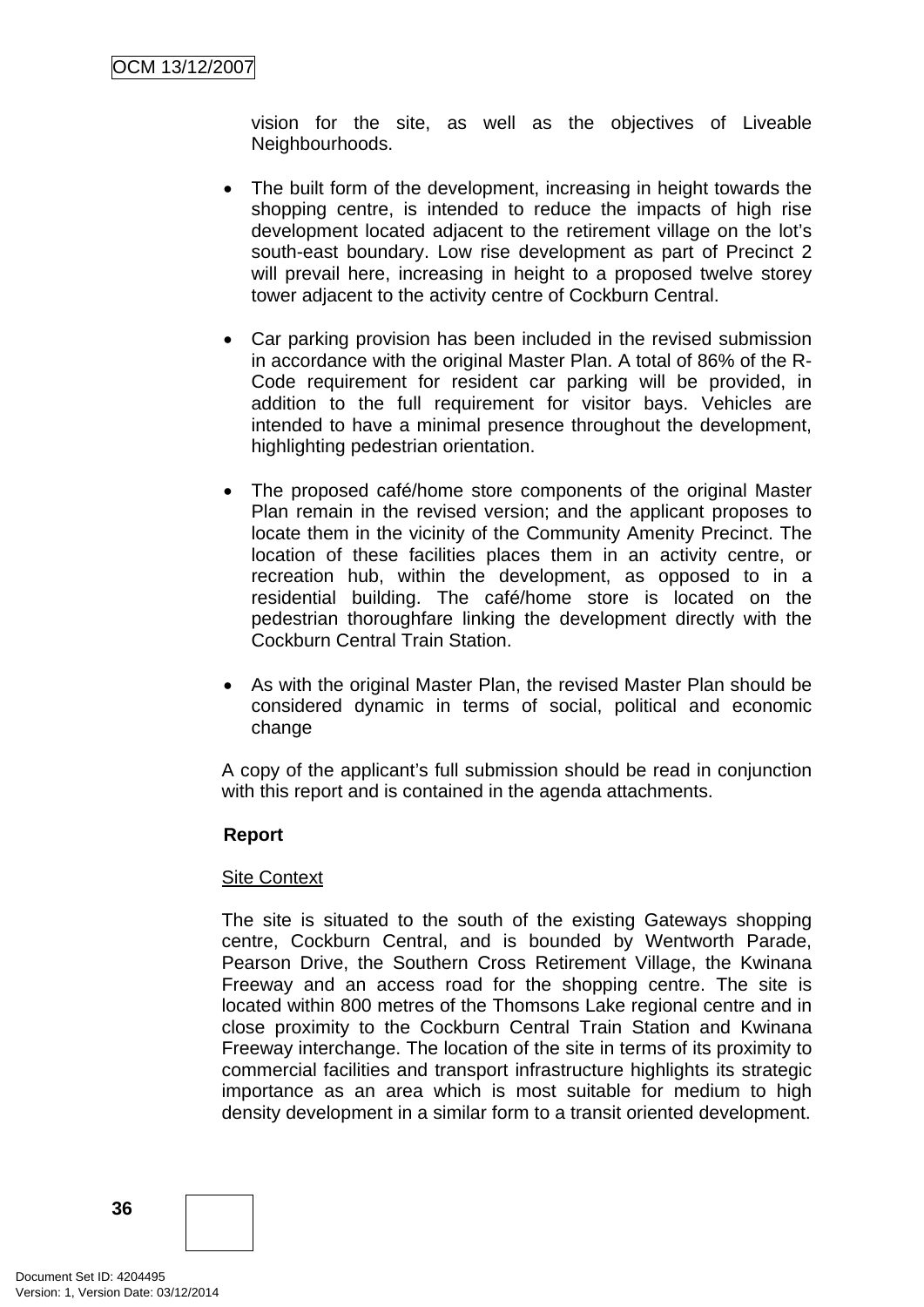## Zoning

The subject land is zoned Residential R160 under the City of Cockburn Town Planning Scheme No 3. This zoning illustrates the desirability of this site for high density development, reflective of its proximity to transport infrastructure and commercial facilities. Council has the discretion to either approve (with or without conditions) or to refuse the application.

## **Density**

The current R160 density Code has the capacity to yield up to 1,117 dwellings. The original Master Plan proposed 861 dwellings, which was comparable to an R124 Coding By comparison the revised Master Plan proposes 718 dwellings, comparable to an R119 Coding. This proposed density is intended to incorporate the potential for future development of the site.

The change in density is acceptable from a planning perspective, as it still permits high density residential development. The location of varying densities across the development creates areas where the density is greater than R160 and areas where it is much lower. As such, to achieve a total density for the site each area must be averaged. By developing the site to a lower density than it is zoned, future development of the site is able to occur without the need for the zoning to be revised.

## Master Plan

The best approach to the planning and development of the site is through the preparation of a Master Plan. The original Master Plan submission was intended to provide a comprehensive basis for the analysis of the development opportunities and constraints. The revised Master Plan submission is intended to form a structured plan for the site, which will inform its progressive development.

## Network City

Network City has been prepared by the State Government to provide a detailed planning framework for the strategic planning for Perth and has evolved from the Dialogue with the City as a strategy to shape Perth's planning over the next 25 years.

The concept of Network City is based on optimising land use and transport linkages between centres and for public transport to be supported by a range of activities at the centres as well as the land uses along the corridors linking the centres. Cockburn Central is an Activity Centre on an activity corridor (Kwinana Freeway and Beeliar Drive).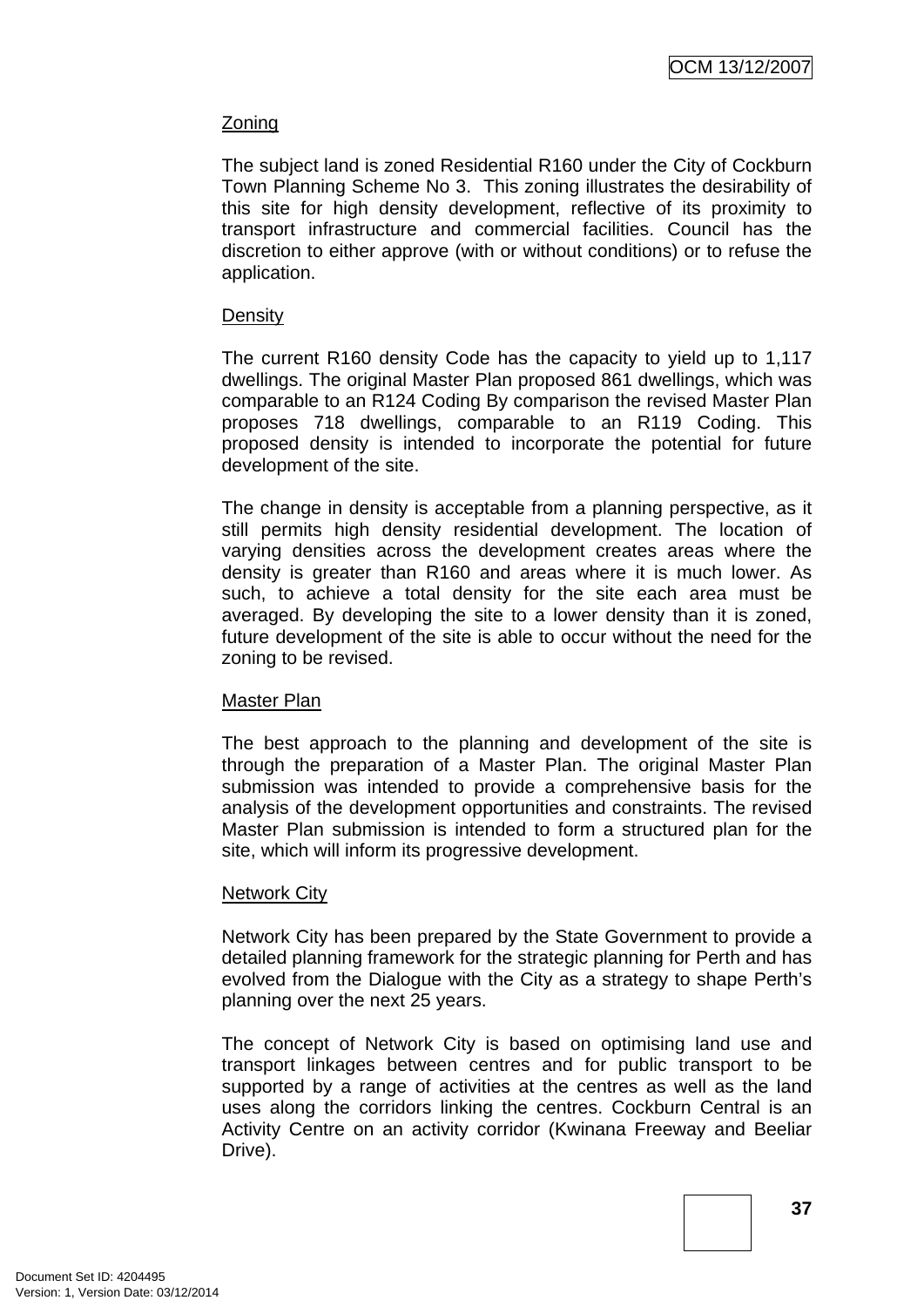There is also an encouragement of mixed-use development in activity centres, including higher density residential developments and employment generators, especially where centres are well served by public transport and have high amenity walkable environments.

Network City recognises that residential densities, employment location and increasing use of car travel are key elements in the better integration of land uses and transport. By integrating land use and transport it is possible to achieve a more sustainable city and a high quality of life for current and future generations. The past inadequacies of the planning system have been recognised for not delivering effective mechanisms. There is now a desire to achieve higher density nodes at train/bus stations, which with the incorporation of commercial facilities leads to the formation of activity centres.

The revised Master Plan achieves the objectives of Network City. The development is situated within close proximity to transport linkages, thereby providing a variety of land uses in conjunction with the commercial facilities. The proposal of a high density residential development in this location emphasises the connections between residential location, transport infrastructure and centres of employment illustrated in Network City. The proposal for a residential development with clear linkages between the adjoining shopping centre and the Cockburn Central train station, meets the network city objectives of encouraging mixed-use development in activity centres.

## Open Space

The proposal complies with the open space requirements within the development area and communal open space requirements for future residents. A community amenity precinct has been proposed for the development, incorporating a swimming pool and other recreation facilities. With the exception of the proposed café/home store in this location, all of the community amenity facilities are to be for the exclusive use of residents of the development. Pedestrian linkages throughout the development are for the use of non-residents as well.

This level of public access allows the development to be integrated within the locality. It also assists in limiting residential segregation within the development.

There is no requirement within the development area of Lot 809 to provide additional public open space because the land was formerly owned by Gold Estates (Australia) Pty Ltd who provided 10% POS within the Thomsons Lake Estate.

## Urban Design

Urban design principles would support the establishment of landmark buildings on key corner sites and within the town centre. The applicant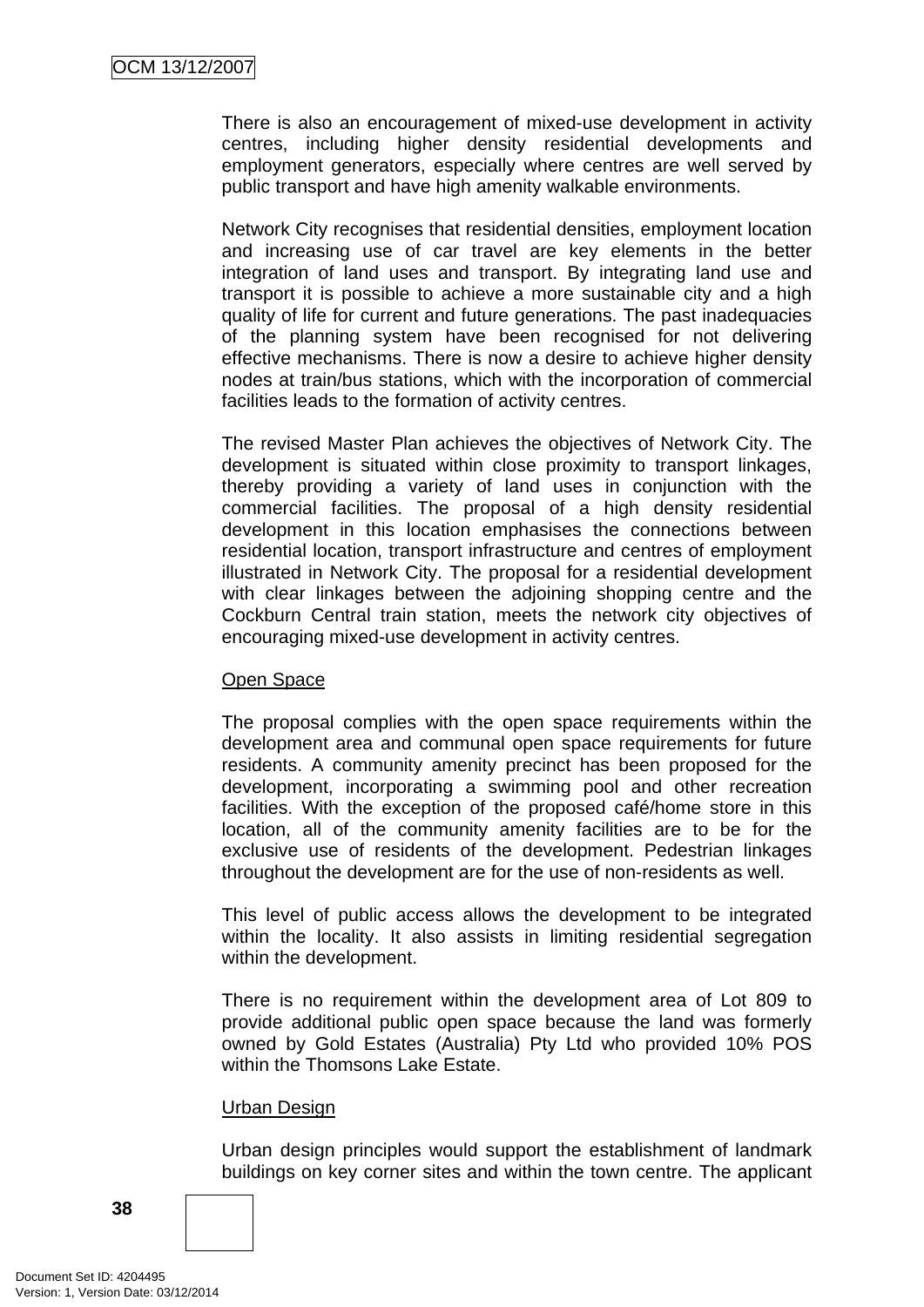states that the built form will largely be 'Contemporary Australian', and has remained unchanged since the submission of the original Master Plan. While the applicant proposes each Precinct to have an individual form of development, the precincts will be integrated together through continuous landscaped streetscapes.

## Retail Facilities

As in the original Master Plan submission, the revised Master Plan proposes the inclusion of a café/home store in the community amenity precinct.

More information is required from the applicant regarding the actual floor space proposed for these facilities, and in accordance with the previous Council resolution, advertising with regards to the land use will need to occur as stated in Town Planning Scheme No. 3. This will occur at the development application stage.

#### Plot Ratio

The proposed development complies with the maximum plot ratio requirements of the R-Codes and site area per dwelling requirements. The revised master plan proposes a slightly reduced plot ratio of 1.03, in comparison with the plot ratio proposed in the original Master Plan of 1.10.

## Building Height

A relaxation of the requirements of Table 3 of the R-Codes is required to permit a building height that is consistent with the desired building heights in the locality. The R-Codes would otherwise prescribe a maximum building height of 123 metres.

The revised master plan submission proposes four six storey apartment towers, three eight storey towers, two ten storey towers and one twelve storey tower. These heights are not consistent with the standards described for residential development in the R-Codes; however, they comply with the performance criteria of Part 3.7.1 of the R-Codes. Additionally, there is a clear provision in Town Planning Scheme No. 3 to achieve a high density development on this site, comprising of landmark buildings. Where proposed development abuts existing development, particularly in the case of the single storey retirement village, proposed building heights are scaled to three storeys. This provides a suitable interface between developments of differing densities, and does not result in extensive overlooking and overshadowing issues.

A variation to building height requirements is supported if it can be demonstrated that all impacts of privacy and overshadowing of the proposed development are able to be contained on-site.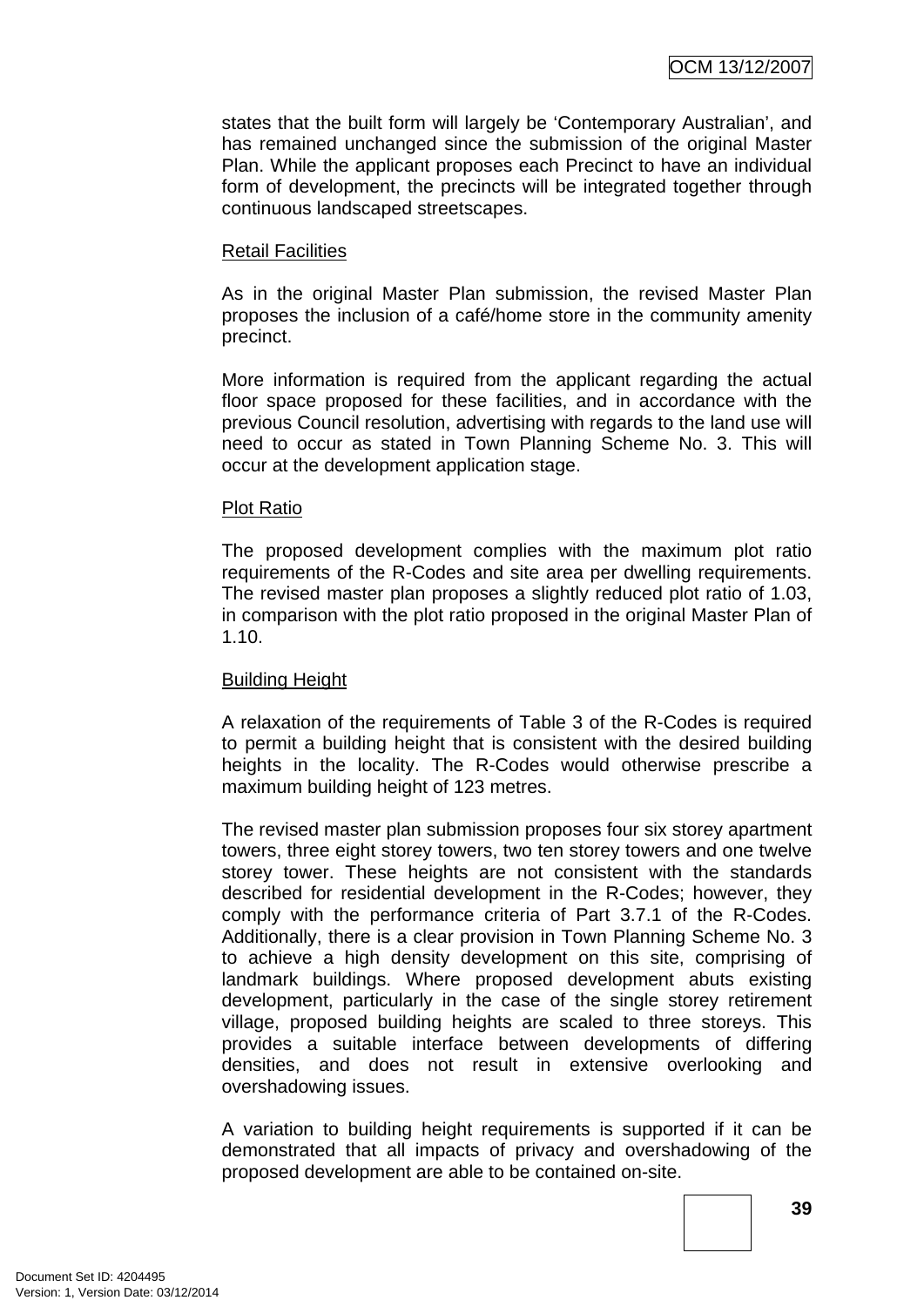#### Access & Parking

In accordance with the previously approved Master Plan, car parking provided totals 86 per cent of that required under the R-Codes. It is anticipated that the full requirement of car parking bays will not be necessary, given the location of the site in close proximity to public transport. Most of the dwellings would have two car parking bays provided; however, it is reasonable to expect that not every dwelling will have two bays. In similar inner city developments which are located in close proximity to transport infrastructure relaxed car parking standards similar to those proposed in the revised master plan have been approved. The applicant proposes to provide the full requirement of visitor parking bays.

A relaxation in car parking is considered acceptable from a planning perspective. The location of the development in relation to transport infrastructure and commercial facilities reduces the necessity for residents to rely on private vehicles for transportation. The transit oriented nature of the development is intended to reduce the need for private vehicles and alleviate the demand for visitor parking spaces. Relaxations in car parking provisions are considered acceptable under the Cockburn Central Town Centre Parking Strategy, which recommends limiting car parking bays pertinent to the number of bedrooms per dwelling in order to promote the development as transit oriented.

There are no new road connections proposed as part of the revised master plan. The internal road network has changed, with a single 'ring road' through the development connecting with Wentworth Parade and Pearson Drive in the locations originally proposed. The revised master plan proposes to maintain a traffic flow which effectively circulates the precincts, rather than passing through them. This is intended to promote walkability throughout the development and allows for the establishment of landscaped pedestrian corridors, providing greater connections between the dwellings and the public open space.

A Traffic Impact Analysis was completed pertaining to the previous master plan. In view of the fact that the location of the three access ways into and out of the development have not changed, it can be considered that the findings of the original Traffic Impact Analysis, that the traffic generated by the proposed development will not adversely effect the traffic using Wentworth Parade, have not changed significantly with the submission of the revised master plan. Other issues raised in the Traffic Impact Analysis, such as footpath provision and lighting of the internal roads can be addressed at the development application stage.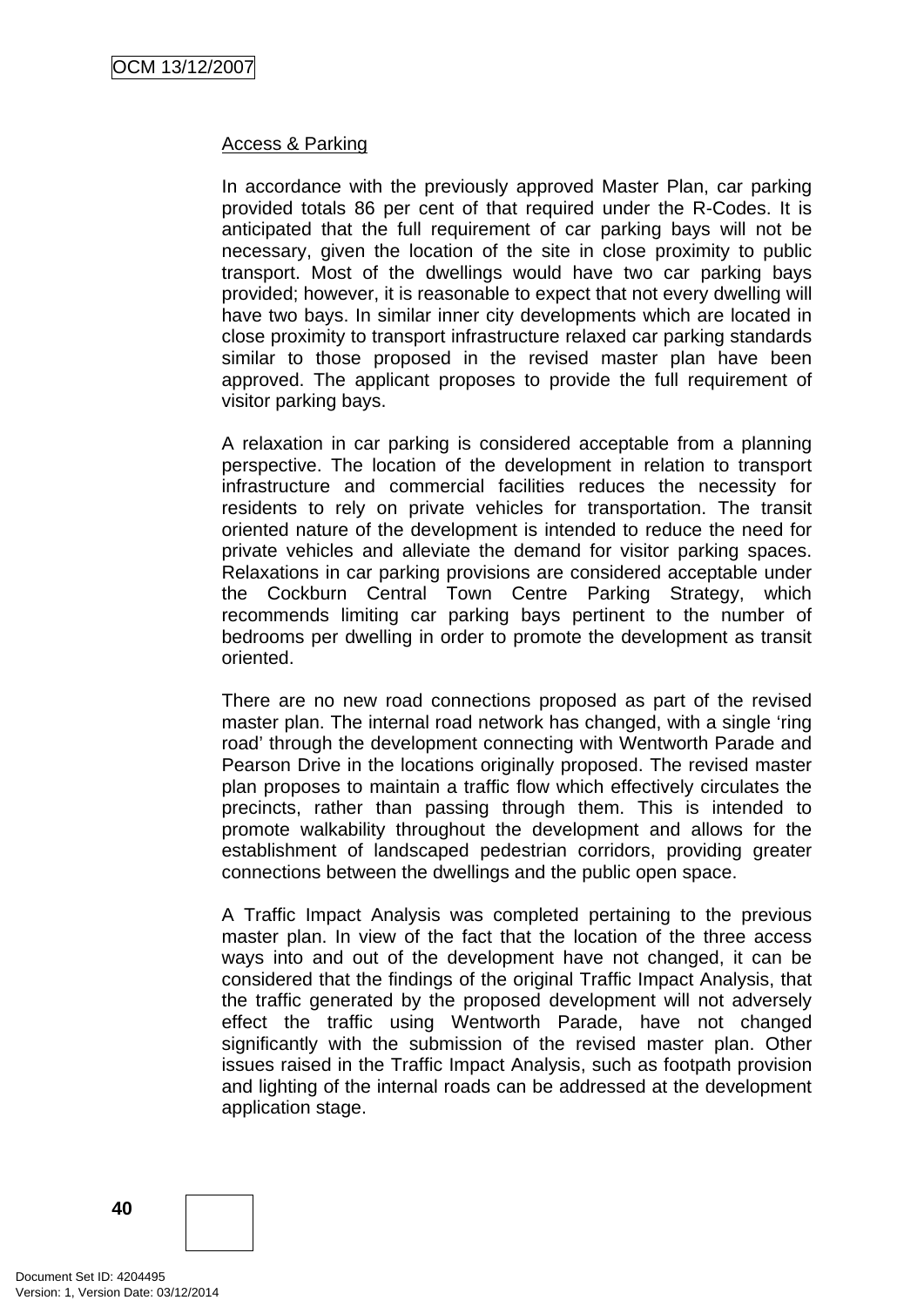## Pearson Drive

As part of the redevelopment of the area the City upgraded Pearson Drive to a suburban standard. Developers, whose land fronts onto Pearson Drive, have already provided pro-rata contributions to Council towards the upgrading of this road. The applicant should be required to contribute towards the cost of the Pearson Drive upgrade. Contribution estimates are approximately \$50,000 from the owner of Lot 809.

#### **Stormwater**

As was part of the original master plan submission, all stormwater disposal based on a 1:10 year event must be contained on-site and it should be demonstrated how a 1:100 year event can be managed to minimise flooding. A landscaped stormwater drainage swale is proposed as part of the development, which will include a boardwalk to facilitate its use as public open space connected with the Community Amenity Precinct. The applicant proposes to engage in further discussions with the City regarding the development of this area at the development application stage for precinct 2.

## **Conclusions**

It is recommended that Council proceed to adopt the revised master plan subject to conditions addressing the matters discussed in this report and outlined in the recommendations.

# **Strategic Plan/Policy Implications**

The Corporate Strategic Plan Key Result Areas which apply to this item are:-

# *Planning your City*

• *"To ensure the planning of the City is based on an approach that has the potential to achieve high levels of convenience and prosperity for its citizens".* 

The planning policies which apply to this item are:-

| SPD4  | 'Liveable Neighbourhoods'                     |
|-------|-----------------------------------------------|
| SPD8  | <b>Cockburn Sound Catchment Policy</b>        |
| APD32 | <b>Residential Design Codes</b>               |
| APD33 | Town Planning Scheme No. 3 Provisions         |
|       | Cockburn Central Town Centre Parking Strategy |

# **Budget/Financial Implications**

Council's decision is appealable. Legal representation will be required if an appeal is lodged with the Tribunal.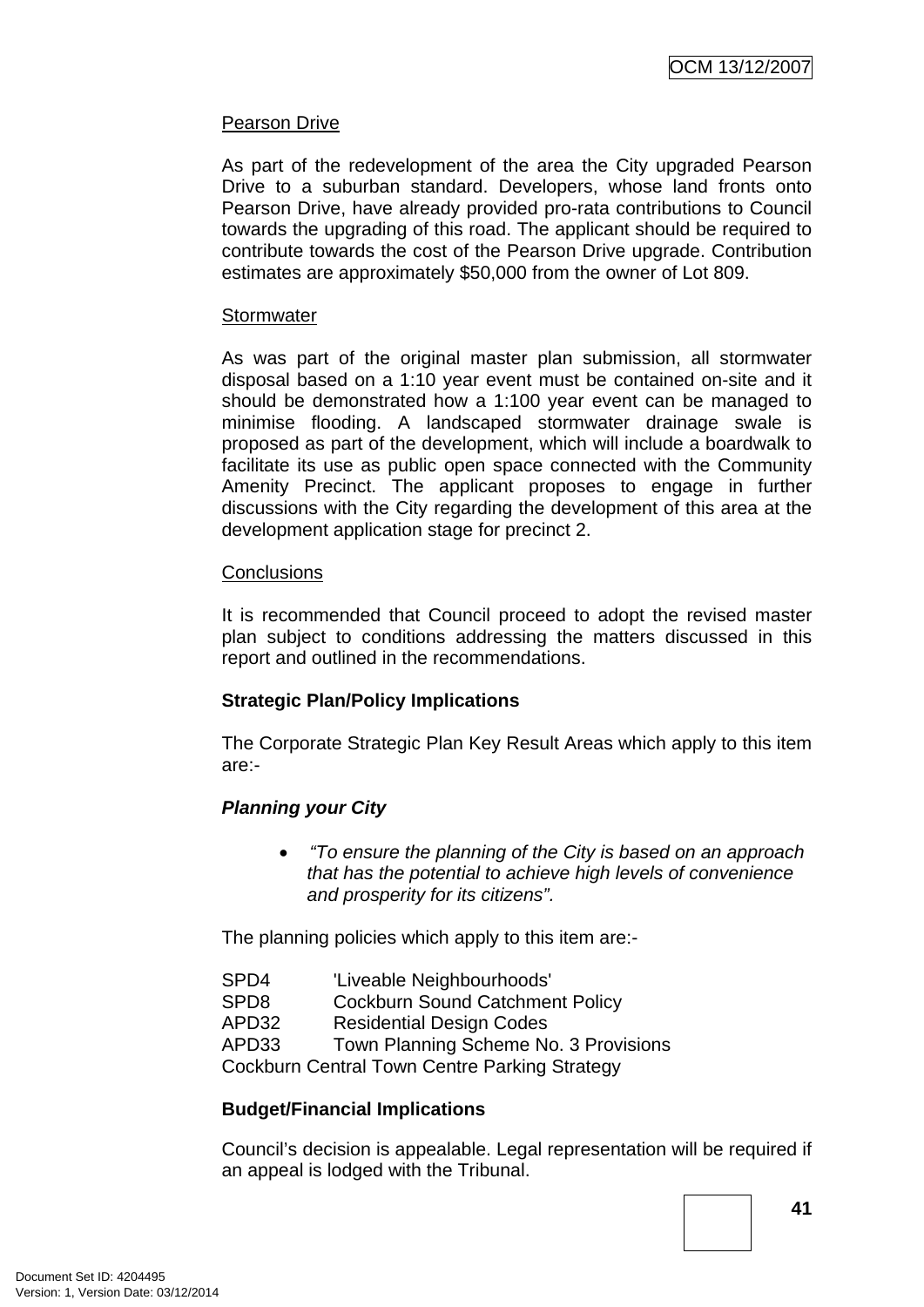## **Legal Implications**

Town Planning Scheme No. 3 Residential Design Codes 2002

## **Community Consultation**

The proposal is a Permitted (P) use under Town Planning Scheme 3 and does not require advertising for public comment. The proposed retail facilities are likely to be an Advertised (A) use under Town Planning Scheme No. 3 and will require advertising for public comment; however, this is not likely to occur until the submission of a development application.

## **Attachment(s)**

- (1) Planning and Design Considerations document
- (2) Landscape Plan
- (3) Applicant's justification

## **Advice to Applicant**

The applicant has been advised in writing that this matter is to be considered at 13 December 2007 Council Meeting.

## **Implications of Section 3.18(3) Local Government Act, 1995**

None.

**14.3 (MINUTE NO 3625) (OCM 13/12/2007) - RETROSPECTIVE PLANNING APPROVAL - RETAINING WALL- LOCATION 31 TREATY OAK COVE BIBRA LAKE - APPLICANT: DANIEL PETER KRISPLER (1116711) (B HOGARTH-ANGUS) (ATTACH)** 

# **RECOMMENDATION**

That Council:-

- (1) *refuse* to grant its approval to the retrospective retaining wall for the following reasons:-
	- 1. The retaining wall has an adverse impact on the amenity of the adjoining owner.
	- 2. The retaining wall has been built on top of two (2) existing retaining walls which are not designed for this use.
	- 3. The City holds safety concerns regarding the retaining wall, as there is evidence the retaining walls underneath are collapsing.
	- 4. No engineering certification has been provided to certify the construction.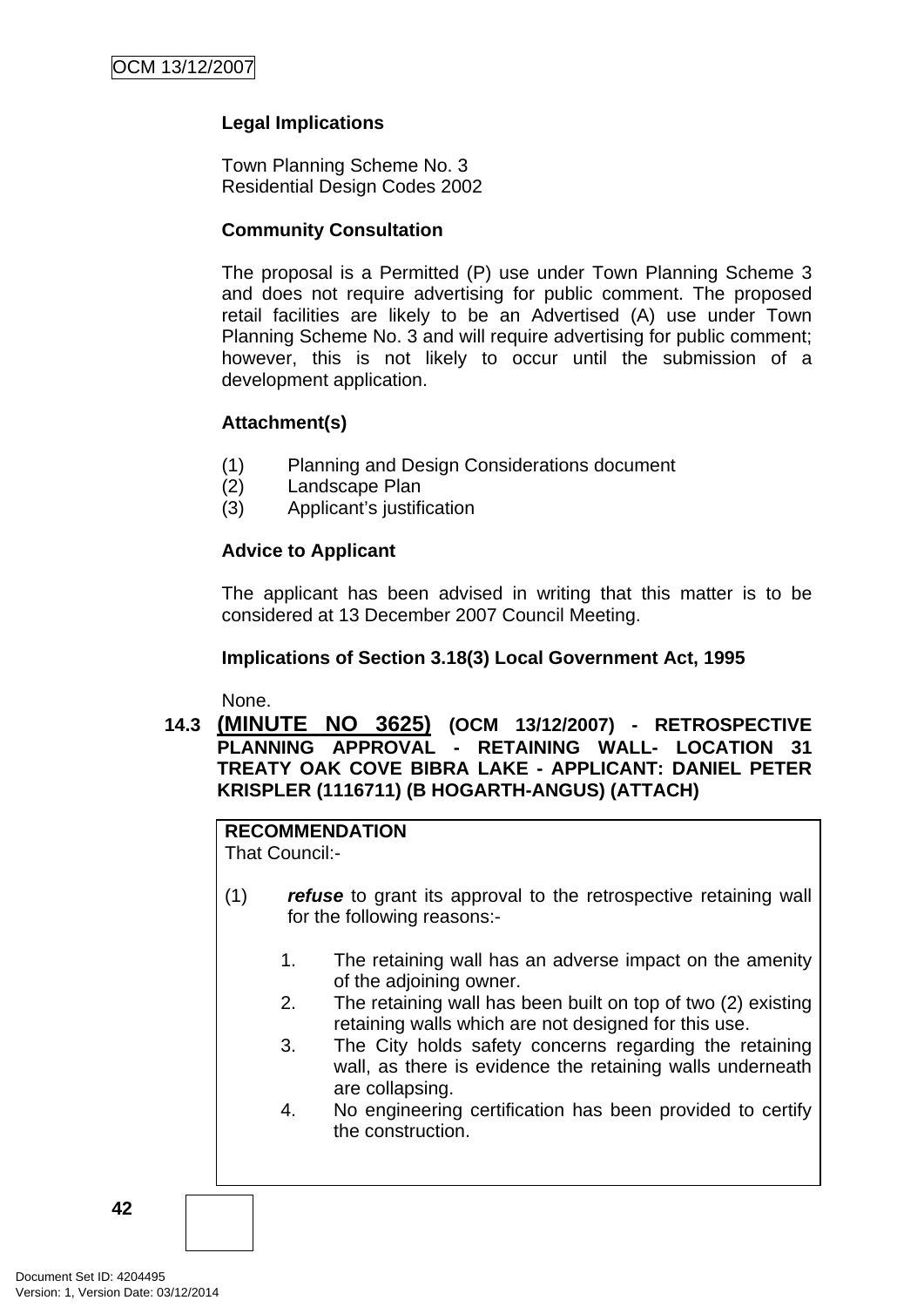- (2) issue a Schedule 9 Notice of Determination on Application for Planning Approval – Refusal and an MRS Form 2 Notice of Refusal; and
- (3) require the removal of the retaining wall and any soil retained by the wall within 60 days of this decision.

## **COUNCIL DECISION**

MOVED Clr V Oliver SECONDED Clr S Limbert that the recommendation be adopted.

**CARRIED 10/0**

## **Background**

| Zoning:    | MRS:              | Urban           |
|------------|-------------------|-----------------|
|            | TPS3              | R <sub>20</sub> |
| Land Use:  | Residential       |                 |
| Lot Size:  | 750 <sup>m²</sup> |                 |
| Use Class: | "D"               |                 |

The subject land is on the Northern side of the lot adjoining 29 Treaty Oak Cove. The Finished Floor Level (FFL) of the house on 31 Treaty Oak Cove is 9.00, falling to a level of 7.4 for the residence at 29 Treaty Oak Cove.

A building license issued in June 1997 for the residence at 31 Treaty Oak Cove included two (2) retaining walls, a twinside retaining wall and another limestone retaining wall running to the rear boundary.

## **Submission**

The application is for a retrospective retaining wall 6.43 m long x 1.25m high. The wall will sit on top of the two existing walls.

The applicant has provided the following justification in support of the proposal which has been summarised accordingly:-

The twinside retaining wall left a 1m pit which runs the length of the house foundation. This retrospective retaining wall attempts to address this void by continuing on the existing limestone retaining wall along the entire length of the side boundary.

The applicant believes this to be the correct course of action to address safety concerns and keep the adjoining neighbour happy.

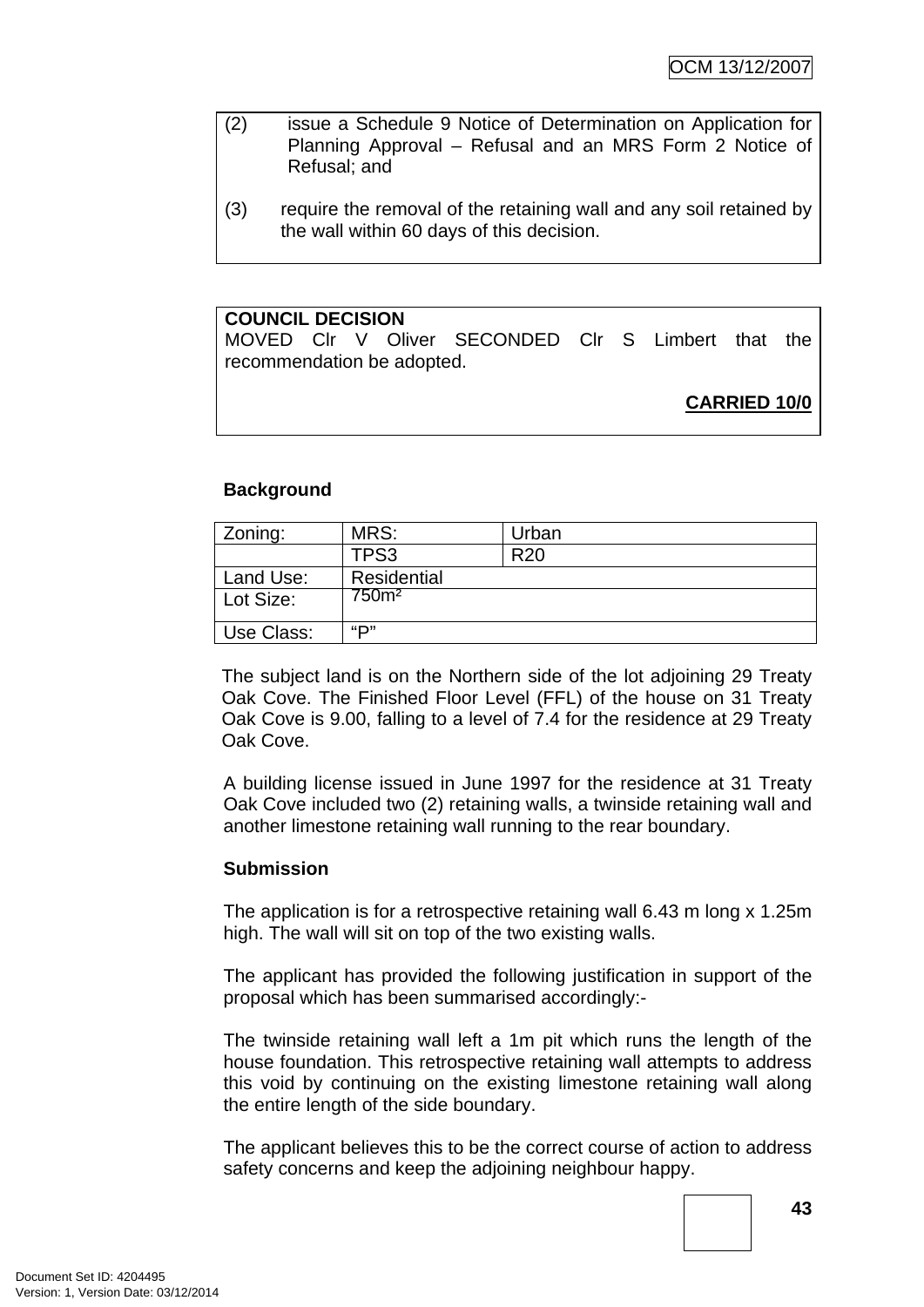A copy of the applicant's full submission should be read in conjunction with this report and is contained in the agenda attachments.

The applicant has tried to fill in the 1m pit in the interests of safety. However, the solution of the retaining wall extension has not prevented sand and stormwater from spilling over to the adjoining lot and the retaining walls below are not designed to carry the extra weight imposed.

## **Report**

The subject land is zoned R20 under the City of Cockburn Town Planning Scheme No 3. Council has the discretion to either approve (with or without conditions) or to refuse the application.

The proposed development complies with the standards and provisions of the City's Town Planning Scheme No 3/Residential Design Codes with the exception of the following:-

• The retaining wall is above 500mm in height and is required to be setback from the boundary a distance of 1m.

## Amenity

It is considered that the retrospective retaining wall has a negative effect on the amenity of the adjoining owner. Each time a retaining wall has been built, a fence has been erected, resulting in 3 fences being built along and adjacent to the boundary. Whilst not affecting the distribution of sunlight, there are habitable rooms on this side of 29 Treaty Oak Cove which are facing onto a 4m high wall (including dividing fence), located only 1m from the windows.

## Safety

Building this wall on top of the existing two poses a safety risk where by the walls which are being built on are seemingly unable to cope with the additional weight load being imposed. The owners of 29 Treaty Oak Cove has attempted to solve this issue by slotting an additional beam along the fence to support it.

The overspilling of soil indicates that the retaining walls are not sufficient to hold the soil. No certification has been received for the walls and a site inspection has revealed that certification is unlikely to be possible.

## Community Consultation

In accordance with Clause 9.4 of the Scheme, the application has been advertised for public comment. The application came about due to a complaint from the residents of 29 Treaty Oak Cove, who objected to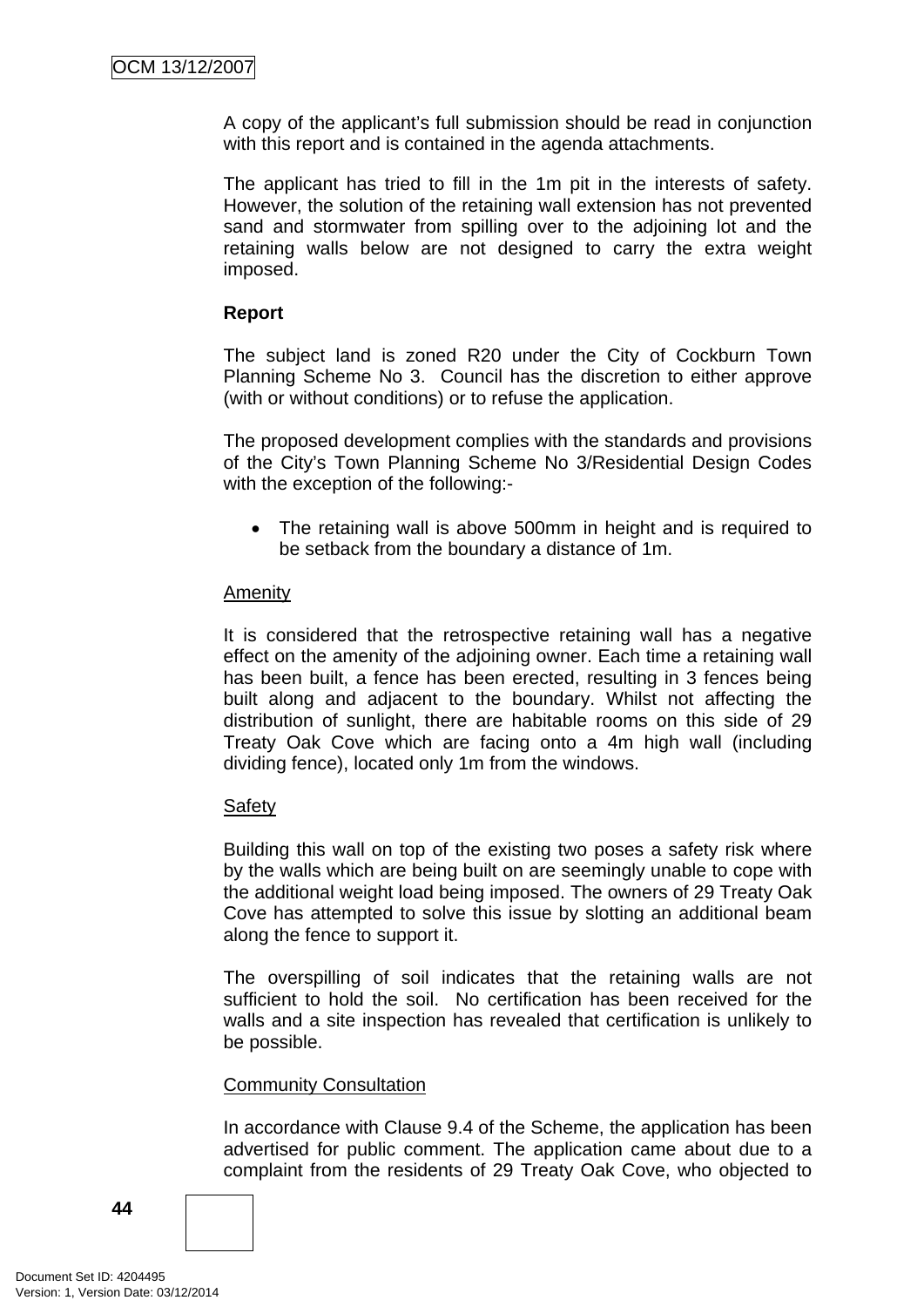the retrospective application within the timeline of the advertising period.

The following list is a summation of their concerns:-

- 1) The continual shedding of stormwater sand and rubbish into their yard
- 2) Damage caused to the fence and existing retaining walls by the new retaining wall
- 3) The height of the new fence placed on top of the retaining wall.

## **Recommendation**

It is recommended that the application be refused on the basis of the amenity and safety concerns mentioned and the valid objection of the adjoining neighbour.

Whilst filling the 1m gap, the retaining wall has given rise to greater problems and safety issues, with soil and stormwater continuing to spill onto the neighbouring property instead of being contained on site.

## **Strategic Plan/Policy Implications**

## *Demographic Planning*

- *To ensure the planning of the City is based on an approach that has the potential to achieve high levels of convenience and prosperity for its citizens.*
- *To ensure development will enhance the levels of amenity currently enjoyed by the community.*

The Planning Policies which apply to this item are:-

APD50 Residential Design Codes – Neighbour Consultation Guidelines

## **Budget/Financial Implications**

The applicant may make an application for review to SAT, which will be defended by the City. Funds are available in the Council's budget for this.

## **Legal Implications**

Town Planning Scheme No 3 Residential Design Codes 2002 Planning and Development Act 2005 State Administrative Tribunal Regulations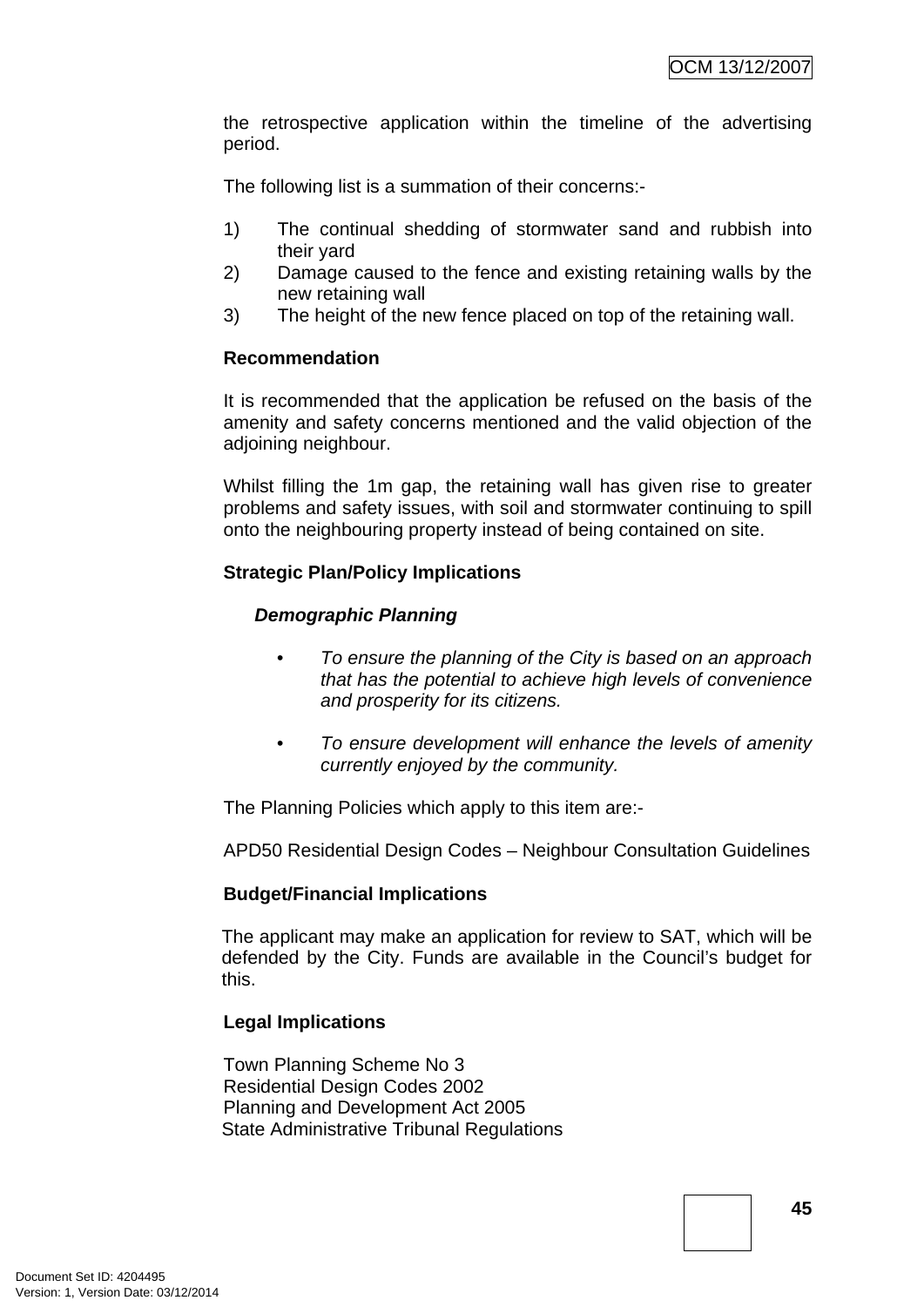# **Attachment(s)**

- (1) Location Plan
- (2) Pre Construction Plan
- (3) Construction Plan
- (4) Pre Construction elevation
- (5) Construction Elevation
- (6) Applicant's justification

## **Advice to Proponent(s)/Submissioners**

The proponent and submissioners(s) have been advised that this matter is to be considered at 13 December 2007 Council Meeting.

## **Implications of Section 3.18(3) Local Government Act, 1995**

Nil

## **14.4 (MINUTE NO 3626) (OCM 13/12/2007) - PROPOSED JANDAKOT AIRPORT DRAFT MAJOR DEVELOPMENT PLAN - HOPE ROAD JANDAKOT - OWNER & APPLICANT: JANDAKOT AIRPORT HOLDINGS PTY LTD (1211) (D ARNDT) (ATTACH)**

## **RECOMMENDATION**

That Council endorses the response by the Mayor in relation to the draft Major Development Plan for Jandakot Airport.

# **COUNCIL DECISION**

MOVED Clr V Oliver SECONDED Clr S Limbert that the recommendation be adopted.

# **CARRIED 10/0**

## **Background**

| Zoning:   | MRS:     | Public Purposes - Commonwealth        |
|-----------|----------|---------------------------------------|
|           |          | Government                            |
|           | TPS:     | Public Purposes - Commonwealth        |
|           |          | Government - Regional Reserve - Water |
|           |          | Catchment - Special Control Area -    |
|           |          | Jandakot Airport                      |
| Land Use: | Aviation |                                       |
| Lot Size: | 512 ha   |                                       |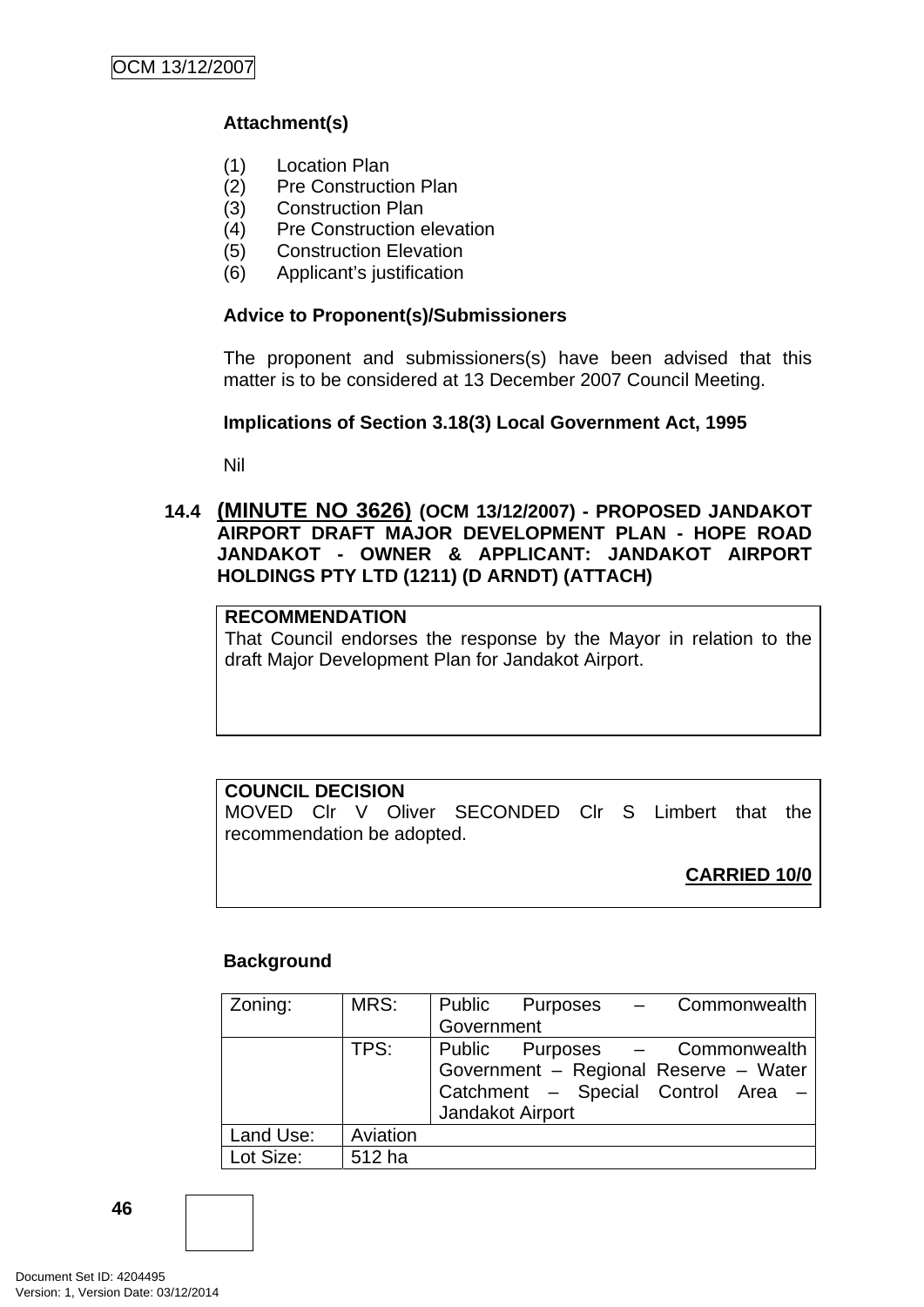The Jandakot Airport Master Plan which was approved by the Minister for the Department of Transport and Regional Services (DoTaRS) in January 2006 includes plans for the construction of a fourth runway and the allocation of non-aviation land for a commercial development precinct.

The City was invited to comment on the Master Plan in 2005. Council at its meeting dated 8 September 2005 resolved to support the fourth runway being in accordance with "Option 1" of the Master Plan subject to a series of conditions (Minute No 2951 refers). The three options referred in the Master Plan are as follows:

- Do nothing option;
- Option 1 New parallel 12R/30L (990m x 18m) touch and go runway of the existing 12/30 runway; and
- Option  $2$  New parallel runway (1390 x 30m) south of the existing 12/30 runway.

A Major Development Plan (MDP), generally speaking, is a more detailed plan to the Master Plan. Under the Airport Act 1996, a MDP for the proposed works, as well as formal advertising and consultation are required before the draft MDP can be submitted to the Minister for the DoTaRS for approval.

The City has received a letter from the Jandakot Airport Holdings Pty Ltd (JAH) on the 8 August 2007, in which the JAH has notified the City of its intention to submit a draft MDP to the Minister for DoTaRS under the Airport Act 1996.

The advertising of the draft MDP commenced on August 22, 2007 and concluded on November 15, 2007. The City intends to comment on the draft MDP and make a submission to JAH. The draft MDP has been assessed by the City's internal technical departments including Strategic Planning, Engineering, Environmental, Parks and Health. This report provides some recommendations for Council's consideration on the MDP. Adoption of these recommendations will then form a formal position of the Council on the Draft MDP, and be forwarded to the JAH.

Council at its meeting on November 8, 2007 considered a report on the draft MDP and resolved to defer the matter and:

- (1) instruct the Mayor to arrange a briefing of Councillors by Jandakot Airport Holdings;
- (2) the Mayor, Chief Executive Officer, Director Planning and Deveopment and Director Finance and Corporate Services meet with Jandakot Airport Holdings to discuss strategic issues and to seek an extension to the submission period; and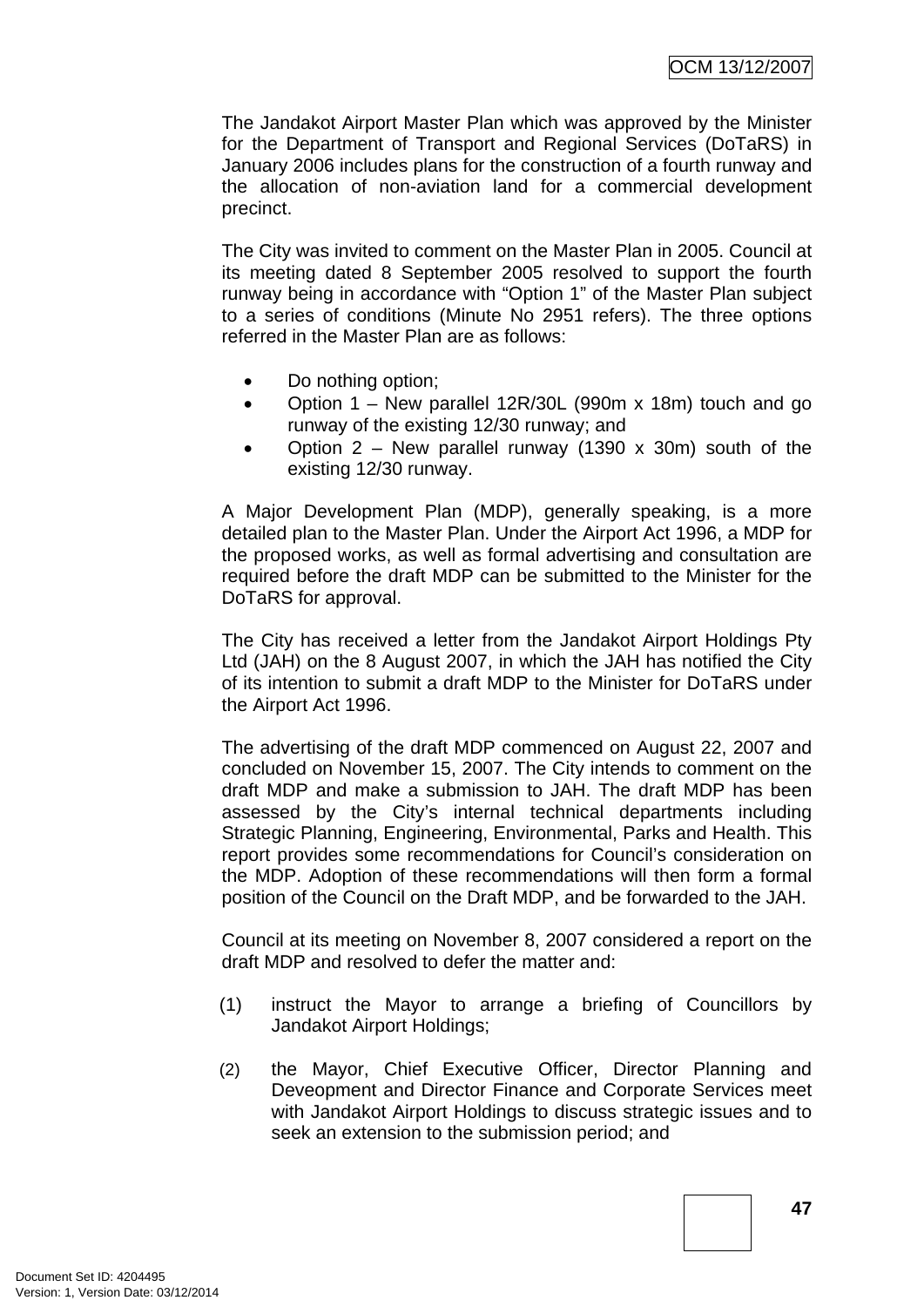(3) the letter requesting the extension to be copied to each of the candidates representing the Fremantle area who are standing for election in the forthcoming Federal Election.

Correspondence seeking an extension of the submission period was prepared and sent to JAH on November 9, 2007. A meeting was subsequently held on November 13, 2007 between the Mayor, Chief Executive Officer, Director Planning and Development Services, Director Infrastructure Services, and the Director Finance and Corporate Services met with representatives of Ascot Capital Limited to discuss the proposed Council recommendations.

A briefing of Councillors by Ascot Capital Limited (JAH) was subsequently held on November 14, 2007. A formal response on the draft MDP was then prepared and sent by the Mayor (refer Attachment 1), based on the information provided by Council Officers and the advice provided by Ascot Capital Limited.

## **Submission**

N/A

## **Report**

## Draft Major Development Plan (MDP)

The draft MDP shows the proposed development including:

- A new parallel 12R/30L (990m x 18 m) touch and go runway north of the existing 12/30 runway. ("Option 1" refers, which was supported by Council at the Master Plan consultation stage).
- A road to the east to link with Ranford Road (not proposed in the Master Plan 2005).
- A road to the south to link with Jandakot Drive (not proposed in the Master Plan 2005).
- Civil works including sewer, power and water services (proposed in the Master Plan 2005).
- Clearance of 62ha of bushland to facilitate a commercial development (proposed in the Master Plan 2005).

## Land Use Proposals

The approved 2005 Master Plan identifies 148 ha of non-aviation land development in the northern portion of the site for commercial development. Figure 10 – Land Use Precincts plan for the commercial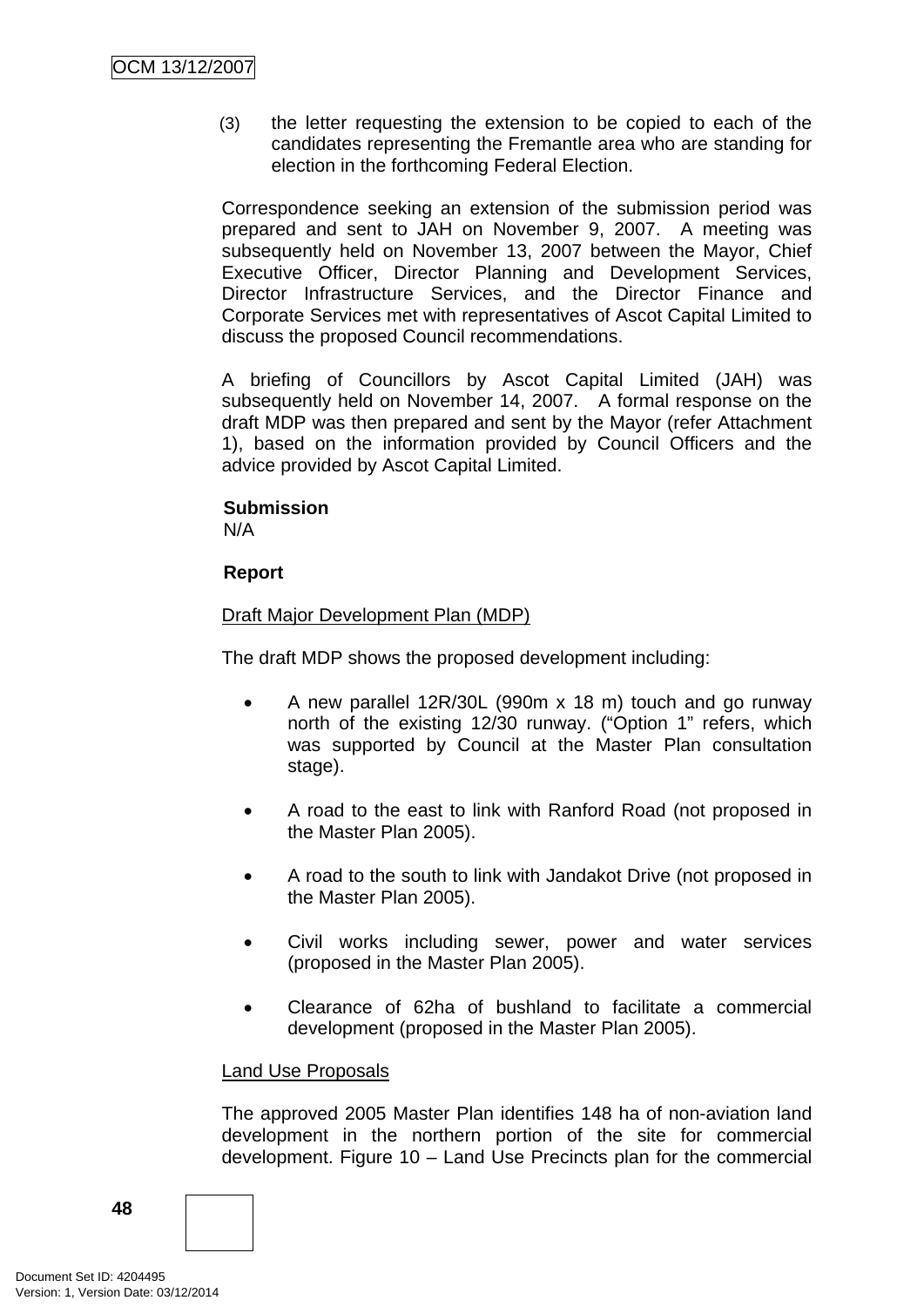development area identifies a series of land use precincts including the existing aviation building area:

- Central Core containing high density offices and destination uses as food and beverage outlets, local retail, entrainment and leisure, etc.
- Inner frame  $-$  containing uses such as offices and showrooms that have a relatively high visitor demand or a relatively high worker population.
- Outer frame containing uses such as trade–related showrooms, light industry, and logistics and storage that generate truck traffic and have either relatively few workers or visitors.
- Aviation support containing uses that provide support to aviation operators.
- Aviation core containing central and intensive uses relating to aviation operations – e.g. Hotel and shared terminal.
- Aviation operations containing aviation operators with direct access to the airside of the airport.

The general allocation of land use activities is supported. However, for clarity and ease of interpretation of the proposed land uses, recommendation should be made to ensure that the description of the zones and land uses activities within the commercial development precincts be consistent with the City of Cockburn Town Planning scheme No. 3. Furthermore, it is considered that any retail activity within the development precinct would only serve the local catchment (the commercial development and aviation areas) and should be limited to a "Local Centre" scale (i.e. maximum floor space of 2000 $m^2$ ), in order to minimise the impact on the City's Local Commercial Strategy. Retail being defined under the City of Cockburn's Town Planning Scheme and does not include the display, sale or hire of goods of a bulky nature (i.e. showrooms)

The Land Use Precinct plan shows the internal road network and accesses, but no details are provided on how the land is to be developed. It is desirable that future development of the land occurs in accordance with the City's standards as the commercial development area will be subleased as opposed to a traditional subdivision and freehold title arrangement. It is therefore recommended that JAH be requested to prepare detailed structure plans for each area to guide future development in close consultation with the City of Cockburn.

The detailed structure plan should be prepared in consultation with the City and should address matters such as land use proposals, indicative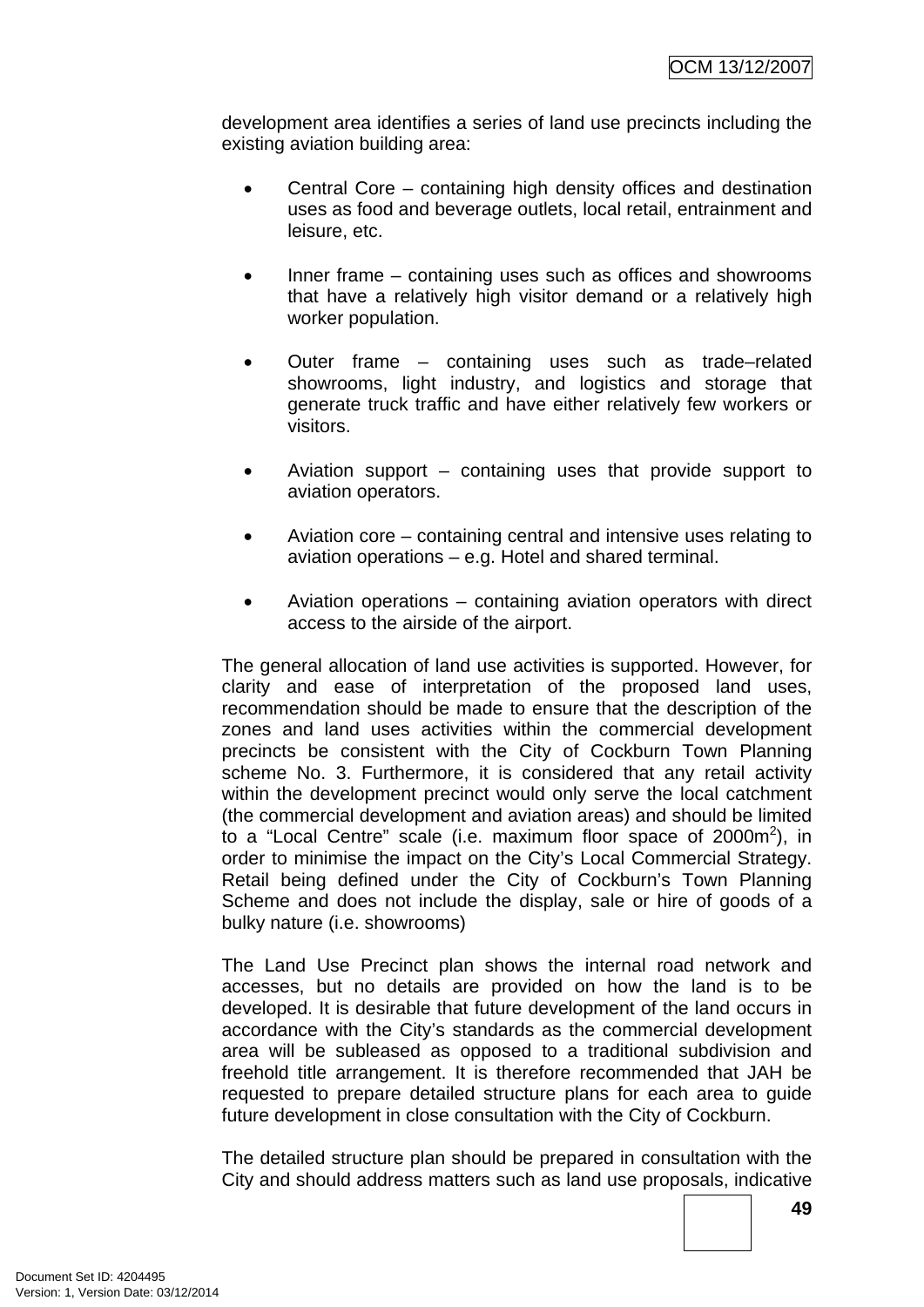road layout, cycle and pedestrian networks, typical road sections, drainage, open spaces etc. The structure plan should include the details listed in Clause 6.2.6.1 of the City's Town Planning Scheme No 3.

Should the land within the commercial development area be subdivided in the future, it is essential that an agreement is reached with the City of Cockburn for the potential management of roads, drainage, open space and other appropriate reserves. It is recommended that JAH should liaise with the City of Cockburn to discuss the details of the infrastructure management should that be a likely option.

The proposed development on the airport is not subject to normal State Government or local government subdivision or development processes. However, it is essential for Council to be closely involved and consulted. All infrastructures in this area should be constructed to Council's specifications and it is recommended that any further development in this area be to standards agreed between Council and JAH and that JAH engineers certify that infrastructure has been constructed accordingly, if it is to be handed over to the City to maintain and manage.

The City has requested during the Mater Plan advertising in 2005 that a protocol between JAH and the Council to cover matters including the preparation and adoption and adoption of a structure plan for the precincts, development standards, zones and permitted uses and specifications for roads and drainage etc. particularly if the area is to be freehold in the future under the City's management. This has been discussed with JAH and there was agreement to further identify items that could be included and possible procedures.

In general, the items important to Council have been identified as follows:

- The use of terms, definitions, zones and development standards that is consistent with City of Cockburn Town Planning Scheme No. 3.
- Adoption of a structure plan by JAH in consultation with Council which shows adequate details guide subdivision and development of the area.
- Referral of subdivision and development applications to Council for its information and comment.
- Procedures for certification that infrastructure including roads and drainage have been constructed to Council specifications, if they are to become public responsibility.

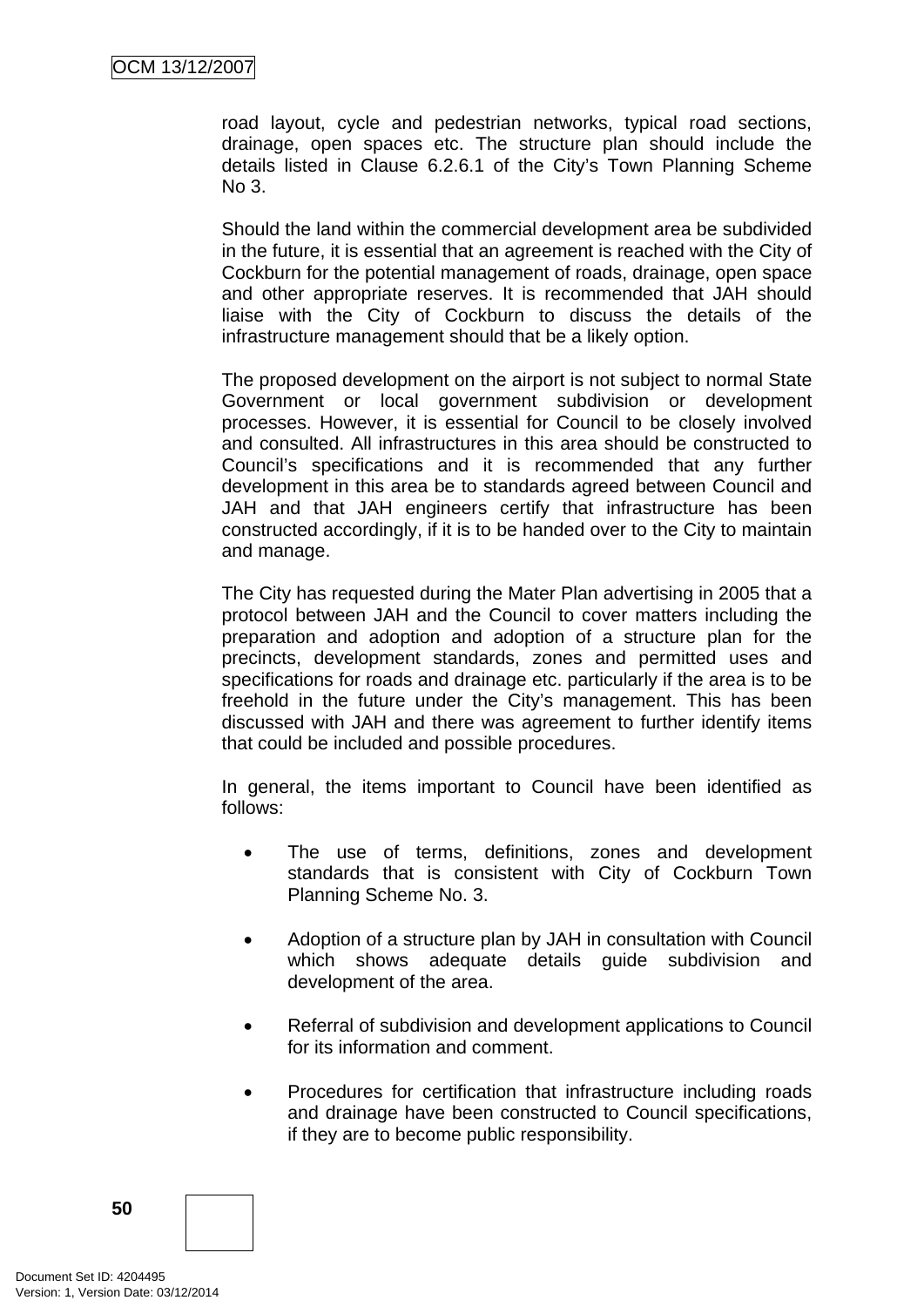## Transport Issues

The two roads proposed to the East to link with Ranford Road and to the South to link Jandakot Road have considerable merit as they provide alternative traffic routes to the existing Hope Road. If Hope Road was blocked due to a crash or other accidents could lead to the following risks:

- Emergency access is lost this has severe ramifications for the Royal Flying Doctor Service (RFDS).
- Access to RFDS by St John of God Ambulance is restricted.
- Evacuation due to a chemical spill or bushfire is limited.

The new road links will alleviate much of the identified risks as the proposed road network affords increased flexibility for airport access.

Notwithstanding the above, the City has concerns on the impact of the increased traffic volume on the road infrastructure as a result of the development on the airport. The City's most recent traffic forecasting model for 2016 has have now been considered by JAH and general discussion with Council Officers have identified the following issues, which need to be addressed in a detailed traffic assessment:

- Upgrading Berrigan Drive (between Freeway and Jandakot Road) from 2 lanes to 4 lanes divided. If North Lake Road Bridge is constructed prior to 2016, then Berrigan Drive may cope with 2 lanes.
- Downgrade Berrigan Drive (Jandakot Road to Hope road) from a District Distributor Road to a Local Distributor Road. This will require changing the infrastructure and slowing the speed limit so that most of the traffic will be deflected onto Hope Road and the proposed South Link (Lancaster Drive). JAH suggest that traffic calming treatments may be required on Berrigan Drive in order to restrict the road to "local residents" only.
- Traffic signals will be required at the intersection of Karel Avenue/Hope Road/Berrigan Drive (north).
- Queuing lengths on Karel Avenue approaching the Hope Road/Berrigan Drive intersection, area identified as an issue, particularly if there is a strong demand for a right turn in the evening peak hour into Berrigan drive. JAH propose to restrict green time in peak periods for traffic moving in/out of Berrigan Drive (north).
- A new T-intersection is proposed at the intersection of the South Link (Lancaster Drive) and Berrigan Drive (south). This will function under STOP controls. JAH advised they would reconsider the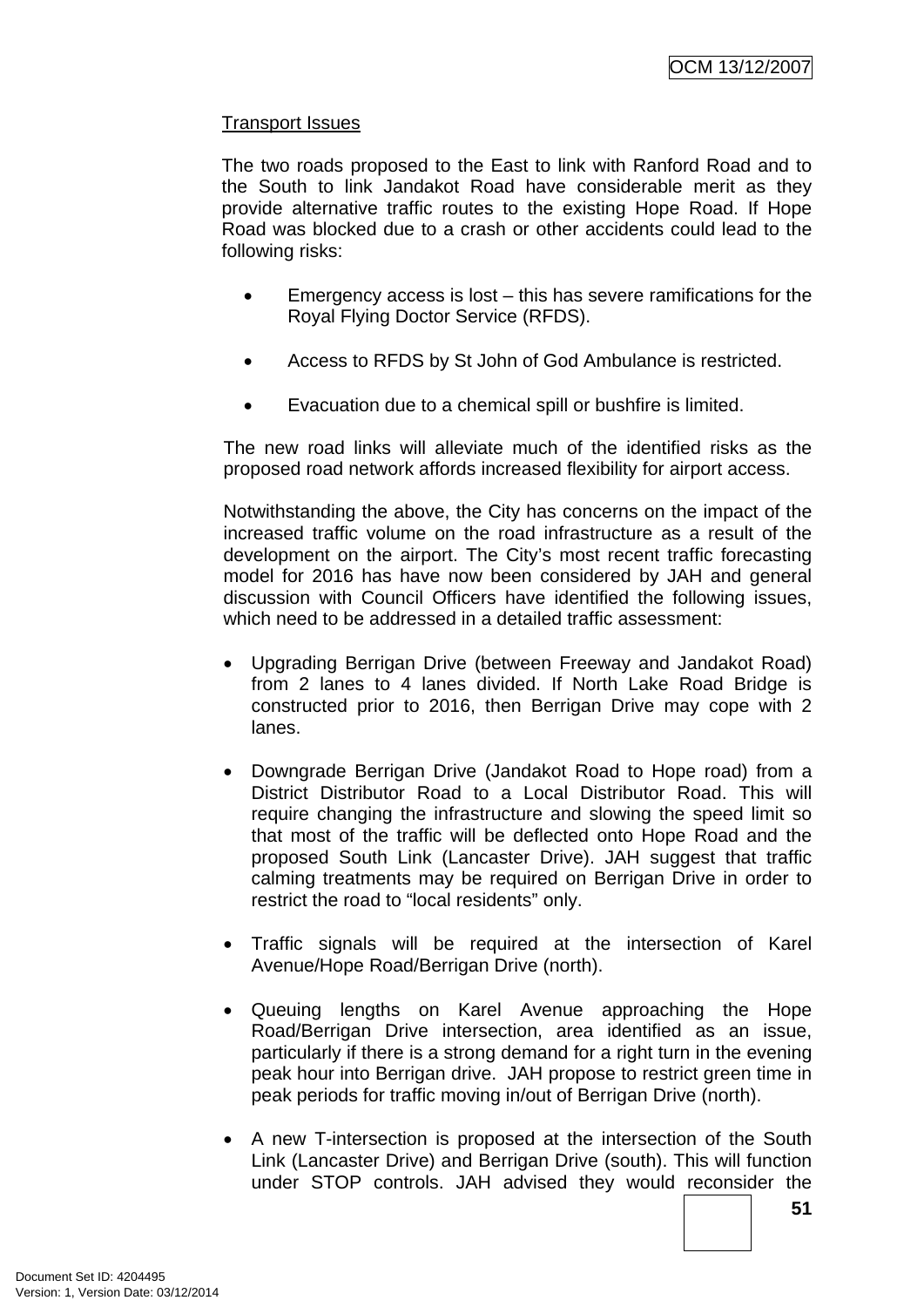design of the intersection by providing wide median island so that motorists can egress out of Berrigan Drive in two stages.

- Traffic signals are required at the intersection of Jandakot Road South/Dean Street /Berrigan Drive (south).
- The construction of Lancaster Road (South Link). JAH is waiting for final approval from the DoTaRS and indicated that construction of Lancaster Road (South Link) would begin straight away and be completed within a year.

It is assumed that JAH would be responsible to fund and construct the above infrastructure that fall inside of the JAH land. Whilst some infrastructure outside of JAH area is normally under the responsibility of the City of Cockburn and Main Roads, JAH should be responsible for this infrastructure given that the significant traffic impact was generated by the future development on the airport. It is therefore recommended that JAH fund the construction of the identified infrastructure required by 2016.

The City also has concerns with the future increased traffic volume on Prinsep and Warton Roads which are not discussed in the MDP document. The few residential houses already there need to be screened by a service road away from the future increased demands on that road by heavy commercial traffic as a result of the commercial development on the airport.

## Environmental Issues

The City has concerns over the amount of clearing natural bushland for the development on Jandakot Airport although it is recognised that the approved Jandakot Airport Master Plan identified these areas as being able to be developed and that in order to facilitate this development these areas would need to be cleared.

Whilst a detailed flora and fauna survey and management plan has been prepared by JAH, the City of Cockburn has had limited input into the plan. It is acknowledged that JAH has liaised with State Department of Conservation & Environment and the Kings Park Botanic Gardens and Parks Authority in respect to the flora and fauna survey and that the details of which are required to be referred to the Commonwealth Department of Environment and Water Resources for assessment under the Environmental Protection and Biodiversity Conservation Act 1999 (EPBC Act). It is therefore recommended that JAH provide the City with details of the outcomes/assessment by the department of Environment and Water Resources.

A detailed urban water management plan is required to address surface and ground water management, given that the site is located on the Jandakot Groundwater Mound. This is particularly important for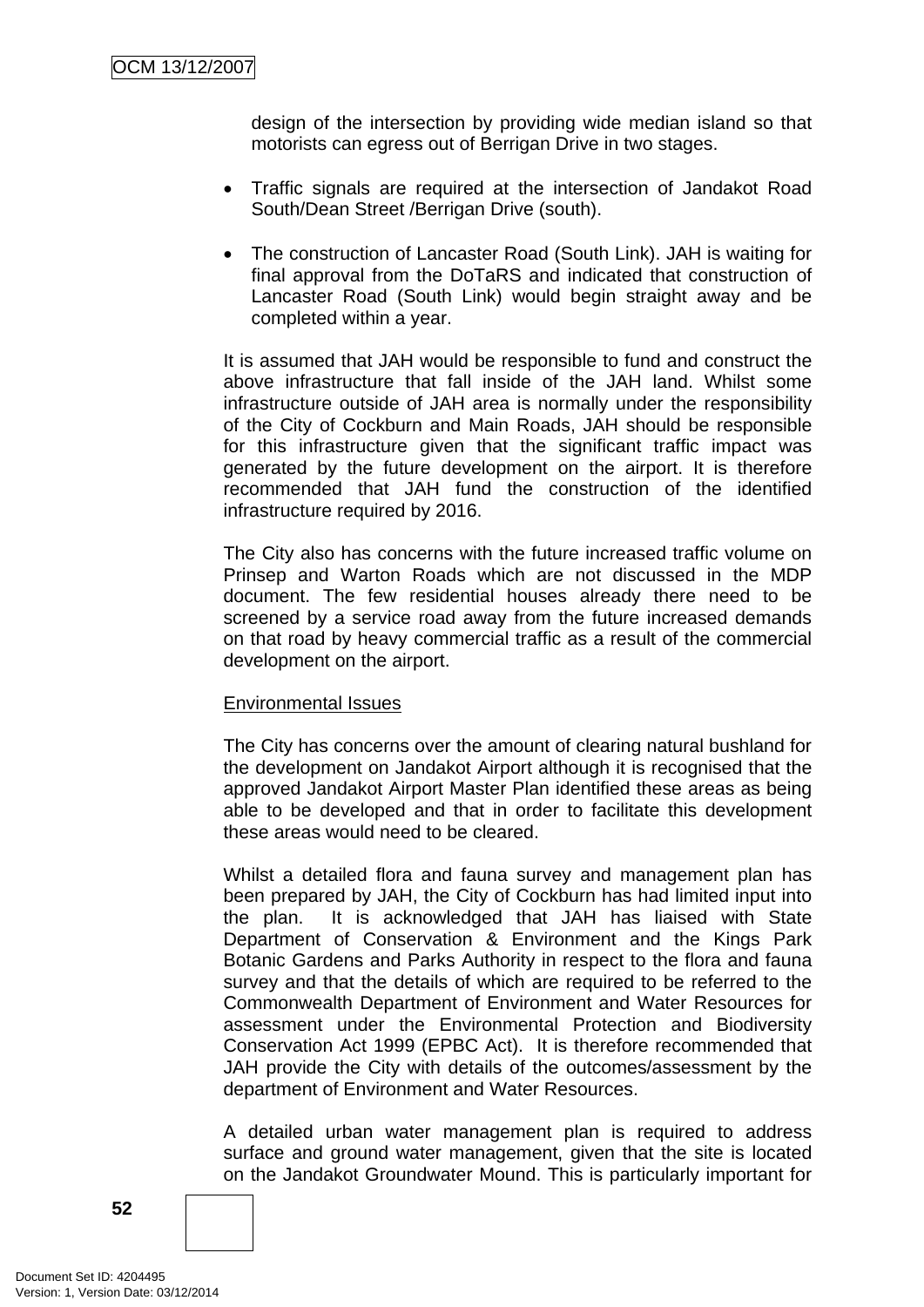different types of runoff for the aircraft runway and service areas, distributor roads and urban areas. It is recommended that a water management plan be prepared by JAH in close consultation with the City of Cockburn and the Department of Water.

In respect of the Construction Environment Management Plan, the City has the following comments:

- Concern is expressed that the City of Cockburn was not consulted in relation to the clearing bushland of Stage 1, although it is recognised that in order to facilitate the development, as contained with the approved Jandakot Airport Master Plan these areas would need to be cleared.
- With regard to Section 5.1.6 of the Construction Environment Management Plan (CEMP), topsoil cannot be stockpiled for long periods as the seeds may become unviable due to the effect of moisture in the soil. Soil from dieback infested areas should not be mixed with soil from dieback free areas.
- With regard to Section 5.1.9, all refuelling should be undertaken on hard areas to reduce the risk of groundwater contamination.
- Section 5.1.11 W6 is a Resource Enhancement Wetland and should be adequately buffered. A 50m buffer is normally required by the Department of Water. No clearing should occur within this buffer and the demarcation line should be adequately pegged and visible to machinery operators.
- Section 5.1.13 Bushland salvage initiatives should be implemented prior to clearing. This should include seed collection, harvesting hollow logs from existing trees that could then be utilised in other areas of the airport as nesting hollows or habitat logs. Transplantation of plants could also be undertaken for use in landscaping. The City of Cockburn would be keen to undertake some seed collection in areas destined to be cleared.
- Section 5.1.13 Prior to any clearing approval bushland salvage initiatives should be implemented.
- Section 5.1.16 Prior to the commencement of any earthworks in the area or translocation of the Protected Flora approval from the Commonwealth Department of Environment and Water resources will need to be obtained.
- Section 5.1.17 care must be taken to ensure that translocation of plants does not transfer diseases such as dieback to other sites.
- Section 5.1.21 Clearing should be undertaken when reptile species are active. Clearing in colder periods when reptiles area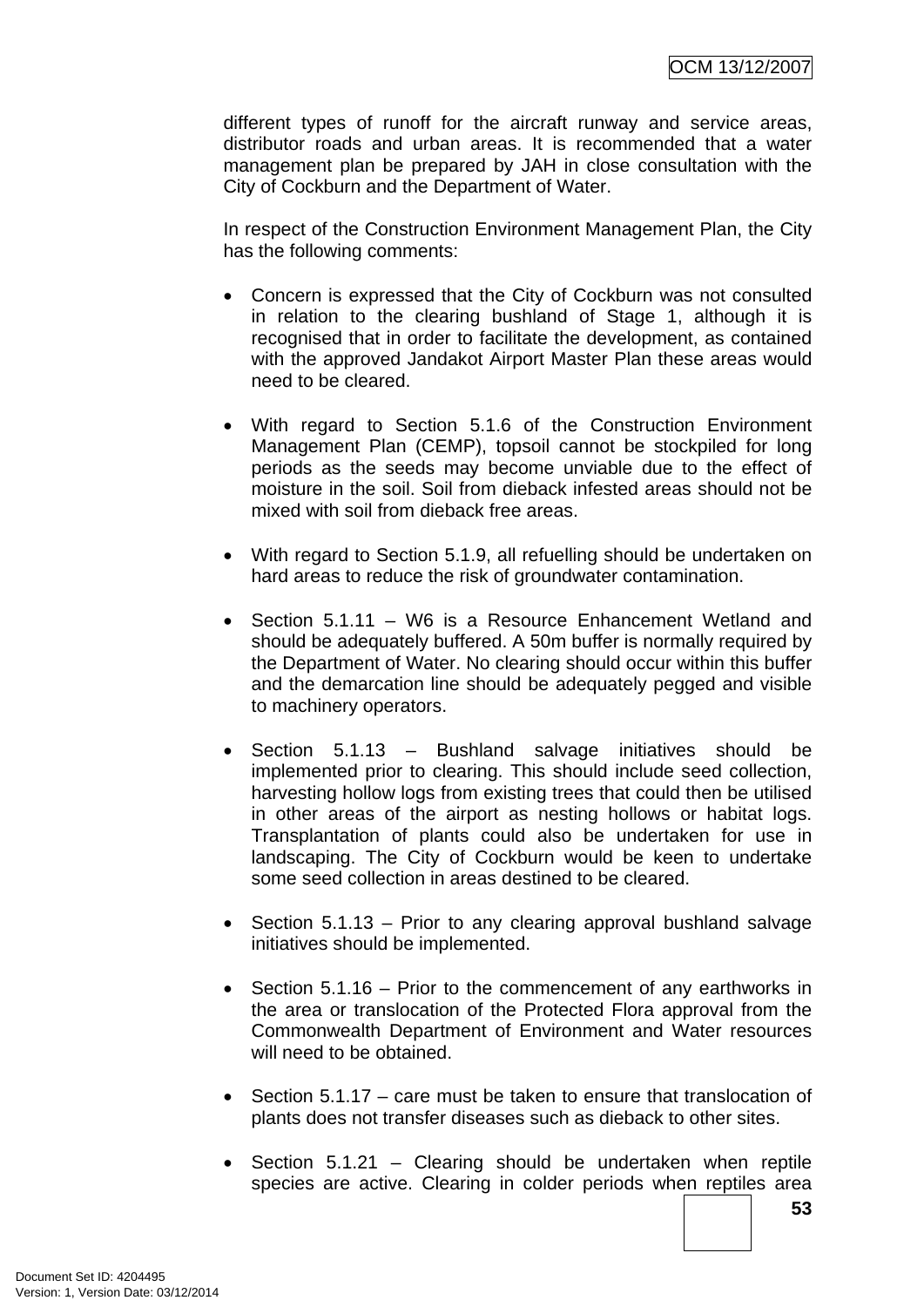least active is not advised. Clearing in mid to late spring is also not advised as many bird species will be nesting. It is suggested that a qualified fauna (particularly reptiles) expert be on site during clearing to ensure that any injured, distressed or trapped fauna can be assisted.

Section  $5.4.2$  – Given that the works are occurring within the municipality of City of Cockburn the City of Cockburn would like to be notified of any significant environmental incident or emergency.

## Aircraft Noise

The proposed fourth runway will increase annual flights by 14,000 approximately reaching a maximum of 514,000 flights per year in 2015.

The Australian Noise Exposure Forecast (ANEF) system of predicting likely impacts of aircraft noise to the general public is limited where there is a significant increase in the frequency of flights. The draft MDP recognises that "for affected residents, the noise impacts associated with the use of the 12/30 direction runways will be intense, at frequent intervals and relatively short duration" as the fourth runway (12R/30L) is parallel to the north of the existing 12/30 runway.

The ANEF maps for 2005 indicates that the 20-25 contour will extend about 265, into the residential areas to the northeast and to a lesser extent to the southwest. The 20-25 ANEF contour is recognised in AS2021 Table of Building Site acceptable as the category "Conditional" for houses and schools. "Conditional' typically acknowledges that buildings should be acoustically treated to minimise noise nuisance. In addition, the Draft MDP states that "at the 20 ANEF approximately 10% of people are "seriously affected" and approximately 45% are "moderately affected" by aircraft noise".

Should the fourth runway be approved it is recommended that all existing houses and residential accommodation located within a new 20-25 ANEF contour (or over) be acoustically treated at JAH's expense. This will mitigate some of the aircraft noise experienced inside the buildings. However, it is likely that the noise nuisance will continue to exist when residents are enjoying their external living areas. It is noted that the aircraft noise will be restricted to daytime only as the runways will not be lit for night time flights.

The 25-30 ANEF contour is recognised in AS2021 as unacceptable for houses and schools. The ANEF map for 2025 indicates that the new 25-30 contour extends slightly into residential areas. This suggests that any further increase in the frequency of flights in the future shall not be approved by the Minister for the Department of Transport and Regional Services given the non-compliance with AS2021.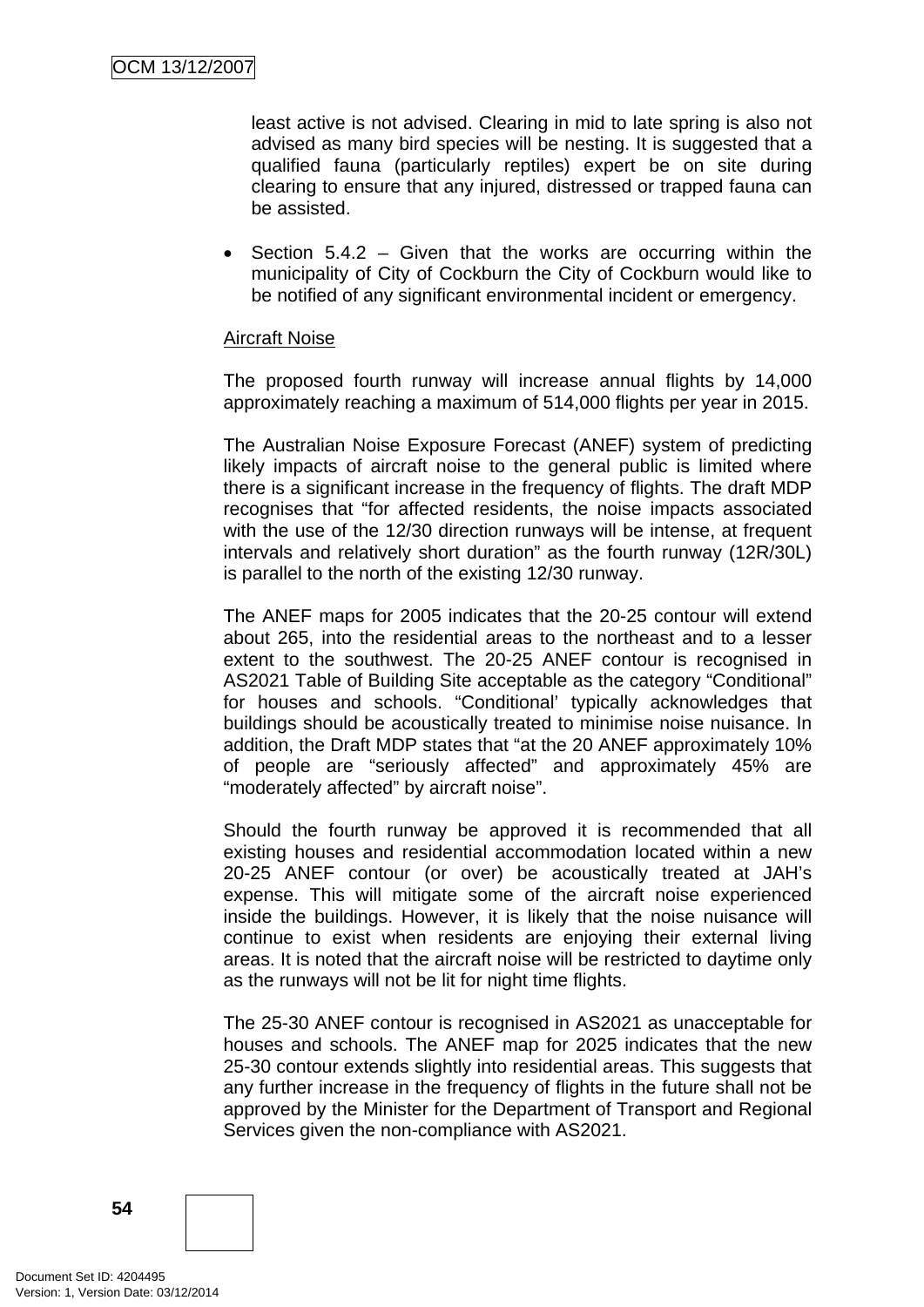## Financial Issues

Subject to an agreement between the parties for the payment of rates on all commercial property, the provision of information pertaining to lease rentals from third parties will ensure transparency of data in the calculation of relevant gross rental values from the Valuer General of WA so as to correctly determine fair and equitable rating.

#### Lancaster Road

The proposed southern link follows the alignment of an existing road reserve – Lancaster Road, as there is already an existing Lancaster Street within the City, it is strongly recommended that Lancaster Road, which is not constructed be renamed to avoid any confusion in the future.

#### **Conclusion**

Despite that the proposed fourth runway will result in an increase in aircraft movements and hence the extended ANEF contours, the development on Jandakot Airport proposed in the draft MDP is likely to provide economic and social benefits to the airport and the district as a whole. The fourth runway will improve aviation safety. The two proposed link roads provide alternative traffic routes to existing Hope Road, and alleviate the risks in case of emergency.

## **Strategic Plan/Policy Implications**

## *Infrastructure Development*

*• To construct and maintain parks and bushland reserves that are convenient and safe for public use, and do not compromise environmental management.* 

#### *Natural Environmental Management*

*• To ensure development of the district is undertaken in such a way that the balance between the natural and human environment is maintained.* 

## *Transport Optimisation*

*• To construct and maintain roads which are convenient and safe for vehicles, cyclists and pedestrians.* 

The Planning Policies which apply to this item are:

SPD1 Bushland Conservation Policy SPD3 Native Fauna Protection Policy APD33Town Planning Scheme No. 3 Provisions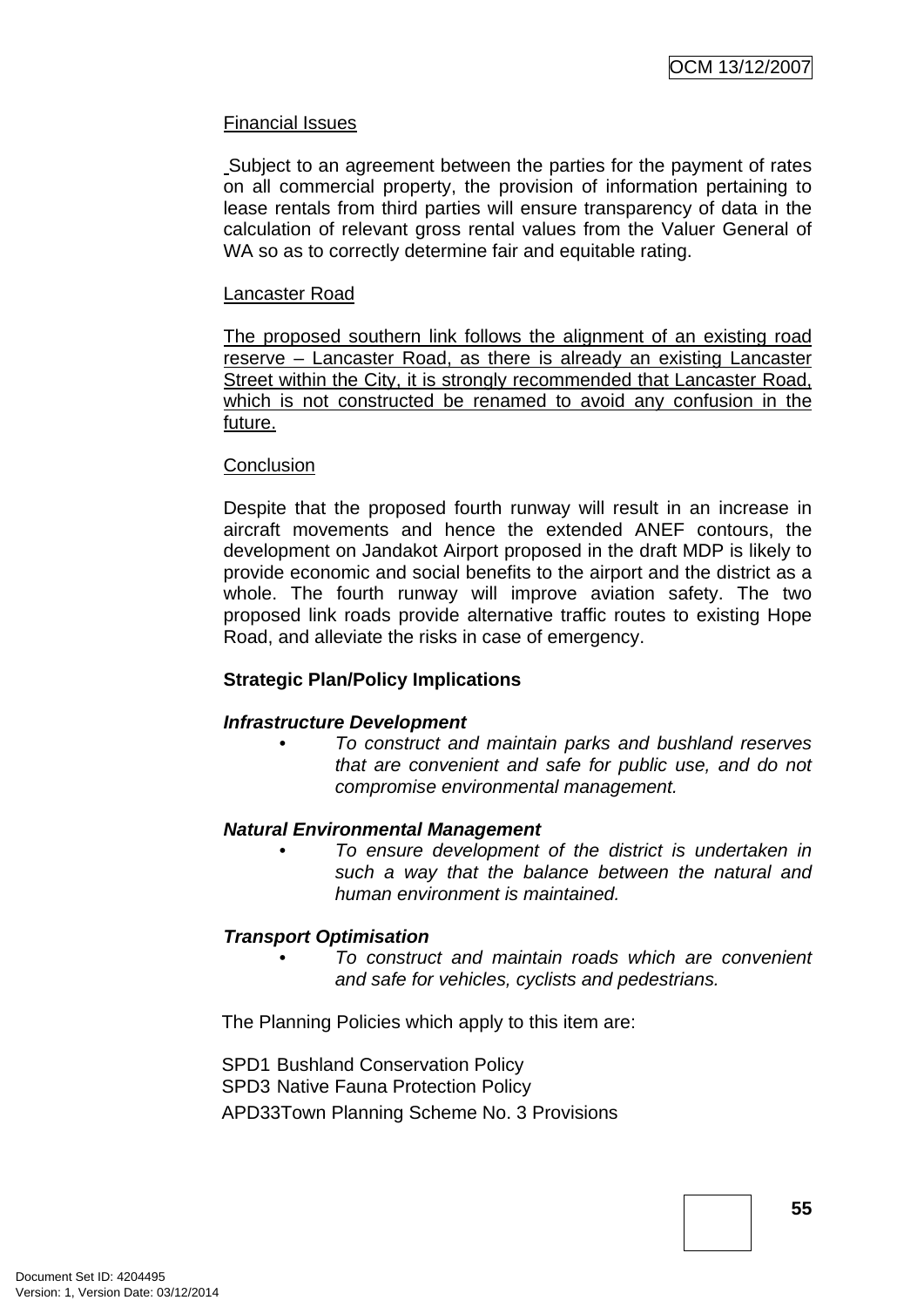## **Budget/Financial Implications**

N/A

## **Legal Implications**

Under the Airport Act 1996, a Major Development Plan for the proposed works, as well as formal advertising and consultation are required before the draft MDP being submitted to the Minister for the DoTaRS for approval.

## **Community Consultation**

N/A

## **Attachment(s)**

Mayoral response to draft MDP

## **Advice to Proponent(s)/Submissioners**

N/A

**Implications of Section 3.18(3) Local Government Act, 1995**

Nil.

**14.5 (MINUTE NO 3627) (OCM 13/12/2007) - HORSE STABLES & EXERCISE YARDS - LOC ATION: 12 & 10 (LOTS 22 & 23 HARDEY STREET HAMILTON HILL - OWNER: COMMISSIONER OF MAIN ROADS - APPLICANT: THEODORE MILLER (2201366) (L PALERMO) (ATTACH)** 

# **RECOMMENDATION**

That Council:-

- (1) grant its approval to construct horse stables and exercise yards on No 10 &12 Hardey Rd, Hamilton Hill in accordance with the approved plans subject to the following conditions:-
	- 1. Development may be carried out only in accordance with the terms of the application as approved herein and any approved plan.
	- 2. **Earthworks** over the site and batters must be **stabilised** to prevent sand blowing, and appropriate measures shall be implemented within the time and in the manner directed by the Council in the event that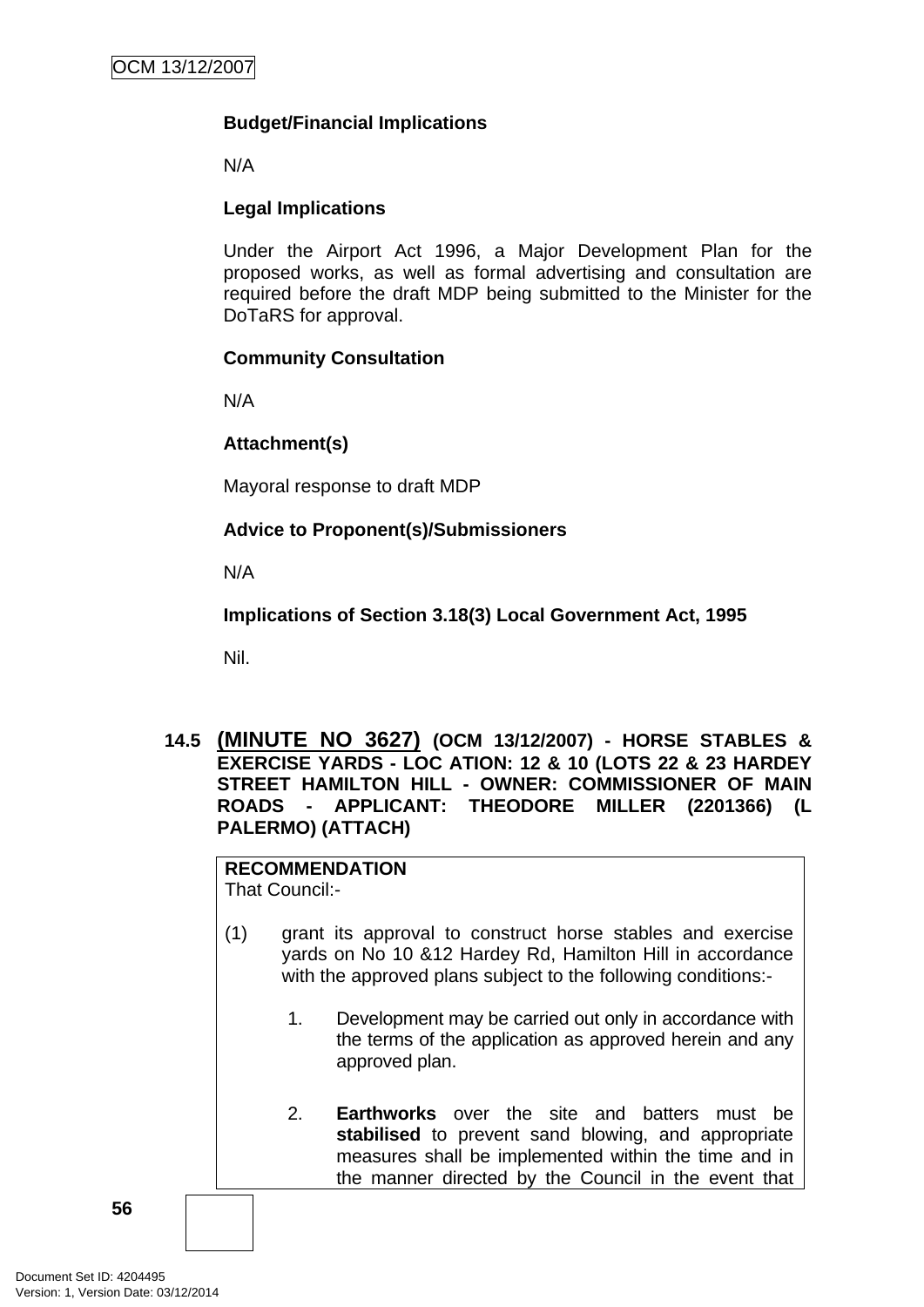sand is blown from the site.

- 3. All **stormwater** being contained and disposed of **onsite** to the satisfaction of the Council.
- 4. The proposed development shall be **clad or coloured** to complement the surroundings, and/or adjoining developments, in which it is located, and shall use non reflective materials and colours.
- 5. No wall, fence or landscaping greater than 0.75 metres in height measured from the natural ground level at the boundary, shall be constructed within 3 metres of a vehicular access way unless such wall or fence is constructed with a 3 metre truncation.
- 6. The construction of every building, shed, loose-box, shelter and stall and its situation with respect to adjacent buildings must be in accordance with the Building Code of Australia.
- 7. Every loose-box or stall shall have an area of not less than  $11m^2$  and walls not less than 3 meters measured either horizontally or vertically.
- 8. A shelter provided in a yard for the protection of horses from inclement weather shall have an area of not less than 9  $m^2$  and a height of not less than 2.5 meters. It shall not be capable of being closed and shall have at least one side completely open to the outside air.
- 9. Every stable shall have approved impervious rodentproof receptacles for the storing of chaff, bran, pollard or grain intended for horse feed.
- 10. No part of the stable shall be located any less than 15 meters from any dwelling house.
- 11. Any paddock or yard used for the keeping of any horse shall have a fence or railing at a distance of not less than 15 meters from any dwelling house.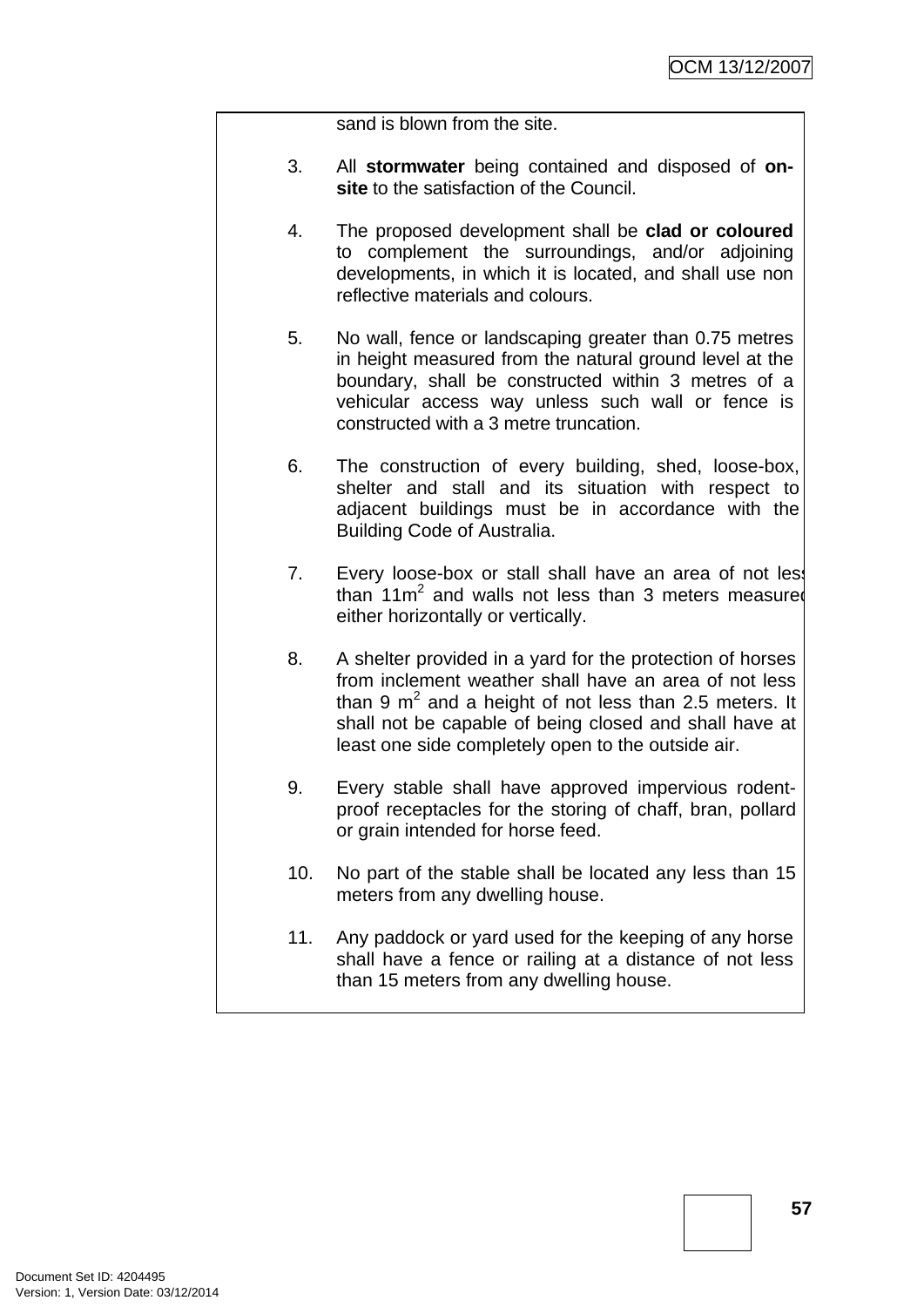# FOOTNOTES

- 1. The development is to comply with the requirements of the Building Code of Australia.
- 2. The Council takes no responsibility or liability in respect to maintenance and reinstatement of any verge area landscaped as a condition of approval.
- 3. The property is registered on the City of Cockburn's Heritage Inventory and has been permanently entered on the Heritage Council of Western Australia's Register of Heritage Places (data base No. 09242).
- 4. Prior to housing additional horses, the applicant must make an application to amend their stable licence. Stable is required to be inspected by the City's Health Service prior to approval to keep additional horses is granted. Please contact Council's Health Services in relation to these requirements on 9411 3589.
- (2) issue a Schedule 9 Notice of Determination on Application for Planning Approval – Approval (inclusive of MRS Form 2 Notice of Approval).

## **COUNCIL DECISION**

MOVED Clr V Oliver SECONDED Clr S Limbert that the recommendation be adopted.

**CARRIED 10/0**

## **Background**

| Zoning:    | MRS:                        | Primary Regional Roads |  |
|------------|-----------------------------|------------------------|--|
|            | TPS3                        | Primary Regional Roads |  |
| Land Use:  | Stables & exercise yards    |                        |  |
| Lot Size:  | 721m2                       |                        |  |
| Use Class: | Existing non-conforming use |                        |  |

# **Submission**

The applicant has provided the plans of the proposed development, which stated that the proposed freestanding stable structure will be

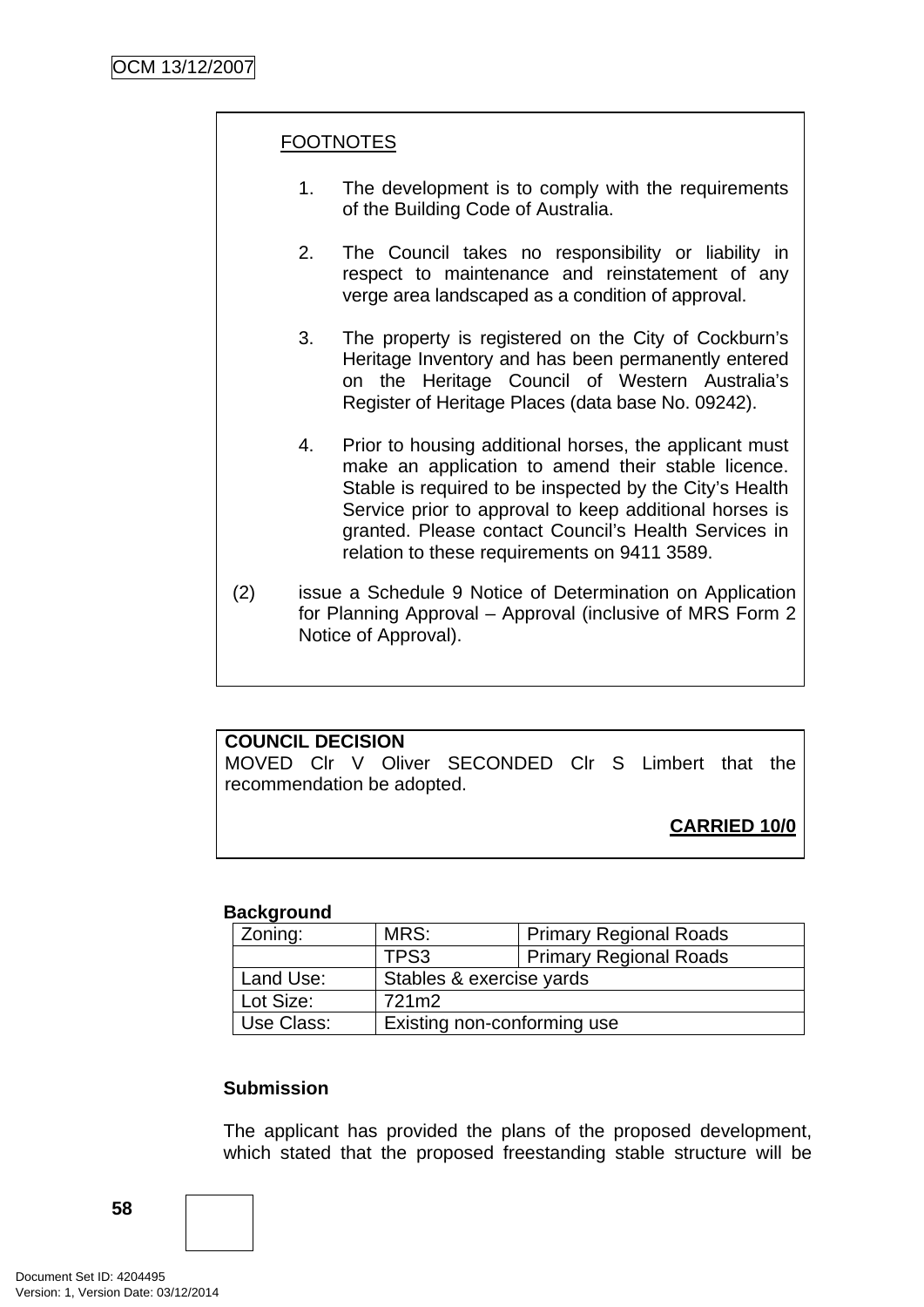constructed using jarrah frame and corrugated iron cladding in keeping with the existing buildings on the site.

The application for development was signed and indorsed by the Main Roads Department – the owner of the land.

## **Report**

The subject land is reserved for Primary Regional Roads under the Metropolitan Region Scheme and the City of Cockburn Town Planning Scheme No 3.

Council has delegated authority to determine the applications on a regional road reservation in accordance with the Western Australian Planning Commission Act 1985 Delegation to Local Governments Clause 2, subject to a referral procedure being carried out in accordance with Clause 3 of the Delegation.

In this case the proposal was referred to the Department for Planning and Infrastructure (DPI) – Urban Transport Systems for comment. The following advice was received from DPI Urban Transport Systems:

*"The Department for Planning and Infrastructure is prepared to support the proposal on condition that the applicant agrees that the presence of these structures, at the time when the reserved land is required for the construction of Roe Hwy (Stage 8) shall not be taken into consideration in determining any land acquisition cost or compensation that may be payable to Council by the WA Planning Commission".* 

The size of the proposed stable does not exceed the requirement for an outbuilding under the R-Codes, which can be used as a guide in this case. The proposed stable is located well away from any adjoining property or dwellings and is not likely to have any negative impact on the surrounding properties.

The proposal was assessed by the Council's Health Department and all the recommended conditions were included in the Officer's recommendation.

## Heritage Matters

The subject property has a 'Category A' listing in the Municipal Inventory. Any development in respect of 'Category A' heritage places is required to be dealt with by Council in accordance with the Council Policy APD 41 – "District Heritage – Significant Places."

A referral to the Heritage Council of WA was also required as the property "Randwick Stables" also has a permanent listing on the State Register of Heritage Places.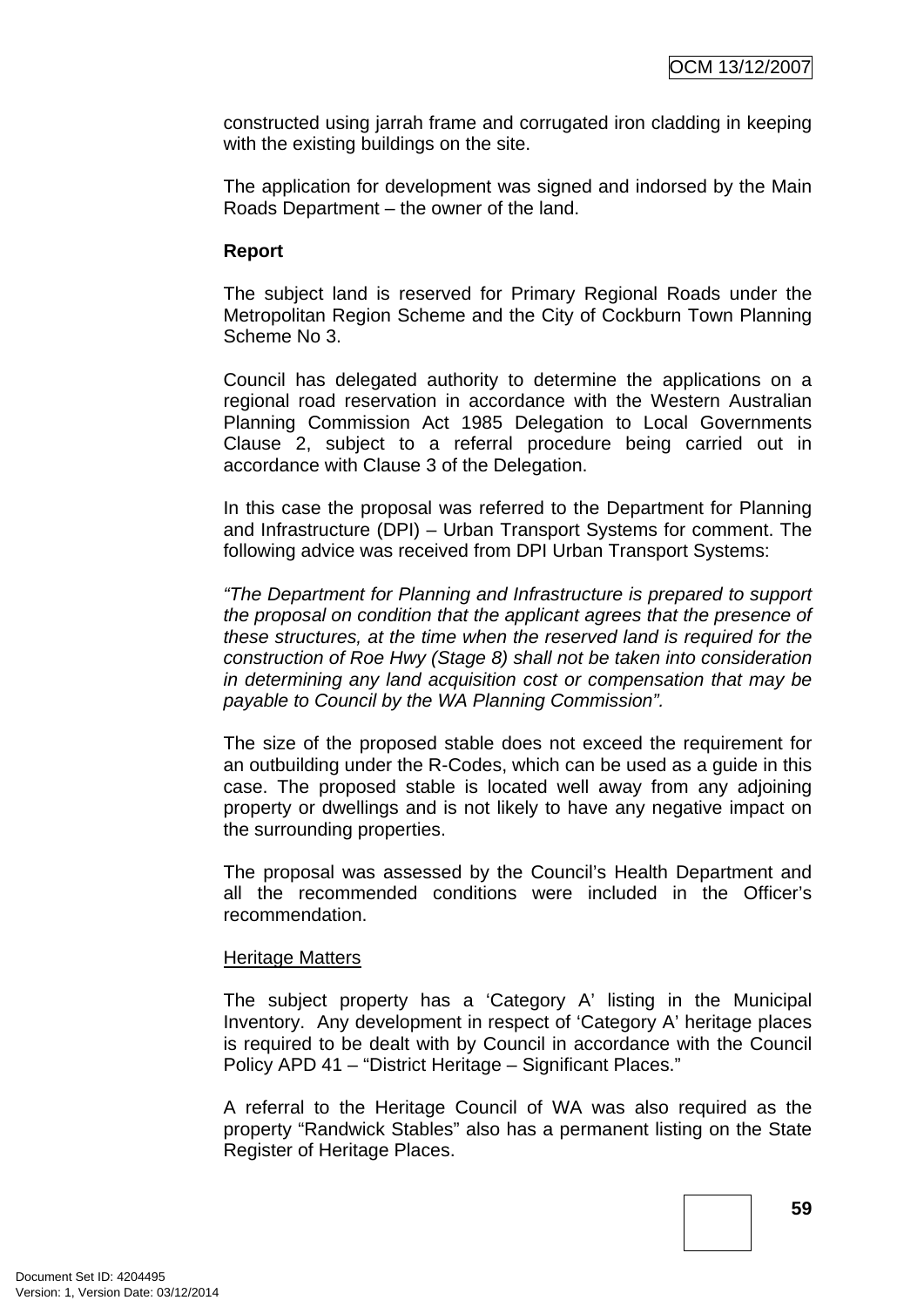Council received a referral response from the Heritage Council of WA stating that the proposal is supported as the proposed new horse stables and exercise yards do not significantly impact on the cultural heritage of the place.

The proposed new stable is positioned towards the back of the property and away from the significant buildings and structures. There is no alteration to the existing heritage buildings proposed.

## Recommendation

It is recommended that the application for a new stable and exercise yards be conditionally approved. It is considered that due to the positioning of the proposed new structures well away from the significant heritage buildings on the lot, the proposed development would not affect the heritage value of the place.

It is also considered that due to the small scale of the proposed development and its location away from any adjoining dwellings it would not have any negative impact on the surrounding properties.

## **Strategic Plan/Policy Implications**

## *Lifestyle and Aspiration Achievement*

*• To conserve the character and historic value of the human and built environment.* 

The Planning Policies which apply to this item are:-

N/A

# **Budget/Financial Implications**

Nil

## **Legal Implications**

Town Planning Scheme No. 3 Residential Design Codes 2002 Planning and Development Act 2005 State Administrative Tribunal Regulations

# **Community Consultation**

The application was not required to be advertised to the adjoining properties.

# **Attachment(s)**

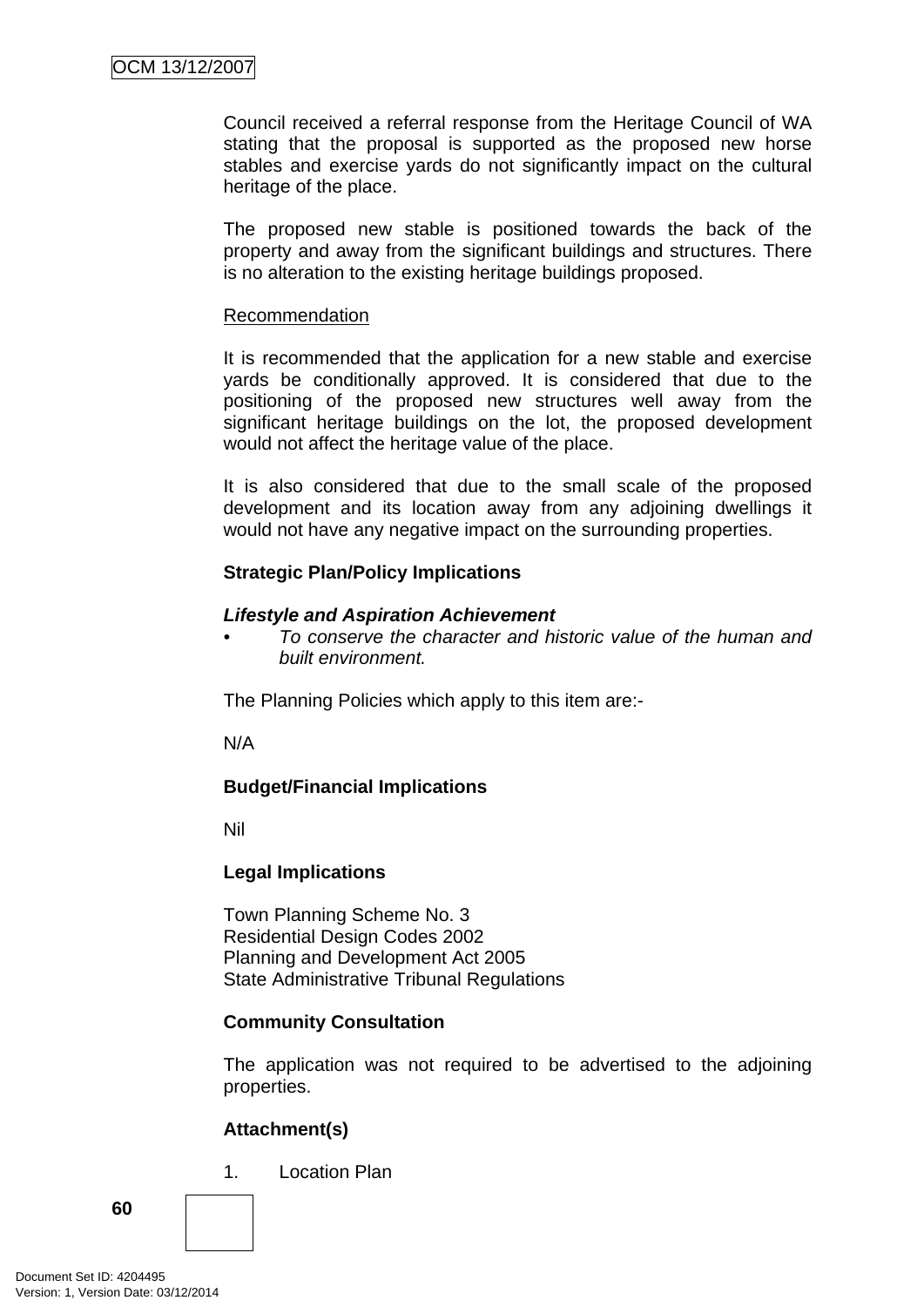2. Site Plan & Building Plan

# **Advice to Proponent(s)/Submissioners**

The proponent has been advised that this matter is to be considered at the 13 December 2007 Council Meeting.

## **Implications of Section 3.18(3) Local Government Act, 1995**

Nil

## **14.6 (MINUTE NO 3628) (OCM 13/12/2007) - TWIN BARTRAM SWAMP - LOCATION: WENTWORTH PARADE SUCCESS (6120) (A BLOOD) (ATTACH)**

## **RECOMMENDATION** That Council:

- (1) receive the report; and
- (2) not initiate any action to amend the zoning of the Twin Bartram Swamp area at this time.

# **COUNCIL DECISION**

MOVED Clr V Oliver SECONDED Clr S Limbert that the recommendation be adopted.

**CARRIED 10/0**

# **Background**

| ZONING:   | MRS:         | Urban                               |
|-----------|--------------|-------------------------------------|
|           | TPS3:        | Residential R 20 and Public Purpose |
|           |              | (Western Power)                     |
| LAND USE: | Vacant rural |                                     |

At the Council meeting held on 13 September 2007 Clr Whitfield requested that Council staff prepare a report for a future Council meeting detailing the current zoning of Twin Bartram Swamp, the size of the wetland, the owners of the land, the current mechanisms to protect the wetland and what the most appropriate zoning would be for this wetland to protect its wetland values from development, including buffers and adjacent land zonings. The report is to also provide the history of previous studies of this wetland and any conditions or recommendations relating to its conservation arising from these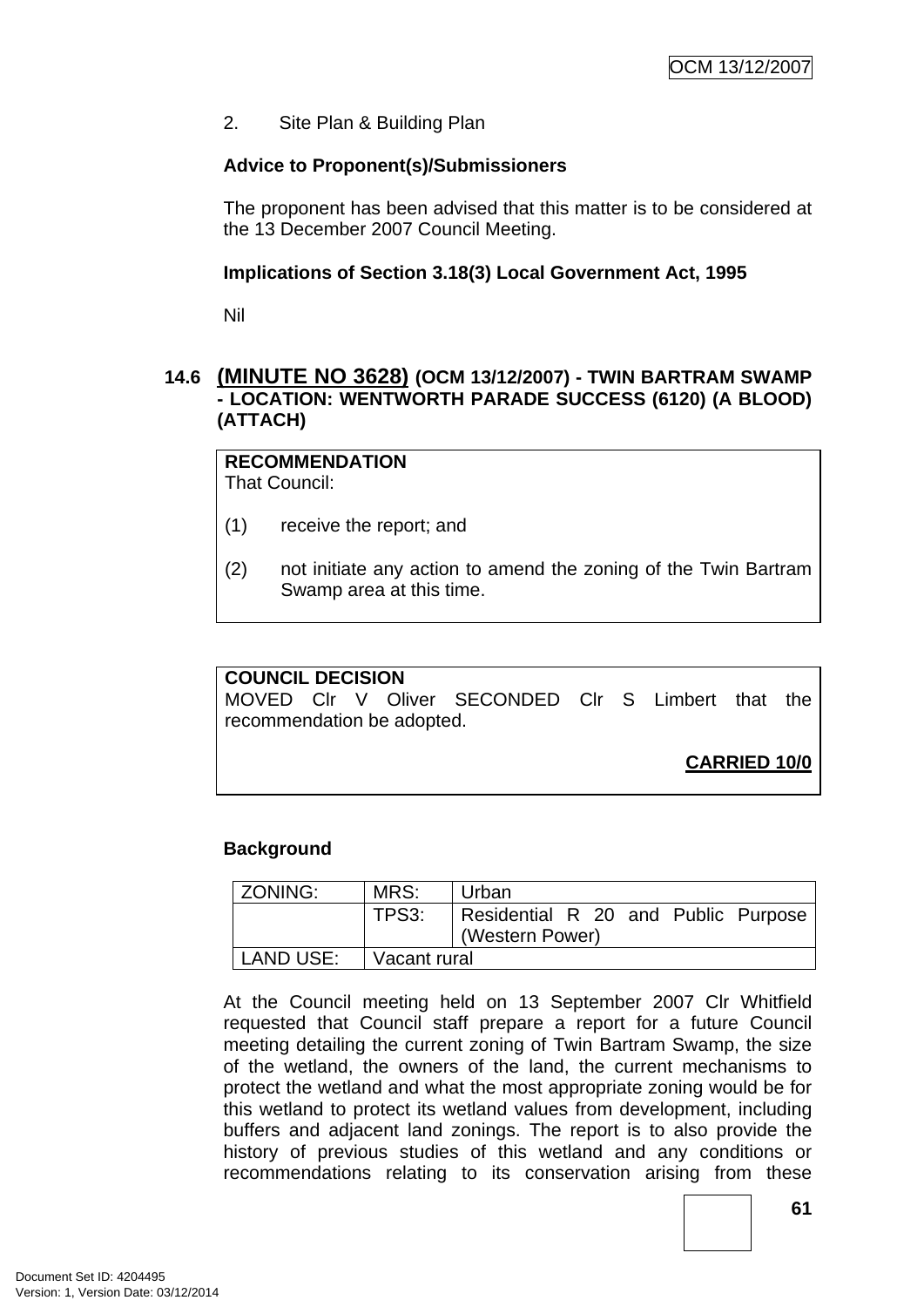previous studies or rezoning (for example the Semeniuk Study of 1989).

## **Submission**

N/A

## **Report**

The following report on Twin Bartram Swamp (TBS) has been prepared in response to Clr Whitfield's request (OCM 13/9/07) and draws on information from a 2004 review of all reports on the Twin Bartram Swamp including the Semeniuk report and additional information provided by the Environmental Services Manager. A full copy of the 2004 literature review is included in the agenda attachments.

Twin Bartram Swamp is the wetland area located south of Steiner Road and west of Wentworth Parade in the locality of Success. Land to the west, north and east has been subdivided by Gold Estates for residential purposes. The TBS area and land down to Bartram Road remains the only undeveloped land in this portion of Success.

TBS is described as a seasonally inundated sump land situated within the Bassendean dunes. It is an irregular shape with 2 basins with the eastern basin being the deepest at 60cm. In wetter years the two basins are connected. The basins are considered to be a surface expression of the ground water table in the area. The average maximum ground water levels in the area are between RL 22.00 and 23.00 AHD.

The vegetation complex is Bassendean Complex - central and south. This vegetation complex is made up of a number of different vegetation communities including Banksia dominated woodlands with flooded gums and paperbarks within the wetland. The perimeter of the wetland is in poor condition and has been heavily impacted by grass and woody weeds. The understory in the western portion of the wetland is dominated by introduced typha, presumably due to lower water levels as a result of lower rainfall and Water Corporation pumping from the Jandakot Ground Water Mound.

In previous reports there has been differing opinions as to the quality of the wetland and therefore its classification. The vegetation appears to be in better condition in the eastern and central portion of the wetland which is still inundated during the wetter months whilst the buffer area is generally degraded with weeds and little if any understory. The extent of the wetland dependant vegetation was mapped by the City's environmental officers in 2002 using a GPS and was provided to Gold Estates for their information. In 2003 detailed wetland vegetation of TBS was mapped by the City's environmental officers and was submitted to the Department of Environment (DoE) in support of a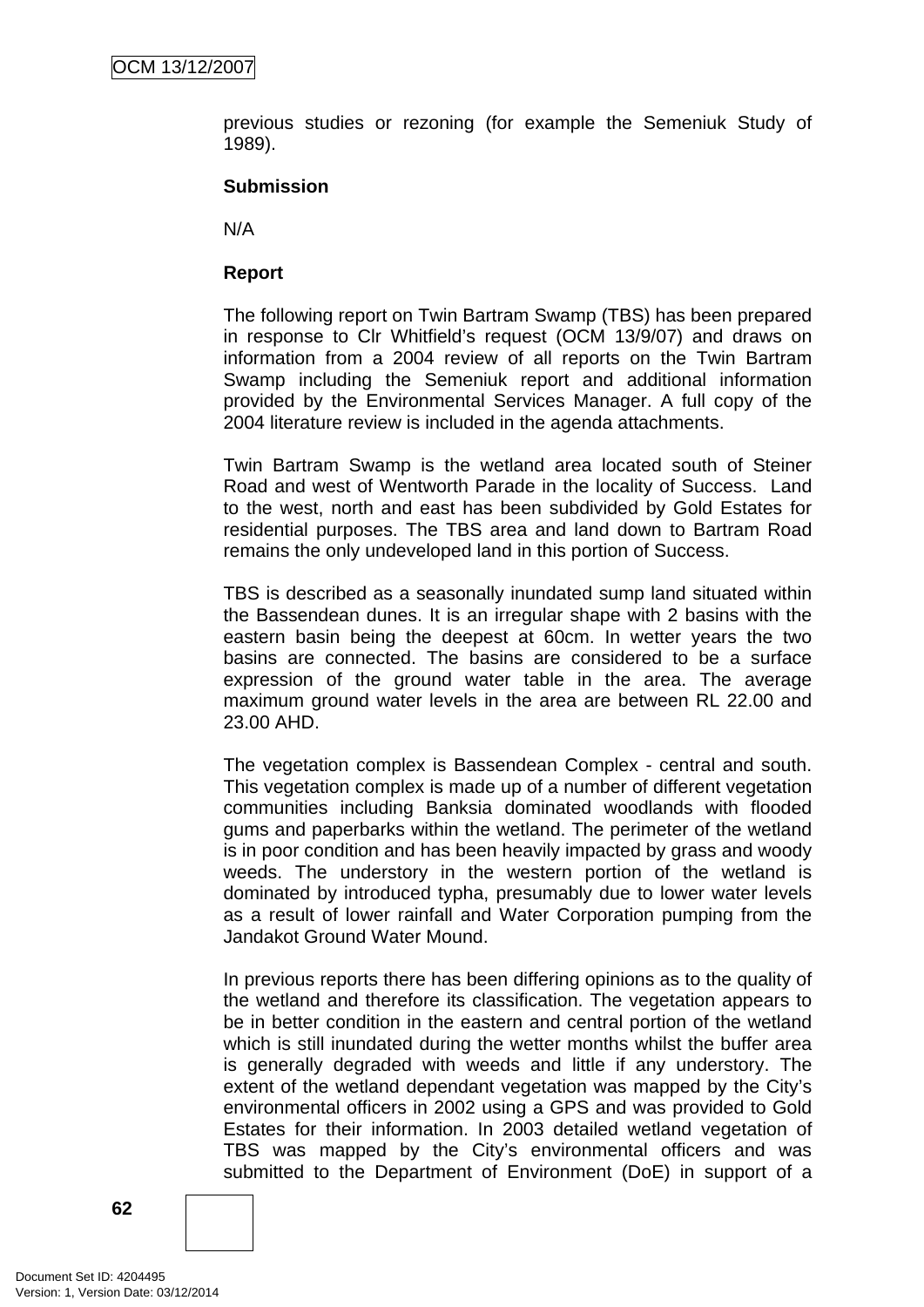request for the reclassification of TBS as a "Conservation" category wetland which is the highest level and also afforded the highest level of protection by DoE policies on wetlands. By letter dated 3 March 2004 DoE advised the City that TBS had been reclassified as a "Conservation" category wetland.

Currently the wetland is on privately owned land being lots 9014 Bartram Rd and 9012 Wentworth Pde which are owned by Gold Estates of Australia 1903 Ltd. The associated buffer is also located on those lots and partially on adjoining lot 545 Bartram Rd owned by J & W Beisley. The core of the wetland encompasses an area of approx 12.2ha whilst the area of wetland dependant vegetation mapped by the City in 2002 encompasses an area of approximately 17.3ha. The total area of the wetland and its associated buffer which includes some upland vegetation is approximately 20-22ha depending on the width of the buffer. The extent of the wetland and its buffer relative to the affected lots is shown on the location plan included in the Agenda attachments.

Under the Metropolitan Region Scheme the land is zoned Urban. Under the City of Cockburn Town Planning Scheme No. 3 the western portion of TBS is under the Western Power high voltage power lines which are reserved 'Public Purpose' (Western Power) whilst the balance is zoned Residential R20. Lot 545 is included in development area 14 which requires the preparation and adoption of a structure plan to guide development and subdivision of that land. Lots 9014 and 9012 are not included in a development area and accordingly there is no requirement for the preparation of a structure plan.

Whilst there are a number of planning policies that apply to the protection of wetlands, the greatest protection is through the Environmental Protection (Swan Coastal Plain Lakes) Policy 1992 (EPP) which protects EPP wetlands and makes activities including filling, draining, excavating, polluting and clearing of EPP wetlands an offence unless authorised by the EPA. Twin Bartram Swamp is a nominated EPP wetland and this together with its "Conservation" category affords it the highest level of protection under environmental legislation.

In addition to the environmental protection, the western portion is a nominated aboriginal site (No. SO2731) which on review could also extend to the balance of the wetland. Accordingly for TBS to be developed Gold Estates would need to get approval from the EPA and a Section 18 clearance. It is highly unlikely that these approvals would be granted given the significance and importance of TBS.

In previous overall estate plans for the land owned by Gold Estates between Beeliar Drive and Bartram Road, TBS has been shown as being retained and has also been identified on POS schedules and maps. There have been no discussions with Gold Estates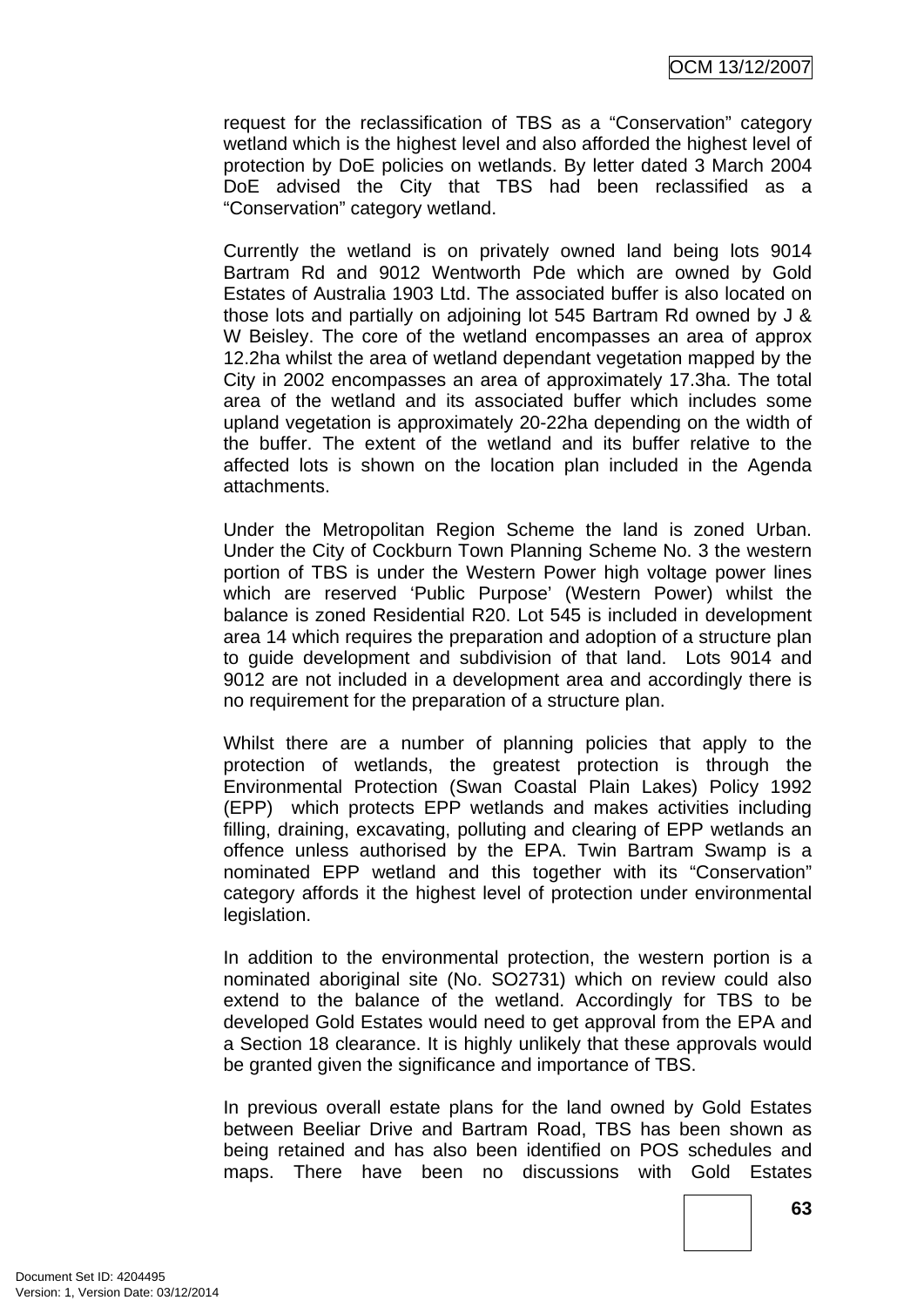representatives regarding TBS for some 2 years but prior to that discussions were about the extent of the wetland dependant vegetation, the width of the buffer, POS credits, drainage and if the wetland and an adjoining developable area could be retained in private ownership for some specific purpose such as research. Whilst there have been attempts in the past by the owners to get compensation for giving up such a large area, there has not been a threat of developing or subdividing it.

Officers are of the view that being a "Conservation" category EPP wetland the environmental legislation affords TBS the highest level of protection against development and that the questions to be resolved are the extent of the wetland, what width buffer should be applied, the extent of enhancement works that would be undertaken if the buffer were to be reduced and if TBS is to be handed over to the City to manage and maintain or it is to be retained in private ownership.

In respect to the zoning options the following are noted:

- The Residential R20 zoning does not override the need to meet the legislative environmental requirements.
- Rezoning the land Development in TPS 3 and incorporating it in a Development Area (DA) subject to the requirement to prepare a structure plan does not afford any higher level of protection to TBS than the current zoning. A specific provision could be incorporated in the DA provisions prohibiting development of the TBS area but this could lead to a claim for financial compensation.
- Rezoning the land to Parks and Recreation in TPS 3 could expose the City to a claim for financial compensation. It is considered that such rezoning should only occur after the TBS land is provided as a Reserve for Recreation as a condition of a subdivision approval for the land.
- It is highly unlikely that the Western Australian Planning Commission would agree to amend the MRS to include TBS as a Reserve for Parks and Recreation as the wetland is not regionally significant and reservation would expose them to a claim for financial compensation.
- The land could be rezoned to the new Conservation zone under TPS 3. This would afford a high level of protection and management/maintenance but could force TBS to be retained in private ownership where as it is strongly preferred that such a significant and important wetland is managed and maintained by the City and is accessible for the enjoyment of existing and future generations. Rezoning to Conservation would be appropriate if TBS is to be retained in private ownership.

In respect to compensation for TBS, it is noted that in early to mid 1990's Gold Estates unsuccessfully appealed to the then Minister for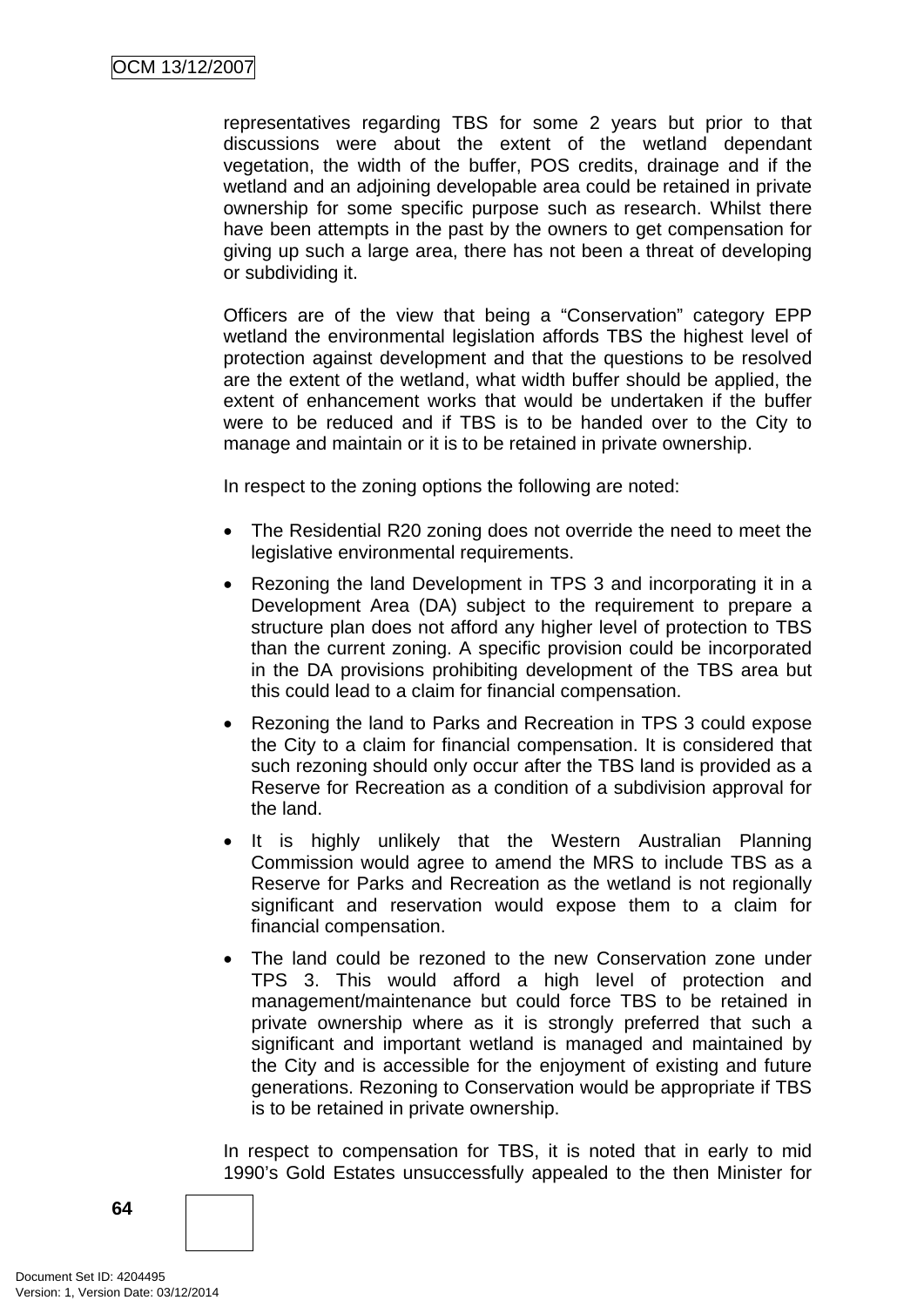Planning against a requirement to give up TBS as public open space free of cost as part of the overall subdivision of their land between Beeliar Drive and Bartram Road. This matter and determination is no longer valid and is not raised here as a precedent that can be relied on but rather to highlight the previous thinking of Gold Estates who, like many owners, want compensation for giving up such a large area of their landholding. It is also acknowledged that the ownership of Gold Estates changed several years ago but the same advisors are still involved with the project and that view may still prevail. The EPA and Planning Commission are not responsible for compensating owners for wetland or bushland areas except for those reserved under the MRS. Accordingly Councils are seen as the only real target by landowners for compensation and the City needs to be extremely careful in itS deliberations and decisions on all conservation bushland and wetland areas including the Twin Bartram Swamp area to ensure that it does not become liable for compensation.

Having regard to the above it is considered that the current zoning together with the legislative environmental requirements applying to EPP wetlands and the "Conservation' status has the capacity to deliver an acceptable outcome to protect Twin Bartram Swamps from development and that rezoning the land to an alternative zone at this time is neither warranted or prudent.

In general significant subdivisions and developments in residential and industrial areas are the subject of structure plans that have been considered and adopted by the Council. Accordingly within these areas the processing of a subdivision application referred to the City by the Planning Commission can be easily dealt with by officers under delegated authority.

In the case of the Twin Bartram Swamp area there is no requirement for the preparation of a structure plan and it is likely that the City's consideration will be limited to responding to a subdivision application referred to it by the Planning Commission. This can be dealt with by officers under delegated authority or there may be a preference that such applications should be referred to Council for determination. Should this be the case the recommendation of this Agenda item can be amended to require any subdivision or development application for the Twin Bartram Swamp area or its buffer area be referred to Council for determination.

## **Strategic Plan/Policy Implications**

## *Natural Environmental Management*

*• To conserve, preserve and where required remediate the quality, extent and uniqueness of the natural environment that exists within the district.*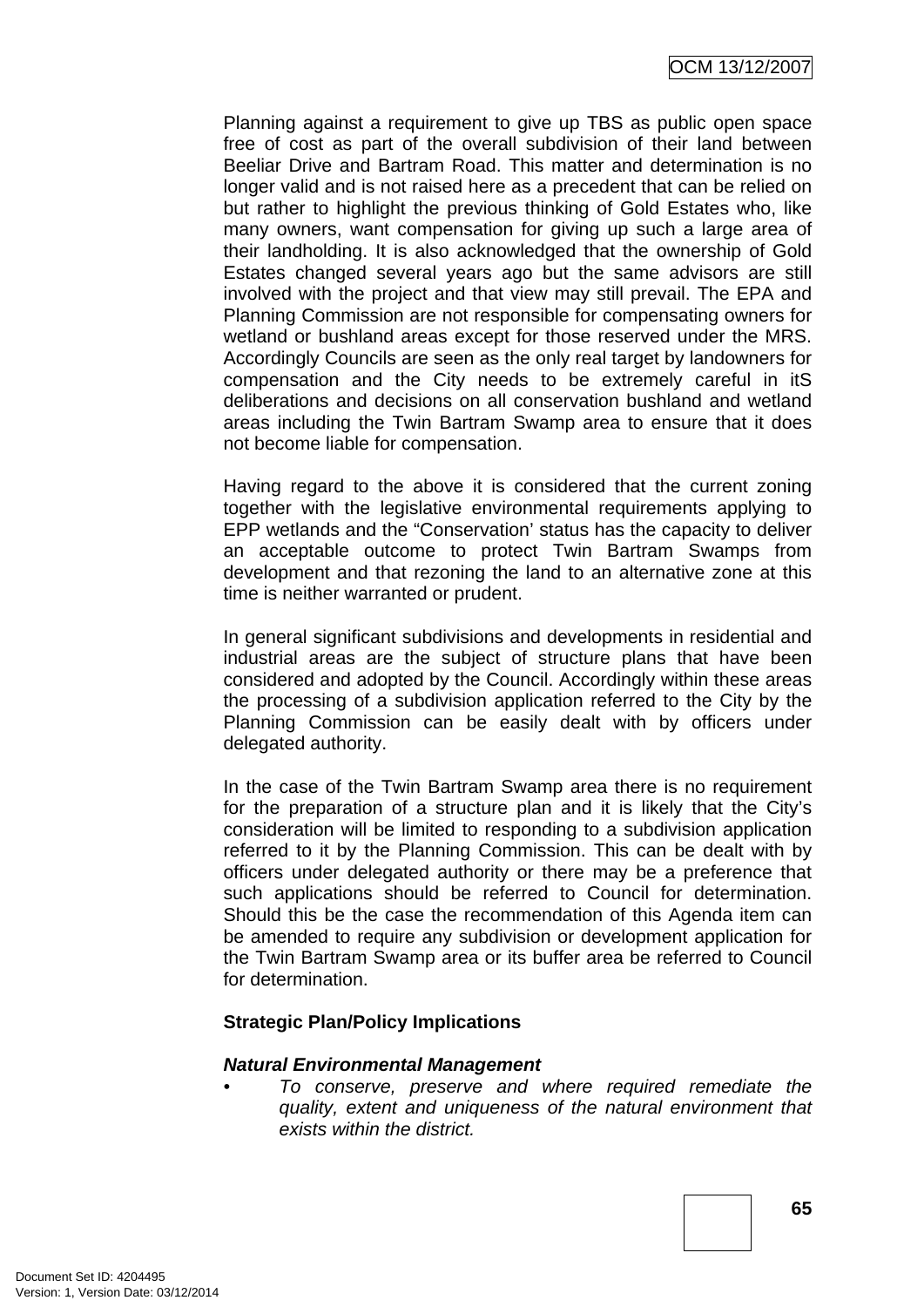*• To ensure development of the district is undertaken in such a way that the balance between the natural and human environment is maintained.* 

The Planning Policies which apply to this item are:

- SPD5 Wetland Conservation Policy
- APD20 Design Principles for Incorporating Natural Management Areas Including Wetlands and Bushlands in Open Space and / or Drainage Areas

## **Budget/Financial Implications**

Nil

## **Legal Implications**

Nil

## **Community Consultation**

Nil

## **Attachment(s)**

- 1. Literature review 2004
- 2. Location Plan

# **Advice to Proponent(s)/Submissioners**

N/A

# **Implications of Section 3.18(3) Local Government Act, 1995**

Nil

MAYOR LEE AND CLR OLIVER LEFT THE MEETING AT THIS STAGE THE TIME BEING 7.51 PM

AT THIS POINT DEPUTY MAYOR ALLEN ASSUMED THE ROLE OF PRESIDING MEMBER

## **DECLARATION OF INTEREST**

The Presiding Member advised the meeting that he had received declarations of a conflict of interest from Mayor Lee and Clr Oliver, pursuant to Regulation 11 of the Local Government (Rules of Conduct) Regulations 2007, in Item 14.7 'Coolbellup Town Centre Project'.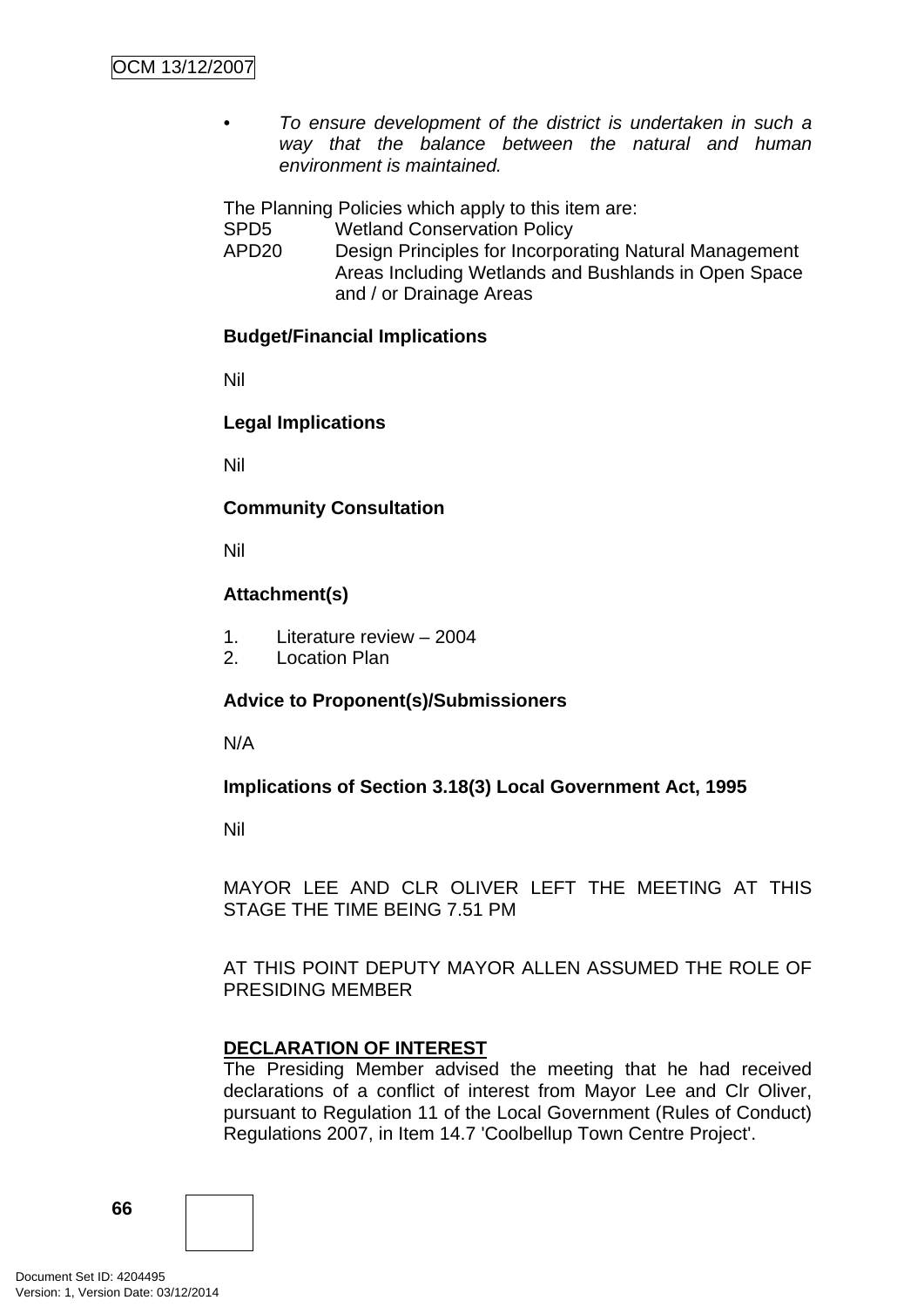## **MAYOR STEPHEN LEE**

The nature of the interest is that it appears that he was the recipient of a notifiable gift from a developer in relation to the 2005 election at which he was elected, and a former employee of the company now has an interest in property located in the Coolbellup Town Centre.

## **CLR VAL OLIVER**

The nature of the interest is that she received a notifiable gift, relative to the 2005 election at which she was elected, from Mayor Lee, who is deemed to be closely associated with a person who now has an interest in property within the area subject to this item.

## **14.7 (MINUTE NO 3629) (OCM 13/12/2007) - COOLBELUP TOWN CENTRE PROJECT (93010) (A BLOOD) (ATTACH)**

#### **RECOMMENDATION** That Council:

- (1) receive the report; and
- (2) seek community, landowner and tenant feed back on the options and proposals prepared by Syme Marmion to gauge the level of support for the redevelopment of the Coolbellup Town Centre Precinct, which of the four scenarios outlined above is preferred and the view of owners in respect to the implementation options.

#### **COUNCIL DECISION**

MOVED Clr S Limbert SECONDED Clr T Romano that the recommendation be adopted.

#### **AMENDMENT TO MOTION**

MOVED Clr S Limbert SECONDED Clr H Attrill that the recommendation be adopted subject to the addition of Clause (3) as follows:

(3) that community consultation commence in early 2008 for a minimum of four weeks.

**CARRIED 8/0**

## **AMENDED MOTION PUT AND CARRIED 8/0**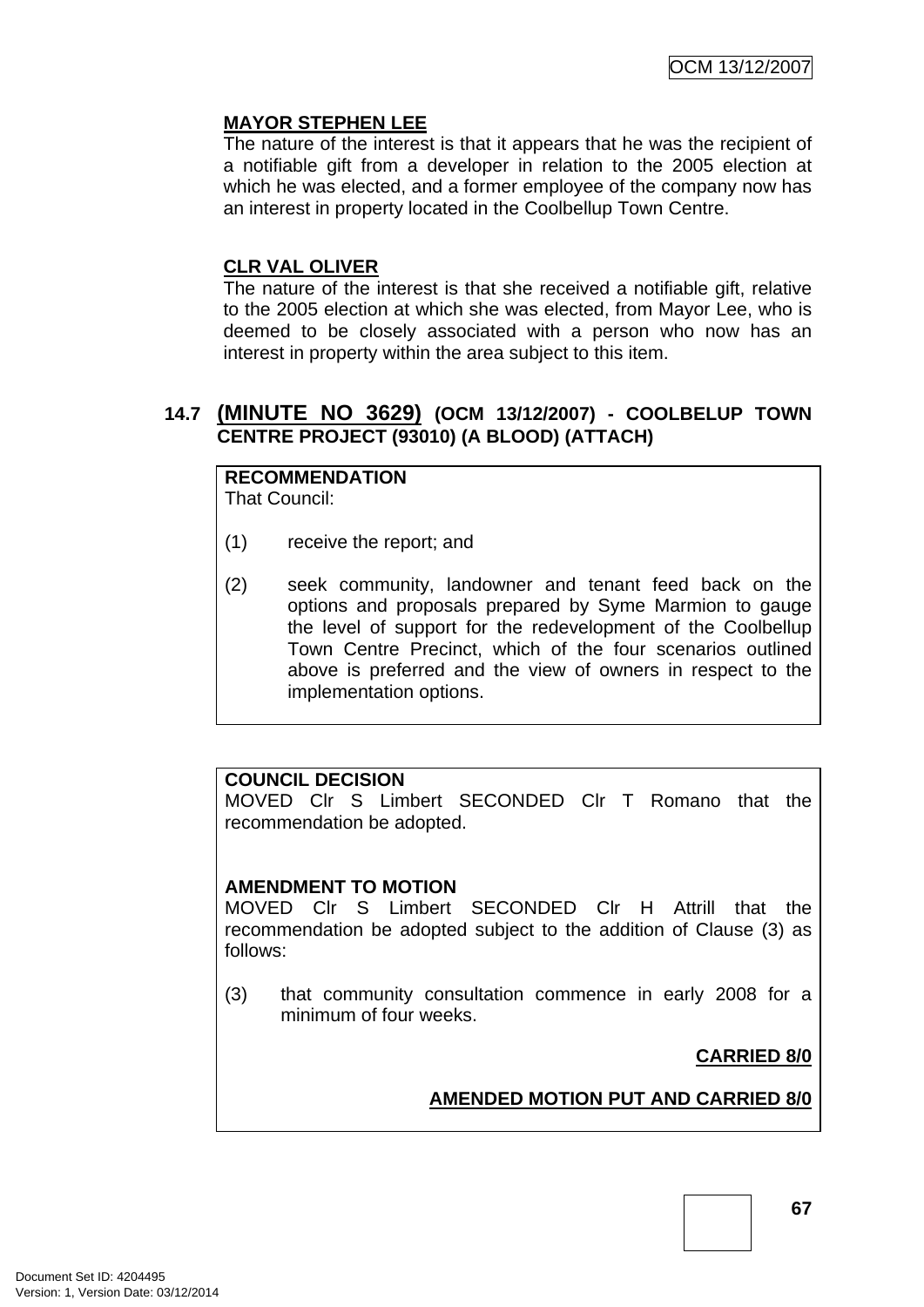## **Reason for Decision**

Council felt that the community should be made aware that consultation with the public will take place as part of the Coolbellup Town Centre Project.

#### **Background**

On 20 November 2001 Council agreed to request the Department for Housing and Works (DHW) and the Department for Planning and Infrastructure (DPI) undertake a joint planning study on the Coolbellup Town Centre Precinct.

An Enquiry-By-Design community consultation workshop was established as a result of the agreement and the workshop investigated options for the redevelopment of the existing under performing Coolbellup Town Centre. One of the options investigated – "Scenario 3", involved the relocation and redevelopment of the existing Town Centre on the former Koorilla Primary School site.

Council at its meeting held 17 February 2004 (Minute No. 2316) resolved to pursue Town Centre - Scenario 3 as the preferred option for the redevelopment of the Coolbellup town centre and to establish a consultative process to include landowners and lessees within the commercial precinct, government agencies and Council, to further investigate Town Centre Scenario 3 and to develop an implementation strategy.

Council at its meeting held on 14 December 2006 resolved to accept the tender by Syme Marmion & Co to assess the possible redevelopment of the Coolbellup Town Centre on the former Koorilla Primary School site and the existing Town Centre site (Item 14.13, Minute No. 3335).

#### **Submission**

A draft preliminary report has been received from Syme Marmion & Co.

#### **Report**

Syme Marmion in conjunction with Mackay urban design have assessed the options for the redevelopment of the Coolbellup Shopping Centre and undertaken a financial assessment.

The possible scenarios identified were as follows:

Scenario 1: Develop a new shopping centre on the former Koorilla Primary School site and redevelop the shopping centre land for residential purposes.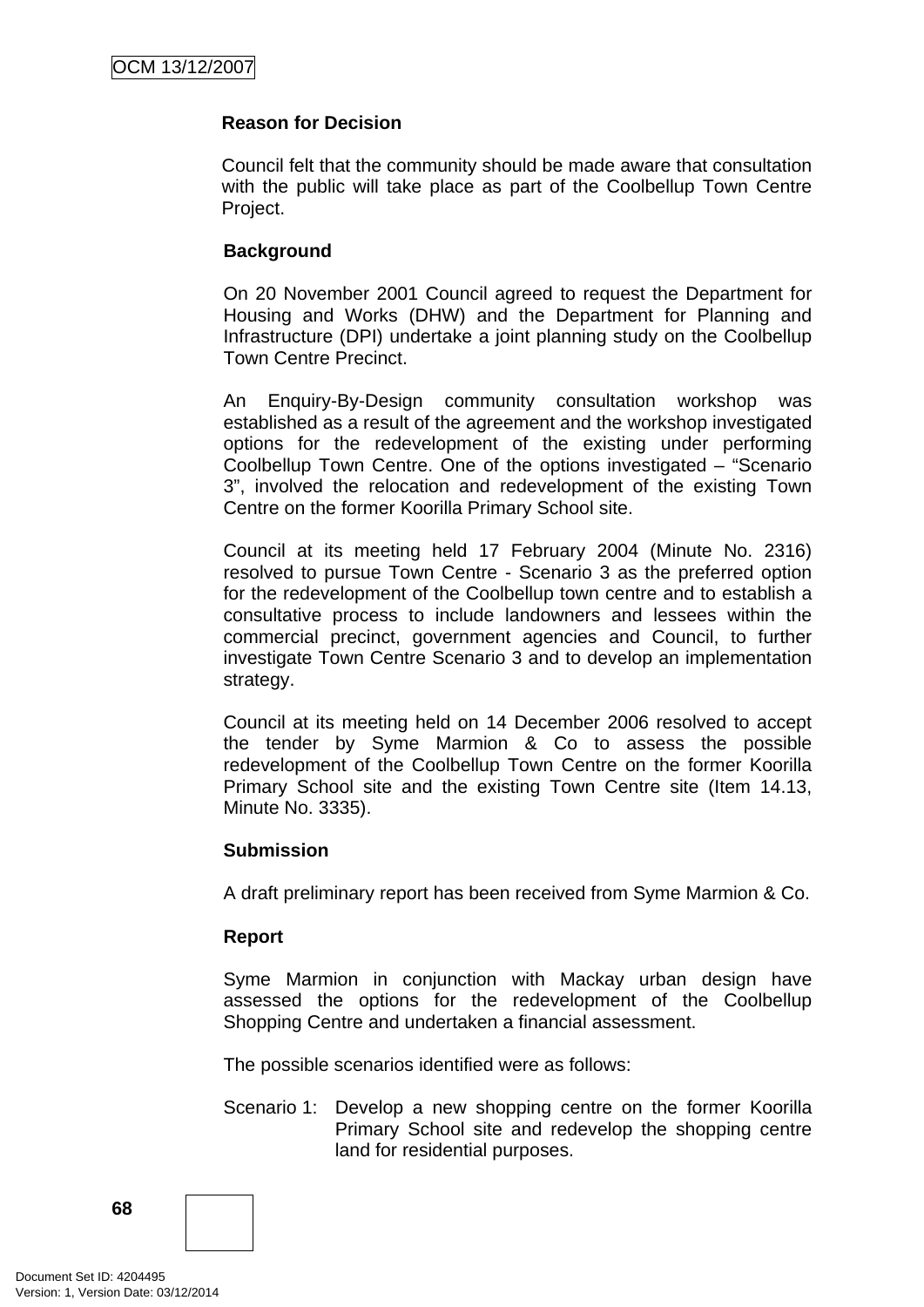- Scenario 2: Retain the shopping centre on the current site but reduce and reconfigure the existing centre and develop surplus land for residential purposes.
- Scenario 3: Develop a new shopping centre on the "hot–spot" corner at the intersection of Coolbellup Avenue and Waverley Road and redevelop the balance land for residential purposes.
- Scenario 4: Do nothing. Under this scenario the centre would continue unchanged with the owners undertaking minor repairs, upgrades and refurbishment on an as needed basis. As this does not require any major capital this option was not assessed further.

The plans for Scenarios 1-3 prepared by Mackay urban design are included in the Agenda attachments.

Syme Marmion and Mackay urban design do not consider the former Koorilla Primary School site as a suitable location for the shopping centre as it is removed from the area of highest accessibility and energy which is at the corner of Coolbellup Avenue and Waverley Road and has little opportunity of being integrated and hence develop synergies with the City's community facilities. Accordingly a plan has not been prepared for a new centre on the Koorilla site but rather what could happen on the former shopping centre site if Scenario 1 was to proceed.

|            | Total<br>Development                                     | Revenue (res<br>+ commercial)<br>$\mathsf{Sm}$ | <b>Return Range</b> |           |
|------------|----------------------------------------------------------|------------------------------------------------|---------------------|-----------|
|            | costs (Land,<br>const, int, leasing,<br>reloc, fees) \$m |                                                | low                 | high      |
| Scenario 1 | $21.3 - 23.4$                                            | $19.3 - 22.7$                                  | $-$ \$4.1m          | $+ $1.4m$ |
| Scenario 2 | $16.0 - 17.4$                                            | $14.4 - 17.3$                                  | $-$ \$3.1m          | $+ $1.3m$ |
| Scenario 3 | $22.3 - 24.0$                                            | $19.8 - 23.3$                                  | $- $4.1m$           | $+ $1.0m$ |

The financial analysis of Scenarios 1-3 is as follows;

In summary there is very little difference between the Scenarios although the total cost of undertaking Scenario 2 is lower and therefore has a potentially higher percentage rate of return (7.5%). The overall analysis indicates that the project is high risk with a potentially low rate of return at best and a significant loss at worst and would unlikely attract a private sector commercial developer.

In respect to project implementation it is noted that the commercial area comprises four separate lots, two of which are strata titled. In total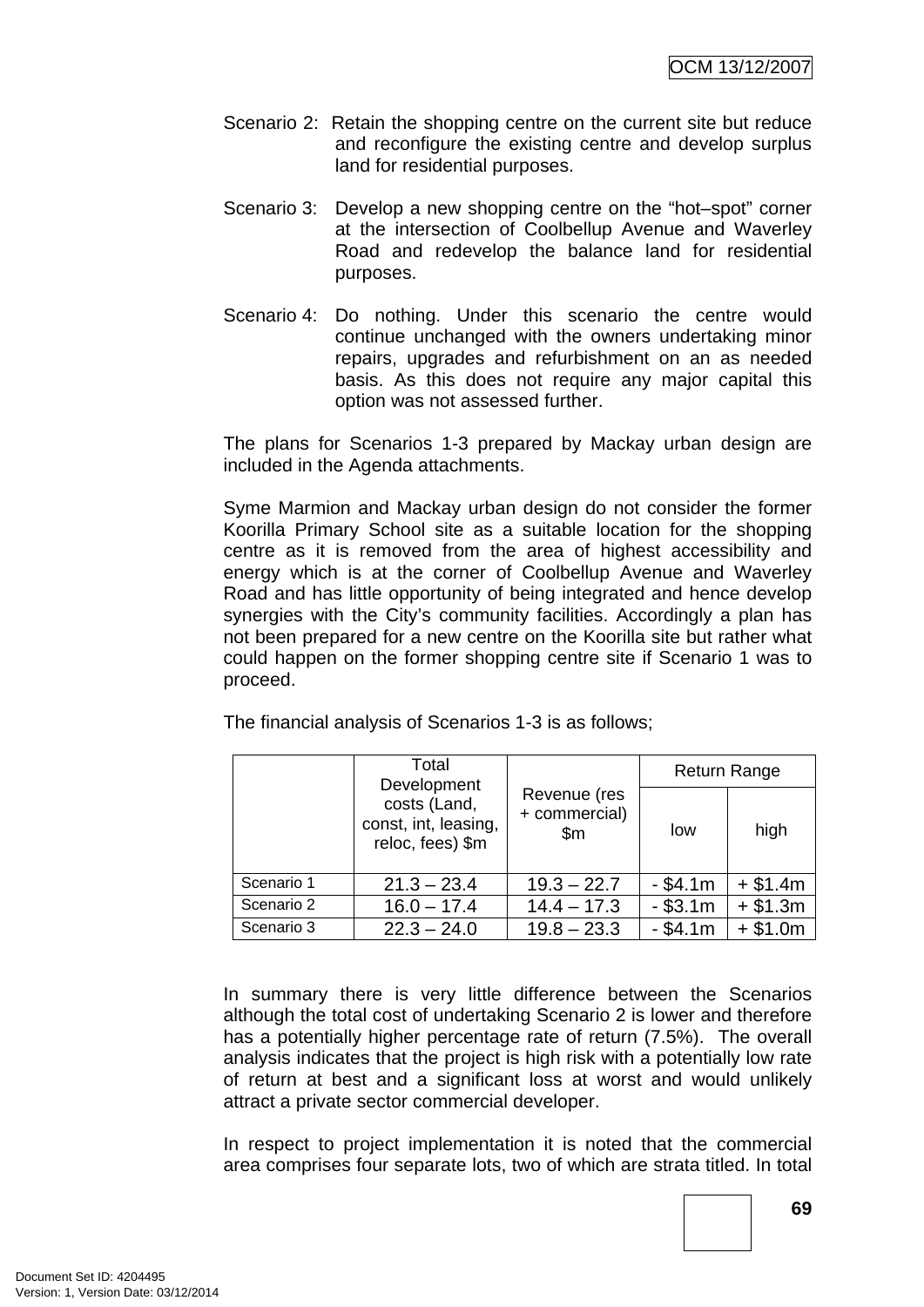there are 38 separate owners. This is a major impediment to the redevelopment of the commercial area and accordingly one of the keys issues is the implementation options. Identified implementation options are as follows;

• Redevelopment by the current owners on either the existing site.

It would be necessary for all of the owners on all of the lots to agree to a redevelopment strategy. Given the number of owners involved and having regard to information provided in earlier landowner surveys, it is extremely unlikely that 100% landowner agreement will be achieved to enable the redevelopment of the existing centre on the current site as per scenario 2.

• Purchase and redevelopment by a major commercial developer.

It would be necessary for all of the owners to sell to a commercial developer. Given the number of owners involved and having regard to information provided in earlier landowner surveys, it is extremely unlikely that 100% landowner agreement will be achieved to enable the purchase and redevelopment of the site by a commercial developer. It is also noted that a major commercial developer attempted to buy out all of the shop owners some 2 or 3 years ago but failed to get all of the owners on board.

• Joint venture with a major commercial developer.

Under this option the current owners would put up the land and the commercial developer the funding for development and project management expertise and the profits then divided in accordance with a pre arranged formula. As with the two previous options, it would be necessary for all of the owners to enter in to a joint venture arrangement. Given the number of owners involved and having regard to information provided in earlier landowner surveys, it is extremely unlikely that 100% landowner agreement will be achieved to enable the redevelopment of the site by through a joint venture arrangement with a commercial developer. Also it is unlikely that a commercial developer would enter into such an arrangement with a large number of participants for a high risk low return project.

• Town Planning Scheme with resumptive powers.

Under the Planning and Development Act, Council has the power to prepare a Town Planning Scheme covering the town centre land which includes the power for the City to compulsorily resume all of the land from the current owners and undertake the development either in its own right, joint venture or sell off the consolidated land to a private developer. In the past there have also been development schemes where the Council only compulsorily resumes land from dissenting owners and undertakes a joint venture with owners who elect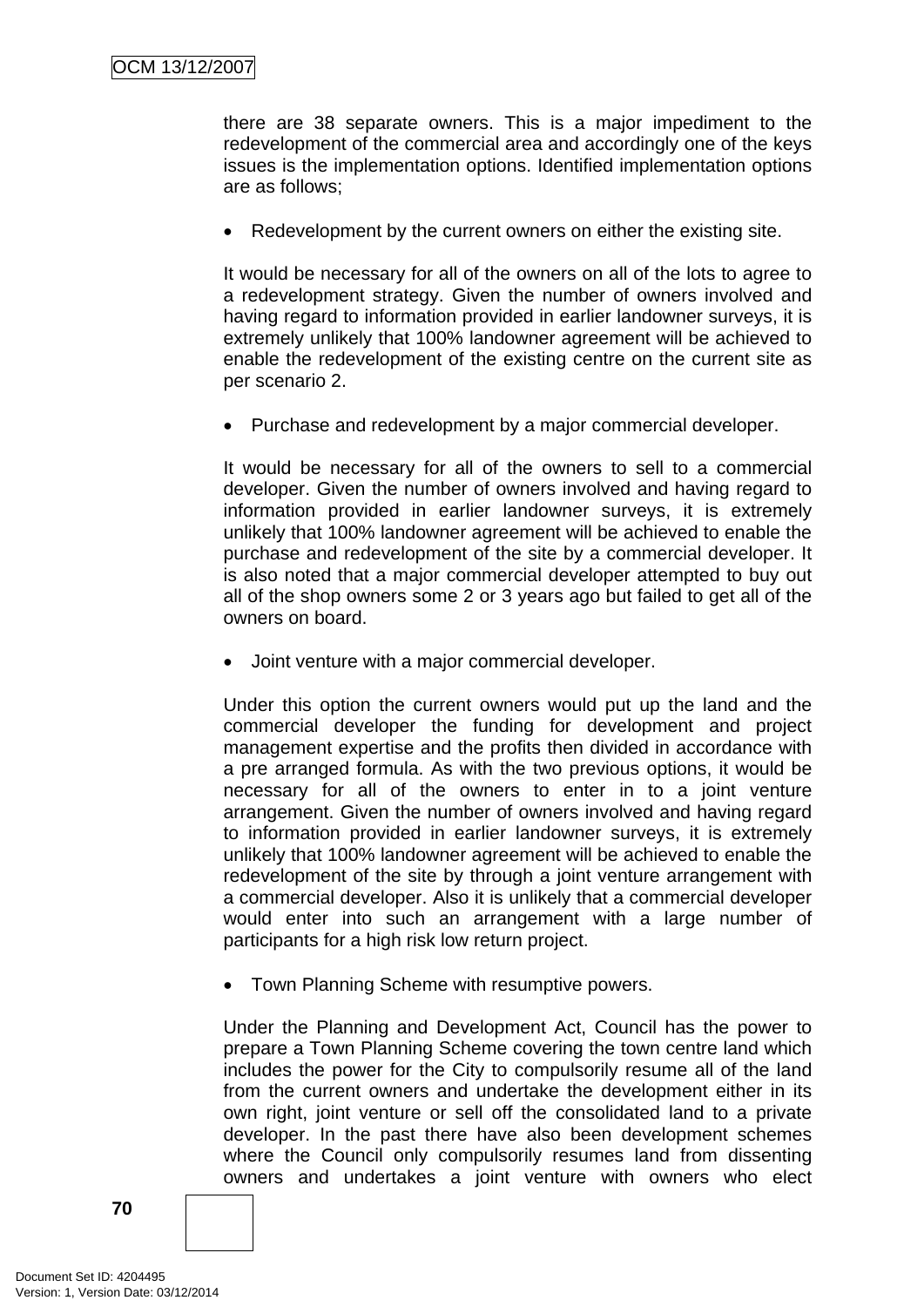participate in the scheme. Under this scenario participating owners would stand to share in either the profit or loss in accordance with a prearranged formula. Strata lots owned by non participating owners would be compulsorily resumed by the City and they would have no further interest or liability.

Adoption of a development scheme and compulsorily resuming all or part of the land would be a major undertaking by the City. Given the high level of risk it is considered that this should not be contemplated unless there is significant community support for the redevelopment of the Coolbellup shopping centre and or the majority of owners strongly support the proposal.

• Approve the development of a smaller shopping centre at the corner of Coolbellup Avenue and Waverley Road and allow the existing centre to redevelop over time.

This would only occur if the new centre could attract the major tenants from the existing centre (supermarket, chemist and news agent/post office in particular) or one of the other supermarket chains was interested in establishing in the area.

Having undertaken the above review, Syme Marmion are of the view that redevelopment of the Coolbellup Town Centre area is unlikely to occur without a state government agency promoting and underwriting the development or the City taking an interventionist role through a Town Planning Scheme with resumptive powers. It is also noted that redevelopment is likely to bring about significant benefits to the community by delivering a new functional shopping centre servicing the daily and weekly needs of the community which has the capacity to be integrated with new community facilities being considered by Council which together would form a new and vibrant hub for the community.

It is considered that Syme Marmion and Mackay urban design have adequately assessed the available development scenarios which could deliver a good outcome to the community and owners but there is no clear or easy way forward. Based on the information available there are two courses of action Council could take at this point in the study. These are to firstly abandon the project on the basis that it is unlikely to occur given the level of risk, the difficulty to implement the project given the multiplicity of owners and the previous lack of interest in the project by the owners, tenants and local community association or secondly to seek community and landowner views before making a final decision.

It is recommended that Council seek community, landowner and tenant feed back on the options and proposals to gauge the level of support for the redevelopment of the Coolbellup Town Centre Precent, which of the four scenarios outlined above is preferred and the view of owners in respect to the implementation options.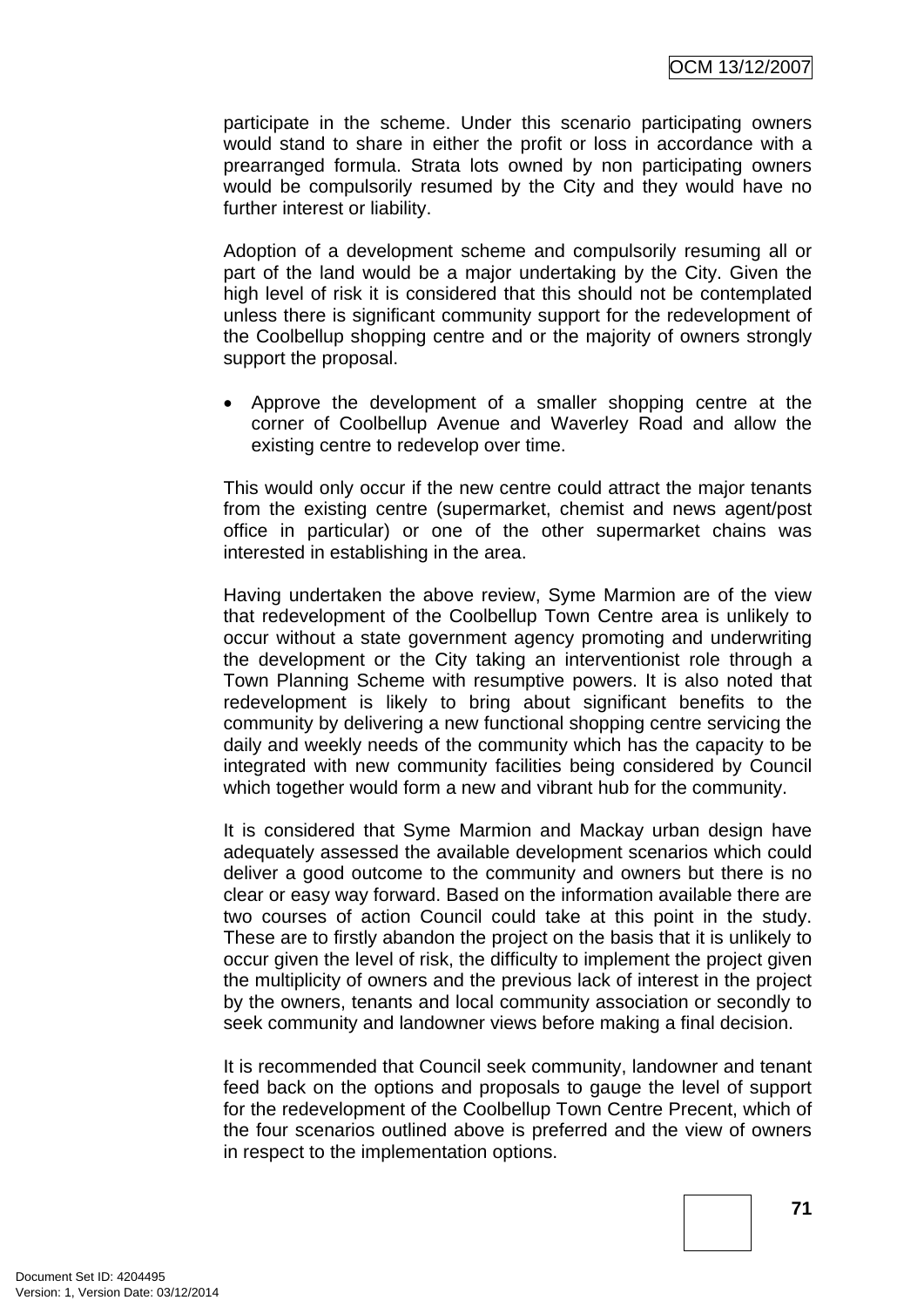Should Council agree proceed and consult with the community, it is proposed to prepare a summary brochure setting out the development Scenarios including the "Do Nothing" option and to circulate this together with a survey to all landowners in Coolbellup inviting comment. The survey will seek information such as likes and dislikes about the existing centre, where they shop now and how often they use the Coolbellup centre, which option is supported and why. In respect to landowners and tenants it is proposed to include additional questions to establish their interest and views on the implementation options. The information sheet and landowner survey will be posted to all owners in Coolbellup, delivered to tenants in the shopping centre and will also be available on website with notices in the media.

Given that the Christmas and holiday period is just weeks away and the logistics of preparing and distributing the information, it is proposed that community consultation would commence mid to late January 2008 and for a period of two (2) months. Following the consultation period the survey results will be summarised and presented to Council for further consideration.

## **Strategic Plan/Policy Implications**

## *Demographic Planning*

- *To ensure the planning of the City is based on an approach that has the potential to achieve high levels of convenience and prosperity for its citizens.*
- *To ensure development will enhance the levels of amenity currently enjoyed by the community.*

#### *Lifestyle and Aspiration Achievement*

- *To foster a sense of community spirit within the district generally and neighbourhoods in particular.*
- *To identify community needs, aspirations, expectations and priorities for services that is required to meet the changing demographics of the district.*

The Planning Policies which apply to this item are:

Nil

## **Budget/Financial Implications**

The community consultation process is likely to cost \$10,000-\$12,000 to cover the cost of printing, processing and postage.

At this time Syme Marmion and Mackay urban design have completed a preliminary study and it is unlikely that they will be required to undertake any further work. On that basis there are surplus funds in the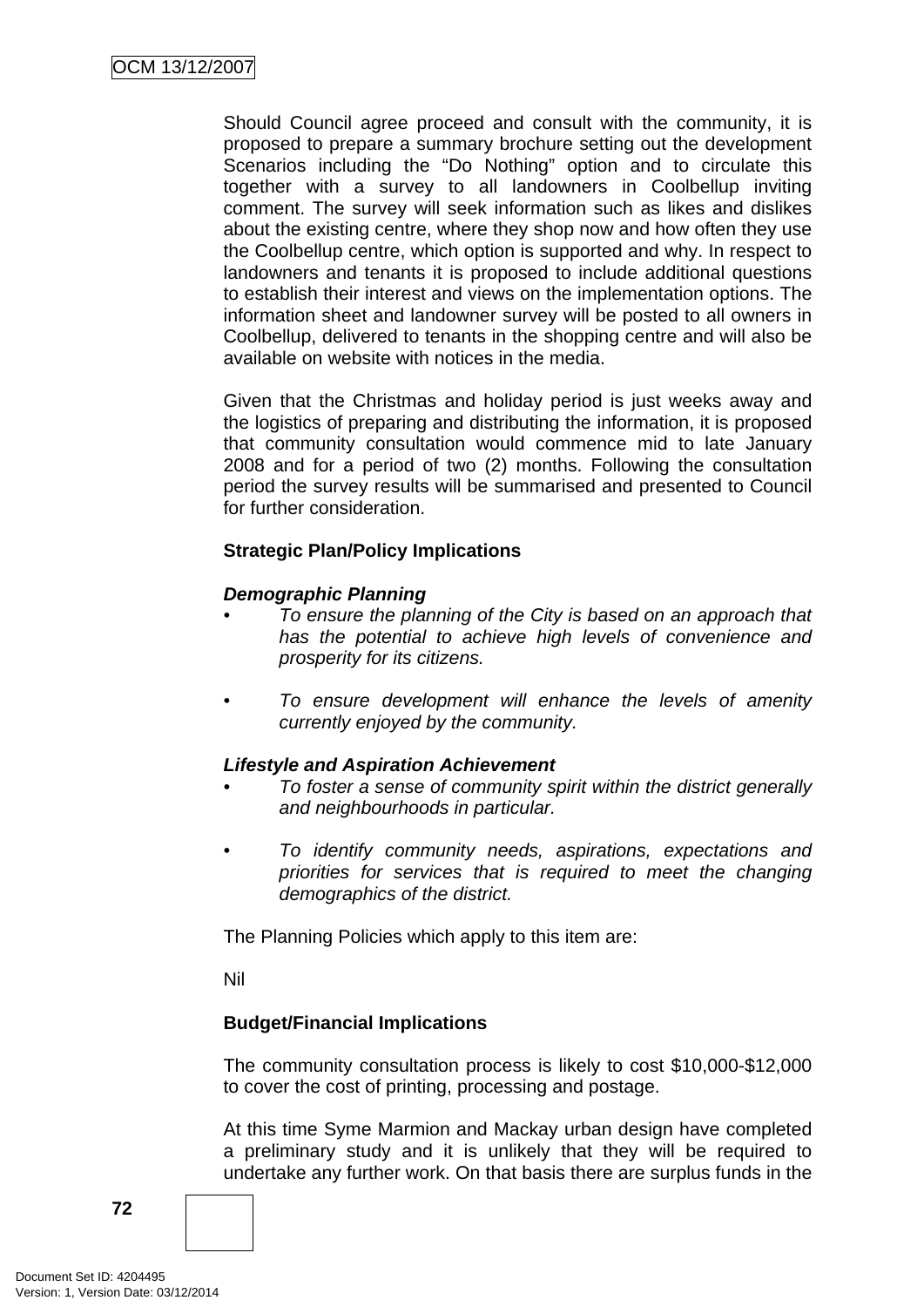Coolbellup Town Centre budget (OP 9817) to cover the community consultation costs.

## **Legal Implications**

Nil

## **Community Consultation**

Proposed subsequent to Council consideration of this Agenda item.

## **Attachment(s)**

• Scenarios 1 - 3

## **Advice to Proponent(s)/Submissioners**

N/A.

## **Implications of Section 3.18(3) Local Government Act, 1995**

Nil

MAYOR LEE AND CLR OLIVER RETURNED TO THE MEETING THE TIME BEING 7.59 PM

THE PRESIDING MEMBER ADVISED MAYOR LEE AND CLR OLIVER OF THE DECISION OF COUNCIL WHILE THEY WERE ABSENT FROM THE MEETING.

MAYOR LEE RESUMED THE ROLE OF PRESIDING MEMBER

## **14.8 (MINUTE NO 3630) (OCM 13/12/2007) - DEVELOPMENT AREA 19 - MURIEL COURT DRAFT STRUCTURE PLAN - LOCATION: COCKBURN CENTRAL - OWNER: VARIOUS (9681) (A BLOOD) (ATTACH)**

# **RECOMMENDATION**

That Council:

- (1) endorse the draft Structure Plan for Development Area No 19 Muriel Court for the purpose of advertising and public consultation; and
- (2) submit the draft structure plan and supporting report when it is completed to relevant government and servicing agencies for comment.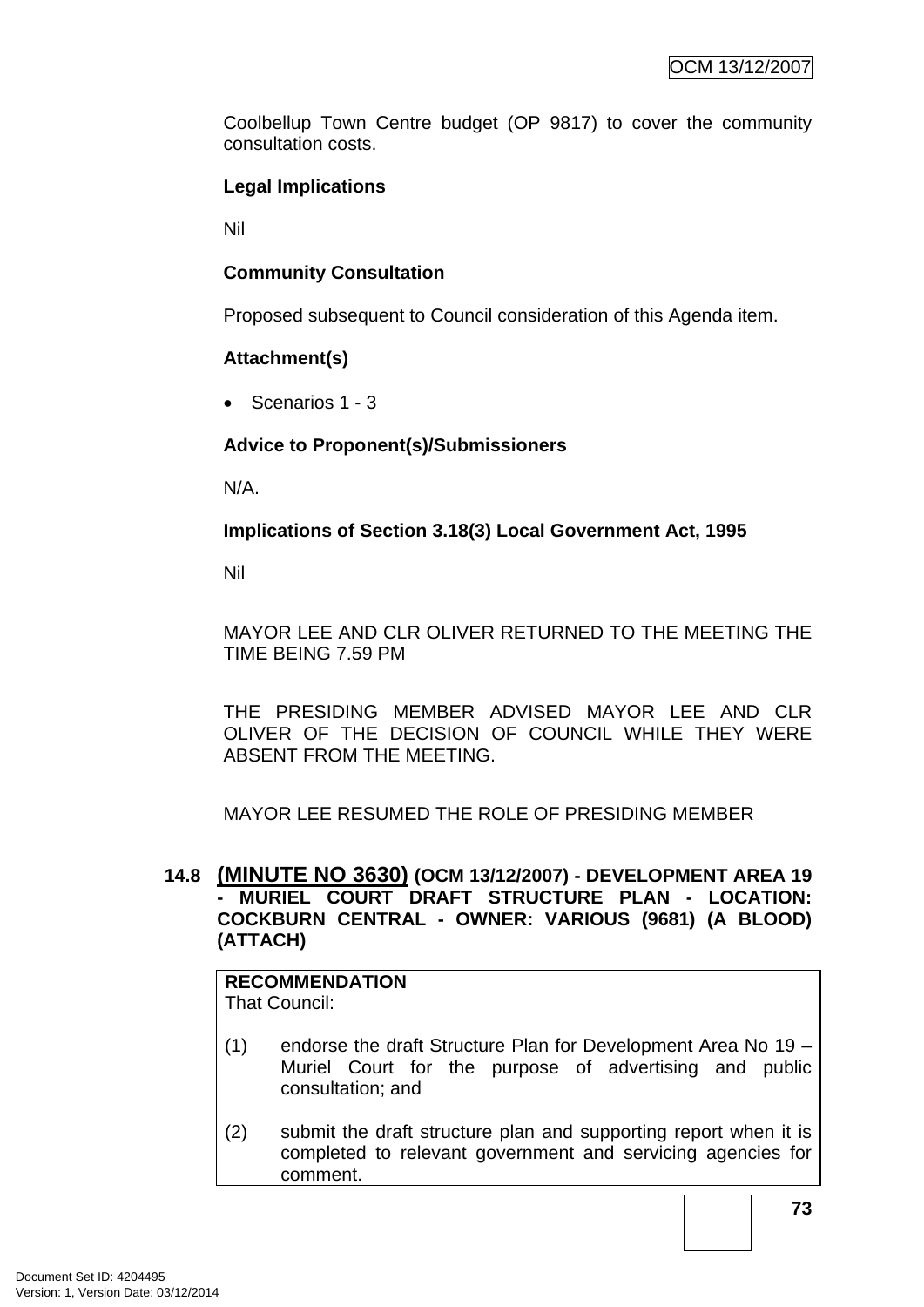#### **COUNCIL DECISION**

MOVED Clr V Oliver SECONDED Clr S Limbert that the recommendation be adopted.

## **CARRIED 10/0**

#### **Background**

| ZONING:   | MRS:                | Urban Deferred                     |
|-----------|---------------------|------------------------------------|
|           | TPS3:               | Development Zone; Development Area |
|           |                     | 19 provisions in Schedule 12       |
| LAND USE: | <b>Rural living</b> |                                    |
| LOT SIZE: | Various             |                                    |

#### **Submission**

Nil

#### **Report**

The Muriel Court - Development Area 19 (DA 19) is that land generally bounded by Semple Court, North Lake Road, Kwinana Freeway and Berrigan Drive in the locality of Cockburn Central as shown on the location plan included in the Agenda attachments. Development surrounding DA 19 is South Lake residential area to the west, North Lake Road and industrial to the south, Cockburn Central Town Centre to the immediate south east and Lakelands Senior High School to the north of Berrigan Drive.

Under the Metropolitan Region Scheme (MRS) the land is zoned Urban Deferred whilst under the City of Cockburn TPS No 3 the land fronting North Lake Road is zoned Mixed Business and the balance is zoned Development. It is also included in Development Area 19 which requires the adoption of a structure plan to guide subdivision and development.

The land comprises some 89 lots which range between 0.8ha and 2.3ha in area. The land along the North Lake Road frontage has been developed for a range of commercial activities including liquor store, service station, equipment hire, self storage, vet and holistic medicine. In the main the balance of the land is used for rural/lifestyle living but also includes a child care centre, the Dutch Windmill nursery and religious retreat. Much of the housing in the area has reached the end of its economic life and the owners wish to subdivide their landholdings.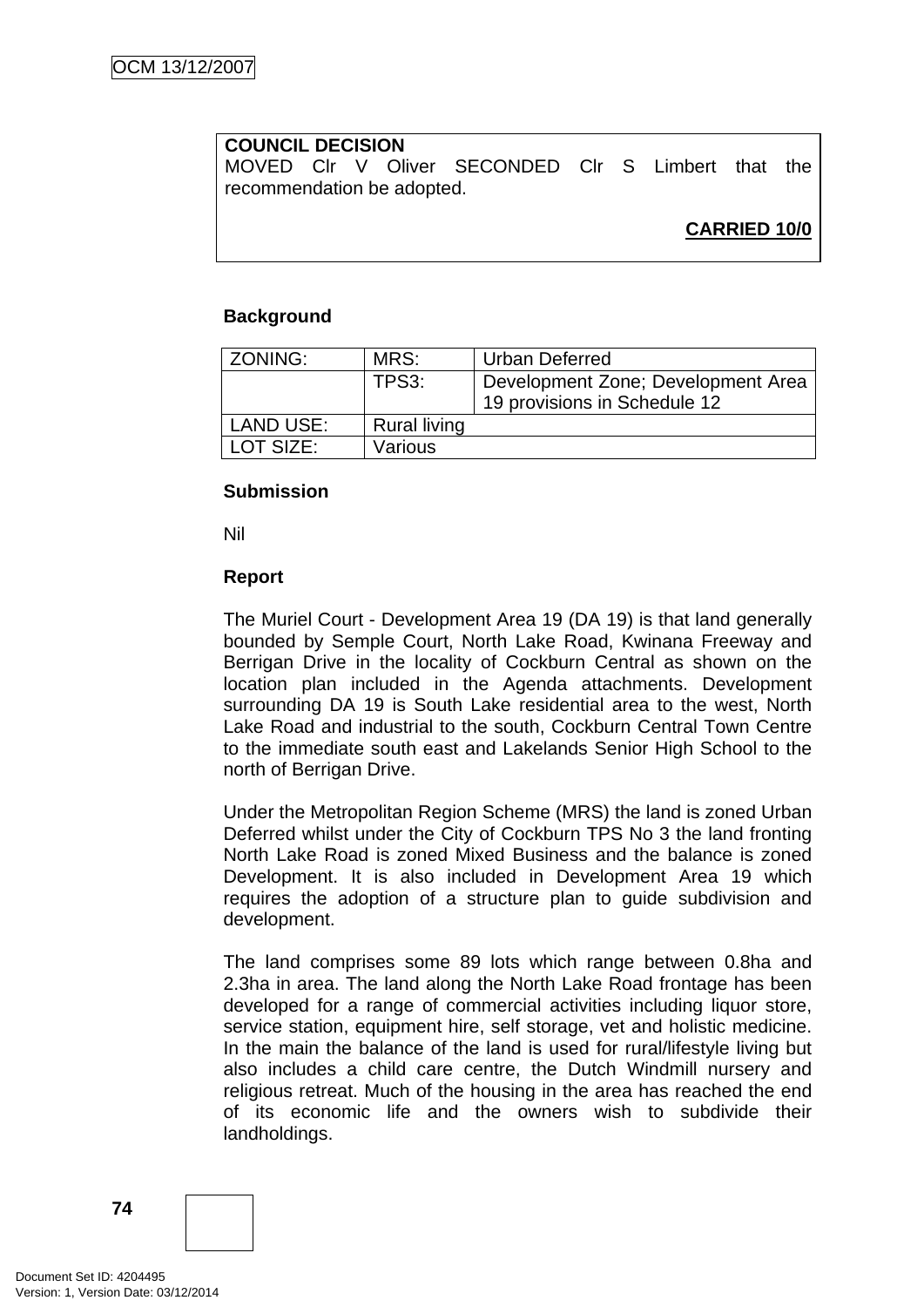OCM 13/12/2007

Prior to the area being able to be subdivided or developed, it is necessary for the land to be transferred to the Urban zone in the MRS and the structure plan requirements of Scheme 3 and DA 19 satisfied. Given the multiplicity of land ownership and the relatively small lot sizes, it was considered by the City's Strategic Planning officers that the only practical way of progressing planning of the area and facilitating its development potential was for the City to take a lead role. On 9 November 2006 the Manager of Planning Services met with landowners and their representatives to outline the current situation, what was required to satisfy the MRS and Scheme requirements to enable them to subdivide and how this could be progressed by the City. The owners were advised that there was a need to prepare an overall structure plan and supporting reports addressing environmental, engineering, traffic, drainage and geotechnical matters and the preparation of an implementation strategy which would include cost sharing arrangements for items such as Public Open Space, upgrading of North Lake Road, drainage, POS enhancement and professional studies.

The owners were also advised that the City planners would work with consultants for the various owner groups to develop an overall plan for the area and in particular Koltasz Smith Planning Consultants representing a major landowner who has been prepared to prefund the traffic, engineering, drainage, geotechnical, and planning studies. The landowners at the meeting supported the City's initiative.

All of the required technical studies and investigations have been recently completed including an assessment of environmental factors by the City's Environmental Services officers. Advice has also been received from the Education Department confirming there is no need for an additional school in the area and the Perth Transit Authority in respect to possibly rerouting the bus services along Muriel Court and then connecting into Cockburn Central to provide a superior public transport service for the residents.

A draft structure plan has been prepared for the DA 19 – Muriel Court area by the City's Strategic Planning officers and Koltasz Smith and has been reviewed by the City's engineering, parks and environmental officers. It is considered that the draft structure plan incorporates sound planning and environmental principles consistent with the Planning Commissions "Liveable Neighbourhoods" and adequately addresses matters required by the Planning Commission for transferring the land to the Urban Zone and the structure plan requirements of Scheme 3 and DA19.

The plan proposes a range of residential densities including R160 in the south east corner which is within the walkable catchment of Cockburn Central transit interchange and railway station and is consistent with Cockburn Central Town Centre and the development south of Gateways fronting Wentworth Parade, R40 surrounding the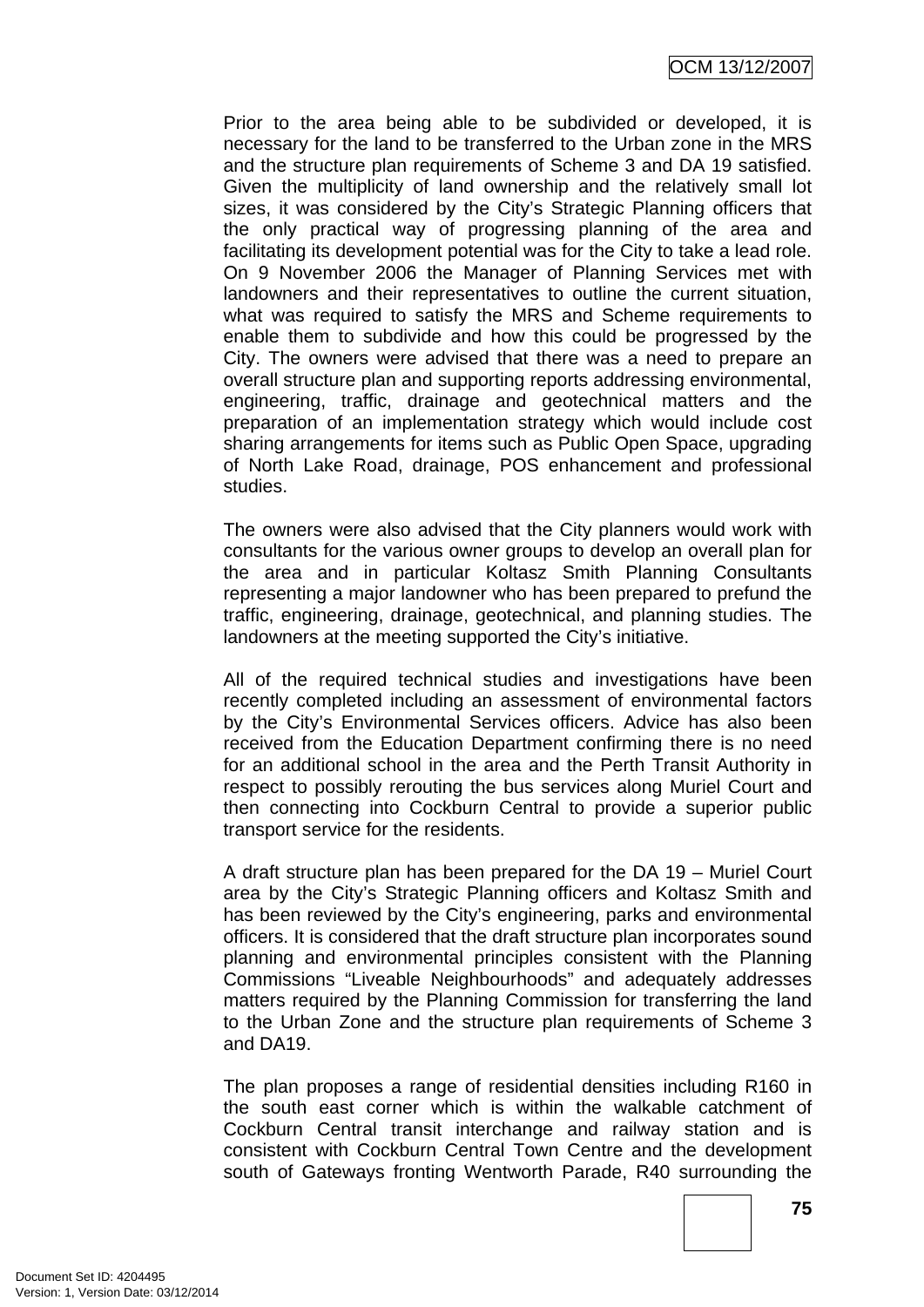R160 area and R20 for the western and northern area outside the 800m walkable catchment for the station. The plan also proposes the provision of three large areas of public open space which could also be surrounded by R40 development. The location of the POS has been determined on the basis of incorporating areas of wetland vegetation and other significant areas of bushland identified by Environmental Services officers and their central location within the development area rather than by ownership.

The most significant issue to be addressed in the structure plan is the impact of increased traffic on existing roads, especially Semple Court. Traffic forecasts show that traffic at the northern end of Semple Court will increase from 4200 vpd to 9500 vpd whilst at North Lake Road the traffic volumes will increase from 3000vpd to 5500vpd. There would need to be traffic signals at North Lake Road and Berrigan Drive and also at the intersection of Berrigan Drive and Elderberry Drive. At the projected volumes Semple Court would be a District Integrator B and require special treatment. The current direct access of driveways onto Semple Court and the impact on residents living along Semple Court is an issue that needs to be properly resolved through the structure plan process.

A number of road options have been investigated including the widening of existing Semple Court by 5 -10 metres on the east side to allow for the construction of off street parking or access places, secondly deviating that portion of Semple Court north of Thomas Street some 60 metres to the east so that a new purpose built road can be constructed parallel to existing Semple Court or thirdly deviating that portion of Semple Court north of Thomas Street some 250m to the east thus creating a purpose built road that would form a four way intersection with Elderberry Road. It is considered that deviating Semple Court to form a four way light controlled intersection with Elderberry is the preferred strategy for overall traffic movements and accordingly is shown on the draft structure plan included in the Agenda attachments. It should be noted that both options 2 and 3 will require the acquisition/resumption of land between Verna Court and Berrigan Drive owned by the WA Planning Commission and privately owned land on the east side of Semple Court opposite Thomas Street. These costs would form part of the Development Contribution Plan for the area.

As previously noted there are some 89 separate lots within the DA 19 area which are relatively small compared to those being subdivided elsewhere within the City and it is not possible for owners to satisfy all the planning requirements etc on their own land. Accordingly it will be necessary for the City to prepare and administer developer contributions for the area to facilitate the development. This will include the following;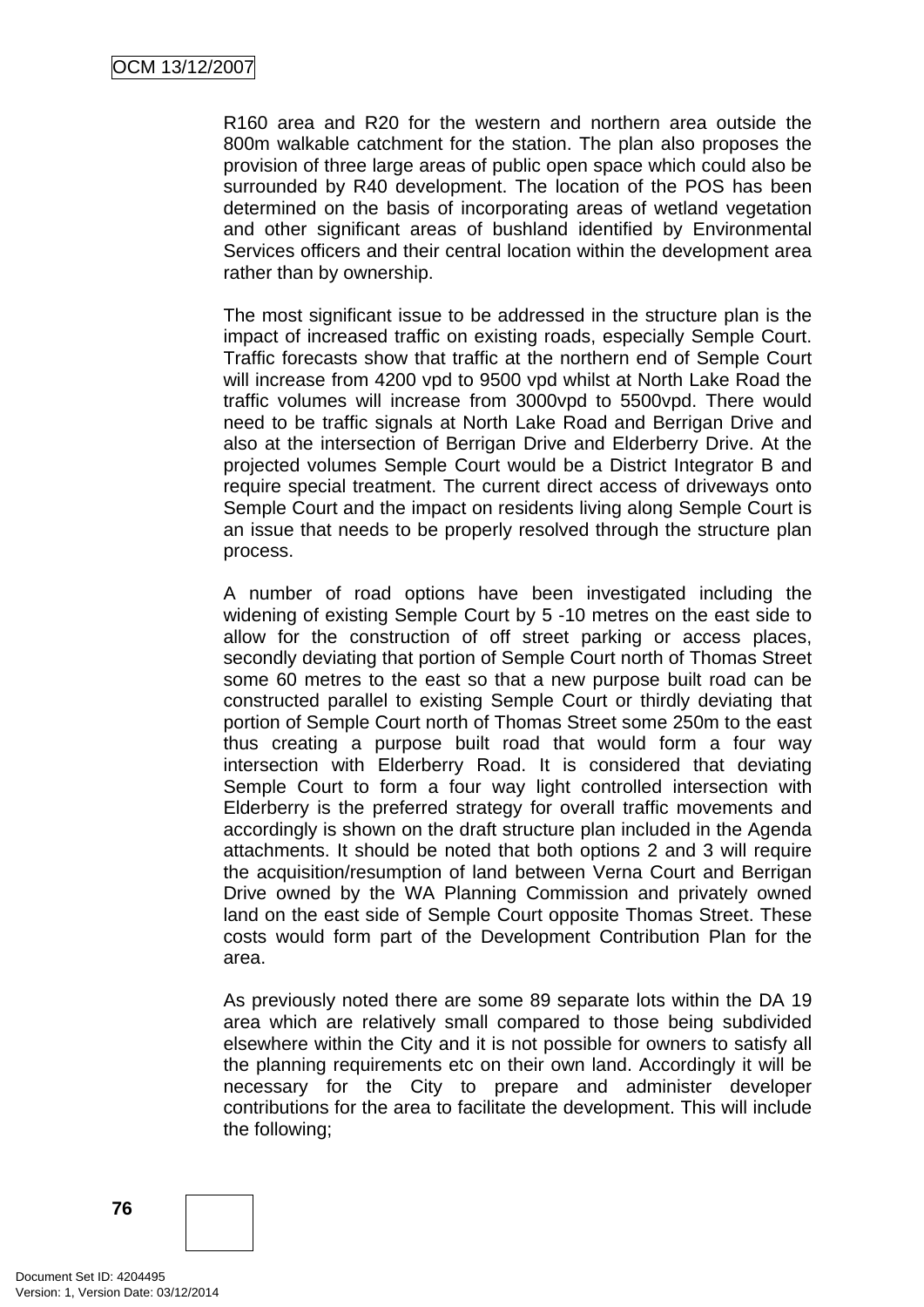- Prorata contribution to the second carriageway of North Lake Road based on traffic generation.
- Widening/upgrading of Semple Court including traffic management devices, traffic lights, parking or access places or the over and over cost of a realigned Semple Court including the cost of land acquisition.
- Upgrading and widening of existing internal roads where this exceeds the normal subdivision requirement.
- Provision and enhancement/upgrade of POS.
- Internal and external drainage areas and works including gross pollutant traps and nutrient stripping.
- Preliminary professional studies including drainage, geotechnical, engineering, traffic and planning.
- The City's costs of administering the Development Contribution Scheme.

The Development Contribution Area (DCA) plan has not been finalised as there are still some unknowns, especially in respect to Semple Court options. It is expected that the scheme amendment introducing the DCA requirements will be presented to the February 2008 meeting of Council and sent to the owners in the latter portion of the structure plan advertising period.

It is recommended that Council endorse the draft structure plan for Development Area 19 – Muriel Court for the purpose of advertising and public consultation. Given that the advertising will be over the Christmas/new year period, that owners will possibly want to get expert advice and that the DCA provisions will not be presented to Council until February 2008, it is recommended that the structure plan be advertised for a period of 90 days. It is proposed to immediately forward a copy of the draft structure plan and letter of explanation to owners following Councils endorsement of the plan, for the supporting reports to be finalised and made available to owners by mid January and that a meeting be held with the owners and their representatives in the latter part of January 2008 so that the proposals can be explained and questions answered. Councillors will be advised of the date of the meeting through the Elected Members newsletter.

Following the conclusion of the advertising period a report on submissions will be prepared for Councils consideration and then forwarded to the Western Australian Planning Commission for approval. Also if the advertising period does not expose any fatal flaws, Council would also consider requesting the WAPC to transfer the land to the Urban zone in the MRS.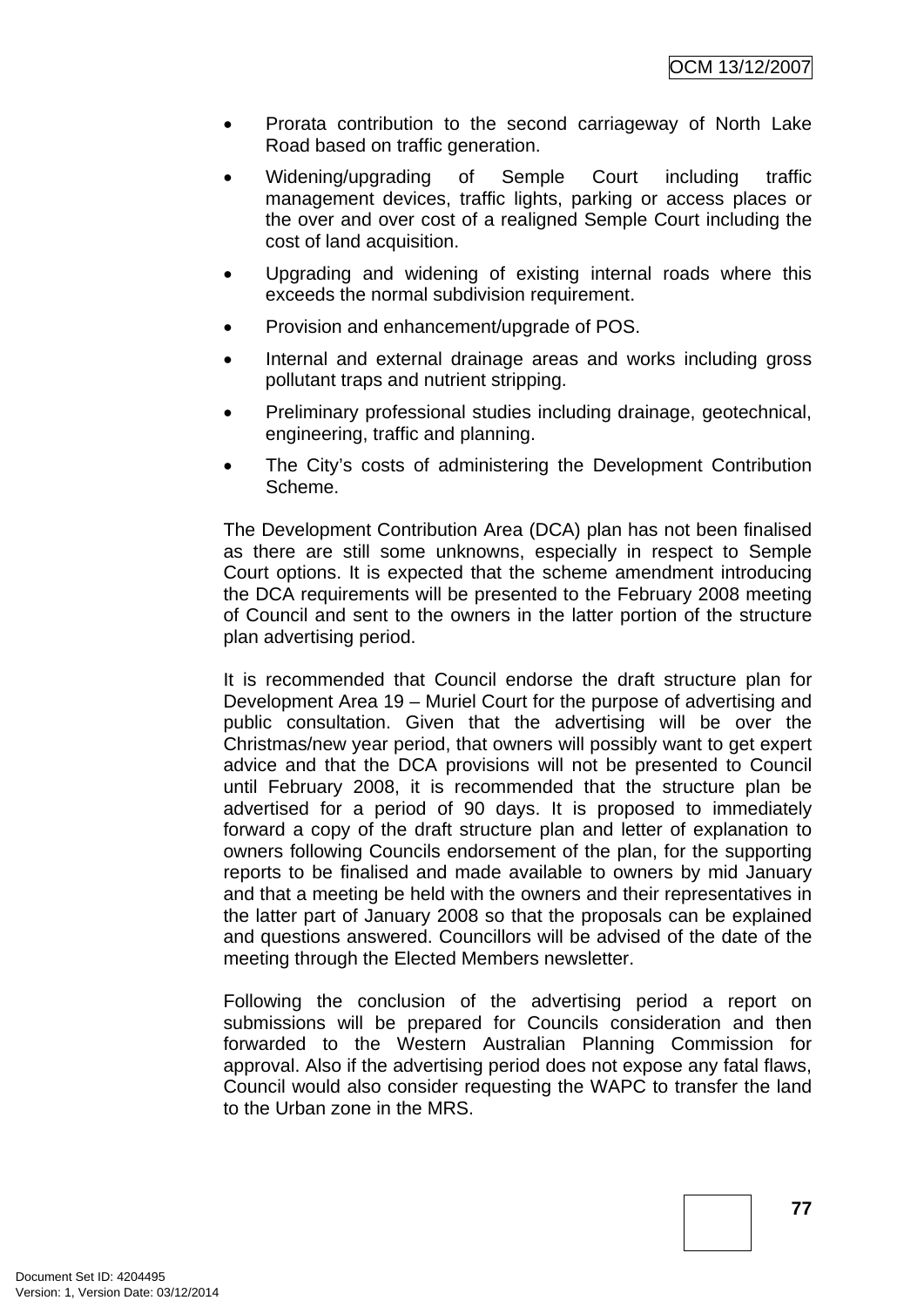## **Strategic Plan/Policy Implications**

#### *Demographic Planning*

- *To ensure the planning of the City is based on an approach that has the potential to achieve high levels of convenience and prosperity for its citizens.*
- *To ensure development will enhance the levels of amenity currently enjoyed by the community.*

#### *Lifestyle and Aspiration Achievement*

*• To foster a sense of community spirit within the district generally and neighbourhoods in particular.* 

#### *Transport Optimisation*

*• To ensure the City develops a transport network that provides maximum utility for its users, while minimizing environmental and social impacts.* 

The Planning Policies which apply to this item are:

| SPD4             | 'Liveable Neighbourhoods'          |
|------------------|------------------------------------|
| SPD <sub>5</sub> | <b>Wetland Conservation Policy</b> |
| APD4             | <b>Public Open Space</b>           |

#### **Budget/Financial Implications**

Nil

#### **Legal Implications**

Nil

#### **Community Consultation**

To be undertaken following Council endorsement of the draft plan.

#### **Attachment(s)**

- (1) Location Plan
- (2) Draft Muriel Court DA 19 Structure Plan
- (3) Proposed Vehicle Access Policy Plan (North Lake Road)

#### **Advice to Proponent(s)/Submissioners**

N/A

#### **Implications of Section 3.18(3) Local Government Act, 1995**

Nil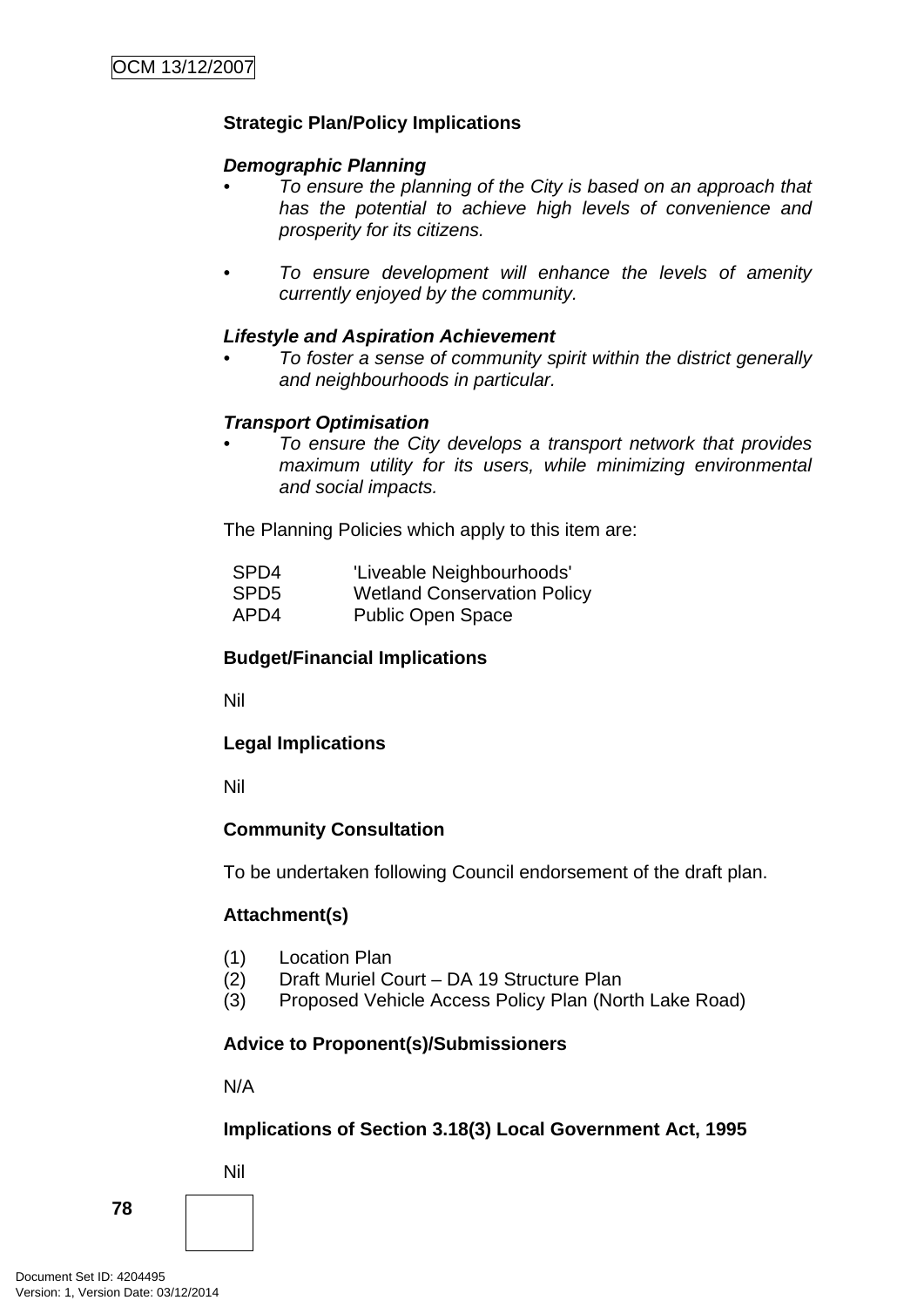**14.9 (MINUTE NO 3631) (OCM 13/12/2007) - FINAL ADOPTION OF SCHEME AMENDMENT NO. 59 - REZONING FROM REGIONAL CENTRE (DA 24) TO REGIONAL RESERVE - 'PRIMARY REGIONAL ROADS' - LOCATION: LOTS 801, 807 AND PORTION OF LOT 203 BEELIAR DRIVE, SUCCESS - OWNER: WESTERN AUSTRALIAN PLANNING COMMISSION AND PERRON INVESTMENTS PTY LTD - APPLICANT: CITY OF COCKBURN (93059) (M CARBONE) (ATTACH)** 

# **RECOMMENDATION**

That Council:

- (1) adopt the Schedule of Submissions;
- (2) adopt the amendment without modifications and in anticipation of the Hon. Minister's advice that final approval will be granted; the documents be signed, sealed and forwarded to the Western Australian Planning Commission; and
- (3) advise submissioners of Council's decision.

## **COUNCIL DECISION**

MOVED Clr V Oliver SECONDED Clr S Limbert that the recommendation be adopted.

**CARRIED 10/0**

## **Background**

Council at its meeting held on 14 June 2007 resolved to initiate Amendment 59 to Town Planning Scheme No. 3 for the purpose of advertising. The amendment was to rezone Lots 801, 807 and portion of Lot 203 Beeliar Drive, Success from Regional Centre (DA 24) to Regional Reserve – 'Primary Regional Roads'.

## **Submission**

The City initiated the amendment to ensure the zoning of the land is consistent with the zoning under the Metropolitan Region Scheme.

## **Report**

The Scheme Amendment was referred to the Environmental Protection Authority ("EPA") in accordance with Section 7A(1) of the Act.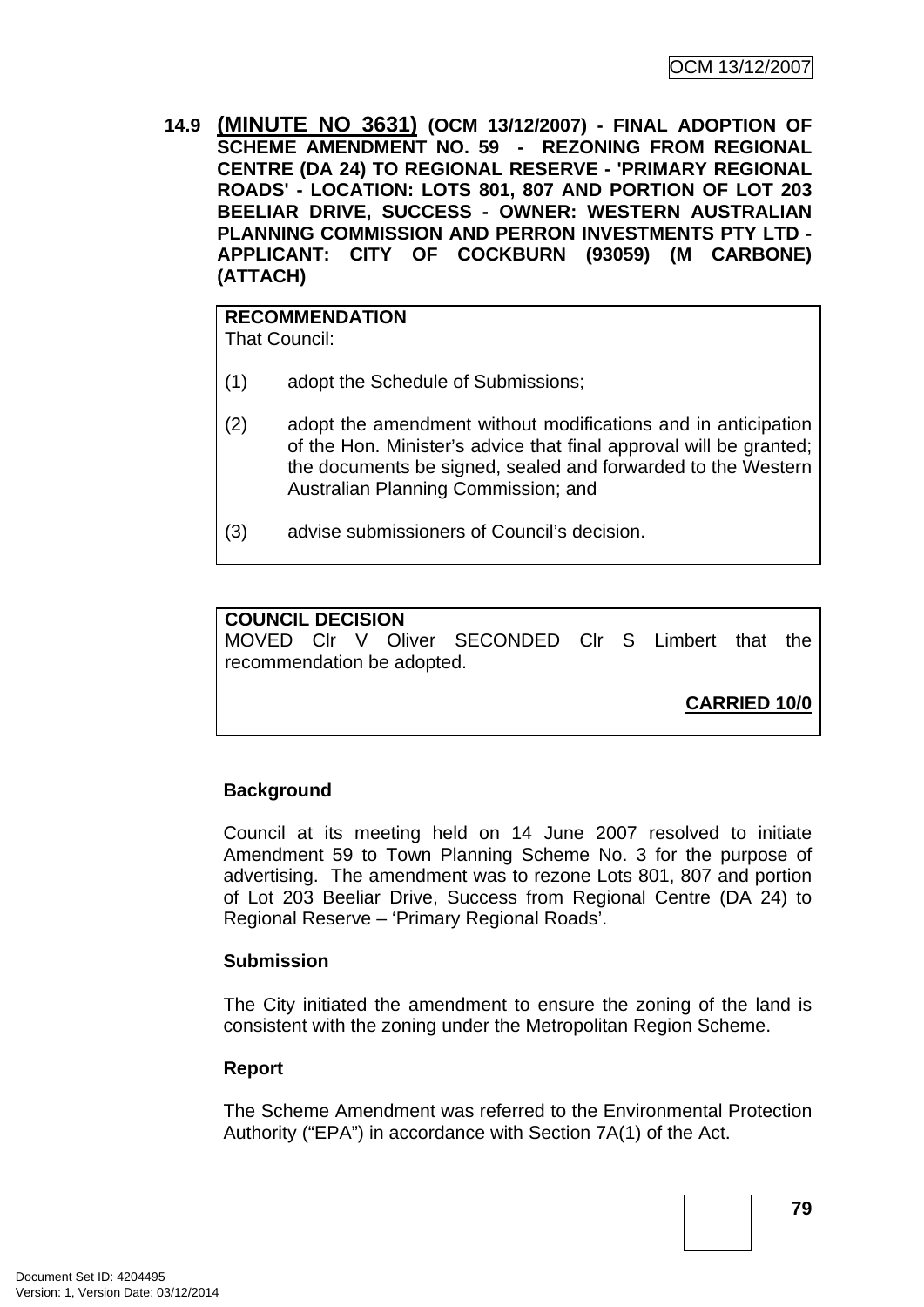The EPA advised that the overall environmental impact of the amendment would not be severe enough to warrant formal assessment under the Environmental Protection Act. The amendment was subsequently advertised seeking public comment in accordance with the Regulations for not less than 42 days. Two submissions were received during the advertising period, both having no objections to the proposal.

The proposal involves rezoning the land to Regional Reserve – 'Primary Regional Roads', consistent with the zoning under the Metropolitan Region Scheme. The Planning and Development Act requires Local Government Town Planning Schemes to be consistent with the Metropolitan Region Scheme. The Scheme Amendment will therefore ensure that the City meets its statutory obligations and accordingly it is recommended that Amendment 59 be forwarded to the Western Australian Planning Commission for final approval.

## **Strategic Plan/Policy Implications**

#### *Transport Optimisation*

*• To ensure the City develops a transport network that provides maximum utility for its users, while minimizing environmental and social impacts.* 

#### **Budget/Financial Implications**

Costs associated with preparing the documents in house.

The City has no financial responsibility for land reserved Primary Regional Roads under the Metropolitan Region Scheme.

#### **Legal Implications**

Planning and Development Act 2005 Town Planning Scheme No. 3 Town Planning Regulations 1967

#### **Community Consultation**

Following receipt of advice from the EPA, the amendment was advertised for a 42 day period. The 42 day public consultation period for Amendment 59 concluded on 6 November 2007. At the close of the advertising period 2 submissions were received.

#### **Attachment(s)**

- 1. Location Plan
- 2. Proposed Scheme Amendment map
- 3. Schedule of submissions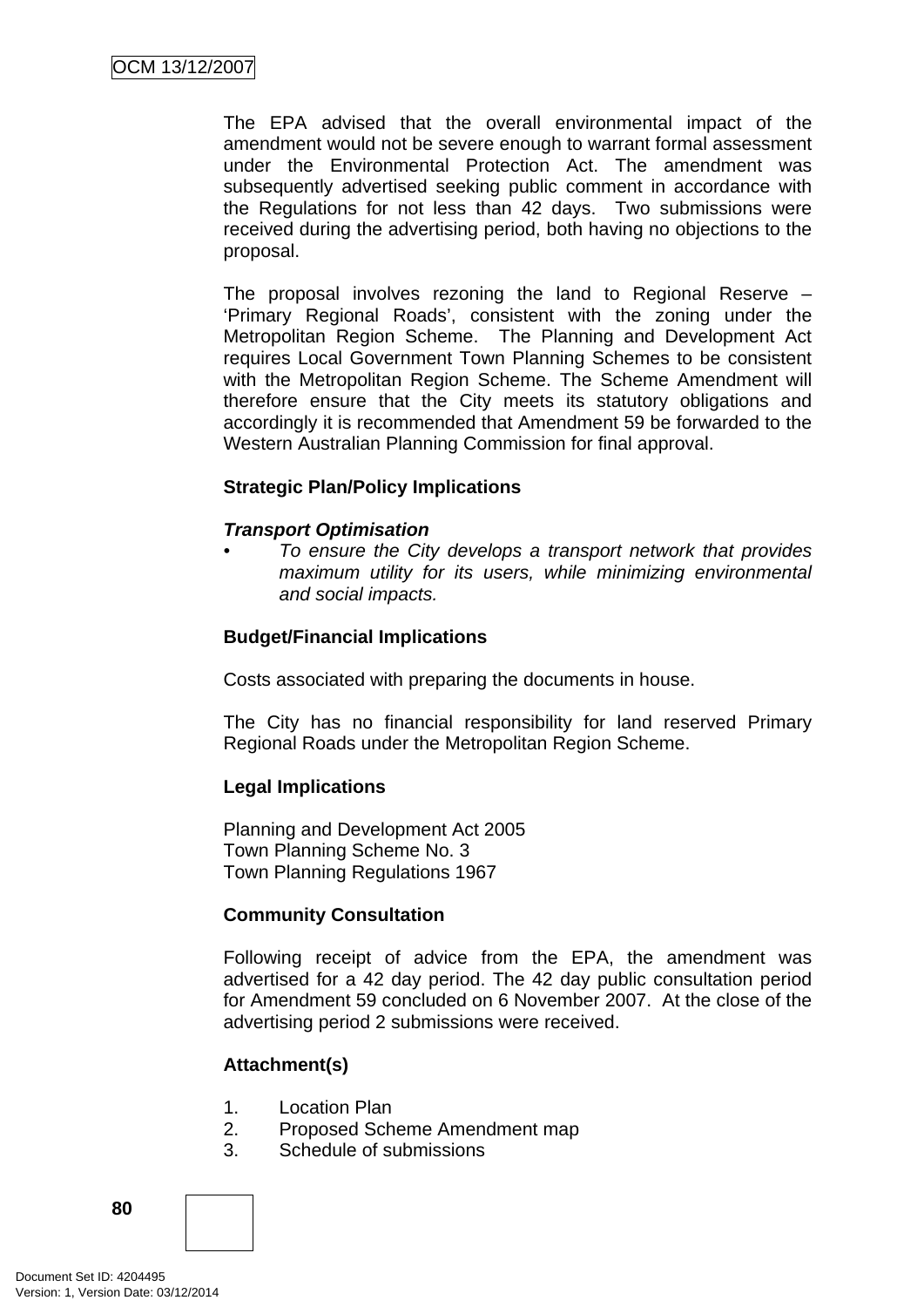## **Advice to Proponent(s)/Submissioners**

The Proponent(s) and those who lodged a submission on the proposal have been advised that this matter is to be considered at the 13 December 2007 Council Meeting.

#### **Implications of Section 3.18(3) Local Government Act, 1995**

Nil

#### **14.10 (MINUTE NO 3632) (OCM 13/12/2007) - FINAL ADOPTION OF SCHEME AMENDMENT NO. 61 - REZONING PORTION OF RESERVE 25918 JOYCE AVENUE HAMILTON HILL FROM LOCAL RESERVE 'PARKS AND RECREATION' TO 'RESIDENTIAL' R20 - LOCATION: RESERVE 25918 JOYCE AVENUE, HAMILTON HILL - OWNER/APLPLICANT: CITY OF COCKBURN (93061 (M CARBONE) (ATTACH)**

## **RECOMMENDATION**

That Council:

- (1) adopt the Schedule of Submissions;
- (2) adopt the amendment without modifications and in anticipation of the Hon. Minister's advice that final approval will be granted, the documents be signed, sealed and forwarded to the Western Australian Planning Commission; and
- (3) advise submissioners of Council's decision.

#### **COUNCIL DECISION**

MOVED Clr V Oliver SECONDED Clr S Limbert that the recommendation be adopted.

## **CARRIED 10/0**

#### **Background**

Council at its meeting held on 14 June 2007 resolved to initiate Amendment 61 to Town Planning Scheme No. 3 for the purpose of advertising. The amendment was to rezone portion of Reserve 25918 Joyce Avenue Hamilton Hill from Local Reserve – "Parks and Recreation" to "Residential" (R20).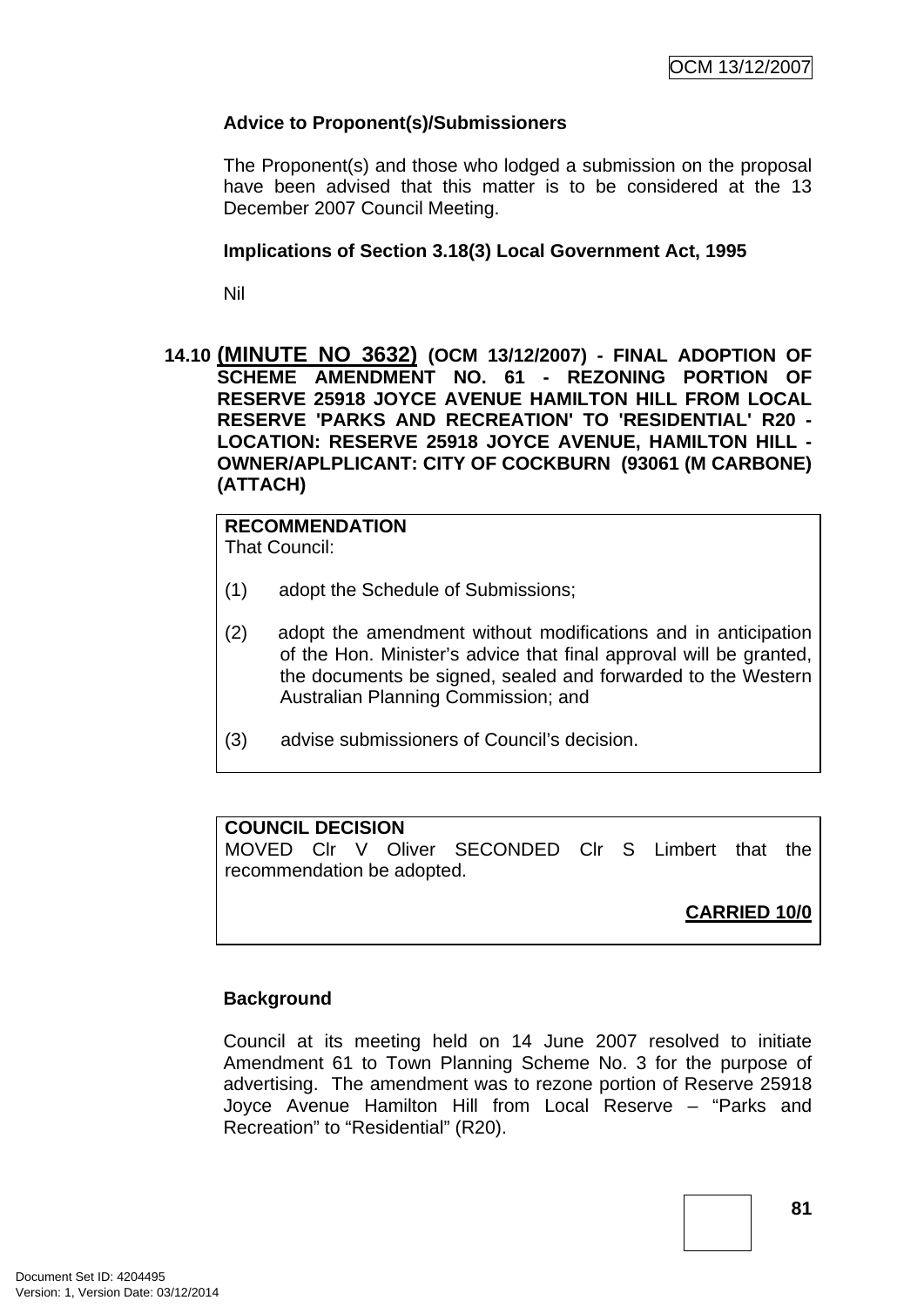## **Submission**

The owners of 14 and 16 Frederick Road Hamilton Hill approached the City to purchase a 2m strip off the back of Reserve No. 25918 Joyce Avenue Hamilton Hill to enable each of the lots to be redeveloped as a duplex.

#### **Report**

The Scheme Amendment was referred to the Environmental Protection Authority ("EPA") in accordance with Section 7A(1) of the Act.

The EPA advised that the overall environmental impact of the amendment would not be severe enough to warrant formal assessment under the Environmental Protection Act. The amendment was subsequently advertised seeking public comment in accordance with the Regulations for not less than 42 days. Three submissions were received during the advertising period, two having no objections and one providing comment.

The amendment is required as the owners of Nos. 14 and 16 Frederick Street which abut the rear of the reserve have applied to the State Land Service for each to acquire a strip of the reserve. The result will be that each will be in excess of  $900m^2$  and capable of being developed as a duplex. The proposed amendment will ensure that the acquired land will have the same zoning as the adjoining residential land.

Reserve 25918 is zoned Parks and Recreation in TPS No. 3 but is used as a fenced off drainage sump. The function of the drainage sump is not affected by the proposal.

State Land Services has agreed to the proposal and the Western Australian Planning Commission has approved the subdivision advising that the relevant area needs to be appropriately zoned in TPS No. 3. This amendment is giving affect to Council's previous decisions and requirements of the Western Australian Planning Commission.

#### **Conclusion**

It is recommended that Amendment No. 61 be adopted by the Council and forwarded to the WA Planning Commission for final approval.

#### **Strategic Plan/Policy Implications**

#### *Demographic Planning*

*• To ensure the planning of the City is based on an approach that has the potential to achieve high levels of convenience and prosperity for its citizens.* 

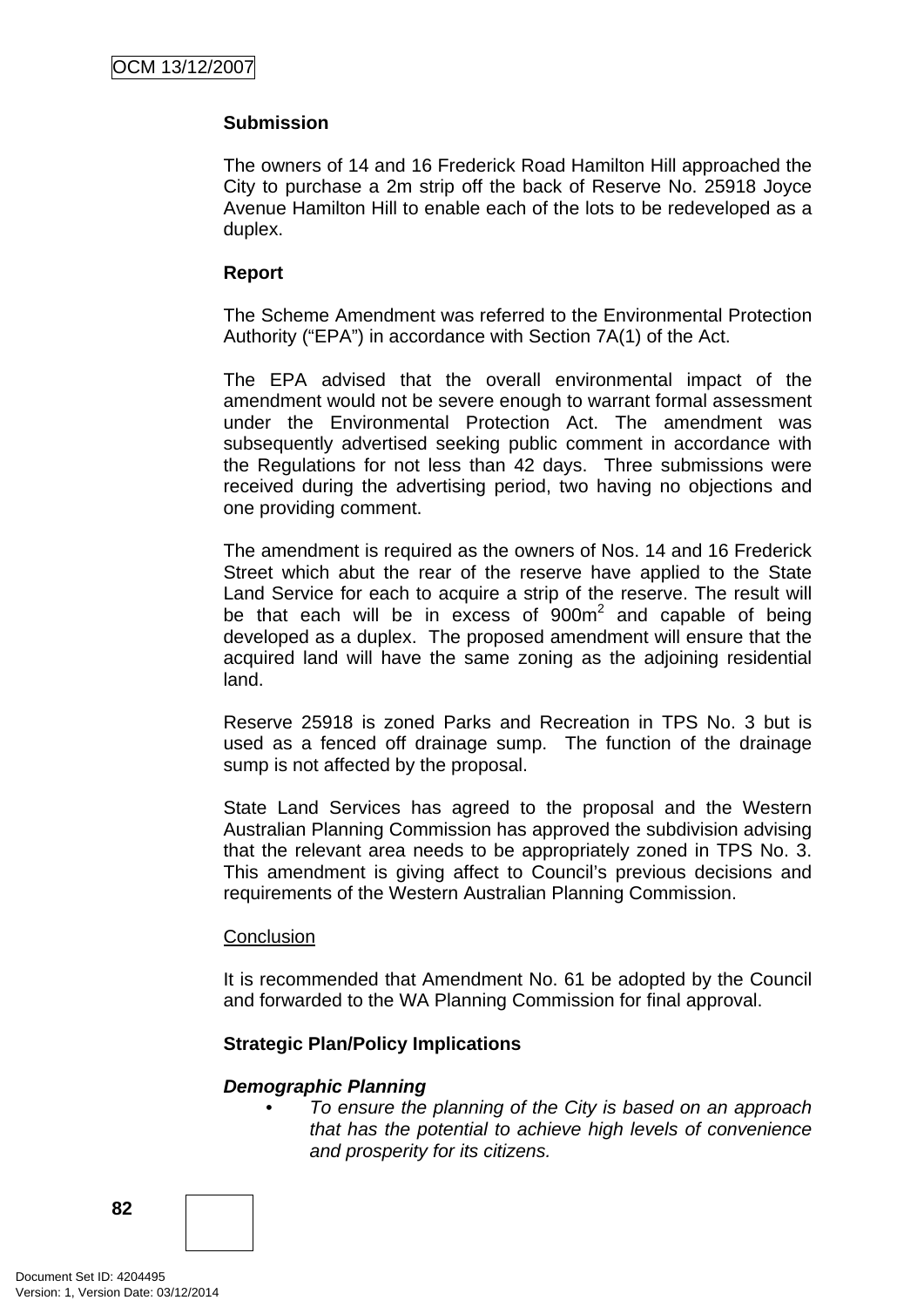*• To ensure development will enhance the levels of amenity currently enjoyed by the community.* 

The Planning Policies which apply to this item are:

Nil

## **Budget/Financial Implications**

N/A

## **Legal Implications**

Planning and Development Act 2005 Town Planning Scheme No. 3 Town Planning Regulations 1967

## **Community Consultation**

Following receipt of advice from the EPA, the amendment was advertised for a 42 day period. The 42 day public consultation period for Amendment 61 concluded on 6 November 2007. At the close of the advertising period 3 submissions were received.

## **Attachment(s)**

- 1. Site Plan
- 2. Proposed Scheme Amendment map
- 3. Schedule of submissions

#### **Advice to Proponent(s)/Submissioners**

Those who lodged a submission on the proposal have been advised that this matter is to be considered at 13 December 2007 Council Meeting.

#### **Implications of Section 3.18(3) Local Government Act, 1995**

Nil

**14.11 (MINUTE NO 3633) (OCM 13/12/2007) - FINAL ADOPTION OF PROPOSED AMENDMENT NO. 20 TO TOWN PLANNING SCHEME NO. 3 - LOCATION: SOLOMON ROAD DEVELOPMENT AREA - OWNER: VARIOUS - APPLICANT: CITY OF COCKBURN (93020) (R DONG) (ATTACH)** 

**RECOMMENDATION** That Council: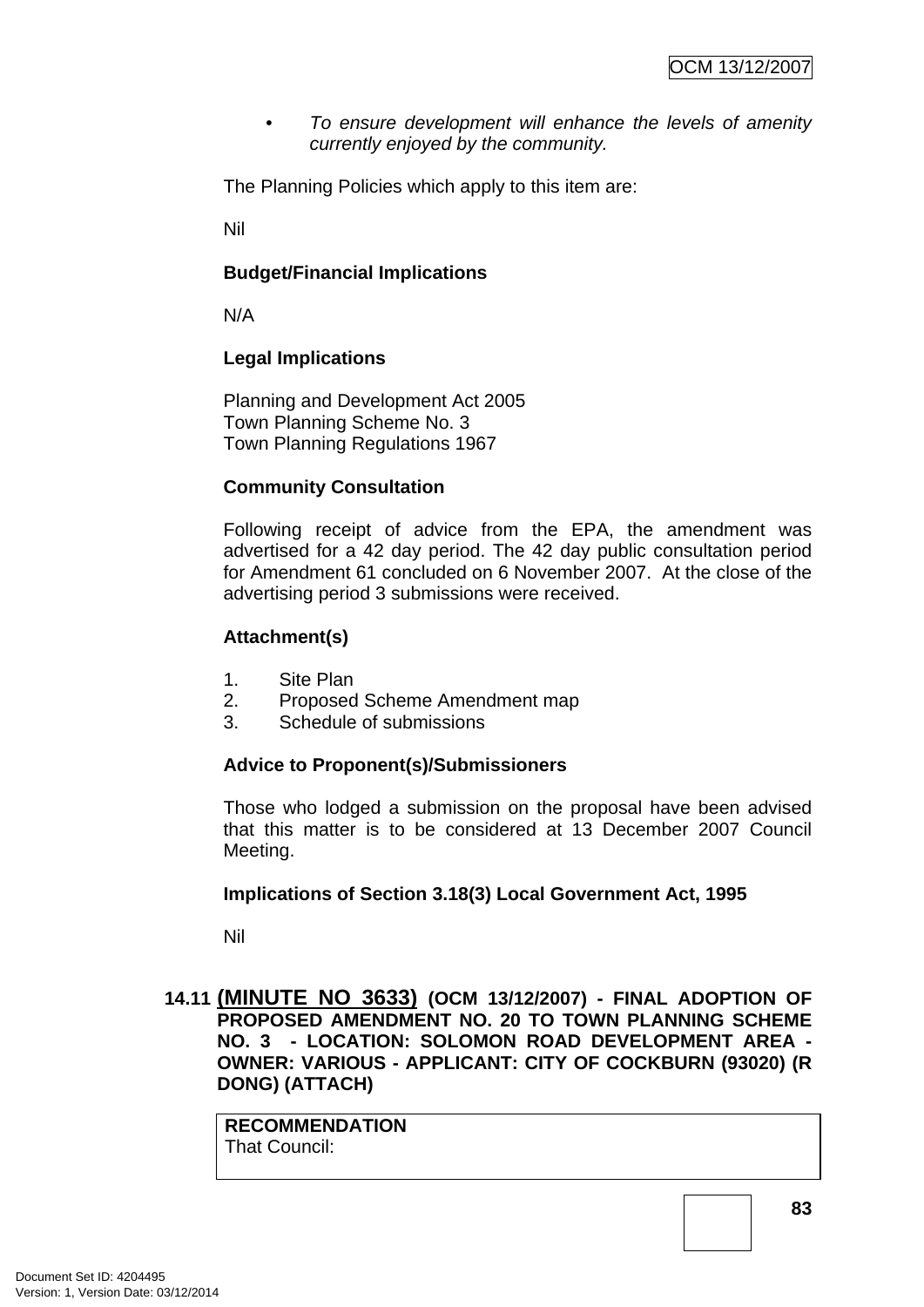- (1) adopt the Schedule of Submissions;
- (2) adopt the amendment for final approval subject to the following minor modification:
	- 1. Change Provision 9 in Schedule 11 to read as the follows:

"Landowners shall be responsible for the following:

- Land required for the extension of North Lake Road as reserved "Other Regional Road" in the MRS being provided free of cost plus any localised widening required for intersections or turning pockets
- Full earthworks
- Construction of North Lake Road extension as a median divided single lane carriageway
- Dual use path;
- Lighting
- Landscaping
- Traffic management devices
- Provision of drainage infrastructure
- (3) in anticipation of the Hon. Minister's advice that final approval will be granted, the final documents be signed, sealed and forwarded to the Western Australian Planning Commission; and
- (4) advise persons lodging submissions of Council's decision accordingly

#### **COUNCIL DECISION**

MOVED Clr J Baker SECONDED Clr T Romano that Council defer its consideration of the final adoption of proposed Scheme Amendment No.20 to Town Planning Scheme No.3 to the February 2008 Council Meeting to enable it to consider additional comments from one of the affected landowners that does not appear to have been adequately addressed and requires further consideration.

**CARRIED 10/0**

#### **Reason for Decision**

The additional issues by Anchor Legal Commercial Lawyer, on behalf of the landowner of Lot 11 Solomon Road, need to be given further consideration and potentially addressed by Council's Solicitor.

The existing vehicle access on Lot 11 Solomon Road mentioned in the submission is affected by the proposed North Lake Road extension,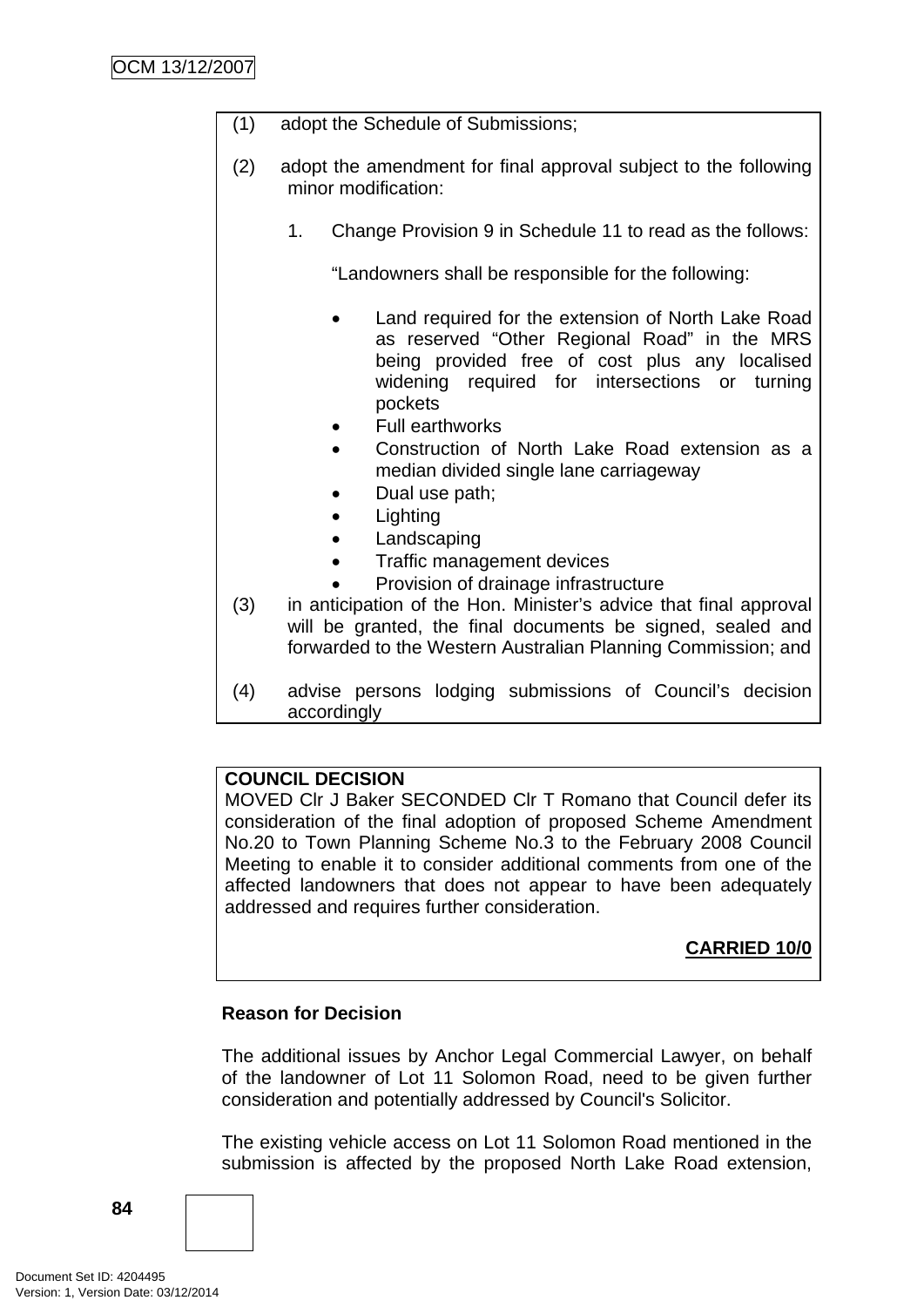and therefore this issue will need to be addressed by Council prior to its determination.

## **Background**

| Zoning:   | MRS:                                | Industrial, Urban, and Other Regional Roads |
|-----------|-------------------------------------|---------------------------------------------|
|           |                                     | TPS3: Development (DA20)                    |
| Land Use: | Partly Developed and Partly Vacant. |                                             |
| Lot Size: | N/A                                 |                                             |

Council at its meeting held on 15 February 2005 resolved to initiate Scheme Amendment No. 20 to Town Planning Scheme No. 3 for the purpose of advertising.

Generally speaking, the Scheme amendment is to:

- 1. Including the Solomon Road area as Development Contribution area No. 8 in Schedule 12 – Development Contribution Plan of the Scheme to cover Arterial Drainage requirements.
- 2. Amending the Scheme map to introduce 'Development Contribution Area No. 8' (DCA 8) over part of the suburb of Jandakot.
- 3. Amendment Schedule 11 Development Area 20 (DA20) to include provisions relating to the North Lake Road Extension Vehicle Access Policy Plan and landowner obligations for the provision and construction of North Lake Road extension.

The proposal has been advertised for a period of 42 days. This report seeks council support to final adoption of Scheme Amendment No. 20.

#### **Submission**

N/A

#### **Report**

The scheme amendment was referred to the Environmental Protection Authority ("EPA") in accordance with Section 7A(1) of the EPA Act.

The EPA considered that the proposed scheme amendment should not be assessed under Part IV Division 3 of the *Environmental Protection Act 1986* and nevertheless provides some advice and recommendations (Attachment 3 refers). This advice and recommendations have been suitably addressed in the Schedule of Submissions (Attachment 3 refers).

Following clearance from the EPA, the amendment was advertised for public comment for a period of 42 days, concluding on 1 May 2007.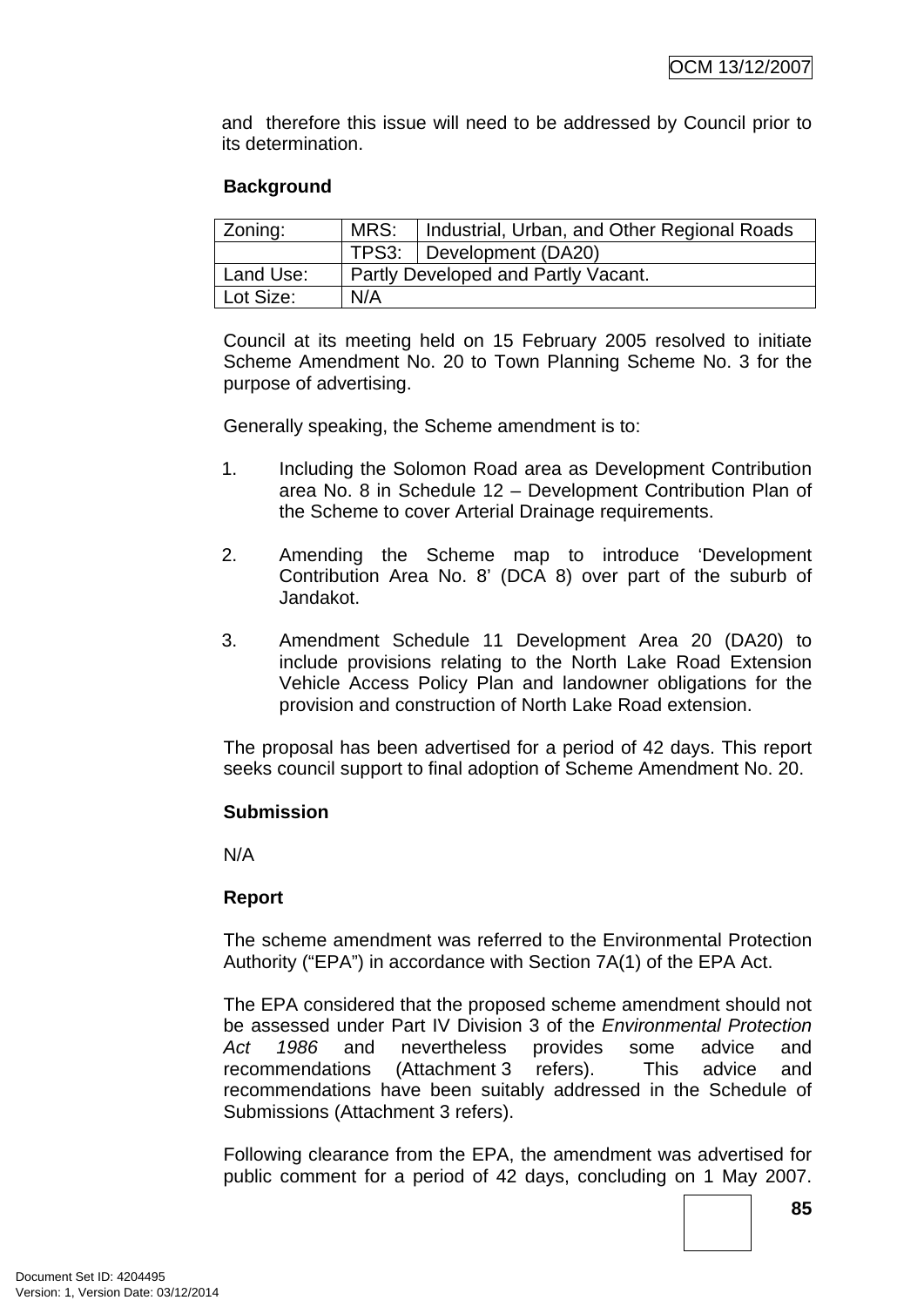The advertising procedure included an advertisement being placed in the Cockburn Gazette newspaper, affected landowners being invited to comment on the proposal, and information made available at Council's Administration Office and on Council's website.

Advertising of the amendment has resulted in the receipt of 7 submissions including three submissions of objection. The issues raised in the submissions are suitably addressed in the Schedule of Submissions (Attachment 3 refers).

Of a particular note, the submission made by Lavan Legal on behalf of Lot 9501 Armadale Road raises objection to the proposed Provision 9 of Schedule 11 relating to construction contribution on the type of carriageways for North Lake Road. The construction contributions required in clause 3.3.4 of the WAPC Policy DC 1.7 and Schedule 1 of Planning Bulletin No. 18 include earthworks, a 2 lane unkerbed road and dual use path down one side of the road, where the planning for the area requires it. The proposed Provision 9 in the Scheme amendment document shows "a four-lane kerbed road with a median strip", which is inconsistent with the DC 1.7 and Planning Bulletin No. 18. It is therefore recommended Provision 9 be amended to more closely align with the provisions of the WAPC DC 1.7 and Planning Bulletin No. 18 but reflect local circumstances.

The first dot point of Provision 9 reads as:

" Land required for the extension of North Lake Road reserved 'Other Regional Road' in the MRS being provided free of cost."

It is also recommended that this dot point be amended to read as:

"Land required for the extension of North Lake Road reserved 'Other Regional Road' in the MRS being provided free of cost plus any localised widening required for intersections or turning pockets."

The recommended change to this dot point is to better incorporate the City's engineering requirements into the planning provisions for this area.

#### DCA 8 Contribution

Currently, the City is still unable to provide the figure for the contribution rate as the Arterial Drainage Scheme Review has not been finalised by the engineering consultant David Wills and Associates. The City is still working towards the finalisation of this contribution rate for DCA<sub>8</sub>.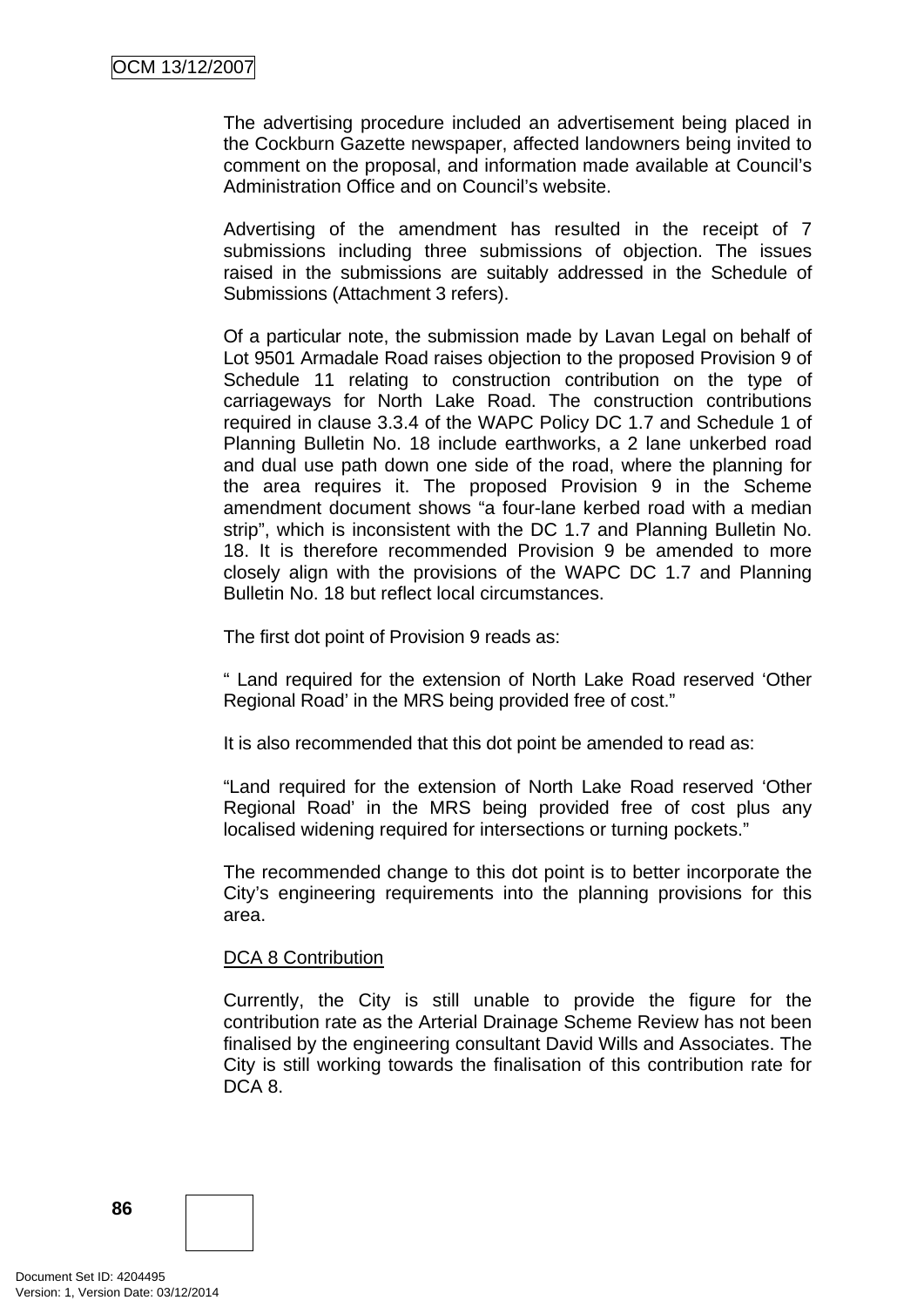#### **Conclusion**

Proposed Amendment No. 20 includes the introduction of DCA8 and adding more Scheme provisions in Schedule 11 for DA20. The introduction of DCA8 to Town Planning Scheme No. 3 will provide a cost sharing planning mechanism for landowners/subdividers to share the cost of the arterial drainage system which will benefit the area as a whole. Given the increasing number of subdivisions occurring in the area which puts the pressure on the need of this arterial drainage system, it is recommend that Council adopt proposed Scheme Amendment No. 20 with the recommended modifications in order to facilitate the development of this area.

## **Strategic Plan/Policy Implications**

## *Infrastructure Development*

*• To construct and maintain community facilities that meet community needs.* 

## *Employment and Economic Development*

- *To plan and promote economic development that encourages business opportunities within the City.*
- *To pursue high value employment opportunities for our residents.*

## *Transport Optimisation*

*• To ensure the City develops a transport network that provides maximum utility for its users, while minimizing environmental and social impacts.* 

## **Budget/Financial Implications**

Nil

#### **Legal Implications**

Town Planning Scheme No. 3 Metropolitan Region Scheme Planning and Development Act 2005 Town Planning Regulations 1967 (as amended)

## **Community Consultation**

Following receipt of advice from the EPA, the amendment was advertised for a 42 day period in accordance with Town Planning Regulations 1967. The 42 day public consultation period for Scheme Amendment No. 20 concluded on 1 May 2007. At the close of advertising, 7 submissions were received.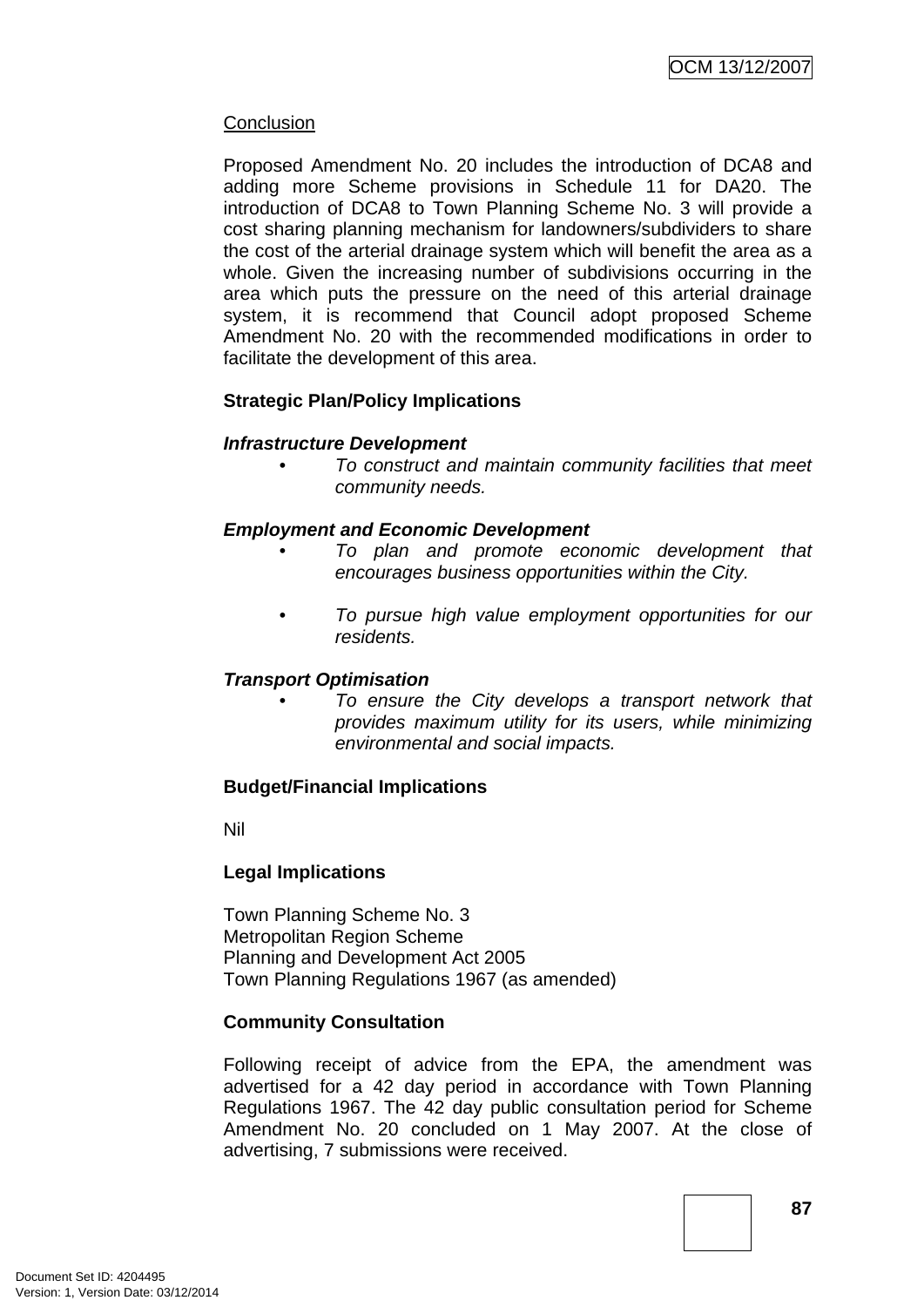## **Attachment(s)**

- (1) Locality Map
- (2) Scheme Amendment Document
- (3) Schedule of Submissions

## **Advice to Proponent(s)/Submissioners**

The Proponent(s) and those who lodged a submission on the proposal have been advised that this matter is to be considered at 13 December 2007 Council Meeting.

## **Implications of Section 3.18(3) Local Government Act, 1995**

Nil

**14.12 (MINUTE NO 3634) (OCM 13/12/2007) - PROPOSED AMENDMENT TO THE SOLOMON ROAD DEVELOPMENT AREA STRUCTURE PLAN - LOCATION: LOT 9501 ARMADALE ROAD JANDAKOT - OWNER: SOUTH CENTRAL WA PTY LTD - JOINT VENTURE BETWEEN SATTERLEY GROUP AND LINC PROPERTY - APPLICANT: THE PLANNING GROUP (9329) (R DONG) (ATTACH)** 

# **RECOMMENDATION**

That Council:

- (1) pursuant to Clause 6.2.14.1 (a) of Town Planning Scheme No 3, adopt the proposed amendment to the Solomon Road Development Area Structure Plan for lot 9501 Armadale Road subject to the owners agreeing in writing to the following:
	- 1. A bond equal to the final costing of \$163,778.34 being paid by the landowner to the City of Cockburn to ensure that proposed rehabilitation works for the entire Resource Enhancement Wetland (REW) including revegetation, weed control, watering and appropriate maintenance are undertaken by the landowner.
	- 2. A Deed of Agreement be prepared by the City's solicitor at the proponent's cost to formalise amongst other things the scope of rehabilitation works, specification, timetable, maintenance regime, arrangements and conditions for the release of the bond. Should the works not be completed to the satisfaction of the City at the proposed milestone dates the portion of the bond deemed proportional to the outstanding works will be used by the City to complete the works.
	- 3. The landowner is to obtain agreement with South Australian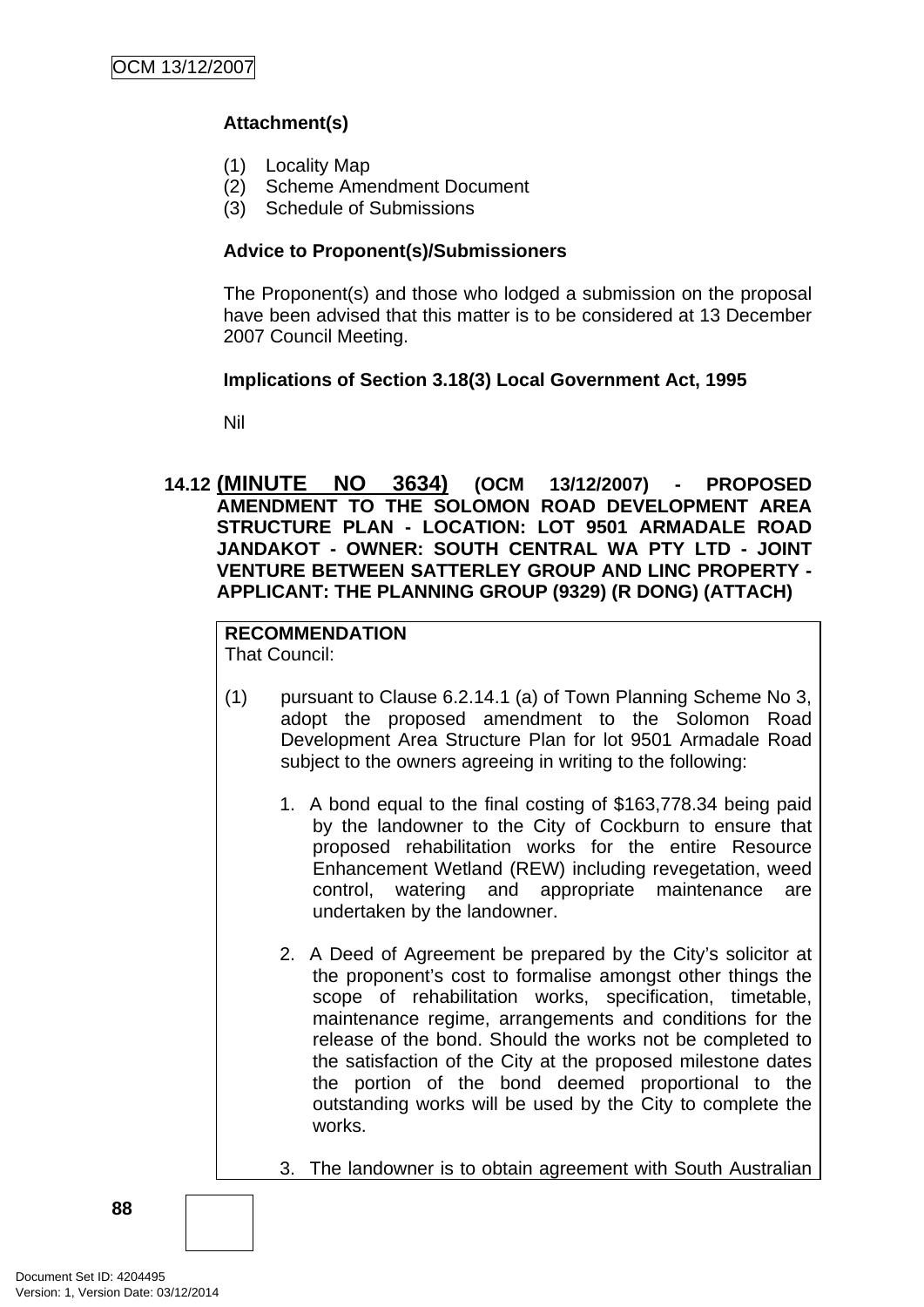Cold Store Pty Ltd to gain access to the portion of the wetland on their land for the purpose of carrying out the rehabilitation plan, maintaining the rehabilitation works for the initial 5 years and ongoing access permission for the City of Cockburn to undertake maintenance work after the handover.

- 4. Appropriate fencing be provided by the landowner along the northern side of Biscayne Way prior to construction to ensure there are no impacts to the wetland.
- 5. A footpath be constructed by the landowner on the wetland side of Biscayne Way with a limestone retaining wall and permanent fence to form a clear edge between the footpath and wetland and to control access. No earthworks will be permitted from the footpath into the wetland.
- 6. The access arrangements to Lot 9501 shall be amended to incorporate the changes required by the City's Engineering Services shown on Attachment 5.
- (2) subject to receiving agreement to (1) above, forward a copy of the amended Solomon Road Development Area Structure Plan to the Western Australian Planning Commission; and
- (3) advise the applicant and the Department of Environment and Conservation of Council's decision accordingly.

## **COUNCIL DECISION**

MOVED Clr V Oliver SECONDED Clr S Limbert that the recommendation be adopted.

## **CARRIED 10/0**

## **Background**

| ZONING:   | MRS: | "Industrial" and a small portion of "Urban" |
|-----------|------|---------------------------------------------|
|           | TPS: | Development Zone: DA20                      |
| LAND USE: |      | Partly developed and partly vacant.         |
| LOT SIZE: | N/A  |                                             |

The Solomon Road Development Area Structure Plan (Attachment 2) was adopted by the Council on 17 June 2003 as an interim Structure Plan (Council Minute No. 2062 refers). Generally speaking, the Structure Plan provides for the extension of North Lake Road through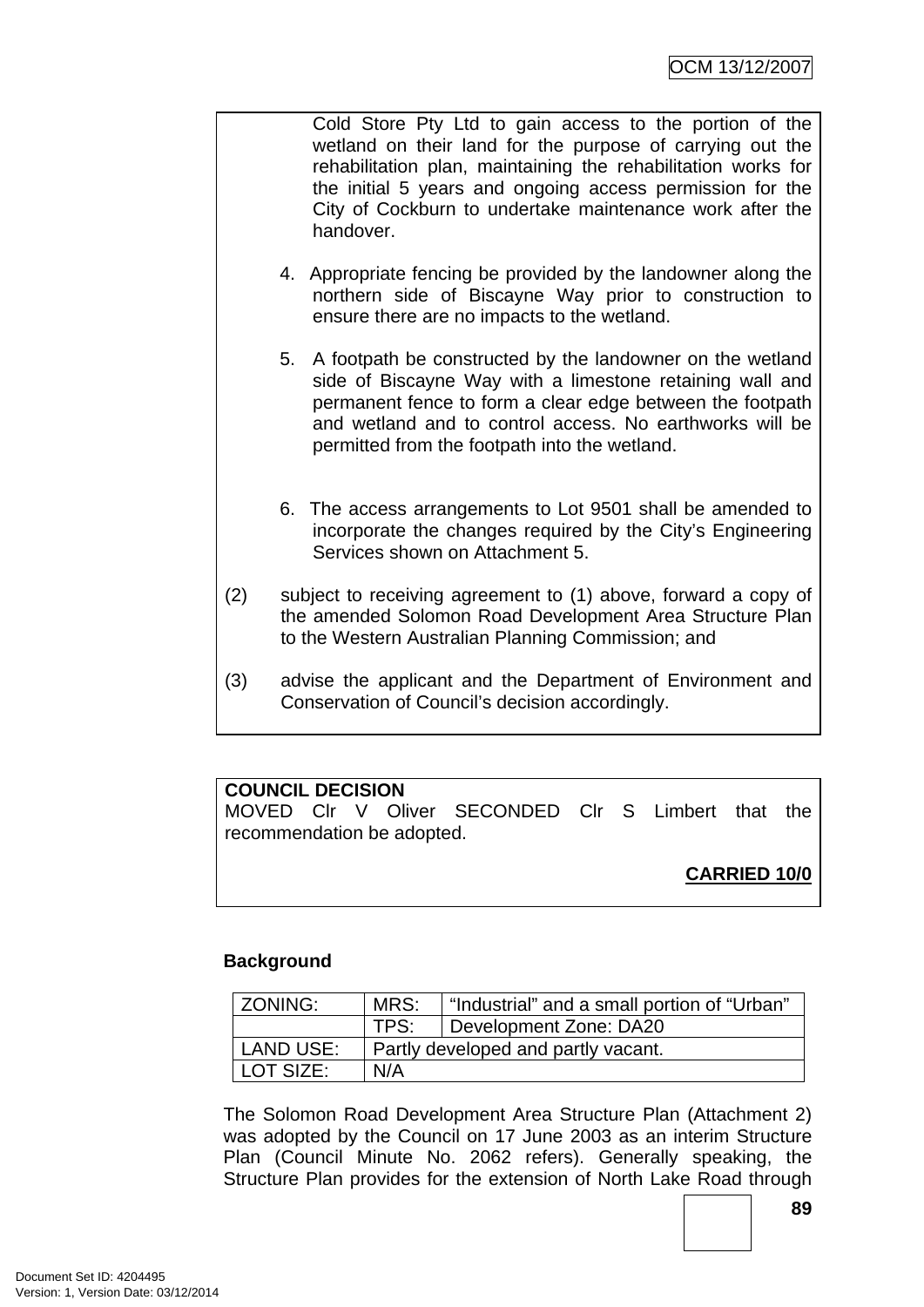the subject land joining with Armadale Road at its intersection with Tapper Road. The Structure Plan proposes the development of Mixed Business, Light and Service Industry land uses and shows access arrangements.

The applicant submitted a development application for Lot 9501 Armadale Road (Corner of Armadale Road and the North Lake Road extension) in July 2007, which involves the development of 36 showroom/bulky goods tenancies including Bunnings with 991 landscaped car parking bays (Attachment 4), namely South Central Commercial Development. The proposed development also includes the construction of a roundabout at the intersection of Armadale Road and Tapper Road and the construction of a portion of the North Lake Road extension to provide interim access to the development.

#### **Submission**

The Planning Group (applicant) at the request of the landowner (South Central WA Pty Ltd) has submitted an application to amend the Solomon Road Development Area Structure Plan (the Structure Plan) to facilitate the submitted development application for Lot 9501. The applicant seeks the following minor modifications to the Solomon Road Development Area Structure Plan:

- 1. Realignment of proposed Biscayne Way through Lot 9501 to follow the northern boundary of the subject land and deletion of a small area of POS (the wetland buffer).
- 2. Amendments to the access arrangements from Armadale Road and the proposed North Lake Road extension to the proposed development lots within lot 9501 that are east and west of the North Lake Road extension.

The proposed amendment to the Structure Plan can be approved by Council under Clause 6.2.14.1 (a) of Town Planning Scheme No. 3 as it is considered that the variation does not alter the general intent of the structure plan, and as such it does not require approval by the Western Australian Planning Commission.

#### **Report**

Realignment of the proposed extension of Biscayne Way through Lot 9501 to North Lake Road and deletion of a small area of POS.

The Structure Plan shows that Biscayne Way is to be extended through Lot 9501 to intersect with North Lake Road with a small portion of public open space (POS) to the north (Attachment 2 refers). The alignment of Biscayne Way was determined to provide suitable buffer to the Wetland (Resource Enhancement type) which is on land to the north of lot 9501. The provision of POS along the northern boundary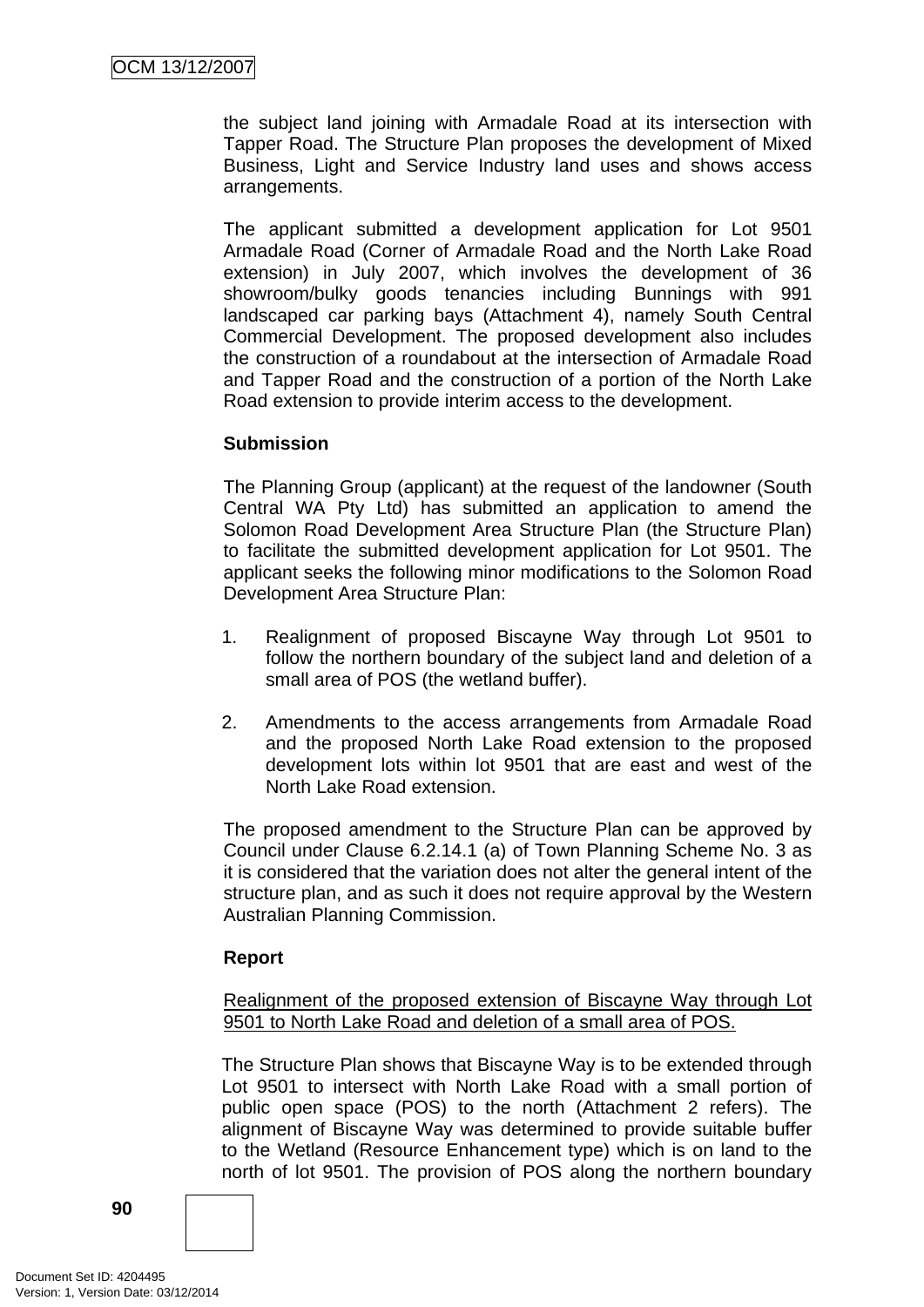and the alignment of Biscayne Way shown on the adopted structure plan has a significant impact on the development of Lot 9501 with implications for the built form and layout of the proposed development. The applicant seeks approval from Council to realign Biscayne Way from its existing proposed alignment as shown on the adopted structure plan to an alignment immediately adjacent to the northern boundary of Lot 9501 (Attachment 3 refers). This would result in the proposed POS being deleted. The applicant provides the following justification for the proposed change:

- The proposed realignment of Biscayne Way to the northern boundary of lot 9501 allows for an optimal interface between the buildings on the development portions of the site east and west of North Lake Road and as such allows the development form and type to be controlled.
- The alignment involves relocating Biscayne Way along the northern boundary of Lot 9501 on land previously identified as POS. However, there is no statutory requirement for provision of POS in non-residential developments. Furthermore, it is noted that the area identified as POS is designated a Resource Enhancement Wetland (REW) but a portion has been cleared as a firebreak.

Given the proposed realignment of Biscayne Way and deletion of the POS area, the applicant engaged ENV Australian to undertake an environmental assessment of the portion of land for the realignment of Biscayne Way.

The initial draft ENV report provides the following summary of the findings:

- Lot 9501 adjoins an area of wetland to the north which is classified by the Department of Environment of Conservation (DEC) as a Resource Enhancement Wetland (REW). This is a Dampland which is described as a seasonally waterlogged basin. The wetland is shown as Parks and Recreation area in the current structure plan prepared for the area and has been transferred to the City as part of the subdivision of the adjoining land. A small portion of the DEC mapped wetland extends into lot 9501. It also extends onto adjoining land owned by South Australian Cold Store Pty Ltd.
- It is proposed that Biscayne Way is truncated at the northern boundary of lot 9501 to run along the property boundary. This will make the road closer to the wetland within the area identified on the current structure plan as Parks and Recreation.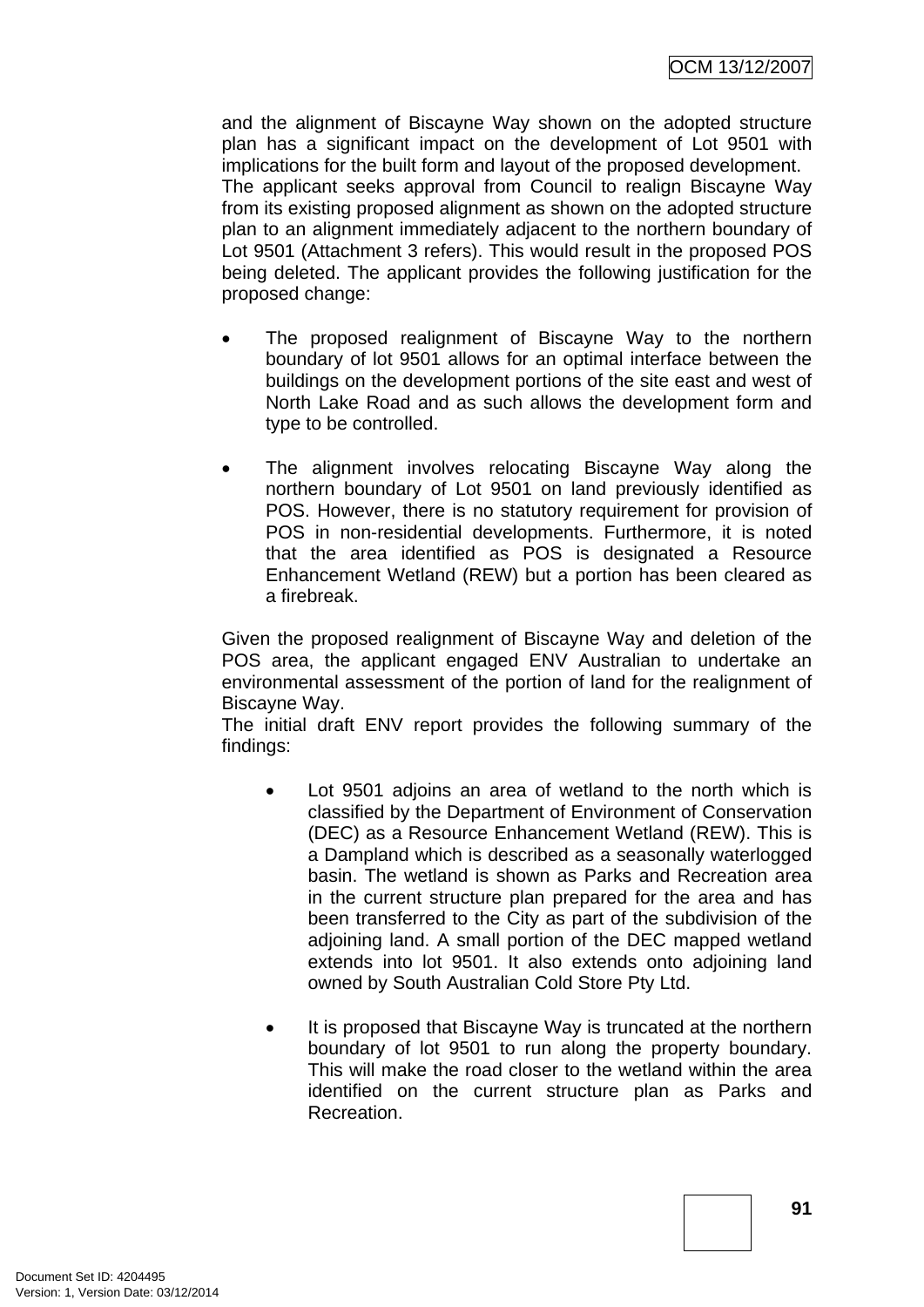- It is not proposed to seek to amend the geomorphic wetland database but identify that the proposed road realignment will not impact on the environmental values of the wetland.
- A flora and vegetation survey was conducted on the 17 June 2007 to collect information regarding the flora and vegetation in the vicinity of the northern boundary of lot 9501. The vegetation assessment also included the area on lot 9501 mapped as REW.
- There are currently two existing tracks/fire breaks traversing the boundary of lot 9501 in this location. One of the tracks runs approximately along the northern boundary of Lot 9501 and the other runs along the southern boundary of the neighbouring Lot 11. The width of the two tracks is approximately 12 metres.
- The vegetation along the southern side of the track is nearly devoid of native flora species. The majority of vegetation assessed on this lot is either weed species or bare ground (exposed sand).
- The 20 metres strip at the boundary is regarded to be in degraded condition. There is no vegetation structure present and there have been a few plant deaths across the survey area. Due to the degraded nature, low species diversity and the high percentage of weed cover, the vegetation would have limited habituated opportunities for flora and fauna.
- ENV considers the land to the south of the tracks to have minimal ecological value in its current state, and therefore this would be an appropriate location for the road alignment.
- In regards to the REW on Lot 11 to the north, there is approximately 20 metres of degraded land from the boundary before the vegetation improves in condition. Therefore there appears to be a good case for locating the road within the degraded area of the northern boundary of lot 9501.
- The northern realignment of the road will in effect bring development closer to the wetland (REW). Depth to groundwater on the lots is considered such that CGL is not proposed to be used on lot 9501; therefore the wetland will not be affected.
- All stormwater collected from the roads will be conveyed to the existing infiltration basin located on the corner of Abaya and North Lake Road. As this is down gradient of the REW it should not affect groundwater level or water quality in the REW.

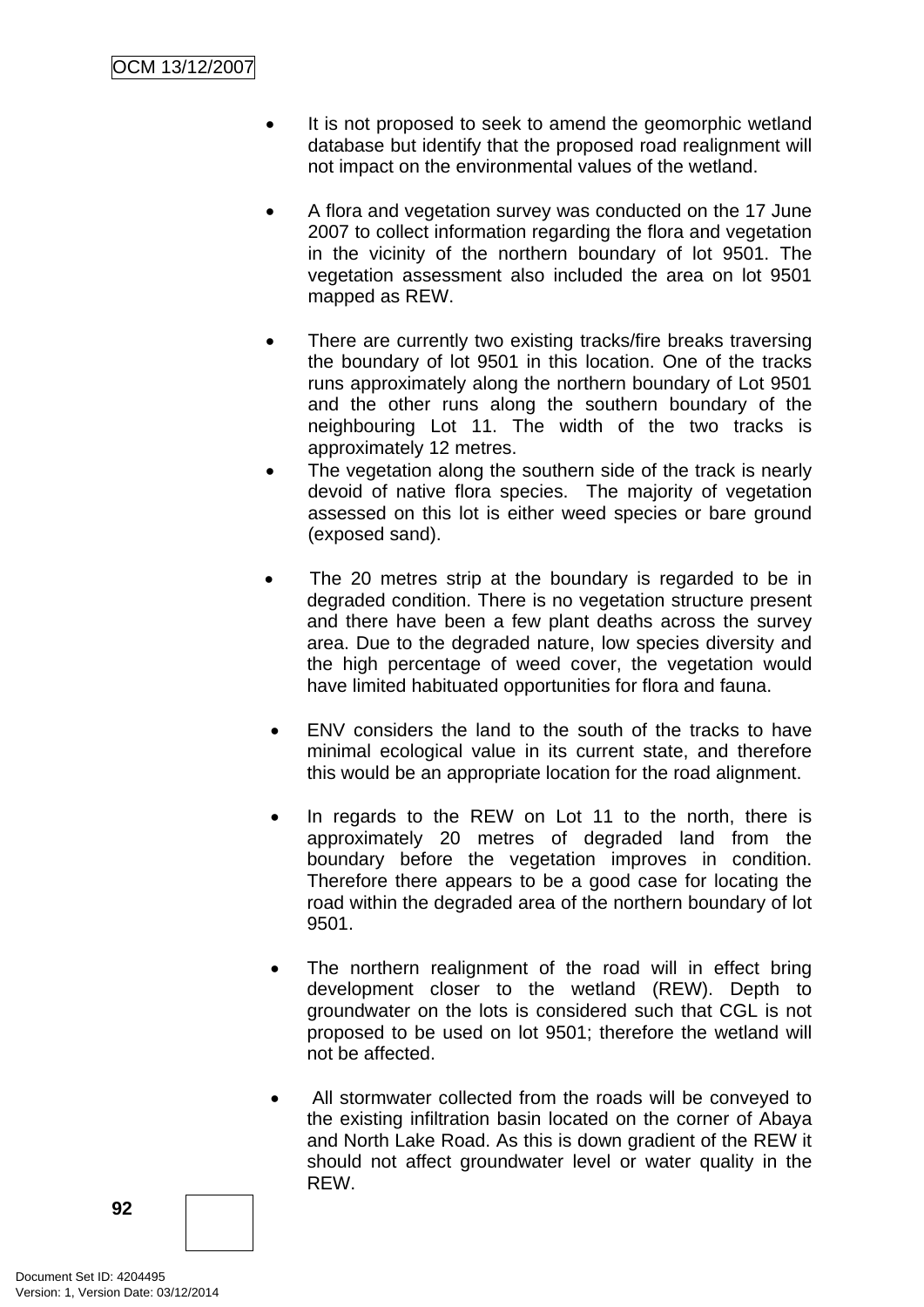The runoff from the realigned Biscayne Way is to be collected and transported via a piped system to the infiltration basin on the corner of Abaya and North Lake Road. Provided that there is no direct drainage to the REW it is considered that there should be no additional impact on REW from the proposed road.

In summary ENV considers that the realignment of Biscayne Way can be achieved without impact on the adjacent REW if the following management recommendations are implemented:

- 1. Degraded areas of the REW to the north of the subject land are revegetated with locally endemic species.
- 2. Weed control from Biscayne Way to the boundary of the good condition vegetation of the REW and adjacent to the wetland be discussed with City of Cockburn.
- 3. The wetland should be fenced off during the construction of the road to ensure that impacts are contained on site and the wetland is not impacted.

The proposed amendment to the Structure Plan was referred to the City's internal technical sections and the DEC for comment.

The DEC's Wetland Program Branch acknowledges that the proponent has proposed mitigation measures to potentially reduce impacts to the wetland from the realignment of Biscayne Way. However, DEC officers believe that the proposed mitigation measures (i.e. revegetation and weed control, temporary fencing and stormwater management) are not considered to replace the values of a wetland buffer. Therefore, it does not support the proposed realignment of Biscayne Way as it will not provide a buffer to a priority wetland that has been identified for protection. DEC officers consider that based on the preliminary information provided by ENV the proponent did not justify that the wetland would be able to maintain or improve its values without a buffer. Comments made by the City's Environmental Management Services officers are similar to what the DEC has provided.

It is understood that the proponent has had further negotiations with the DEC and provided further information in order to gain its support to the realignment of Biscayne Way. According to the proponent, DEC has verbally agreed to leave the final decision to the City in terms of the wetland issue. However, there is no written information provided in this regard.

To gain the City's support, the proponent sought additional information from the City's Environmental Management Services. A revised ENV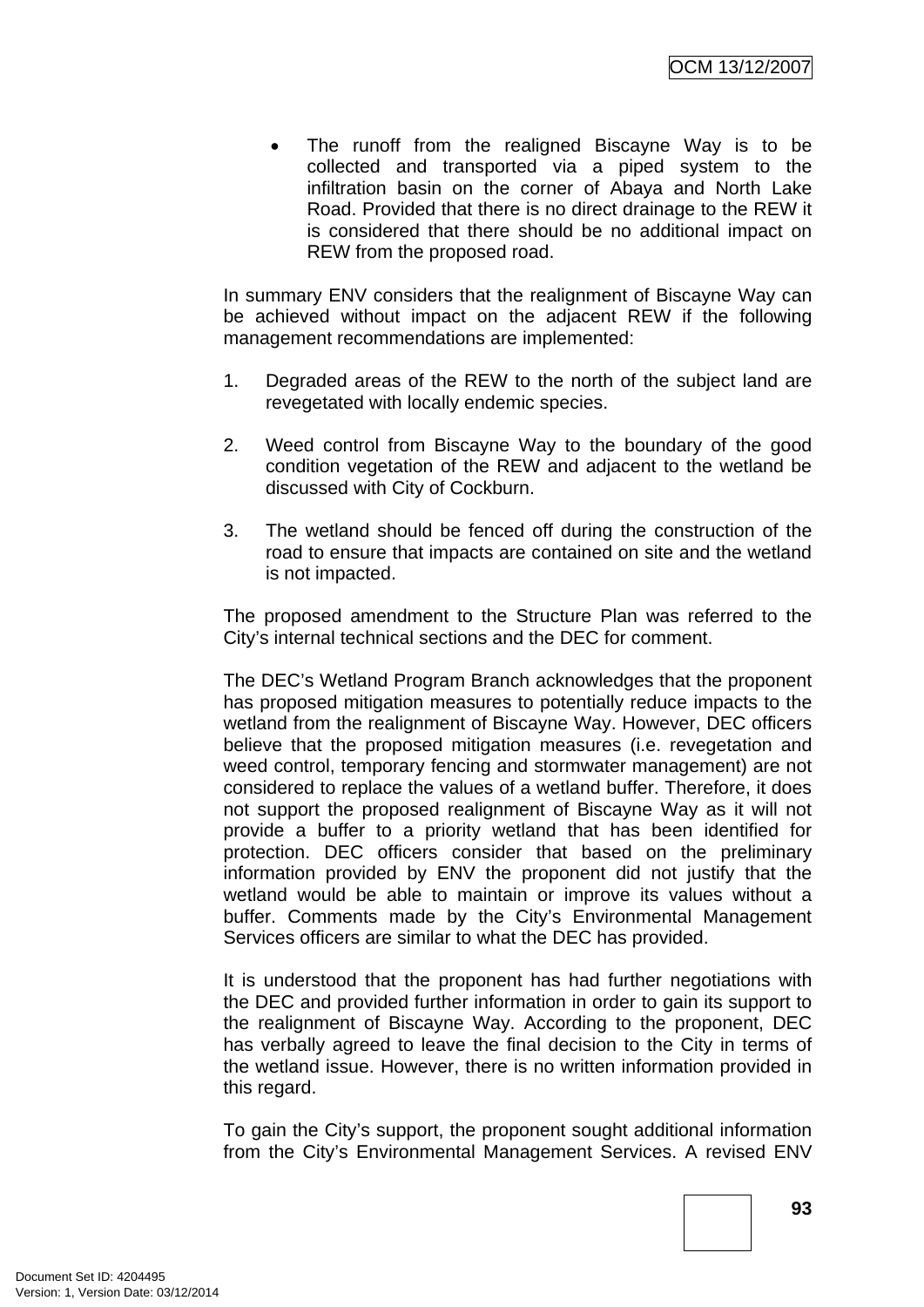report (Wetland Management and Rehabilitation Strategy – Solomon Road Wetland) outlines the following commitments by the landowner;

- 1. Revegetate degraded areas of the entire REW including weed control and maintenance for a period of five years.
- 2. The proponent agrees to pay \$163,778. 34 (GST inclusive) as a bond to the City to ensure the revegetation, weed control and maintenance works for the entire REW are carried out to the satisfaction of the City.
- 3. The wetland should be fenced off during the construction of the road to ensure that impacts are contained on site and the wetland is not impacted.

The City's Environmental Management Services indicates that it will not change its position in terms of the realignment proposal. However, should Council support the proposed deletion of the POS and realignment of Biscayne Way then the following issues need to be addressed:

- 1. There is no indication as to how the proponent intends to gain permission to access the section of wetland that is currently in private ownership (owned by South Australian Cold Store Pty Ltd) to undertake the proposed revegetation and maintenance works. Details in relation to access approval will need to be formalised via a letter of agreement or memo of understanding between South Australian Cold Store Pty Ltd and South Central WA Pty Ltd. A copy of this agreement should be attached to the Wetland Management and Rehabilitation Strategy.
- 2. It is suggested that the City insist on a bond equal to the final costing (estimate of \$163,778.34) to ensure that the proposed works are completed to the City's satisfaction in accordance with the Wetland Management and Rehabilitation Strategy.

Should the works not be completed to the satisfaction of the City at the proposed end date, the bond will be used by the City to complete the works and any unused monies, if any returned to the proponent.

3. The Wetland Management and Rehabilitation Strategy states that in 2012 the site will be handed to the City for management if the completion criteria are achieved. This should be 5 years from the date rehabilitation works are completed, that is some time in 2013. Also at present only part of the reserve is vested with the City of Cockburn. The western section of the reserve is currently owned by South Australian Cold Stores Pty Ltd. It is recommended that future ownership of the reserve be resolved by the proponent prior to accepting the offset proposal.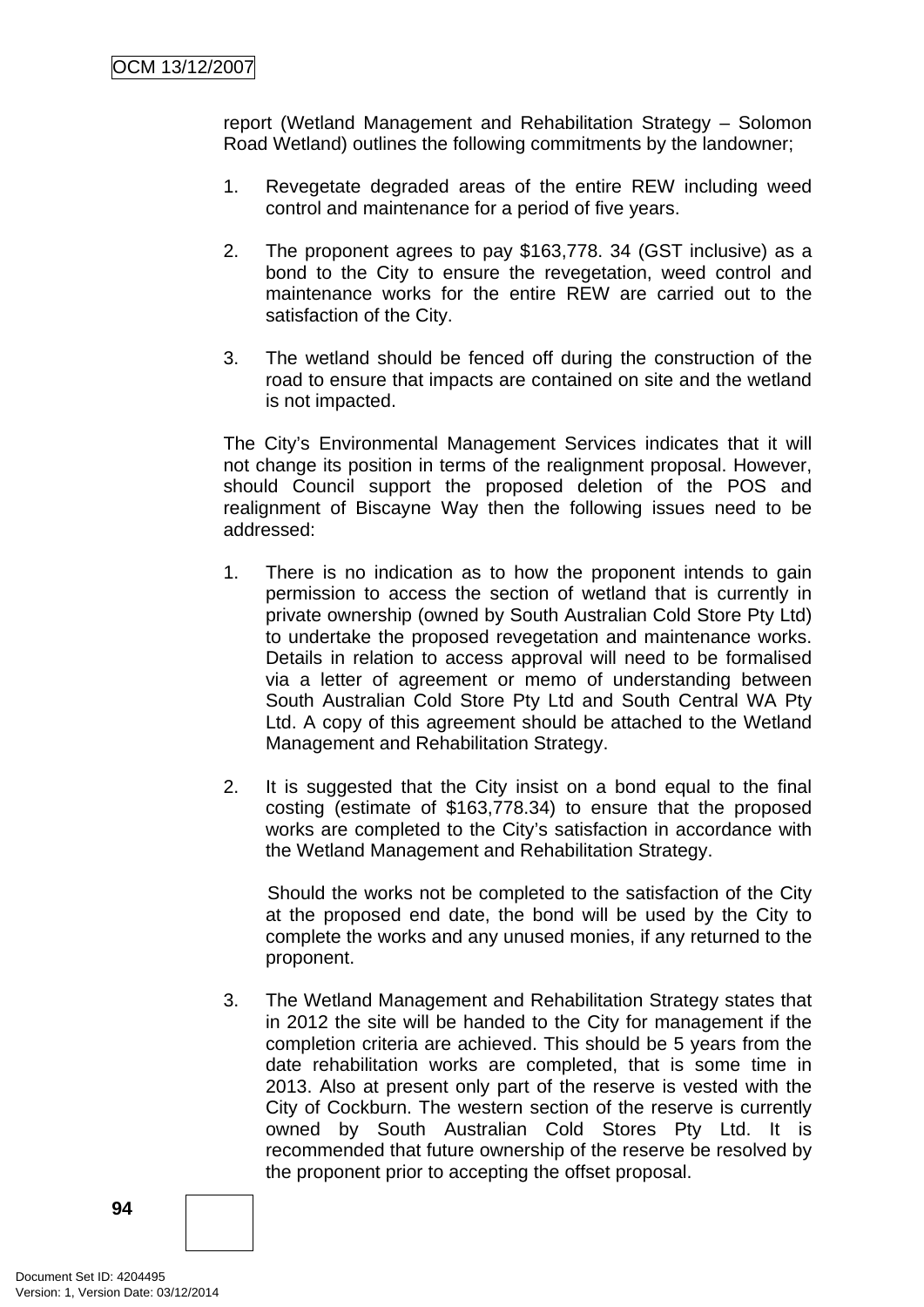- 4. It is recommended that the proponent be required to construct a footpath on wetland side of Biscayne Way. This will offer some additional separation between the wetland and vehicles. There should be no batters from the footpath into the wetland. Limestone blocks and a permanent fence should be used to form a clear edge between the footpath and reserve and control public access.
- 5. The DEC will need to be convinced to support the realignment of Biscayne Way and deletion of the buffer.

#### **Discussion**

It is clear that there are competing environmental and planning considerations in respect to the proposed realignment of Biscayne Way and there is no overall consensus view. This matter has been the subject of extensive internal meetings and consultation and having regard to all the matters raised it is considered that Council should support the proposed realignment of Biscayne Way and deletion of the small area of POS subject to a raft of conditions that address the concerns of DEC and Environmental Services Officers outlined above. The rationale for this recommendation is as follows;

- 1. Whilst environmental sustainability is one the triple bottom line factors which needs to be addressed in any planning proposals, a balance between environmental, economic and social sustainability needs to be sought.
- 2. The proposed showroom / bulky goods development on lot 9501 is predicted to be a significant economic and employment centre which is likely to have a catalytic economic effect within the Solomon Road Development Area and the Cockburn Central Town Centre area.
- 3. The proposed development will provide for essential community needs as well as employment opportunities to residents within the district.
- 4. Notwithstanding that the realignment of Biscayne Way is unlikely to change the role of this proposed development economically or socially, it does affect the built form, layout and scale of the desirable development outcomes.
- 5. The current wetland buffer is in degraded condition with no vegetation structure, and as such it is unlikely to perform its proper functions as a buffer.
- 6. The entire REW requires a comprehensive program of revegetation, weed control and appropriate maintenance to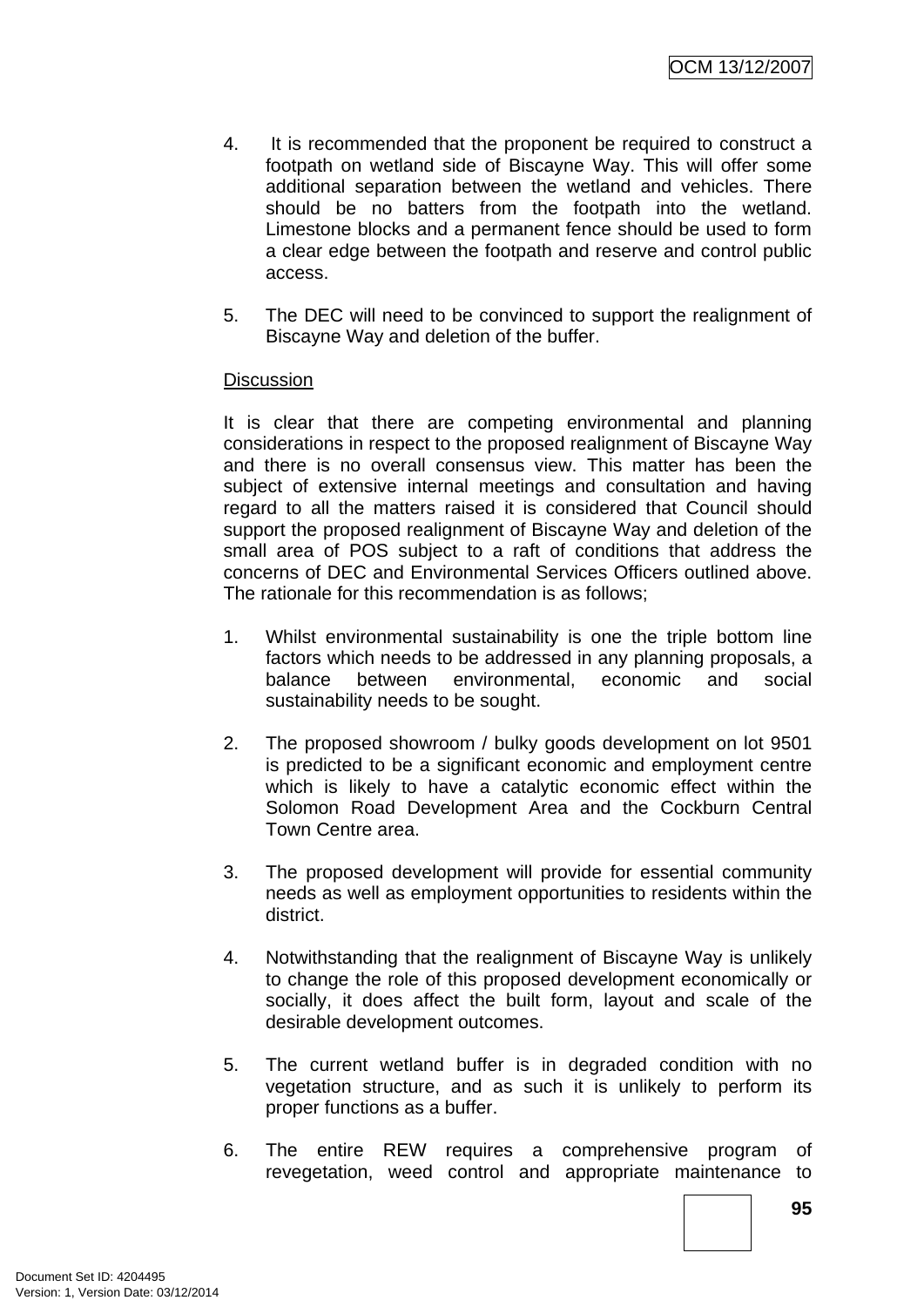rehabilitate it to its desirable environmental functions. The City has no budget set aside to carry out these works.

7. Implementing a rehabilitation plan for the REW at this time will halt the continuing degradation of the wetland and be more effective than if this is undertaken by the City at some undetermined time in the future.

#### Amendments to the Access Arrangements for Lot 9501

The proposed vehicle access to the development on Lot 9501 has been assessed in respect to interim road access and the ultimate construction of North Lake Road by Transcore Pty Ltd at the request of the proponent. The submitted traffic assessment report outlines the following summary of findings:

- Biscayne Way is proposed to be extended across the northern boundary of the eastern area with a 14 metre reserve (inclusive of a 2 metre wide of footpath). This reserve width is in accordance with City of Cockburn standards. The proposed access points to the subject site have taken into consideration this future road extension.
- Both the western and eastern areas of the proposed development are designed with a permeable car park access and circulation system. The proposed crossovers are designed such that they will interface effectively with North Lake Road extension when it is first constructed as a single divided carriageway and would continue to maintain its integration with the North Lake Road extension when this road is upgraded to a dual divided carriageway and the 4-way crossover intersection is upgraded with a roundabout. The availability of access points to Armadale Road, North lake Road extension and Biscayne Way also ensures that the traffic generated by the proposed development can be effectively distributed onto the local road network without unnecessary overloading of an individual access point.
- The proposed development provides a comprehensive pedestrian network as well as a segregated service vehicle driveway to minimise interaction between delivery vehicles, other traffic and pedestrians.
- The traffic study has been reviewed by the City's Engineering Services and has required the following changes:
- 1. An easement be provided between the end of Avior Avenue and the access easements adjacent to Armadale Road to provide unrestricted public access and circulation.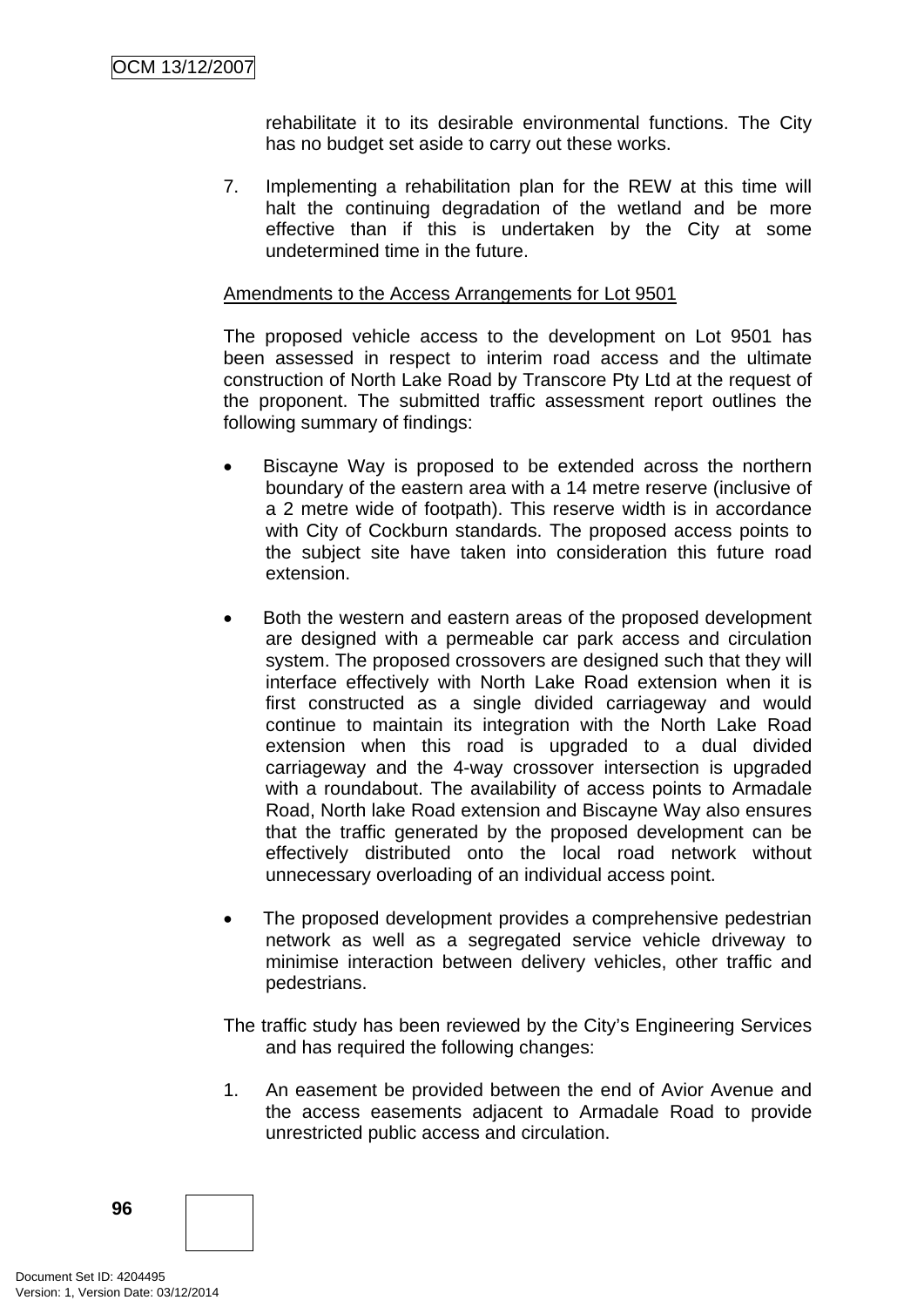- 2. That North Lake Road incorporate a right hand turn pocket into the southern most access point into the development area east of North Lake Road to rationalise the traffic flow.
- 3. Access to/from realigned Biscayne Way be provided as left in left out only in order to improve the traffic safety of the realigned Biscayne Way intersection.

The proponent has incorporated all the above changes into the revised Structure Plan (Attachment 5 refers).

#### **Conclusion**

Based on the planning justification provided in the discussion section of this report, it is recommended that the proposed amendment to the Solomon Road Development Area Structure Plan which includes the realignment of Biscayne Way, the deletion of public open space on lot 9501 and amendments to the access arrangements be adopted subject to the recommended conditions.

#### **Strategic Plan/Policy Implications**

#### *Employment and Economic Development*

- *To plan and promote economic development that encourages business opportunities within the City.*
- *To pursue high value employment opportunities for our residents.*

#### *Natural Environmental Management*

*• To ensure development of the district is undertaken in such a way that the balance between the natural and human environment is maintained.* 

#### *Transport Optimisation*

*• To construct and maintain roads which are convenient and safe for vehicles, cyclists and pedestrians.* 

#### The Planning Policies which apply to this item are:

- SPD5 Wetland Conservation Policy
- APD30 Road Reserve and Pavement Standards
- APD33 Town Planning Scheme No. 3 Provisions

#### **Budget/Financial Implications**

N/A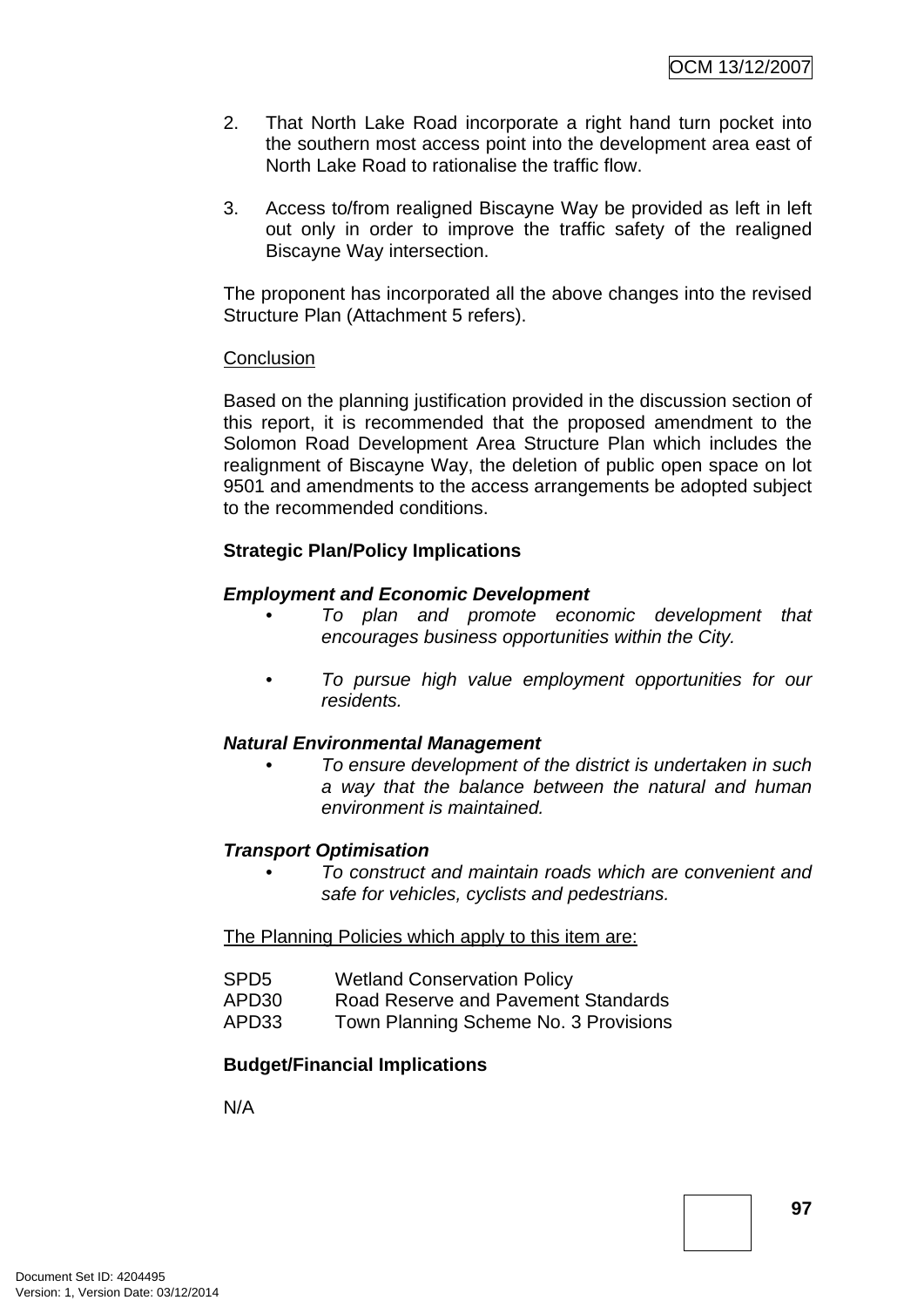## **Legal Implications**

Nil

## **Community Consultation**

N/A

## **Attachment(s)**

- (1) Location Plan
- (2) Adopted Structure Plan Solomon Road Development Area
- (3) Amended Structure Plan Solomon Road Development Area
- Site Plan of proposed South Central Commercial Development
- (5) Final Version of Amended Structure Plan

## **Advice to Proponent(s)/Submissioners**

The Proponent(s) and those who lodged a submission on the proposal have been advised that this matter is to be considered at 13 December 2007 Council Meeting.

## **Implications of Section 3.18(3) Local Government Act, 1995**

Nil

**14.13 (MINUTE NO 3635) (OCM 13/12/2007) - RETAINING WALL - LOCATION: LOT 14 (NO. 401) ROCKINGHAM ROAD SPEARWOOD - OWNER: JOTON DEVELOPMENTS PTY LTD - APPLICANT: SHELFORD CONSTRUCTIONS PTY LTD (3314484) (E SMITH) (ATTACH)** 

## **RECOMMENDATION**

That Council:-

- (1) refuse to grant its approval to the proposed retaining walls for the following reasons:-
	- 1. The proposal fails to comply with Acceptable Development/ Performance Criteria of clause 3.6.1 - Excavation or Fill of the Residential Design Codes of WA 2002.
	- 2. The proposal fails to comply with Council's Policy APD 49 Residential Design Codes - Alternative Acceptable Development Provisions.
	- 3. The proposal will adversely affect the amenity of the surrounding properties merely from the height and scale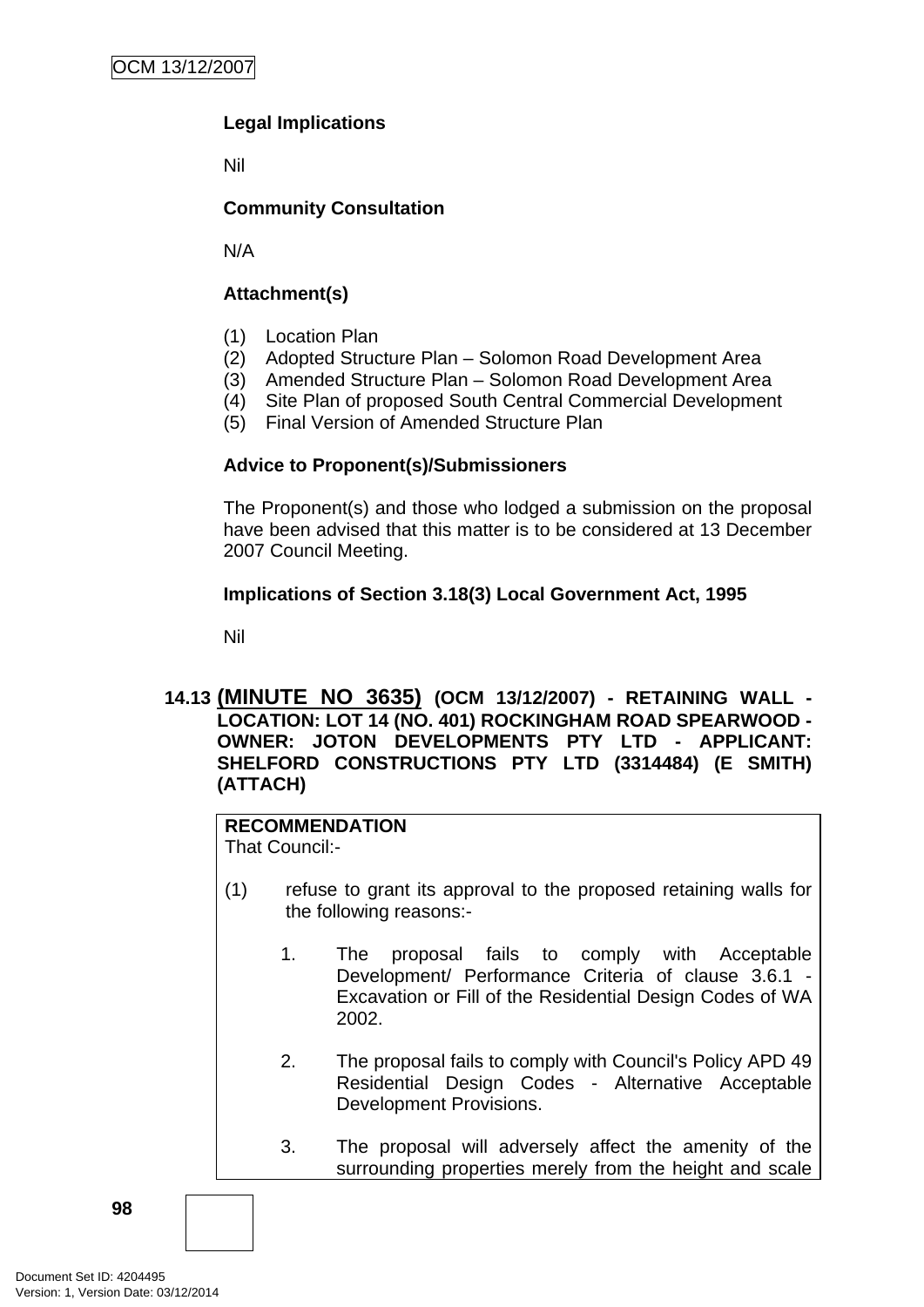of the proposal, but also by impacting on the privacy of neighbours and preventing direct sunlight into adjoining properties.

- (2) issue a Schedule 9 Notice of Determination on Application for Planning Approval – Refusal and an MRS Form 2 Notice of Refusal;
- (3) advise the applicant and submissioners accordingly in respect of Council's decision; and
- (4) Council is prepared to favourably consider a new application indicating a maximum retaining wall height of 1500 mm with the finished level being stepped down in accordance with the slope of the land.

## **COUNCIL DECISION**

MOVED Clr T Romano SECONDED Deputy Mayor K Allen that Council defer consideration of the matter to the February Council meeting to allow it to consider additional comments from the applicant.

**CARRIED 7/3**

#### **Reason for Decision**

It was determined that further negotiations need to take place between Council officers and the applicant.

#### **Background**

| Zoning:    | MRS:             | Urban                  |
|------------|------------------|------------------------|
|            | TPS3             | Residential R-30       |
| Land Use:  | Residential      |                        |
| Lot Size:  | 889 <sup>2</sup> |                        |
| Use Class: |                  | Single (R-Codes) House |

The subject land is situated on the western side of Rockingham Road between Newton and Barrett Street and is currently vacant. The site is flanked to the north and south by single dwellings. Single dwellings are also present opposite the site.

The site has survey strata subdivision approval for both 2 and 3 lots which was issued in August 2006 and December 2006 respectively.

The adjoining property to the north of the subject site has a finished level similar to what this application is proposing. While the adjoining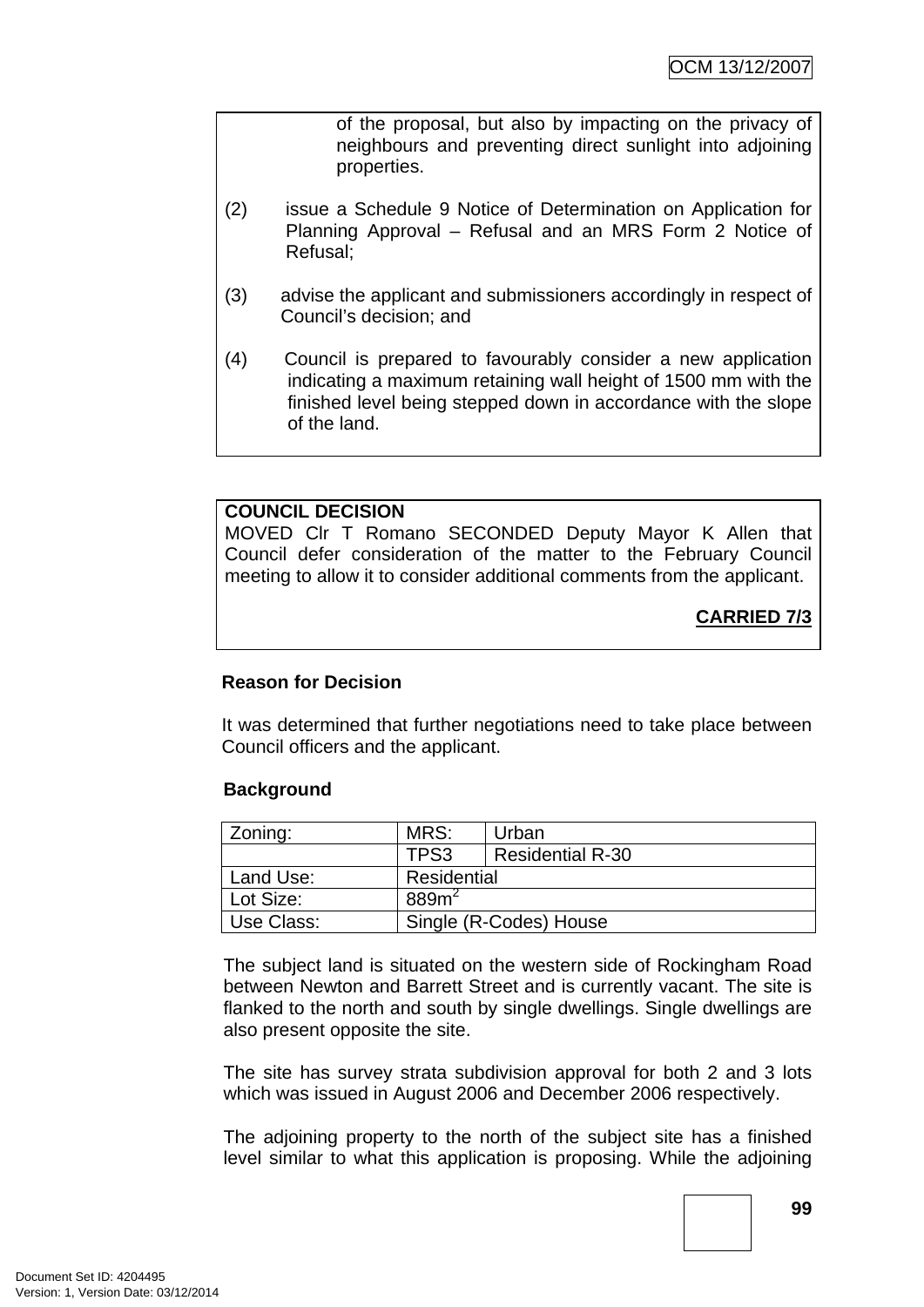property to the south is at natural ground level, slightly lower than the existing subject site.

#### **Submission**

The applicant proposes retaining walls along the southern and western boundaries that vary in height to a maximum of 2660 mm. The applicant seeks a variation to the Residential Design Codes for the over height retaining walls.

#### **Report**

The application was referred to neighbouring properties on the northern (no. 397 Rockingham Road), southern (no. 403 Rockingham Road) and western (no. 11A, 13 & 15 Orsulich Loop) boundaries of the subject site for comments. Two submissions were received objecting to the proposal. The following valid reasons for objection were raised:

- Height, scale;
- Access to direct sunlight

#### Height/ Scale

The proposed retaining wall does not comply with clause 3.6.1 - Excavation or Fill of the *Residential Design Codes of WA 2002* or adhere to Council's Policy APD 49. This issue is the main concern from the southern adjoining landowner; however, will also affect the western adjoining neighbours. The issue relates specifically to the height and scale of the proposed retaining walls.

#### Access to direct sunlight

No. 403 Rockingham Road will receive significantly less northern sunlight into the rear outdoor living area as a consequence of this proposal. Not only will the retaining wall together with the 1.8m high boundary fence will prevent direct sunlight into the rear yard but the proposal will result in a dwelling on the subject site sitting significantly higher than the natural ground level of the adjoining site, potentially further exacerbating the direct sunlight issue.

The applicant has stated that,

#### "I*f the proposed level is dropped the driveway will become steeper making exiting more difficult".*

Negotiations with the applicant provided him with an opportunity to maintain the proposed finished level at the front portion of the site but step the level of the site down in accordance with the slope of the land. This compromise would have reduced the height and scale of the proposed retaining wall while maintaining the applicants desired street

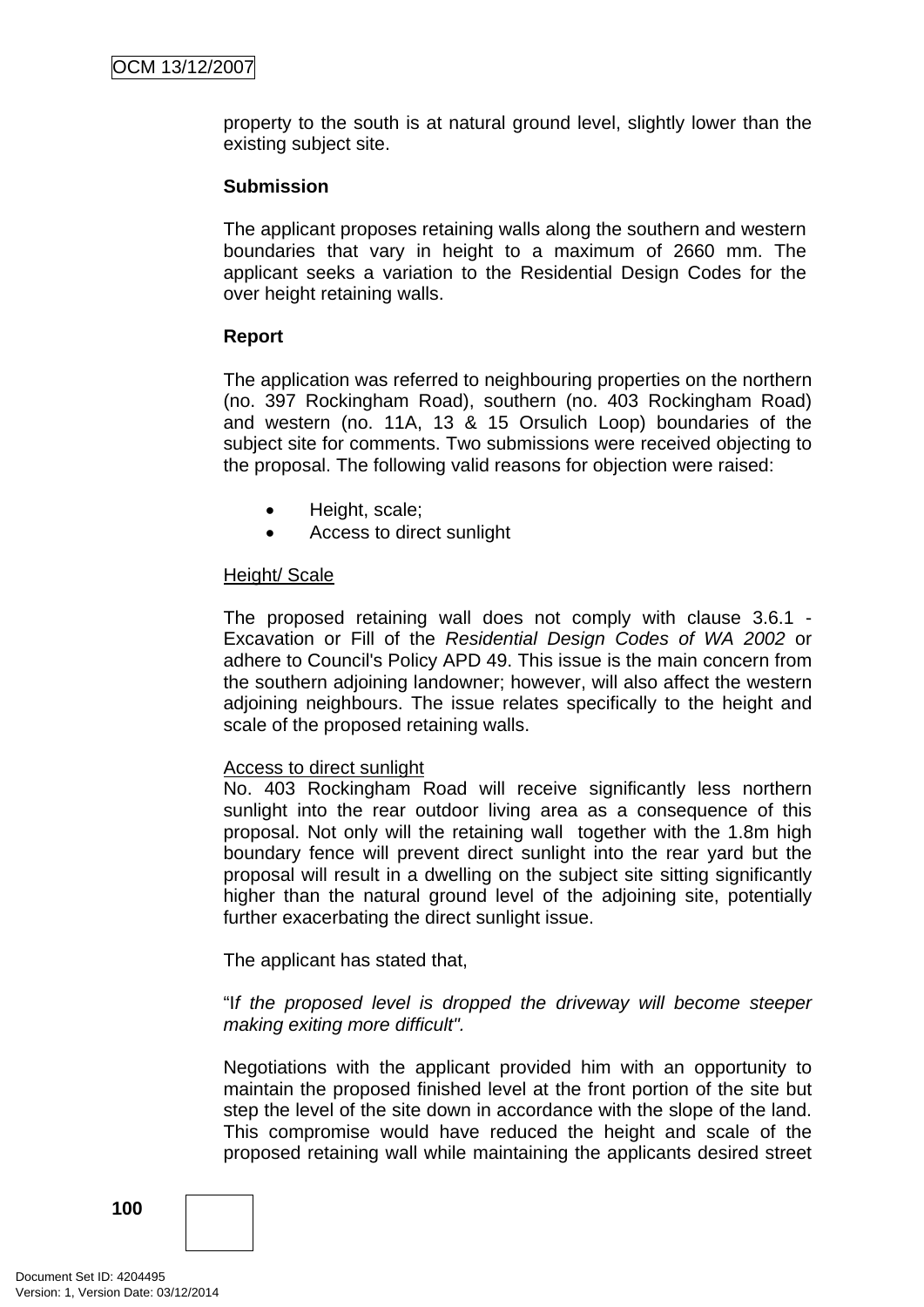frontage. However, the applicant was not willing to amend his application.

The adjoining properties (particularly no. 403 Rockingham Road) will be adversely affected by prevention of access to direct sunlight and overlooking and visual privacy cannot be ensured. It is therefore considered that the concerns raised by the adjoining neighbour are valid.

#### **Recommendation**

Given the scale of the walls and the previously mentioned issues, it is recommended that the application for over height retaining walls be refused.

## **Strategic Plan/Policy Implications**

## *Demographic Planning*

- *To ensure the planning of the City is based on an approach that has the potential to achieve high levels of convenience and prosperity for its citizens.*
- *To ensure development will enhance the levels of amenity currently enjoyed by the community.*

The Planning Policies which apply to this item are:

| APD <sub>9</sub>  | <b>Retaining Walls</b>                     |
|-------------------|--------------------------------------------|
| APD <sub>10</sub> | Discretion to Modify Development Standards |
| $\Delta$ PN17     | Standard Development Conditions and Footr  |

- APD17 Standard Development Conditions and Footnotes
- APD32 Residential Design Codes
- APD33 Town Planning Scheme No. 3 Provisions
- APD49 Residential Design Codes Alternative Acceptable Development Provisions.

## **Budget/Financial Implications**

The applicants may make an application for review to SAT, which will be defended by the City. Funds are available in the Council's budget for this.

## **Legal Implications**

Town Planning Scheme No. 3 Planning and Development Act 2005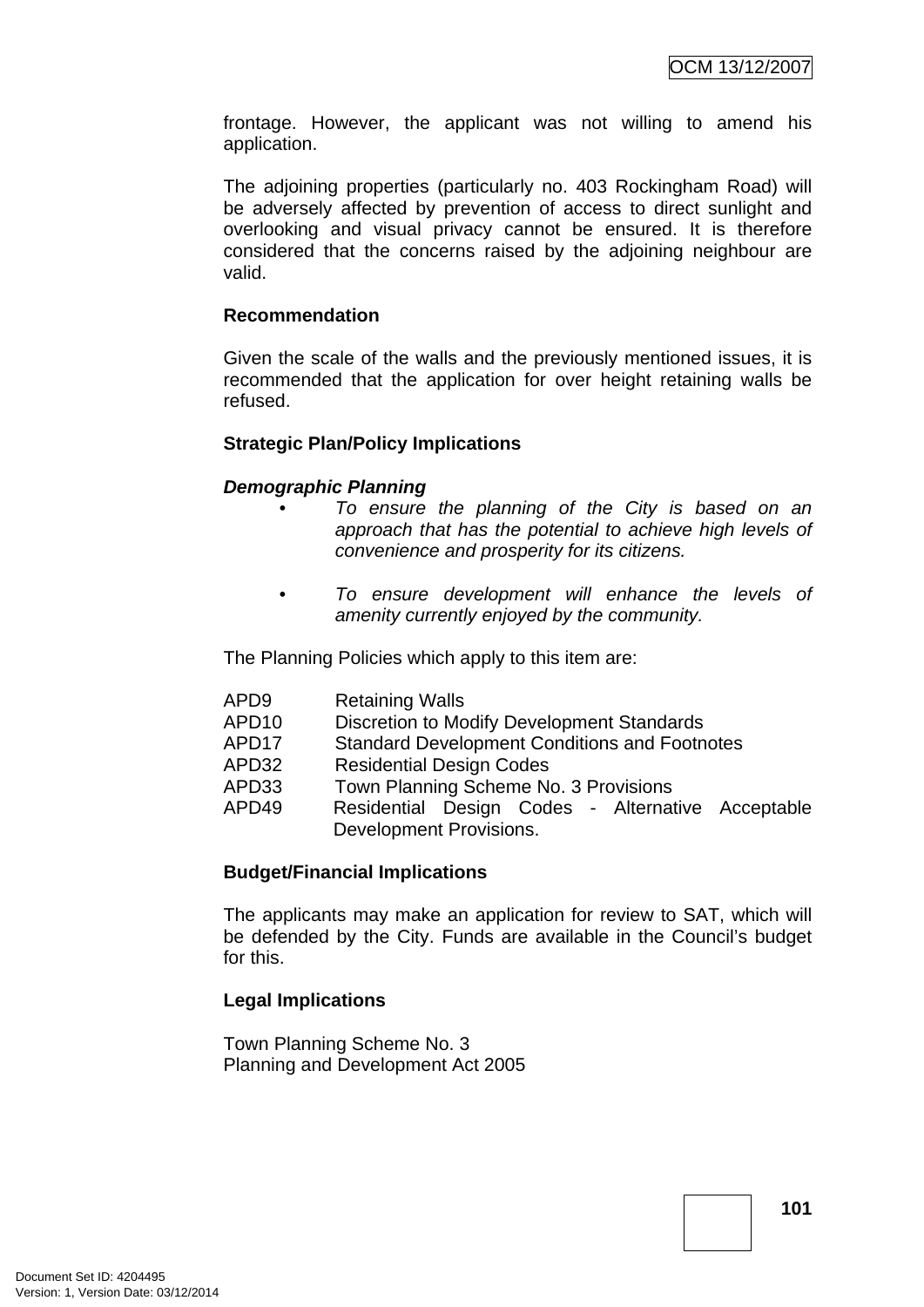## **Community Consultation**

Five (2) surrounding owners were consulted regarding the proposal. Two (2) submissions were received objecting to the proposal and one (1) submission was received in support of the application.

## **Attachment(s)**

- (1) Location Plan
- Site Plan

## **Advice to Proponent(s)/Submissioners**

The Proponent(s) and those who lodged a submission on the proposal have been advised that this matter is to be considered at the 13 December 2007 Council Meeting.

## **Implications of Section 3.18(3) Local Government Act, 1995**

Nil.

#### **14.14 (MINUTE NO 3636) (OCM 13/12/2007) - AMENDED STRUCTURE PLAN - LOTS 802 AND 9028 GIBBS ROAD AND LOT 803 LYON ROAD, AUBIN GROVE - OWNER: LANDCORP - APPLICANT: ROBERTS DAY (9645F) (RD) (ATTACH)**

## **RECOMMENDATION**

That Council:

- (1) adopt the amended structure plan for Lot 802 & 9028 Gibbs Road and Lot 803 Lyon Road (formerly Lot 204 Lyon Road), Aubin Grove subject to the following modifications to the structure plan:
	- 1. Alter the 12 metre road reserve adjacent to the public open space within the north-east development cell to 13.5 metres in width.
- (2) upon receipt of a revised Structure Plan compliant with Clause (1) above, forward the Structure Plan documents and Schedule of Submissions to the Western Australian Planning commission for its endorsement pursuant to Clause 6.2.10 of Town Planning Scheme No. 3;
- (3) adopt the officer comments within the Schedule of Submissions contained in the Agenda attachments for Lots 802 & 9028 Gibbs Road and Lot 803 Lyon Road (formerly Lot 204 Lyon Road), Aubin Grove and forward those comments requiring consideration to the applicant for information;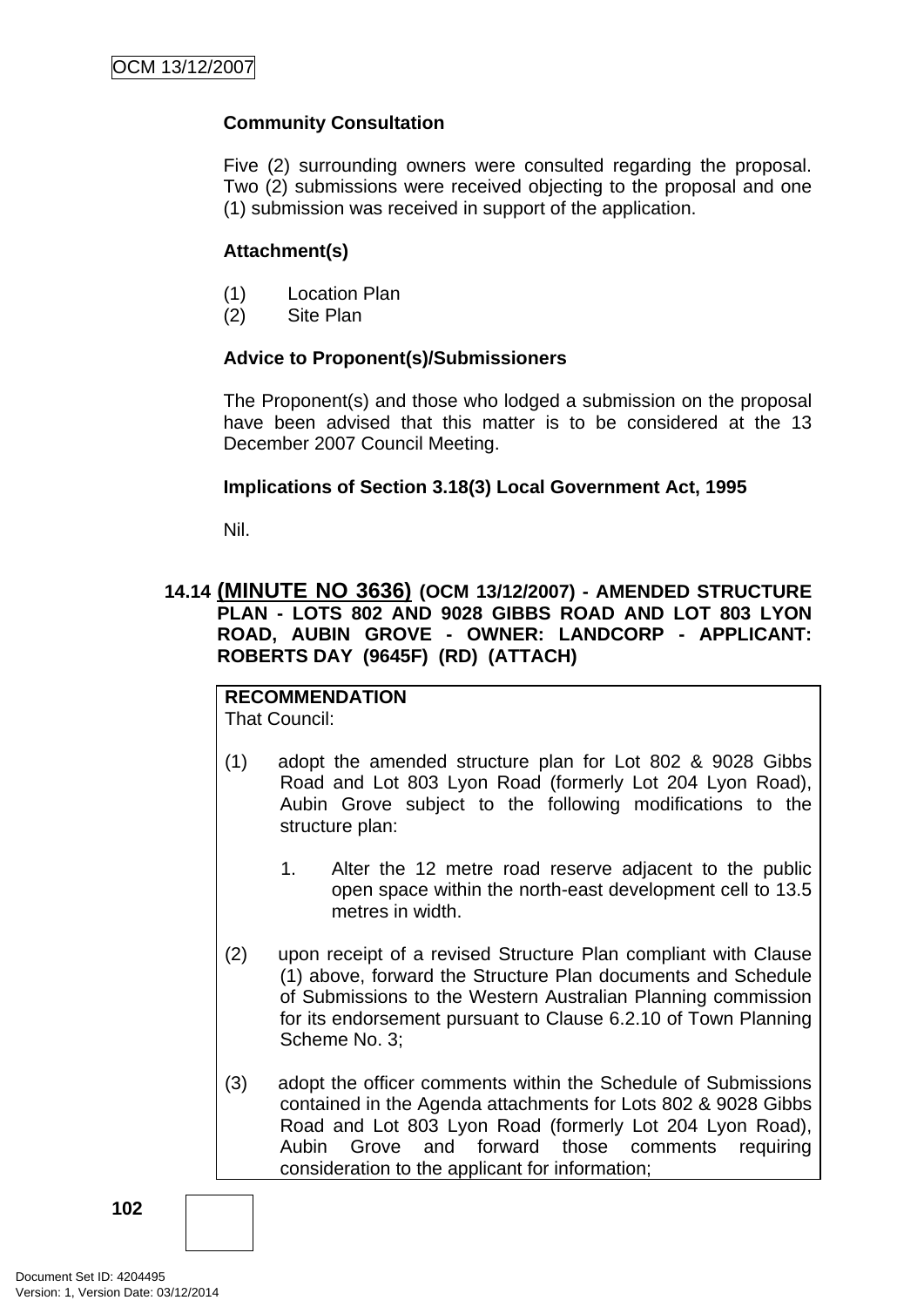- (4) advise the proponent that a road reserve will be requested at the subdivision/development stage for the north western development cell to provide a hard edge interface to the public open space and Bush Forever site to the south; and
- (5) advise those persons who made a submission of Council's decision.

## **COUNCIL DECISION**

MOVED Clr V Oliver SECONDED Clr S Limbert that the recommendation be adopted.

**CARRIED 10/0**

## **Background**

Council meeting held on 8 March 2007 resolved to defer the Structure Plan (Attachment 3 refers) for Lots 802 & 9028 Gibbs Road and Lot 803 Lyon Road, Aubin Grove subject to:

- (1) Refer the proposal to the EPA for formal Assessment; and
- (2) Approach DEC with the suggestion that this block be purchased by Main Roads for inclusion in the Jandakot Regional Park as part of their offset obligations for the Tonkin Highway extensions to Mundijong Road.

The main reason for the above decision is that Council believed that urban development was inappropriate so close to an important Bush Forever site (Bush Forever Site No. 492). Detailed justifications can be found in Council Minute No. 3402 (OCM 08/03/2007).

Accordingly, the City wrote to the DEC and the Main Roads with the suggestion that Lot 204 Lyon Road be purchased by Main Roads for inclusion in the Jandakot Regional Park as part of their offset obligations for the Tokin Highway extensions to Mundijong Road. Furthermore, the City referred the proposal to the EPA on 26 April 2007 and requested a formal Environmental Assessment be carried out by the EPA.

On 7 May 2007, the City received the EPA's letter in which the EPA advised that it had decided not to subject this proposal to the formal environmental assessment process. The City subsequently lodged an appeal to the Appeals Convenor of the Office of the Minister for Environment, against the EPA's decision on not to assess the proposal.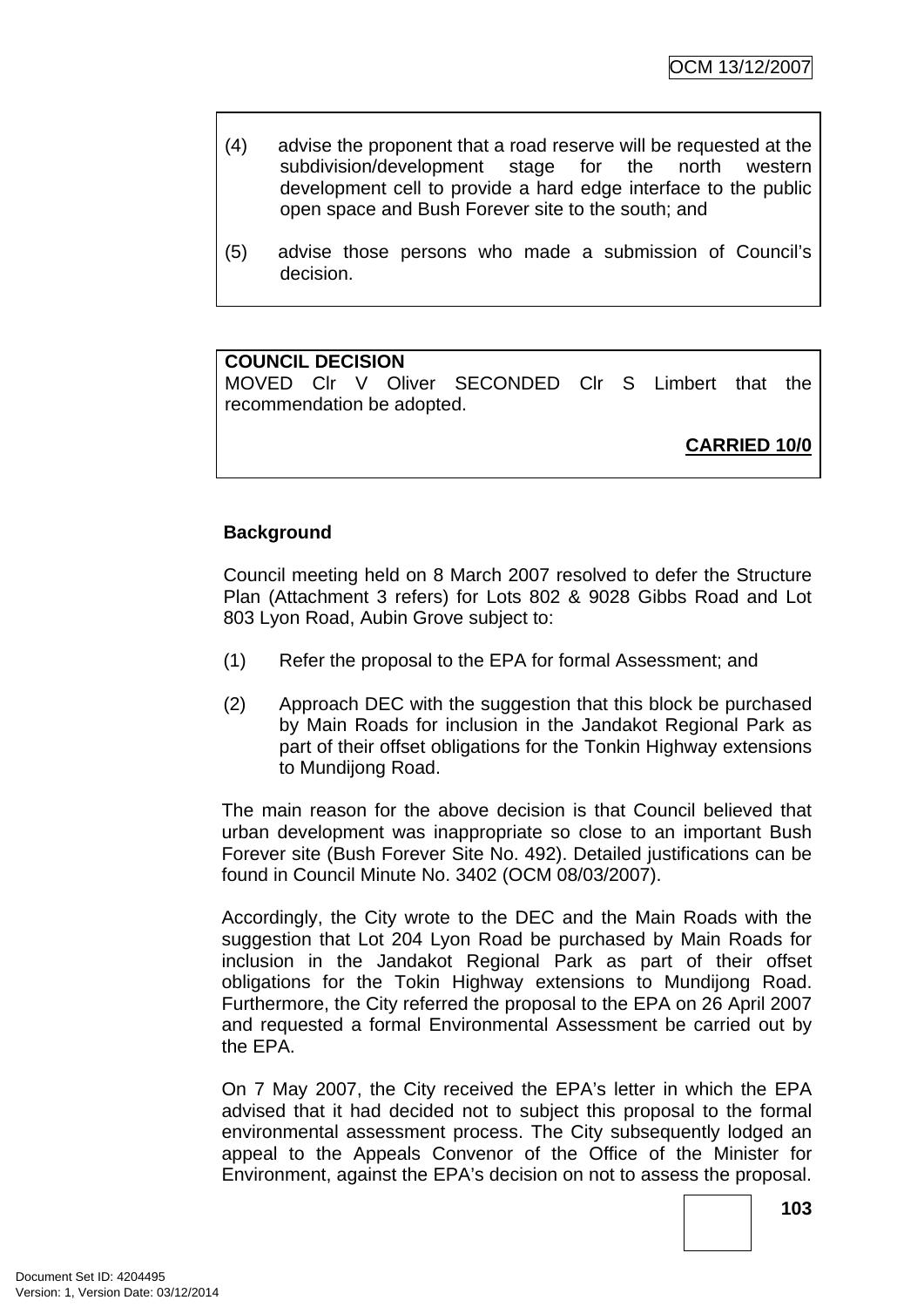Furthermore, the City also wrote to the Minister for the Environment and requested him to exercise his Ministerial power of referral under section 38 of the *Environmental Protection Act 1986* to refer the subject proposal to the EPA for a formal environmental assessment.

The City received the Minister's letter on 24 September 2007, in which the Minister has dismissed the City's appeals and consider that the EPA was correct in deciding to not assess the Structure Plan. The justifications for his decision are summarised as follows:

- 1. The EPA was aware that, whilst no detailed flora and fauna studies were provided with the Structure Plan documentation, significant environmental values of the site were established and evaluated through Bush Forever, including the vegetation, flora and wetland values of the site.
- 2. The Negotiated Planning Solutions (NPS) process identified the areas of most environmental importance and protected them from future development. The Structure Plan referred to the EPA was consistent with the NPS (in terms of the boundaries of Bush Forever Site No. 492 Attachment 2 refers) and the EPA was of the view that there was no new information that would warrant the environmental values already established through Bush Forever being revisited.
- 3. The EPA concluded that it considered that the environmental values of the Bush forever site are retained and could be protected without the need for formal environmental impact assessment.
- 4. The Minister notes that the Appeals Convenor advice that including all of former Lot 204 within a conservation reserve would lead to an improved environmental outcome, but he also agrees with the appeals Convenor that the NPS in this case will provide adequate protection for the environmental values of Bush Forever Site No 492.
- 5. The Minister considers that the outcome does meet the EPA's criteria of 'reasonableness' as set out in its Guidance Statement No. 10 because it:
	- protects 60% of Lot 204 consistent with the original Bush Forever recommendation;
	- protects both the CCW and a portion of the upland vegetation; and includes a buffer of wetland.

## **Submission**

Roberts Day has submitted an amended structure plan for Lots 802 & 9028 Gibbs Road and Lot 803 Lyon Road (formerly Lot 204 Lyon Road), Aubin Grove on behalf of the landowner, LandCorp.

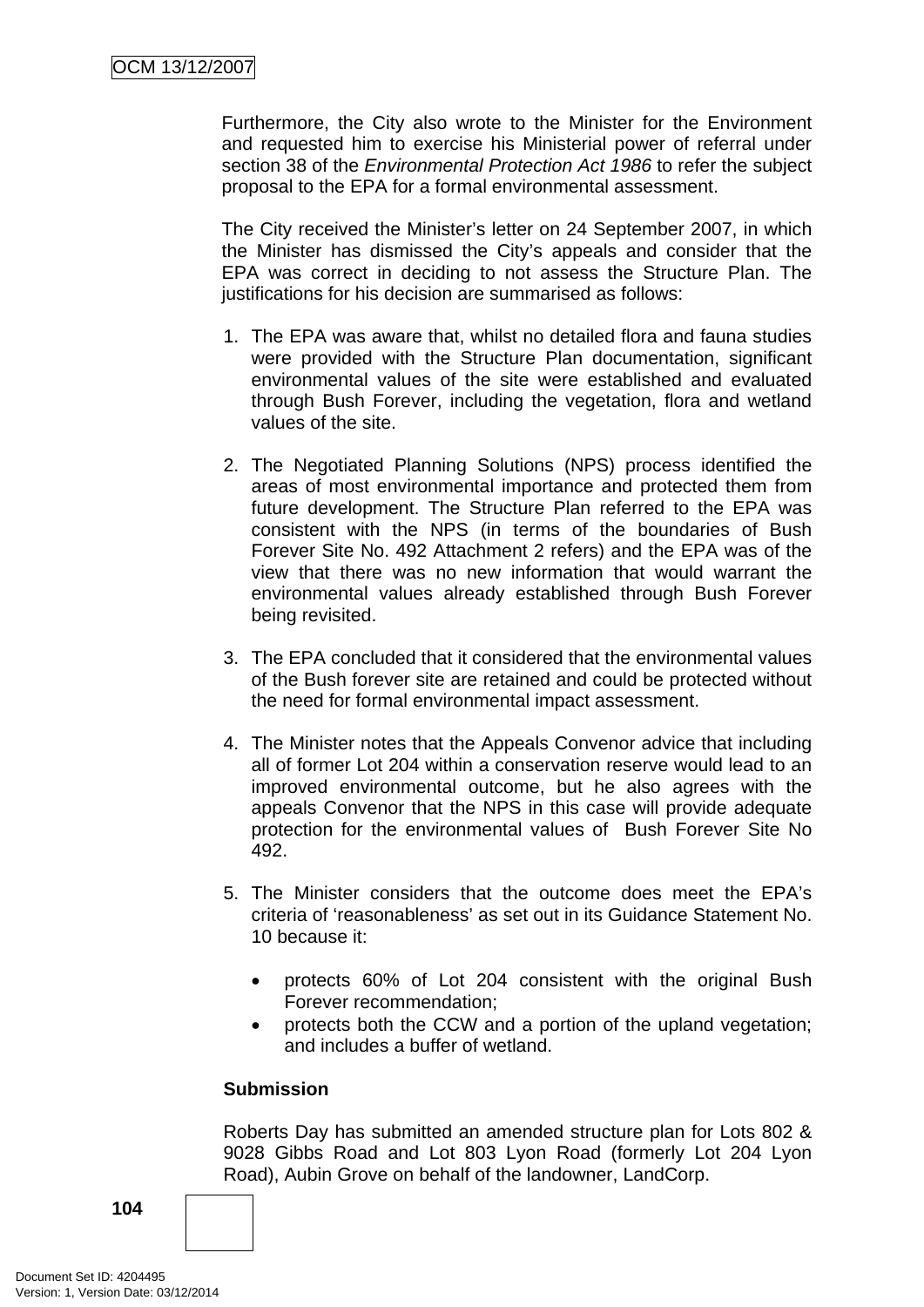The amended version of the proposed Structure Plan is included in Attachment 4 of this report.

## **Report**

Under the *Environmental Protection Act 1986*, the Minister's decision of dismissing the City's appeals against the EPA's decision of not to assess the proposed Structure Plan is the final avenue that the City can pursue with regard to the formal Environmental Assessment. As a result, as far as the Structure Plan is concerned, its environmental issues have been concluded. Accordingly, the Western Australian Planning Commission (WAPC) has advised of their intention to make a decision on the proposed Structure Plan based upon the merit of the structure plan design rather than environmental issues. It is unlikely that the WAPC will refuse the Structure Plan, given that the three subject development cells (Lot 802 & 9028 Gibbs Road and Lot 803 Lyon Road) are zoned Urban and the Structure Plan is consistent with the NPS outcome.

Based upon the above analysis, it is understood that the applicant does not have to further negotiate with the City in terms of the final approval of the Structure Plan. The applicant would basically have the following two options:

- 1. Waiting for the WAPC's final decision on the Structure Plan, in which the WAPC would need to have due regard on the City's decision, but the final outcome would still unlikely be a refusal due to the reasons stated in the above.
- 2. In the case that WAPC did resolve to refuse the proposal, then the applicant can appeal against the WAPC's decision of refusal under the *Planning and Development Act 2005.* It is considered quite unlikely that the WAPC would make such a decision given the final outcome of the City's appeal against the EPA's decision of not to formally assess the proposal.

Notwithstanding the above, the City's Officers have managed to arrange a meeting with the applicant and LandCorp under the City's former Councillor Tilbury's request to negotiate a compromised outcome on the Structure Plan design in order to better protect the Conservation Category Wetland (CCW) within Bush Forever Site No. 492. It is understood that the greatest concern is related to the interface of the CCW and the north-eastern development cell. The following compromises between the City and LandCorp have been reached through the negotiation:

• LandCorp has agreed to compromise by providing 50m buffer to the CCW (from the north-eastern development cell) instead of the 30m buffer provided on the initial Structure Plan to maximise the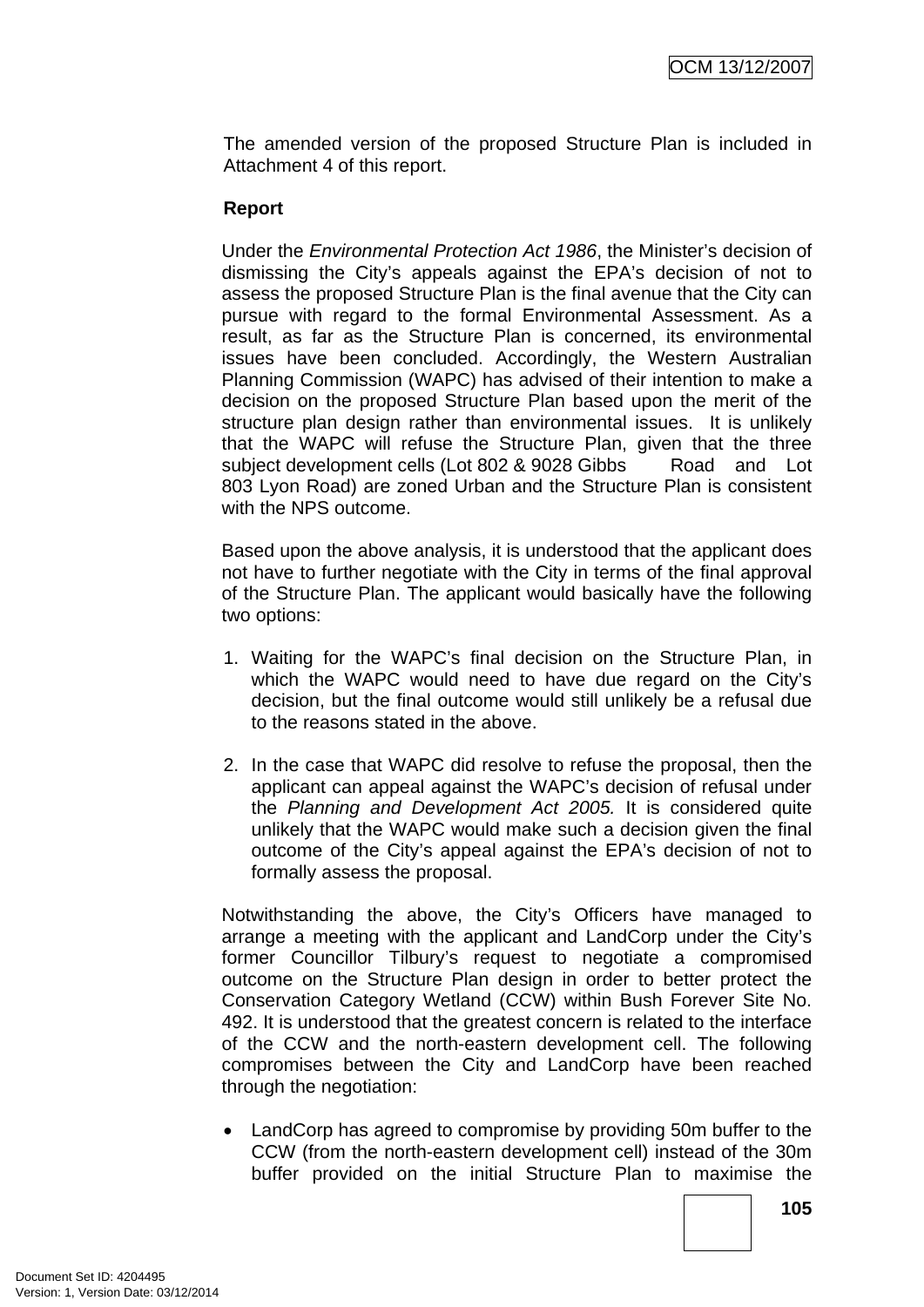protection of the CCW. This will lead to a reduction on the total lot yield.

• The City as a trade-off supports the up-coding of the land adjacent to the CCW interface from R20 to R30, which is consistent with the *Liveable Neighbourhoods* planning principles, and provides LandCorp the opportunity to bring the lot yield back to the initial figure.

It is considered that the negotiated compromises will achieve a mutual benefit for both parties, achieving a reasonable planning outcome, given that the City has lost the appeal against the EPA and that the LandCorp technically does not have to further negotiate with the City in terms of the Structure Plan approval. It must be pointed out that LandCorp has advised the City that it has no intention to modify the layout of the Structure Plan any further than has been indicated.

Other details of the proposed Structure Plan are kept the same as the previous version (Council Minute No. 3402, OCM 08/03/2007 refers).

Public Open Space (POS) contribution is based on 10% of gross subdivisional area (after the deductions for the pump station, core wetland and drainage) as per normal practice. Any shortfall of the 10% will be provided by cash-in-lieu by the subdivider as mentioned in Council Minute No. 3402. This can be dealt at the subdivision stage. The cash-in-lieu could be used to fund facilities within the POS, dual use paths within the Bush Forever site etc.

The modifications to the proposed Structure Plan are considered minor in nature as "the variations do not materially alter the intent of the structure plan", and as such, re-advertising of the Structure Plan is considered unnecessary.

It is therefore recommended that the Council adopt the amended version of the proposed Structure Plan subject to the recommended modification which is related to the City's engineering road reserve requirement recommended in the previous Council Agenda (Minute No. 3402). Furthermore, it is also recommended that the Schedule of Submissions along with the officer's comments be adopted. These identify that a Wetland Management Plan, Water Management Plan, Nutrient and Irrigation Management Plan and Acid Sulphate Soil Management Plan will need to be provided by the subdivider at the subdivision stage as part of the subdivision conditions.

## **Strategic Plan/Policy Implications**

## *Demographic Planning*

*• To ensure development will enhance the levels of amenity currently enjoyed by the community.* 

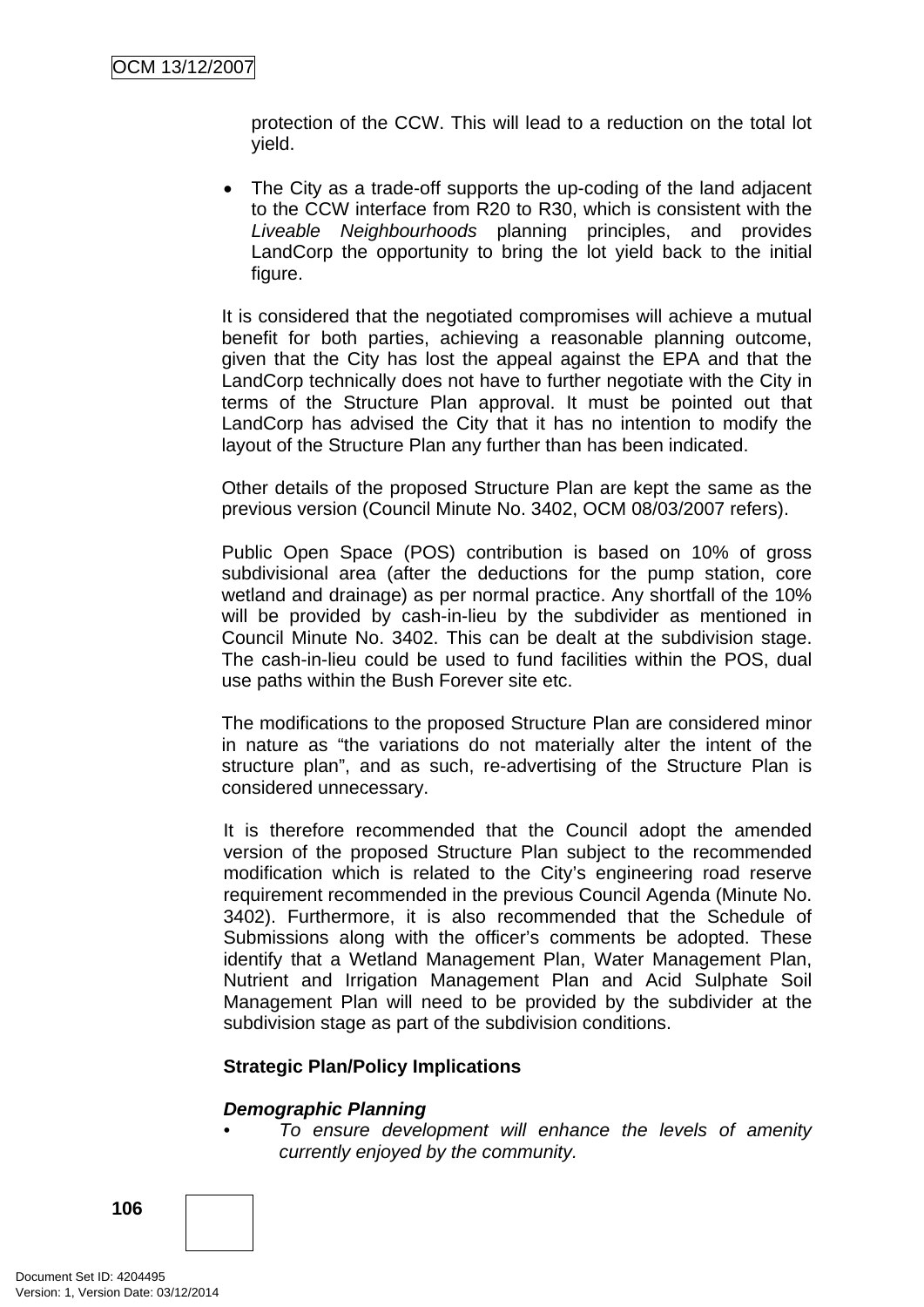## *Natural Environmental Management*

- *To conserve, preserve and where required, remediate the quality, extent and uniqueness of the natural environment that exists within the district.*
- *To ensure development of the district is undertaken in such a way that the balance between the natural and human environment is maintained.*

The Planning Policies which apply to this item are:

| SPD1  | <b>Bushland Conservation Policy</b>          |
|-------|----------------------------------------------|
| SPD5  | <b>Wetland Conservation Policy</b>           |
| APD4  | <b>Public Open Space</b>                     |
| APD28 | <b>Public Open Space Credit Calculations</b> |
| APD30 | Road Reserve and Pavement Standards          |

## **Budget/Financial Implications**

The cost of maintaining the public open space at the expiry of the two years maintenance period.

## **Legal Implications**

Applicant/LandCorp has the right to appeal against Council's decision if Council has resolved to refuse the proposed Structure Plan under the *Planning and Development Act 2005*.

## **Community Consultation**

The Structure Plan was advertised to the community for a period of 21 days. This included an advertisement in two local papers circulating in the District, letters to adjoining owners, letters to servicing and other government agencies, copies of the report and plans on Council's website and a copy at the front counter of the Council's Administration Building.

The variation to the Structure Plan is considered minor and as such readvertising of the Structure Plan is considered unnecessary.

## **Attachment(s)**

- (1) Location Plan
- (2) Map of Bush Forever Site No. 492
- (3) Proposed Structure Plan
- (4) Amended Version of Proposed Structure Plan
- (5) Schedule of Submissions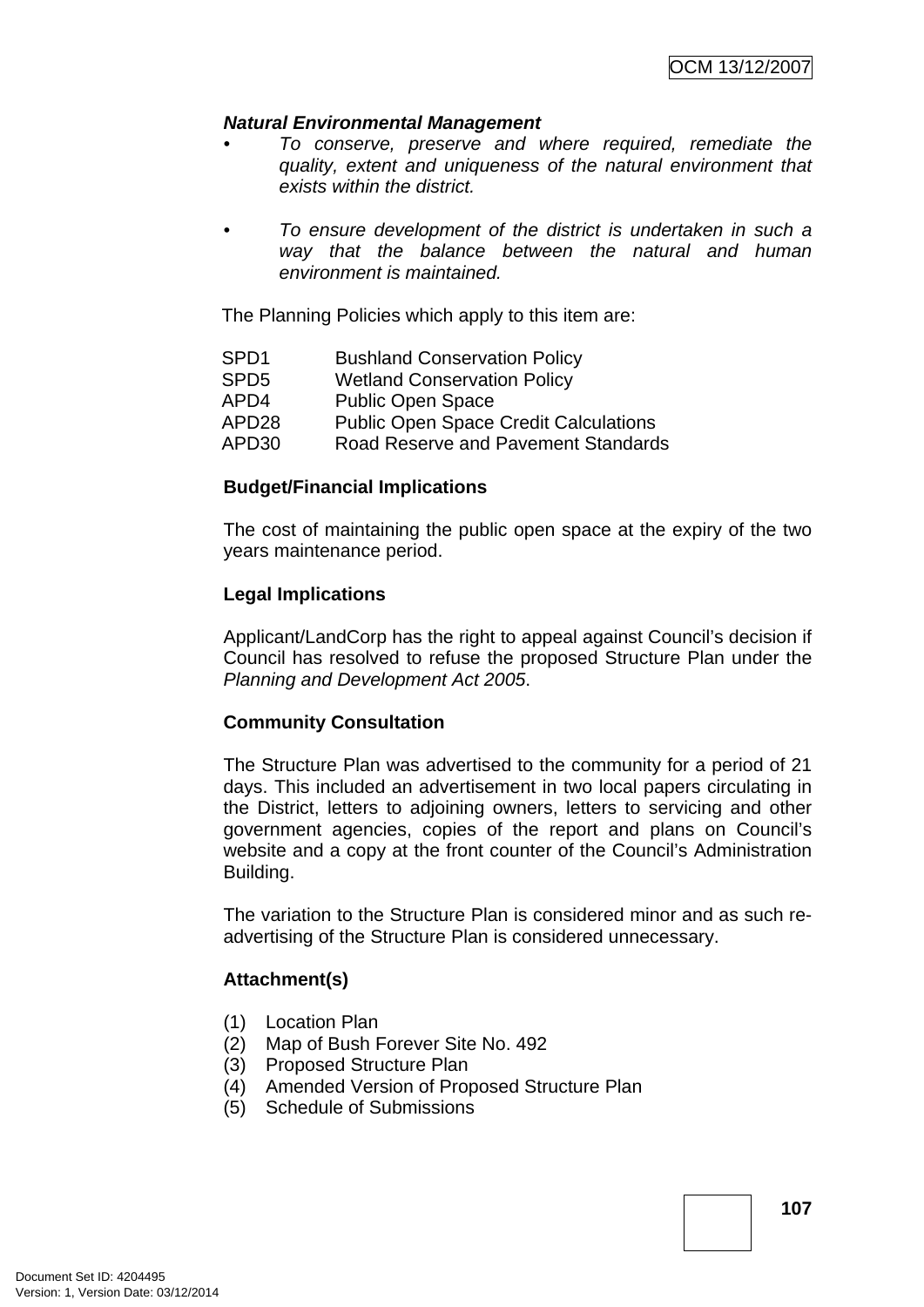## **Advice to Proponent(s)/Submissioners**

The Proponent(s) and those who lodged a submission on the proposal have been advised that this matter is to be considered at 13 December 2007 Council Meeting.

#### **Implications of Section 3.18(3) Local Government Act, 1995**

Nil.

## **15. FINANCE AND CORPORATE SERVICES DIVISION ISSUES**

#### **15.1 (MINUTE NO 3637) (OCM 13/12/2007) - LIST OF CREDITORS PAID - OCTOBER 2007 (5605) (K LAPHAM) (ATTACH)**

#### **RECOMMENDATION**

That Council receive the List of Creditors Paid for October 2007, as attached to the Agenda.

#### **COUNCIL DECISION**

MOVED Clr V Oliver SECONDED Clr S Limbert that the recommendation be adopted.

**CARRIED 10/0**

## **Background**

It is a requirement of the Local Government (Financial Management) Regulations 1996, that a List of Creditors Paid be compiled each month and provided to Council.

#### **Submission**

N/A

#### **Report**

The List of Accounts for October 2007 is attached to the Agenda for consideration. The list contains details of payments made by the City in relation to goods and services received by the City.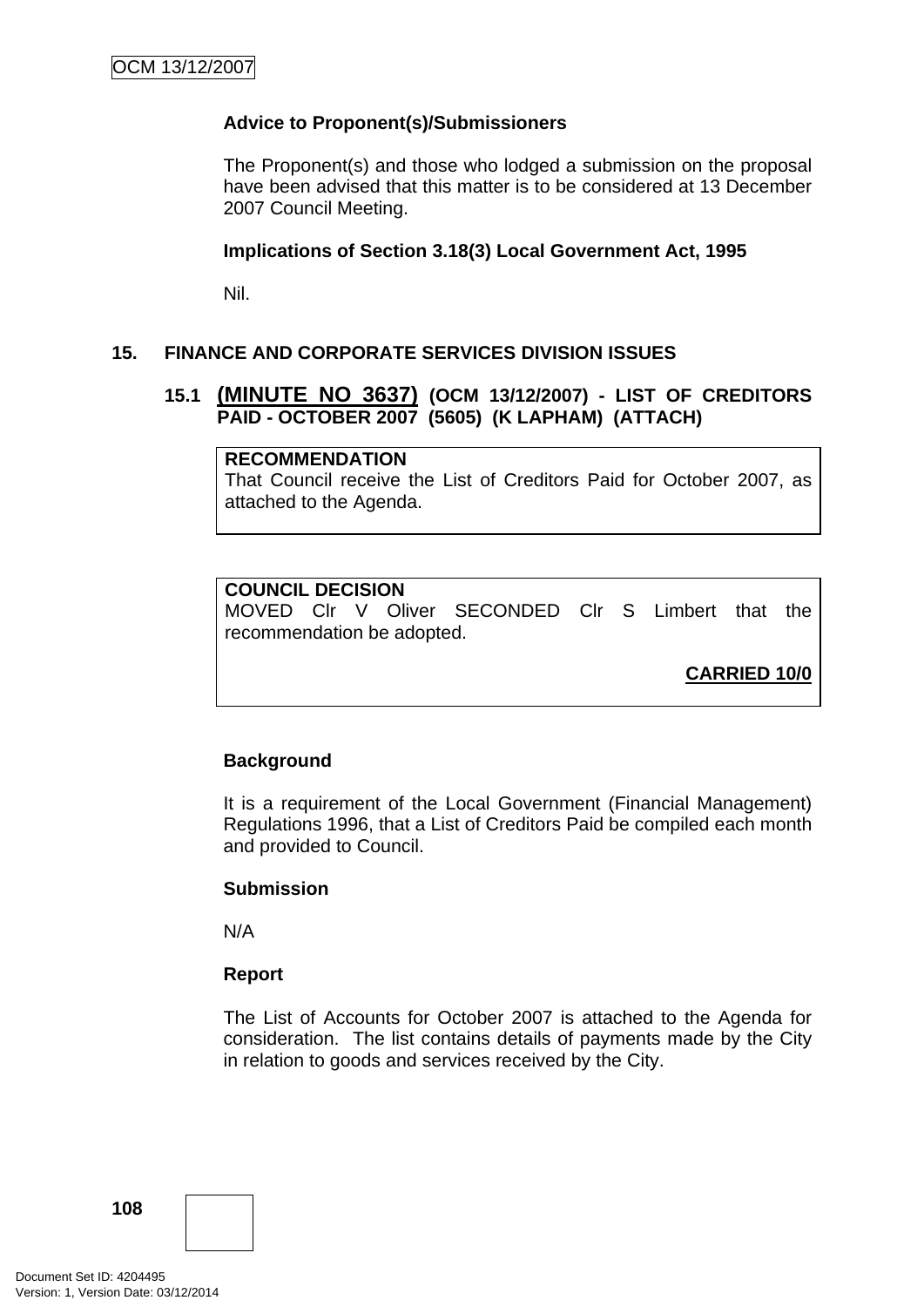## **Strategic Plan/Policy Implications**

#### *Governance Excellence*

*• To conduct Council business in open public forums and to manage Council affairs by employing publicly accountable practices.* 

#### **Budget/Financial Implications**

N/A

## **Legal Implications**

N/A

## **Community Consultation**

N/A

## **Attachment(s)**

List of Creditors Paid - October 2007.

## **Advice to Proponent(s)/Submissioners**

N/A

## **Implications of Section 3.18(3) Local Government Act, 1995**

Nil.

## **15.2 (MINUTE NO 3638) (OCM 13/12/2007) - STATEMENT OF FINANCIL ACTIVITY - OCTOBER 2007 (5505) (N MAURICIO) (ATTACH)**

#### **RECOMMENDATION**

That Council receive the Statement of Financial Activity and associated reports for the period ending 31 October 2007, as attached to the Agenda.

## **COUNCIL DECISION**

MOVED Clr V Oliver SECONDED Clr S Limbert that the recommendation be adopted.

# **CARRIED 10/0**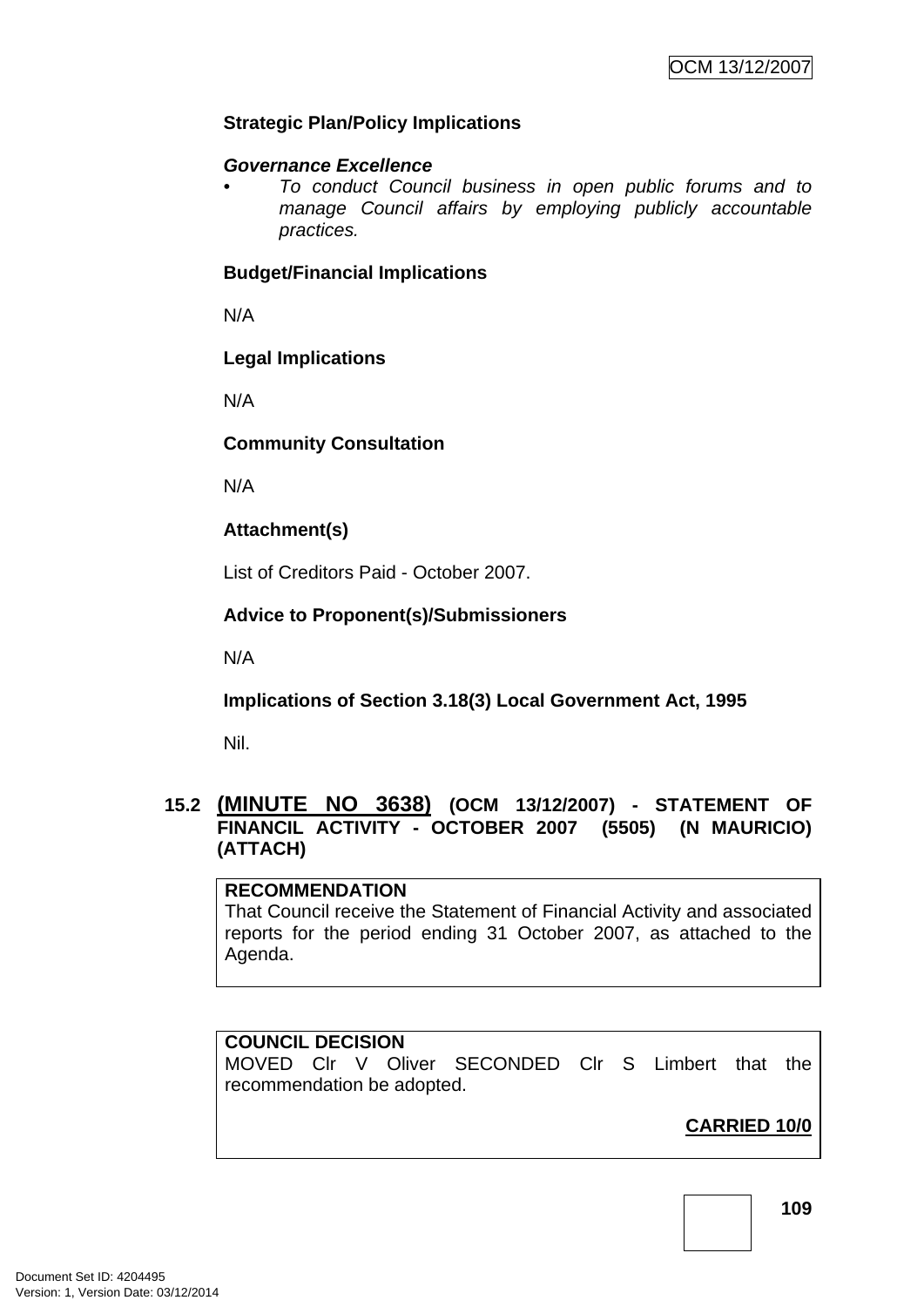## **Background**

Regulation 34(1) of the Local Government (Financial Management) Regulations 1996 prescribes that a local government is to prepare each month a Statement of Financial Activity.

Regulation 34(2) requires the Statement of Financial Activity to be accompanied by documents containing:–

- (a) details of the composition of the closing net current assets (less restricted and committed assets),
- (b) explanations for each material variance identified between YTD budgets and actuals; and
- (c) any other supporting information considered relevant by the local government.

Regulation 34(4)(a) prescribes that the Statement of Financial Activity and accompanying documents are to be presented to the Council.

#### **Submission**

N/A

## **Report**

Attached to the Agenda is the Statement of Financial Activity for October 2007.

Note 1 shows how much capital grants and contributions are contained within the reported operating revenue.

Note 2 provides a reconciliation of Council's net current assets (adjusted for restricted assets and cash backed leave provisions). This provides a financial measure of Council's working capital and an indication of its liquid financial health.

Also provided are Reserve Fund and Restricted Funds Analysis Statements. These assist to substantiate the calculation of Council's net current assets position.

The Reserve Fund Statement reports the budget and actual balances for Council's cash backed reserves, whilst the Restricted Funds Analysis summarises bonds, deposits and infrastructure contributions held by Council. The funds reported in these statements are deemed restricted in accordance with Australian Accounting Standard AAS27.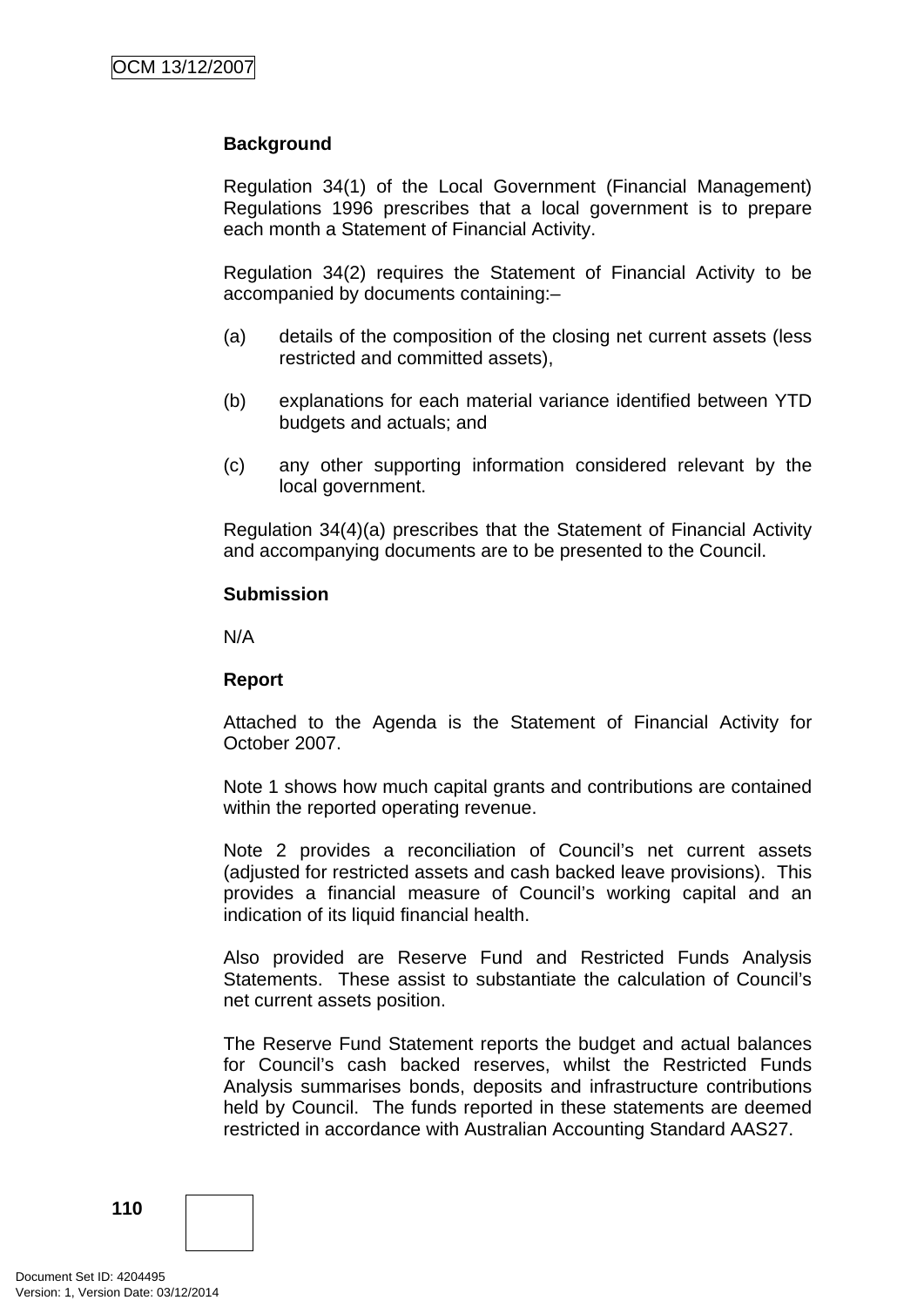## Material Variance Threshold

For the purpose of identifying material variances in Statements of Financial Activity, Financial Management Regulation 34(5) requires Council to adopt each financial year, a percentage or value calculated in accordance with Australian Accounting Standard AAS5 - Materiality. This standard defines materiality in financial reporting and states that materiality is a matter for professional judgement. Information is material where its exclusion may impair the usefulness of the information provided. AAS5 does offer some guidance in this regard by stating that an amount that is equal to or greater than 10% of the appropriate base amount may be presumed to be material.

The materiality threshold set by Council for the 2007/08 financial year \$50,000 or 10% (whichever is the greater). This was increased from \$10,000 from previous years to better focus reporting and management's attention to variances considered more material in view of Council's budget size.

#### Quarterly Performance Review of Investments

As required under Council Policy SFCS1, the City reports on a quarterly basis the performance of its monetary investments against a benchmark agreed by Council. The table below highlights the performance for the 2006/07 financial year as well as the performance for the last quarter.

| <b>Portfolio Performance</b><br><b>Period</b> | <b>Benchmark</b> | <b>Portfolio</b> | Variance  |
|-----------------------------------------------|------------------|------------------|-----------|
|                                               |                  |                  |           |
| Last Month (June 2007)                        | 0.005%           | 0.001%           | $-0.004%$ |
| Last three months                             | 1.61%            | 1.80%            | 0.190%    |
| Last six months                               | 3.21%            | 3.66%            | 0.450%    |
| Last twelve months                            | 6.42%            | 7.53%            | 1.110%    |
| <b>Weighted Average Funds</b>                 | \$54,150,000     |                  |           |
| <b>Additional Annual Income</b>               | \$601,065        |                  |           |

The performance for the financial year ending 30 June 2007 was 7.53% against the benchmark 90 day BBSW published by UBS of 6.42%. This additional 1.11% for the twelve months allowed the City to earn approximately \$601,000 in interest which is equivalent to a 2.25% rate increase the City did not have to impose on ratepayers.

The higher result has been achieved using an independent financial adviser, Oakvale Capital Ltd, who assesses all investment products offered to the City and does not promote products prepared by itself. Oakvale does not take fees or trailing commissions from financial promoters/banks. Oakvale also advise the City of Perth, City of Gosnells, Town of Cambridge amongst others.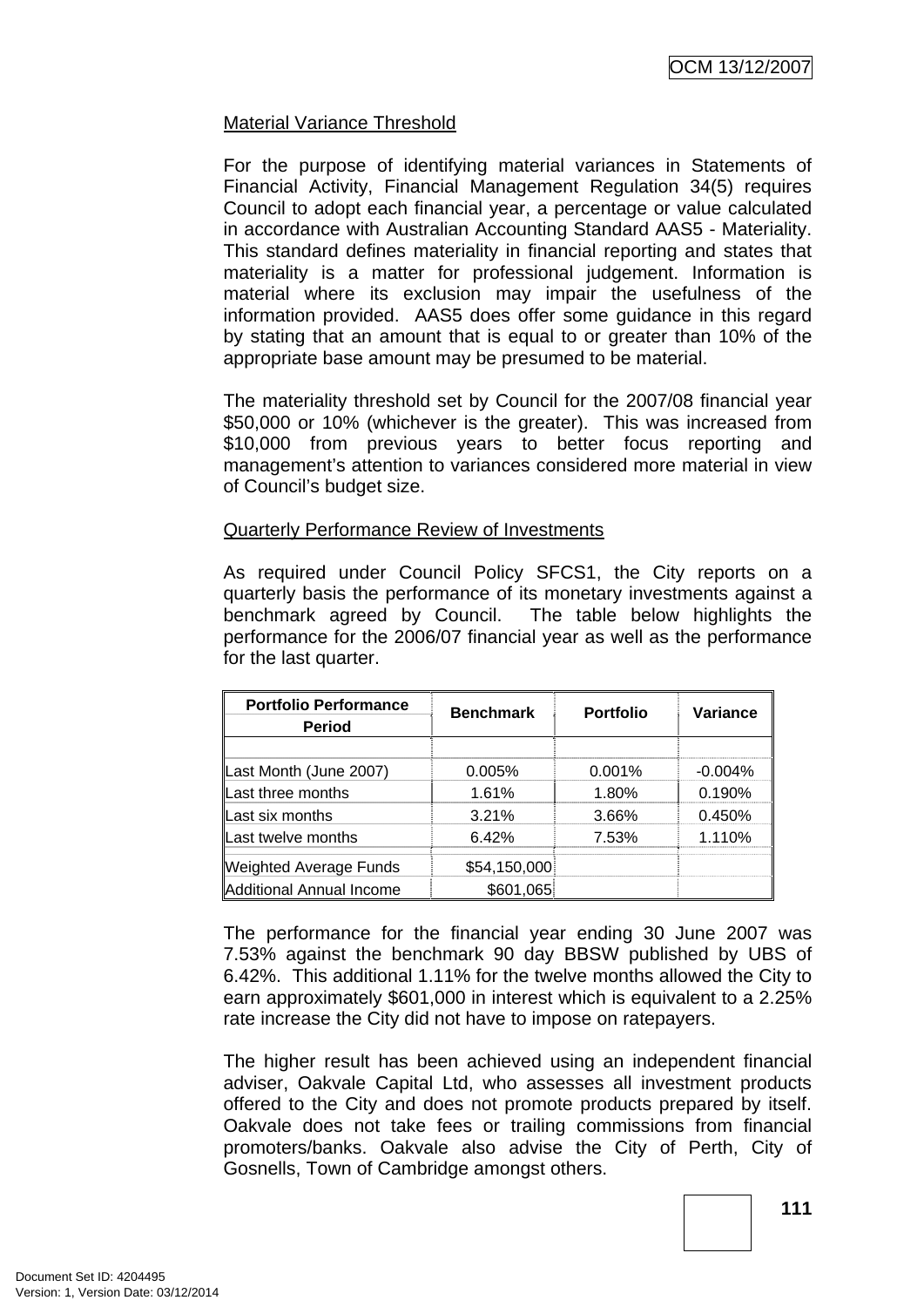## **Strategic Plan/Policy Implications**

## *Governance Excellence*

*• To conduct Council business in open public forums and to manage Council affairs by employing publicly accountable practices.* 

#### **Budget/Financial Implications**

Where variances reported are of a permanent nature, they will impact upon Council's end of year surplus/deficit position.

#### **Legal Implications**

Section 6.4 of the Local Government Act, 1995 and Regulation 34 of the Local Government (Financial Management) Regulations 1996, refer.

#### **Community Consultation**

N/A

## **Attachment(s)**

Statement of Financial Activity and associated reports - October 2007.

## **Advice to Proponent(s)/Submissioners**

N/A

## **Implications of Section 3.18(3) Local Government Act, 1995**

Nil.

MAYOR LEE, DEPUTY MAYOR ALLEN, CLRS OLIVER AND GRAHAM LEFT THE MEETING AT THIS STAGE THE TIME BEING 8.09 PM

#### **DECLARATION OF INTEREST**

The Chief Executive Officer advised the meeting that he had received declarations of interest from the following:

## **MAYOR STEPHEN LEE**

Declared a financial interest pursuant to Section 5.62(1)(ea) of the Local Government Act, 1995, in Item 16.1 'Temporary Closure of Beach Road'. The nature of the interest is that it appears that he was the recipient of a notifiable gift from the developer (Australand) in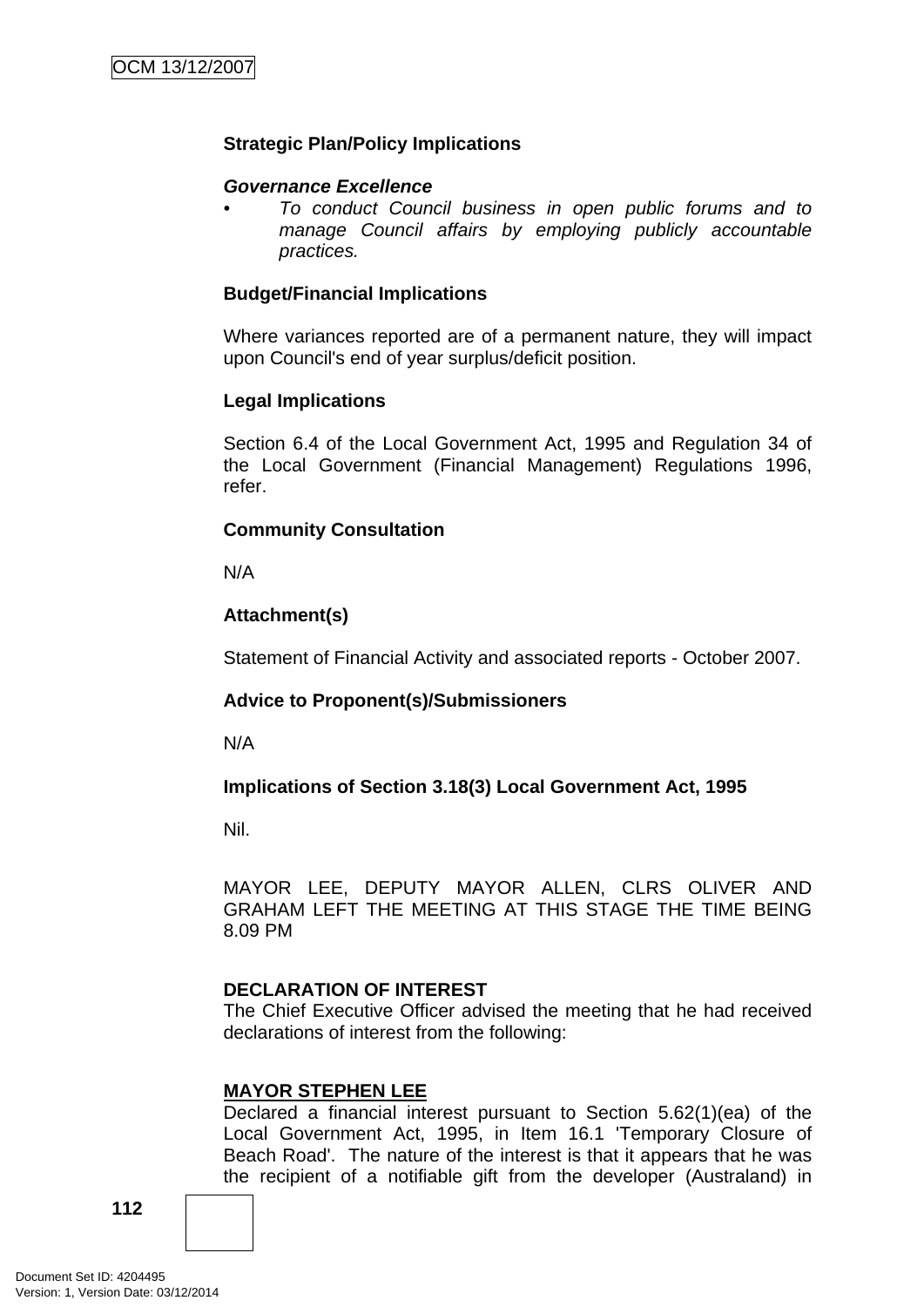relation to the 2005 election at which he was elected, and is therefore deemed to be a closely associated person.

#### **DEPUTY MAYOR KEVIN ALLEN**

Declared a financial interest pursuant to Section 5.60B of the Local Government Act, 1995, in Item 16.1 'Temporary Closure of Beach Road'. The nature of the interest is that he is a proximity landowner of property adjoining land adjacent to the Port Coogee development, from where this business currently operates.

#### **CLR VAL OLIVER**

Declared a financial interest pursuant to Section 5.61 of the Local Government Act, 1995, in Item 16.1 'Temporary Closure of Beach Road'. The nature of the interest is that she had received a notifiable gift, relative to the 2005 election at which she was elected, from Mayor Lee, who is deemed to be closely associated with a person in relation to this matter.

#### **CLR RICHARD GRAHAM**

Declared a financial interest pursuant to Part 21 of Council's Standing Orders, in Item 16.1 'Temporary Closure of Beach Road'. The nature of the interest is that he has given evidence at the corruption and Crime Commission ("CCC") which, by implication, was critical of Australand Limited's conduct in relation to the Port Coogee development. He believes his participation in decision-making in relation to the Port Coogee development gives rise to a perception of a conflict of interest until the CCC makes findings in relation to the matters that were the subject of his evidence.

## **(MINUTE NO 3639) (OCM 13/12/2007) - APPOINTMENT OF PRESIDING MEMBER**

#### **COUNCIL DECISION**

MOVED Clr I Whitfield SECONDED Clr T Romano that Clr Sue Limbert be nominated Presiding Member for this item.

**CARRIED 6/0**

## **16. ENGINEERING & WORKS DIVISION ISSUES**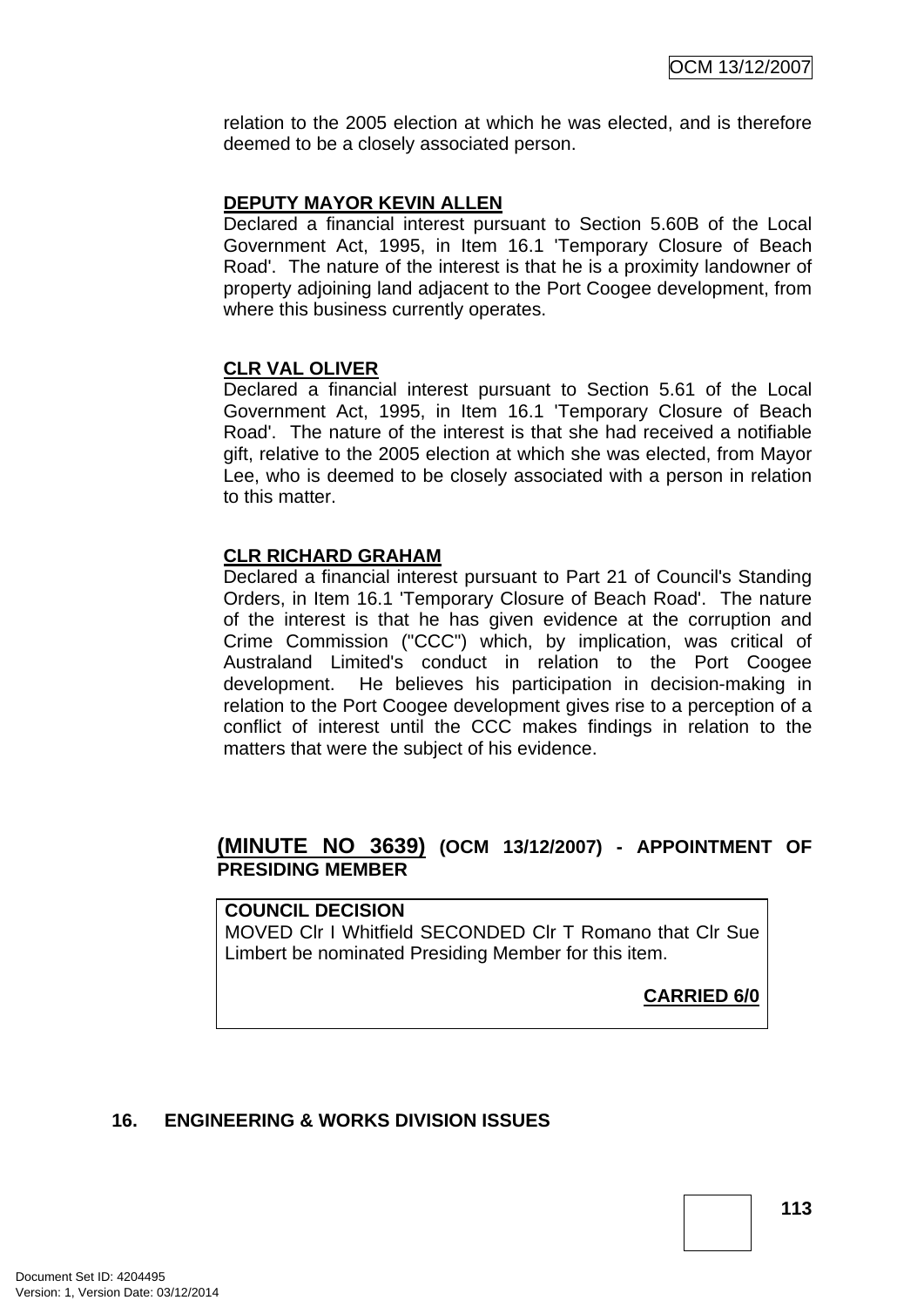## **16.1 (MINUTE NO 3640) (OCM 13/12/2007) - TEMPORARY CLOSURE OF BEACH ROAD (450118) (ML) (ATTACH)**

## **RECOMMENDATION**

That in accordance with section 3.50 of the Local Government Act 1995, Council institutes a temporary closure of Beach Road on the eastern side of Fairview Street commencing on the 17 December 2007 with the road re-opening to traffic two (2) weeks after Ocean Road reopens.

## **COUNCIL DECISION**

MOVED Clr I Whitfield SECONDED Clr T Romano that the recommendation be adopted.

**CARRIED 6/0**

## **Background**

Council at its meeting held 12 July 2007 resolved the following:

- (1) Close Kiesey Street Coogee to through traffic at the intersection of Cockburn Road in accordance with section 3.50 of the Local Government Act 1995.
- (2) Seek support from the residents of Beach Road and Hillcrest Avenue for the establishment of two(2) speed plateaus in the locations identified on the attached plan.
- (3) Subject to support from the affected residents establish two(2) speed plateaus in appropriate locations as identified.
- (4) Monitor the traffic flow in King Street, Hillcrest Avenue and Beach Road 6 months after the reopening of Ocean Road to quantify the impact of the closure and report to Council; however, in the meantime, if any complaints are received from residents, speed calming devices are to be established in the streets in question.
- (5) Seek a commitment from MRWA to fund the proposed improvements to Cockburn Road between Kiesey Street and Amity Blvd as soon as possible.
- (6) Advise those people who made a submission, accordingly.

The closure of Kiesey Street was instituted by the developer on 22 August 2007.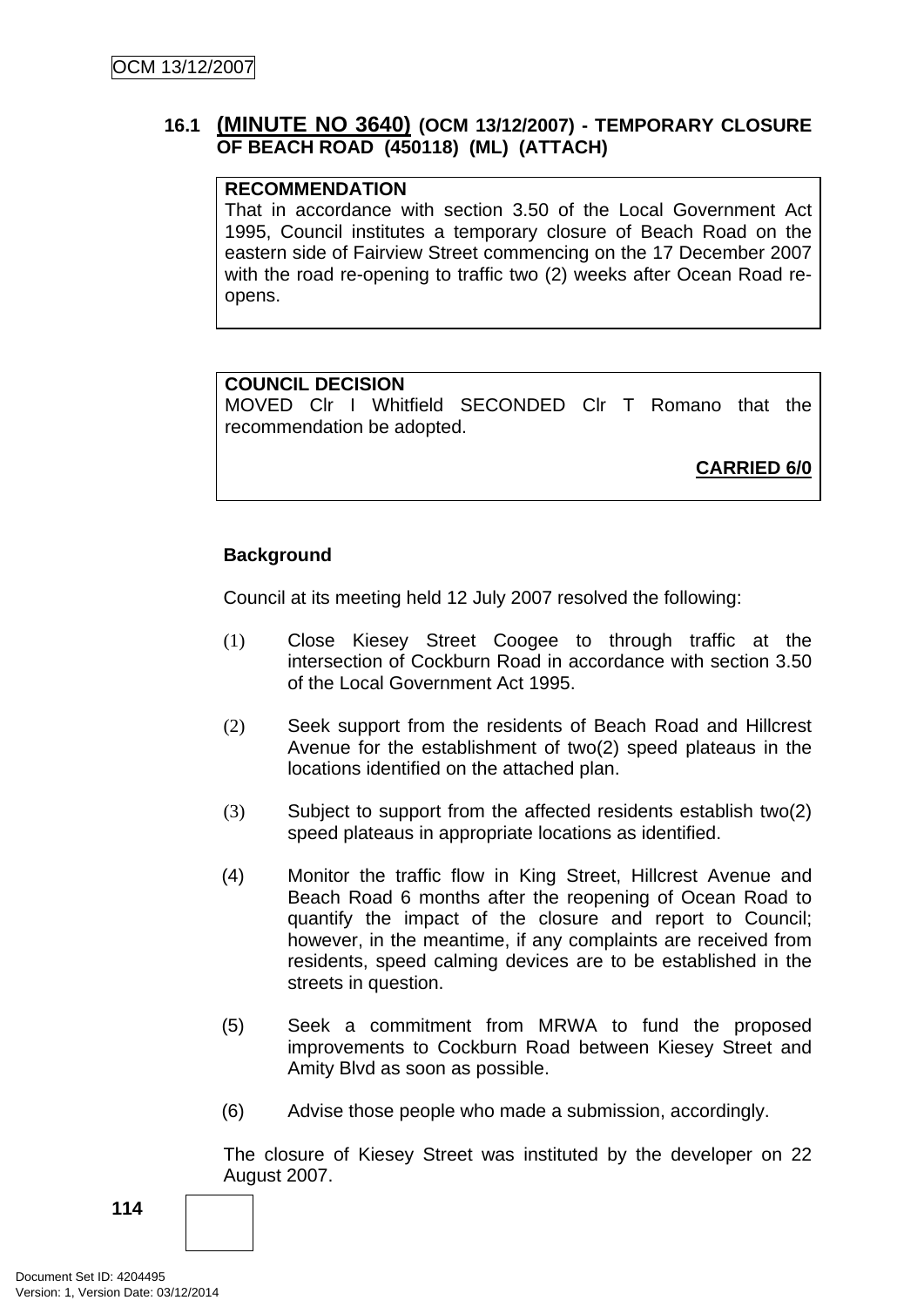On 24 October 2007 the Director Engineering and Works, Clr Reeve-Fowkes, Clr Romano and Clr Allen meet with approximately 15 residents of Hillcrest and Beach to listen to concerns raised regarding the increases in traffic since the Kiesey Street closure was actioned. This meeting prompted a detailed traffic assessment, establishment of more legible directional and advisory signage, discussions with Transperth regarding the possibility of re-routing the bus service and the advertising of a proposed road closure. The concerns raised by the community also prompted the following 'Matter to be Noted for Investigation' lodged at the November OCM:

'*Clr Romano has requested that a report be prepared by Council staff, to be brought to the December 2007 Ordinary Meeting of Council, on the temporary closure of Hillcrest Street on the corner of Beach Road, Coogee, so as to reduce the flow of traffic in the local area.*'

## **Submission**

The following report addresses the traffic issues in the local area of Coogee.

## **Report**

The temporary closure of Ocean Road was instigated on 25 March 2006 to accommodate the re-alignment and upgrade of Cockburn Road as part of the Port Coogee Development. This works also required the complete closure of Kiesey Street which was actioned on 22 August 2007. Since these closures have been enacted traffic increases have been experienced in King Street, Beach Road, Fairview Street, Hillcrest Crescent and Mills Road. The increase in traffic in Beach Road and filtering through to Hillcrest Street, Fairview Street and Mills Street is causing concern and inconvenience to the local community.

Whilst our expectation was for Ocean Road to be re-opened by the end of November 2007, the City has recently received advice that Ocean Road is not due to be re-opened to traffic until 25January 2008 (refer to attached letter from SKM). With the increasing traffic levels on these local roads and the likely increase of through traffic due to the popularity of Coogee Beach during the summer months, the City needs to take action to transfer the through movement of traffic on to roads that are better able to cater for it.

A range of options have been considered to address this situation. An initial review suggested that if the through movement was to be addressed, a more definitive approach needed to be implemented to change travel behaviours. To enable the City to be in a position to act to address the concerns of the residents in a reasonable timeframe one of the options, the proposed temporary closure of Beach Road at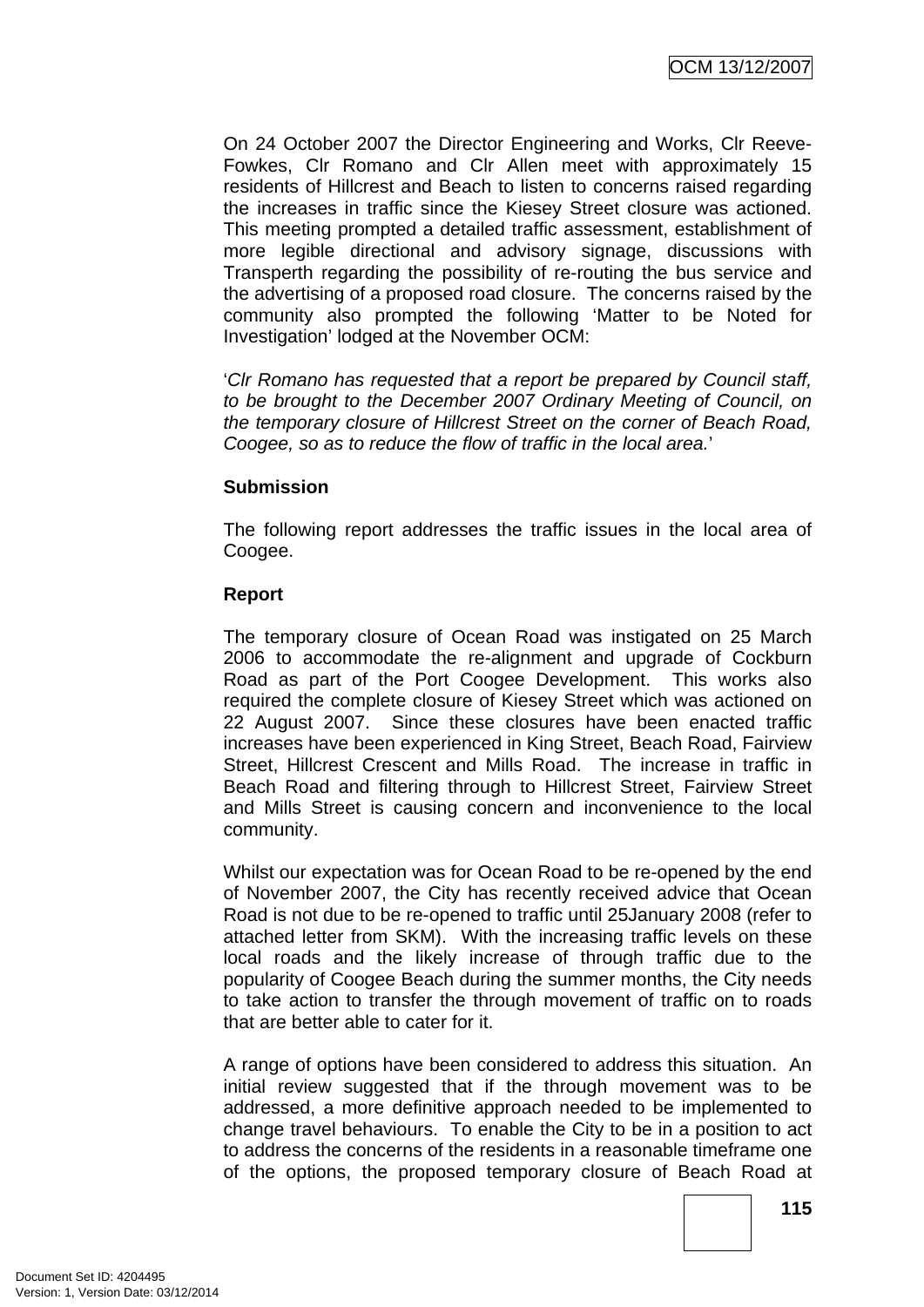Cockburn Road, was advertised to gauge community support. Whilst initially the statistics supported this approach, a more detailed assessment is probably telling a different story. The options are further explored later in this report.

## Technical Review

Traffic analysis in the local area has been conducted at key periods when the traffic environment has changed. Traffic data is available before and after the closure of Ocean Road (25 March 2006) and again after the closure of Kiesey Street (22 August 2007). The following table lists the general changes in traffic volume that has occurred as a result of the closures instituted to date. In summary however we can draw the following conclusions:

- Traffic in Hillcrest increased 90% after the closure of Ocean Road and has increased a further 30% since the closure of Kiesey Street.
- Traffic in Beach increased 42% after the closure of Ocean Road and a further 247% since the closure of Kiesey Street.
- Traffic previously using Kiesey Street is currently using Beach Road, which was anticipated.
- Traffic in King Street has increased by 56% since the closure of both Ocean Road and Kiesey Street.
- Traffic in Mills Road has increased by 61% (however, that growth needs to be considered in the context of the historical baseline data).

| Road                    | <b>Location</b>          | <b>Date</b> | <b>AWT</b> |
|-------------------------|--------------------------|-------------|------------|
| <b>Mills Street</b>     | South of Dowse           | $Jan - 92$  | 429        |
| <b>Mills Street</b>     | South of Dowse           | $Nov - 07$  | 692        |
| <b>Fairview Street</b>  | North of Beach           | Jan - 92    | 476        |
| <b>Fairview Street</b>  | North of Beach           | Nov - 07    | 169        |
| <b>Hillcrest Avenue</b> | South of King            | Mar - 05    | 247        |
| <b>Hillcrest Avenue</b> | South of King            | Nov - 06    | 471        |
| <b>Hillcrest Avenue</b> | South of King            | Nov - 07    | 612        |
| <b>King Street</b>      | <b>East of Hillcrest</b> | Jun - 04    | 1042       |
| <b>King Street</b>      | <b>East of Hillcrest</b> | Jun - 05    | 1083       |
| <b>King Street</b>      | <b>East of Hillcrest</b> | Nov - 07    | 1689       |
| <b>Kiesey Street</b>    |                          | Jan - 05    | 942        |
| <b>Beach Road</b>       | <b>West of Fairview</b>  | Jan - 05    | 423        |
| <b>Beach Road</b>       | <b>West of Fairview</b>  | Nov - 06    | 600        |
| <b>Beach Road</b>       | <b>West of Fairview</b>  | Nov - 07    | 1486       |

• Traffic in Fairview has declined.

## What does all that mean?

• Approximately 1,300 vpd constitute residential traffic.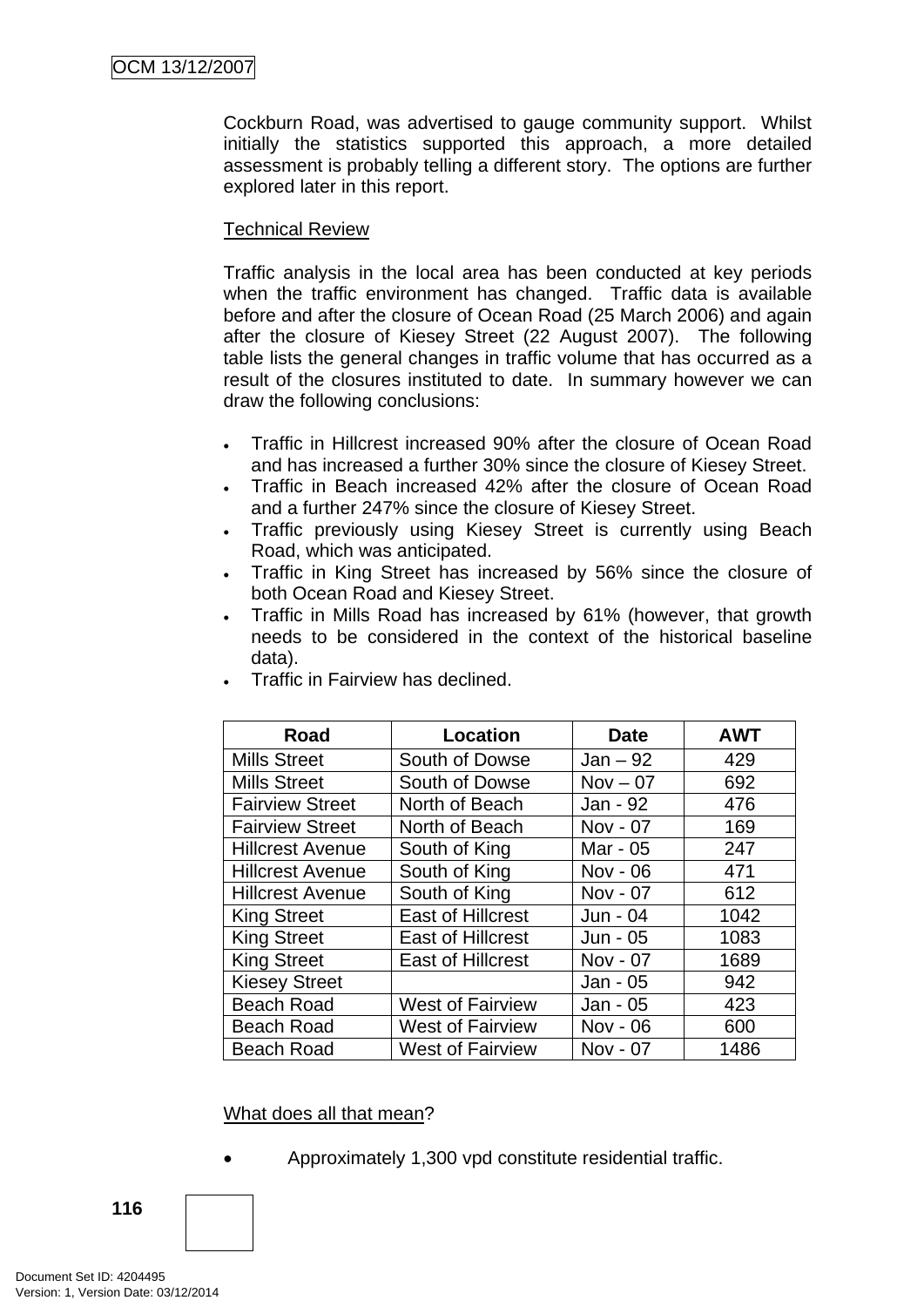- Approximately 15% of vehicles turn right from Beach into Fairview.
- Approximately 270 vpd (15%) are through traffic or 'rat runners' which would otherwise use Ocean Road or Amity Blvd as these are more direct links.
- The rat running traffic constitutes an approximate 25% increase in traffic using the combined roads of Hillcrest, Fairview and Mills (1,150 vpd – 1,473 vpd) as a direct result of Ocean Road being closed.
- Traffic has increased in Hillcrest (and to a lesser extent Mills) as it is generally catering for the through movement of traffic (motorists being unfamiliar with the area and taking the most direct route).
- Residential traffic is generally using Hamilton Road as opposed to Cockburn Road which is probably due to the road works happening in that vicinity.
- Once Ocean Road re-opens traffic volumes on Hillcrest and Mills will reduce to less than 500vpd.

By considering the statistics and putting that detail into some perspective, the following are solutions identified to address the issue and comments on each.

## Do Nothing

The traffic volumes on these local roads in themselves are probably not cause for concern. In the broader scheme of local area traffic, the traffic volumes are not excessive and the road system can easily cater for them. The problem is more one of lifestyle.

The local community have lived in the area and are used to relatively low volumes of traffic on their local streets. Since the redevelopment of Port Coogee and the necessary road closures resulting from that development, the traffic environment has changed in the short term and the people are expressing concerns regarding the change.

We must take into consideration that the current levels of traffic will reduce once Ocean road re-opens in January. The data however is suggesting that the major problem is local area traffic as opposed to through traffic. The closure of Ocean Road has only generated an increase in traffic of approximately 15%. Whilst that may well have accounted for the initial increases in Hillcrest, subsequent increases in both Hillcrest and Mills are as a result of local area traffic (that would previously have used Kiesey Street) re-acclimatising themselves with the changed local traffic environment.

In the broader context of traffic in local areas, Council has presented a serviceable and functional road network in this area which can adequately accommodate the traffic currently being experienced and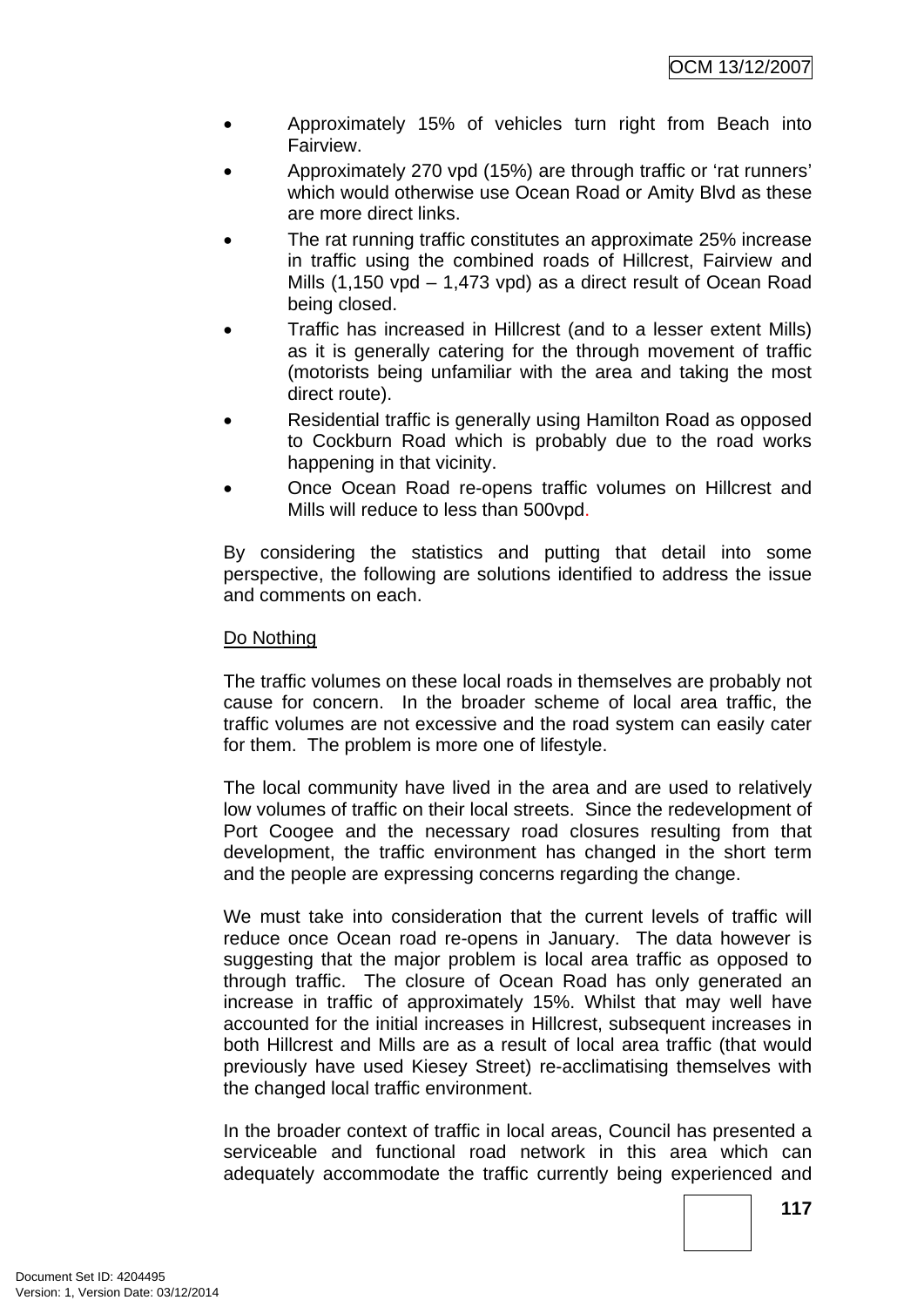Council would be well within its rights to do nothing until Ocean Road re-opens and monitor the situation at that time. That said, if the problem is one of local area traffic as opposed to the through traffic as initially thought, some re-education of the local motorists now will be of benefit. Our solutions however need to be focused on re-educating the local motorists as opposed to penalising the 'rat runner'.

## Closure of Beach Road at Cockburn Road

Officers were lead to believe that the through movement of traffic was causing the major concerns for local residents. This was an easy conclusion to draw as the predominant changes to the current traffic volumes or distribution of traffic occurred as a result of the closure of Ocean Road.

Consequently, an option considered to effectively address the through movement was the closure of Beach Road at Cockburn Road on a temporary basis. This action would ensure that through traffic utilises Amity Boulevard and the new Ocean Road (when it is re-opened) to travel from Cockburn Road and the beach through to Hamilton Road.

Whilst the proposed temporary closure of Beach Road is expected to increase traffic in Duchart Way and Fairview Street, this traffic will only be local residential traffic. The closure is also expected to increase traffic on Amity Boulevard; however, this road is a local distributor and can easily cater for the expected increases.

The statistics however, are no longer supporting this option as they do not suggest that the through movement is causing the concerns. To change travel behaviours of the local residents the City would need to consider a more localised treatment.

## Closure of Beach Road at Hillcrest

Closure of Beach at Hillcrest will effectively force traffic to use Mills and Fairview. To reduce the pressure on Mills, any solution should seek to increase the prominence on Fairview which has seen a general reduction in traffic over the years. The closure of Beach at Hillcrest will not necessarily do this and the grade at the intersection of Hillcrest and Beach is not conducive to a road closure. On this basis this option is not recommended.

## Closure of Beach Road at Fairview

The closure of Beach at Fairview provides the best alternative to address the issues identified to date. A closure at this location presents a clear travel path to local motorists moving into the residential area (particularly east bound). It maintains accessibility for all residents (east bound traffic wanting to turn right into Fairview from Beach) and will not require any adjustments to the local bus route. It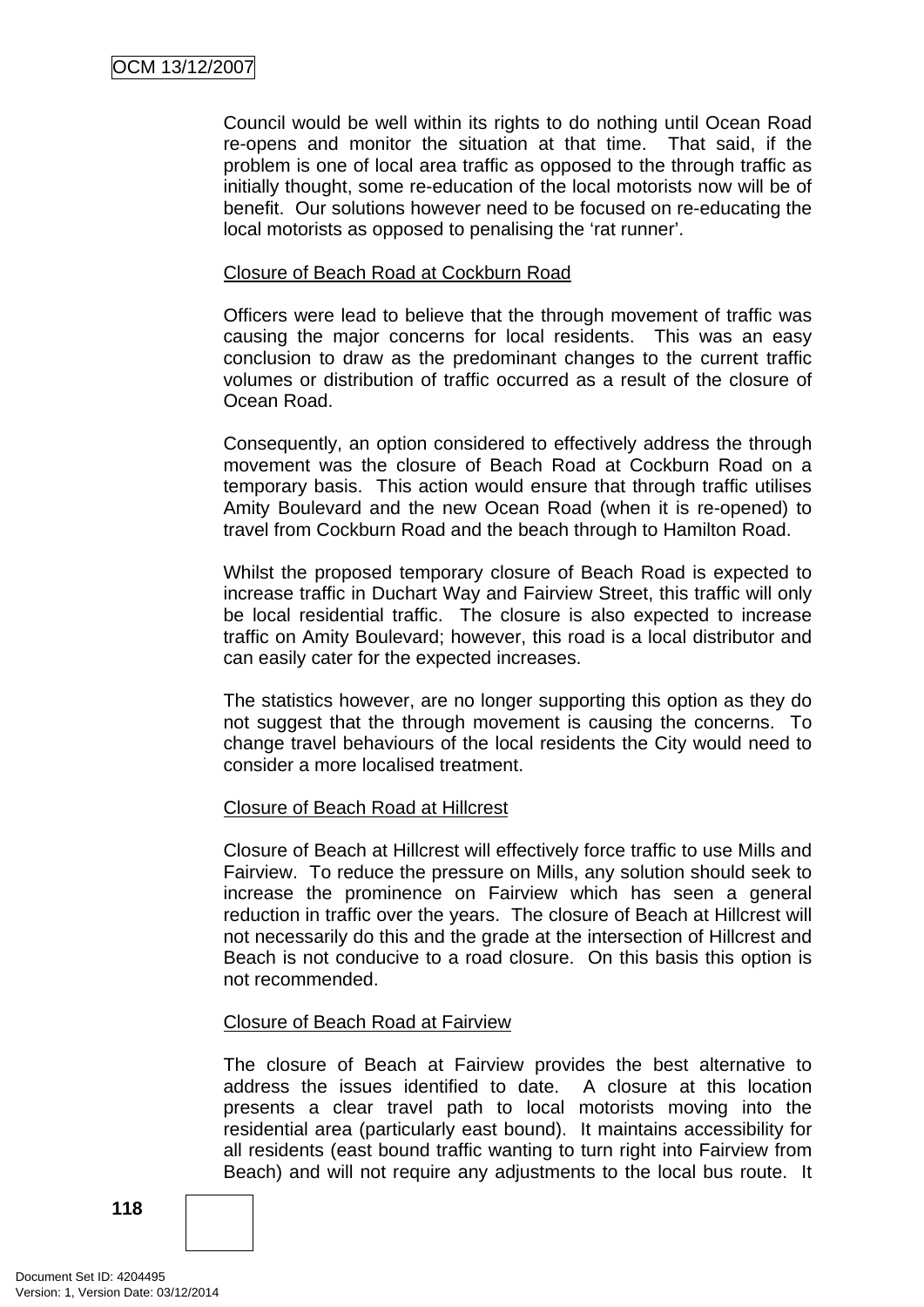will demonstrate the preferred travel path for local residents travelling through to King Street and reduce the pressure from Hillcrest until Ocean Road re-opens to remove the through traffic component.

## Timeframes for Closures

Changing travel behaviour of local residents is always more difficult because they are more familiar with the area and they will generally take the easiest travel path to their destination. On this basis temporary treatments are less effective as it may not provide a long term behavioural change. It is however important that we are able to review the traffic situation in this local area once the local road network is operating as it is intended. That means that any detailed review needs to be conducted after Ocean Road re-opens and traffic has had an opportunity to settle into a normal pattern. It is recommended that the City institute a temporary closure of Beach Road on the eastern side of Fairview Street commencing on the 17 December 2007 and reopening to traffic 2 weeks after Ocean Road re-opens. As already documented and resolved, Officers will conduct a review over a 6 month period once Ocean Road re-opens and will provide a report back to Council on its findings. How the road network is structured in the long term can only be assessed at that time and only after we are dealing with known traffic, travel behaviours and clearly defined travel paths.

## **Strategic Plan/Policy Implications**

## *Demographic Planning*

*• To ensure development will enhance the levels of amenity currently enjoyed by the community.* 

## *Transport Optimisation*

*• To construct and maintain roads which are convenient and safe for vehicles, cyclists and pedestrians.* 

## **Budget/Financial Implications**

Costs for the temporary closure will be met within the engineering operating budget.

## **Legal Implications**

Section 3.50 of the Local Government Act.

## **Community Consultation**

The proposal has been advertised in a local newspaper and service authorities, emergency services and adjoining owners advised.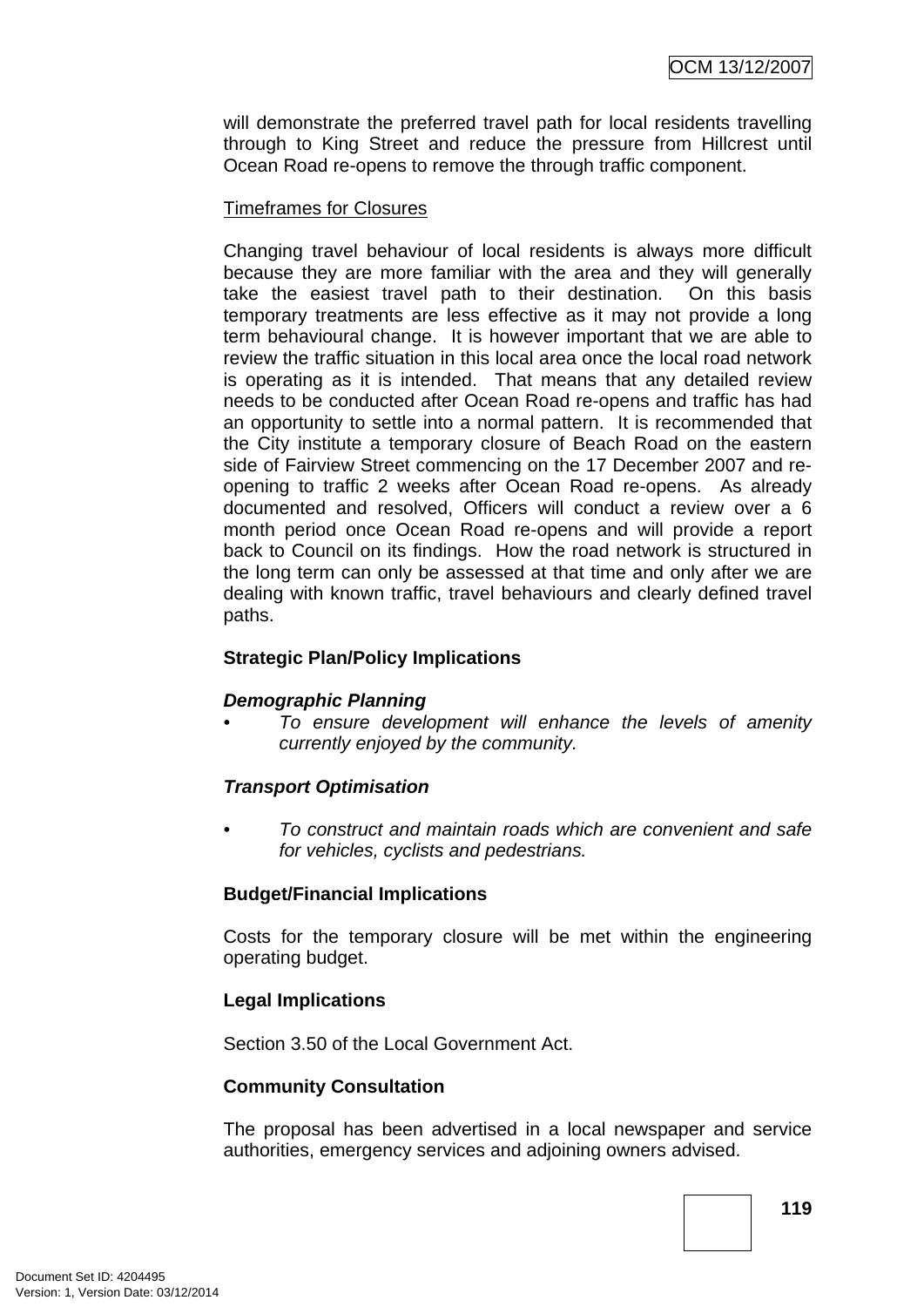The temporary closure of Beach Road at Cockburn Road was initially mooted to address the through movement of traffic from Cockburn Road to Hamilton Road. On this basis and whilst the temporary closure was anticipated to cause inconvenience to the local residents in the short term, the proposal would quickly re-educate the 'rat running' traffic to use the local distributor roads instead of the residential streets. To facilitate this, a letter box drop was distributed on 19 November 2007 advising affected residents of the proposed temporary closure and seeking feedback. Feedback closed on 4 December 2007 however consolidation of that information could not be completed before this report was published.

Preliminary feedback however suggests that whilst residents in Beach and Hillcrest are supportive of the proposed closure, residents in the greater residential area are not supportive due to the inconvenience caused by the closure and the potential traffic increases in their local roads. A majority of the concerns raised can be addressed by the recommended solution as the closure of Beach at Fairview will maintain accessibility of Cockburn Road for residential traffic and will not put additional pressure on Duchart Way and Amity Boulevard.

## **Attachment(s)**

Letter SKM regarding re-opening of Ocean Road.

## **Advice to Proponent(s)/Submissioners**

The community has been advised that this matter is to be considered at 13 December 2007 Council Meeting.

## **Implications of Section 3.18(3) Local Government Act, 1995**

Nil.

MAYOR LEE, DEPUTY MAYOR ALLEN, CLRS OLIVER AND GRAHAM RETURNED TO THE MEETING THE TIME BEING 8.14 PM.

THE PRESIDING MEMBER ADVISED MAYOR LEE, DEPUTY MAYOR ALLEN, CLRS OLIVER AND GRAHAM OF THE COUNCIL DECISION WHILE THEY WERE ABSENT FROM THE MEETING

MAYOR LEE RESUMED THE ROLE OF PRESIDING MEMBER

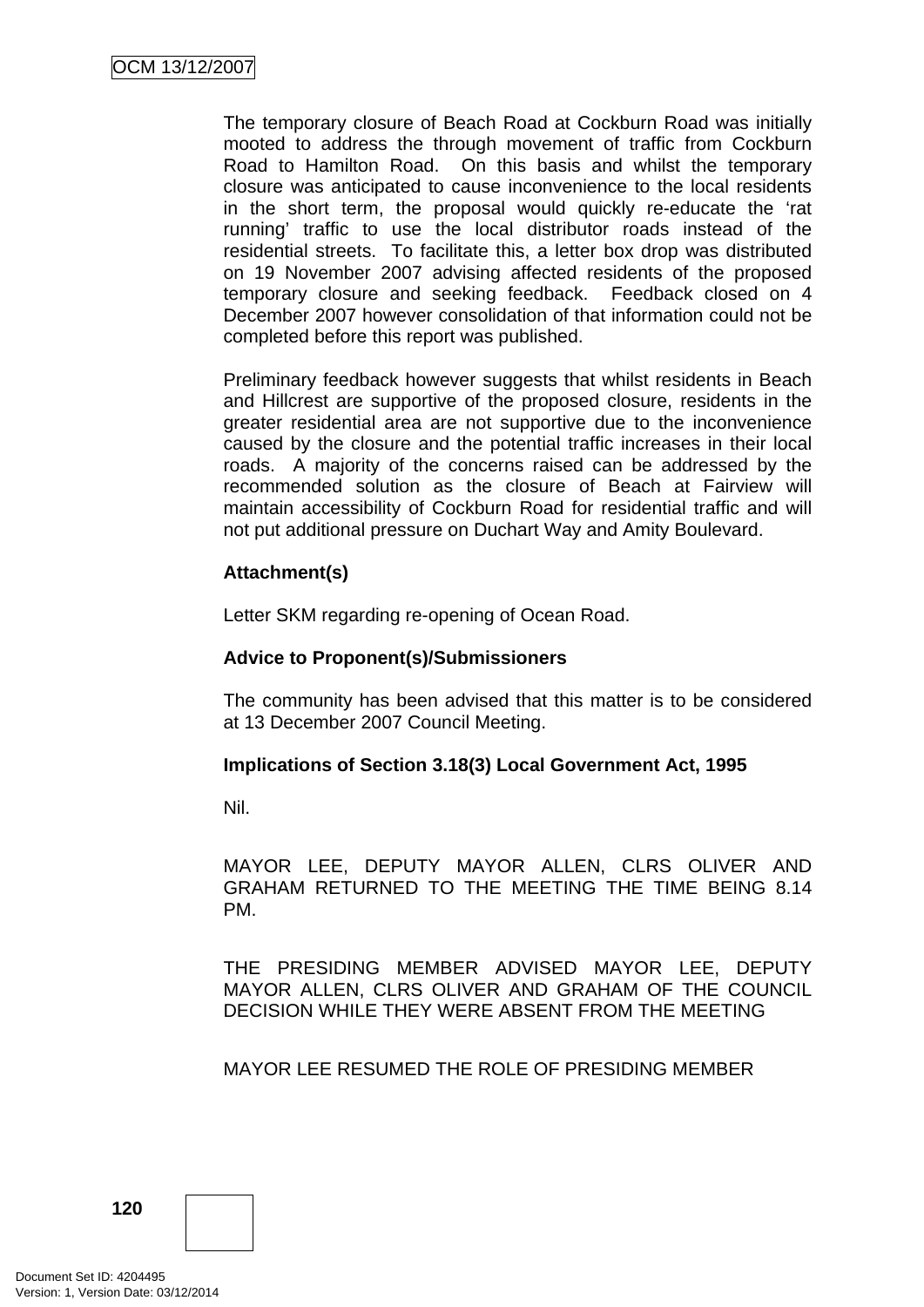## **16.2 (MINUTE NO 3641) (OCM 13/12/2007) - METROPOLITAN FUNCTIONAL ROAD HIERARCHY - CLASSIFICATION CHANGE OF YORK STREET (4316) (450211) (J RADAICH)**

# **RECOMMENDATION**

That Council:

- (1) upgrade the functional road classification of its section of York Street from Local Access to Local Distributor; and
- (2) advise the City of Fremantle and Main Roads WA of its decision.

## **COUNCIL DECISION**

MOVED Clr V Oliver SECONDED Clr S Limbert that the recommendation be adopted.

**CARRIED 10/0**

## **Background**

Roads are classified in terms of their traffic function in order to set appropriate traffic management standards, access controls and funding responsibilities. The functional road classification system in the metropolitan area has been established by agreement between Main Roads WA and individual local governments and has five levels:

- 1) Primary Distributor (e.g. Kwinana Freeway, Stock Road, Armadale Road) – under the care and control of Main Roads WA.
- 2) District Distributor A (e.g. Rockingham Road, Phoenix Road, Farrington Road and North Lake Road).
- 3) District Distributor B (e.g. Winterfold Road, Hamilton Road, Spearwood Avenue west of Stock Road and Sudlow Road).
- 4) Local Distributor (e.g. Doolette Street, Southwell Crescent, Blackwood Avenue, Clontarf Road and Healy Road).
- 5) Access Roads (e.g. Gerald Street, Frederick Road, Stratton Street and Kent Street).

The levels represent the importance of the roles in moving traffic in the road network.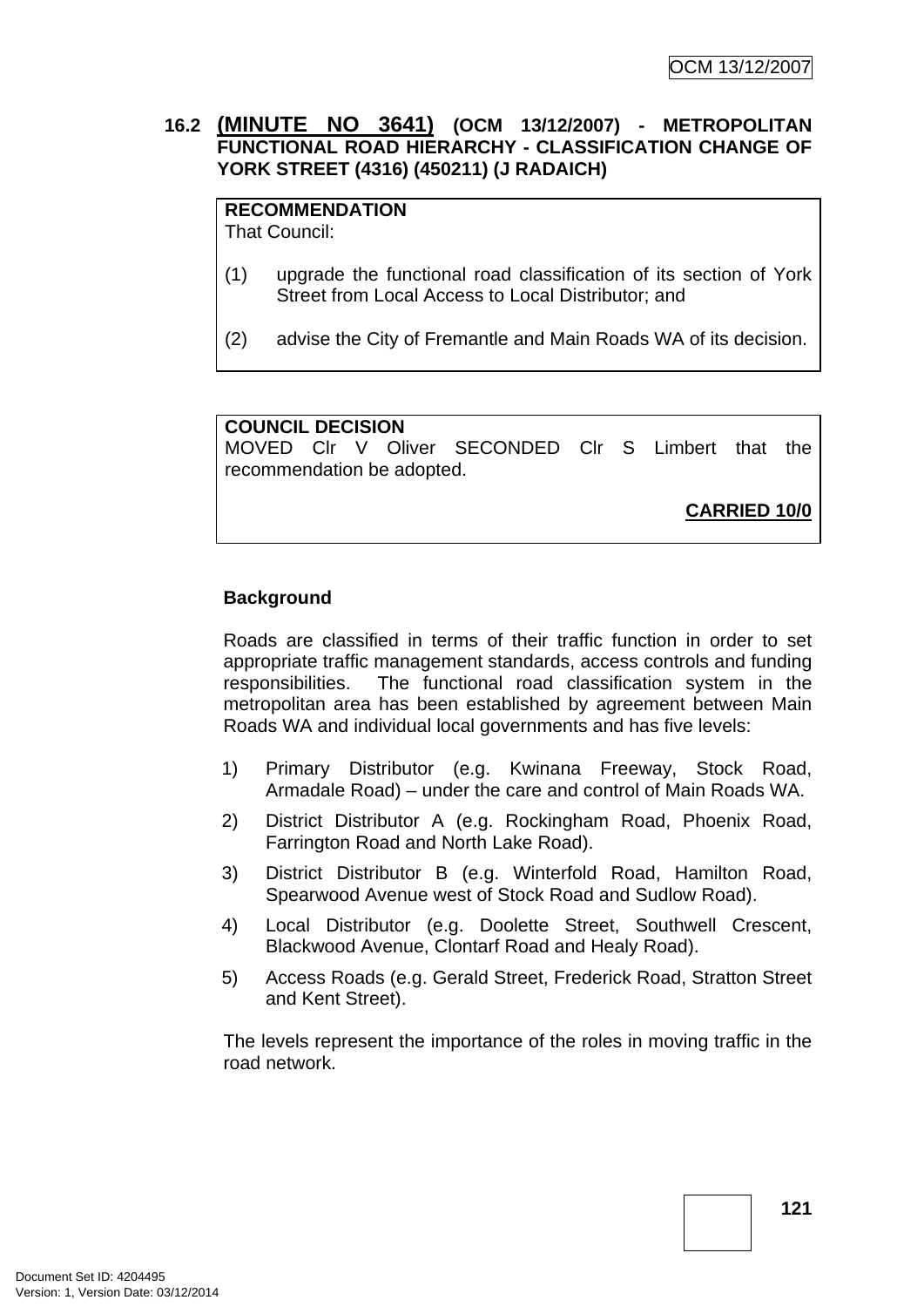## **Submission**

The City of Fremantle have reviewed the function of a number of their Access Roads and identified that these are operating as local distributors. York Street, which runs between Lefroy Road and Clontarf Road, was identified as one of these roads. The section between Jean Street and Clontarf Road (approximately 120 metres) is within the City of Cockburn. Consequently, to re-classify York Street to a local distributor and maintain consistency, the City of Fremantle has requested the City of Cockburn to formally consent to re-classify its section between Jean Street and Clontarf Road.

## **Report**

York Street is currently carrying about 3,000 vehicles per day and functioning as a local distributor road between Clontarf Road and Lefroy Road. It is generally fronted by residences, with six residences having access off the street within the City of Cockburn. The reclassification from access road to local distributor should be supported as:-

- 1) There should be no abnormal change in its traffic characteristics as it is already connected to local distributors at each end.
- 2) Access to Main Roads WA funding for future rehabilitation of this road would be enhanced.
- 3) There are no other significant implications of the proposed upgrading in status.

## **Strategic Plan/Policy Implications**

## *Transport Optimisation*

*• To ensure the City develops a transport network that provides maximum utility for its users, while minimizing environmental and social impacts.* 

## **Budget/Financial Implications**

N/A

## **Legal Implications**

Nil

## **Community Consultation**

As there are not significant implications of the suggested reclassification, the City of Fremantle did not undertake consultation with abutting property owners.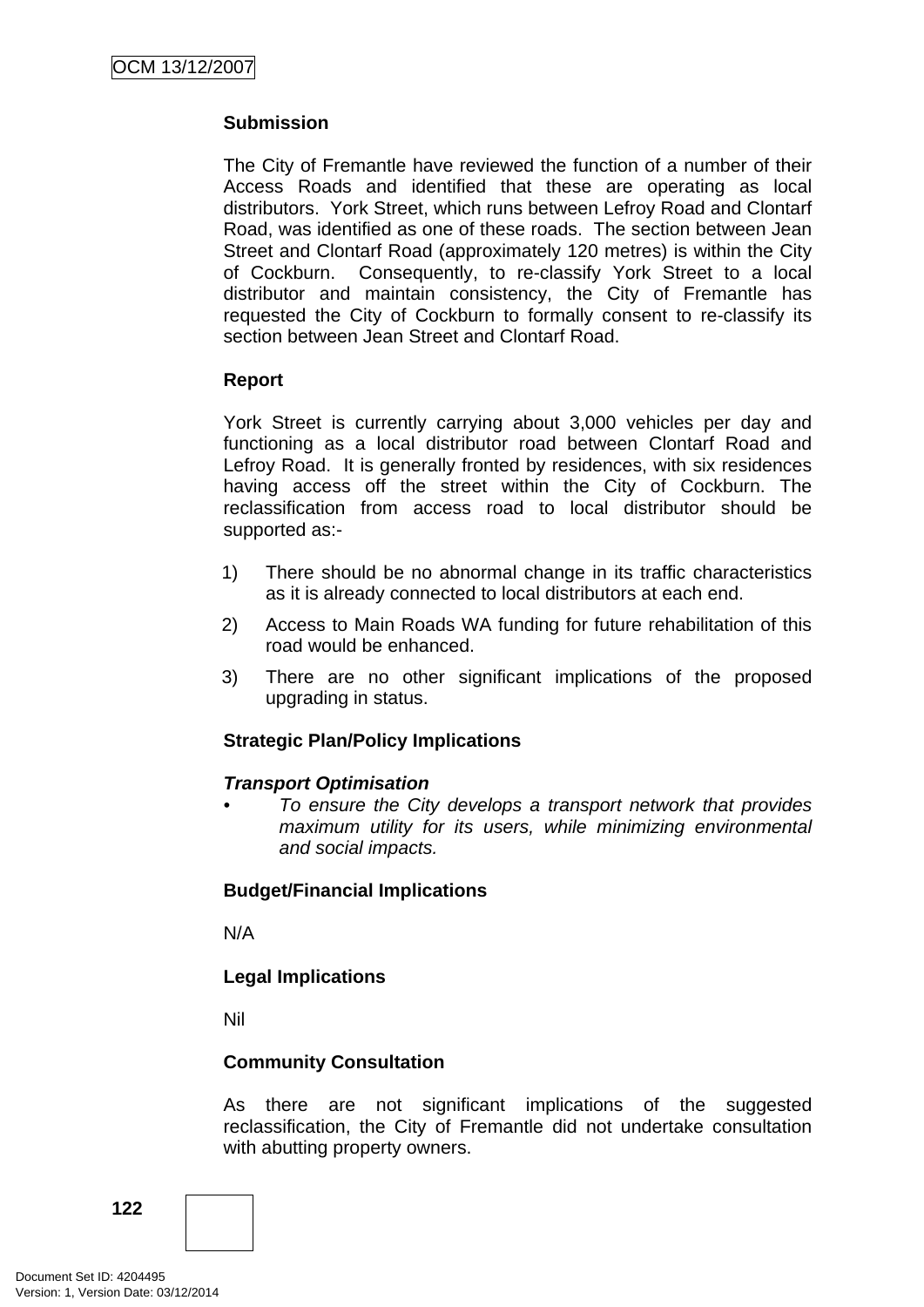## **Attachment(s)**

Nil

## **Advice to Proponent(s)/Submissioners**

The City of Fremantle was advised that the proposed re-classification will be considered at the 13 December 2007 Council Meeting.

## **Implications of Section 3.18(3) Local Government Act, 1995**

Nil.

## **16.3 (MINUTE NO 3642) (OCM 13/12/2007) - TENDER RFT35/2007 - BULK EARTHWORKS FOR SPEARWOOD AVENUE (WEST) (RFT35/2007) (450007) (J RADAICH) (ATTACH)**

## **RECOMMENDATION**

That Council accept the tender submitted by Marsh Civil Engineering Contractors Pty Ltd, for Tender No: RFT35/2007 – Bulk Earthworks for Spearwood Avenue (West), for the lump sum price of \$550,433.34 (GST inclusive).

## **COUNCIL DECISION**

MOVED Clr V Oliver SECONDED Clr S Limbert that the recommendation be adopted.

**CARRIED 10/0**

## **Background**

There is a total allocation in the current budget of \$1,708,835 to construct the extension of Spearwood Avenue from Hamilton Road to Cockburn Road. The construction works is to be undertaken by the City's day labour staff. However, as the ground is heavily impacted with solid limestone, the excavation and earthworks to prepare the subgrade to build the road will need to be undertaken by a specialist contractor with the necessary heavy earthmoving equipment. Consequently, a consultant was engaged to prepare the necessary plans and specifications for the civil works, and tenders called for the earthworks.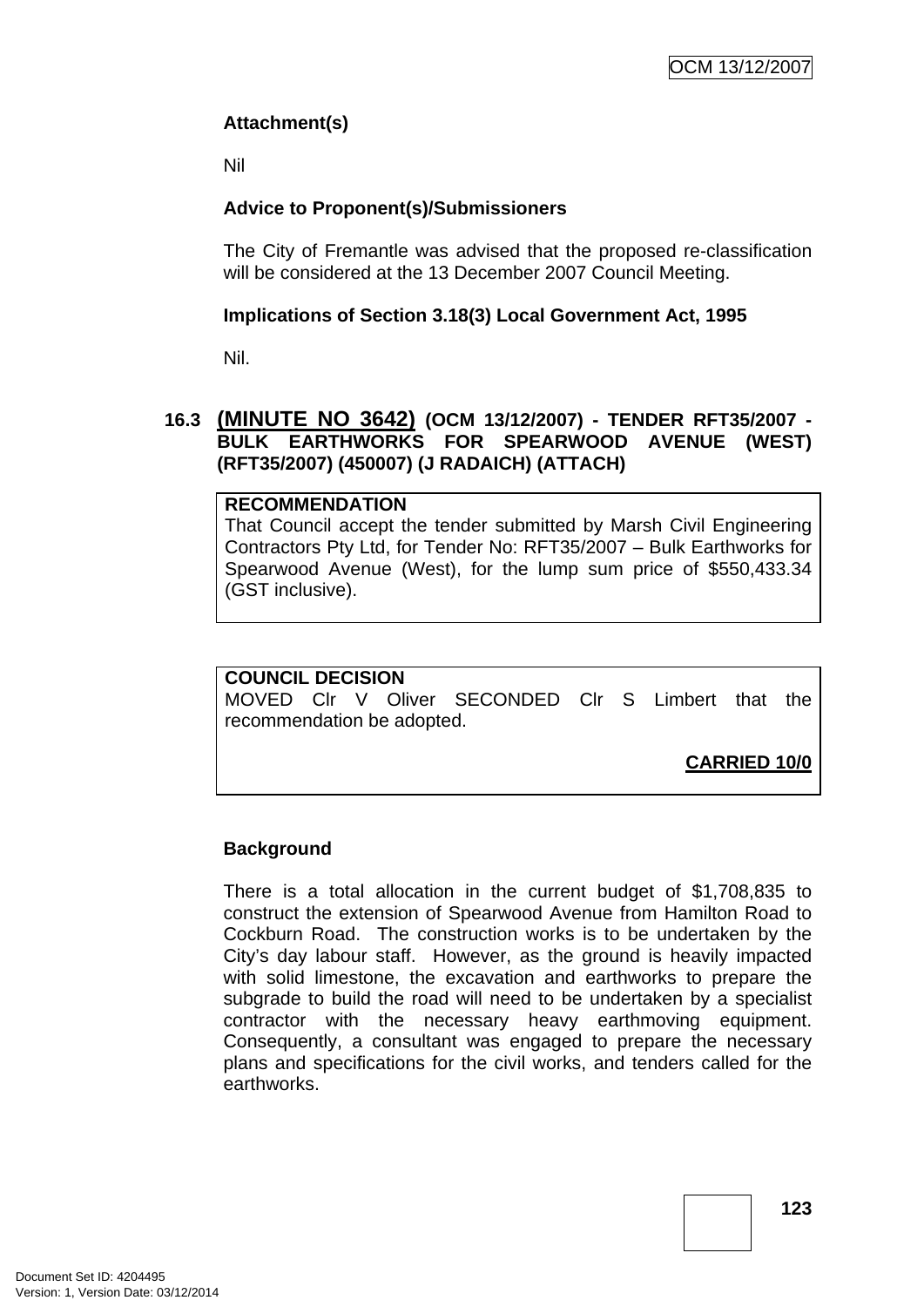## **Submission**

Tenders closed at 2.00 p.m. (AWST) on Tuesday 27 November 2007 and tender submissions were received from:

- 1. Outlook Contracting Pty Ltd
- 2. Riverlea Corpo.
- 3. Curnow Pty Ltd
- 4. Marsh Civil Engineering Contractors Pty Ltd
- 5. Wormall Pty Ltd (late tender)

## **Report**

#### Compliant Tenderers

There were five (5) tenders submitted.

Wormall Pty Ltd was deemed non-compliant as it was submitted late. Riverlea Corp confirmed a stipulation in their submission that the removal and disposal of excavated rock from the site was to be charged at extra costs. This is contrary to the specifications consequently their tender submission was not acceptable for further consideration.

The other three (3) tenders submitted were deemed compliant with the conditions of tendering and compliance criteria.

| <b>Evaluation Criteria</b>        | Weighted<br>Percentage |
|-----------------------------------|------------------------|
| <b>Relevant Experience</b>        | 40%                    |
| Key Personnel Skills & Experience | 10%                    |
| <b>Tenderer's Resources</b>       | 10%                    |
| Lump Sum                          | 40%                    |
| Total                             | 100%                   |

## Elevation Criteria

## Tender Intent/Requirements

The construction of the bulk earthworks for the extension of Spearwood Avenue (west) from its current termination with Hamilton Road through to the newly realigned Cockburn Road in Spearwood WA.

The extension is approximately one (1) kilometre in length and is through a prominent coastal limestone ridge and the works include:

- 1. Removal, shredding and stockpiling of vegetation.
- 2. Removal and disposal of rubbish, fences, debris and other deleterious material.

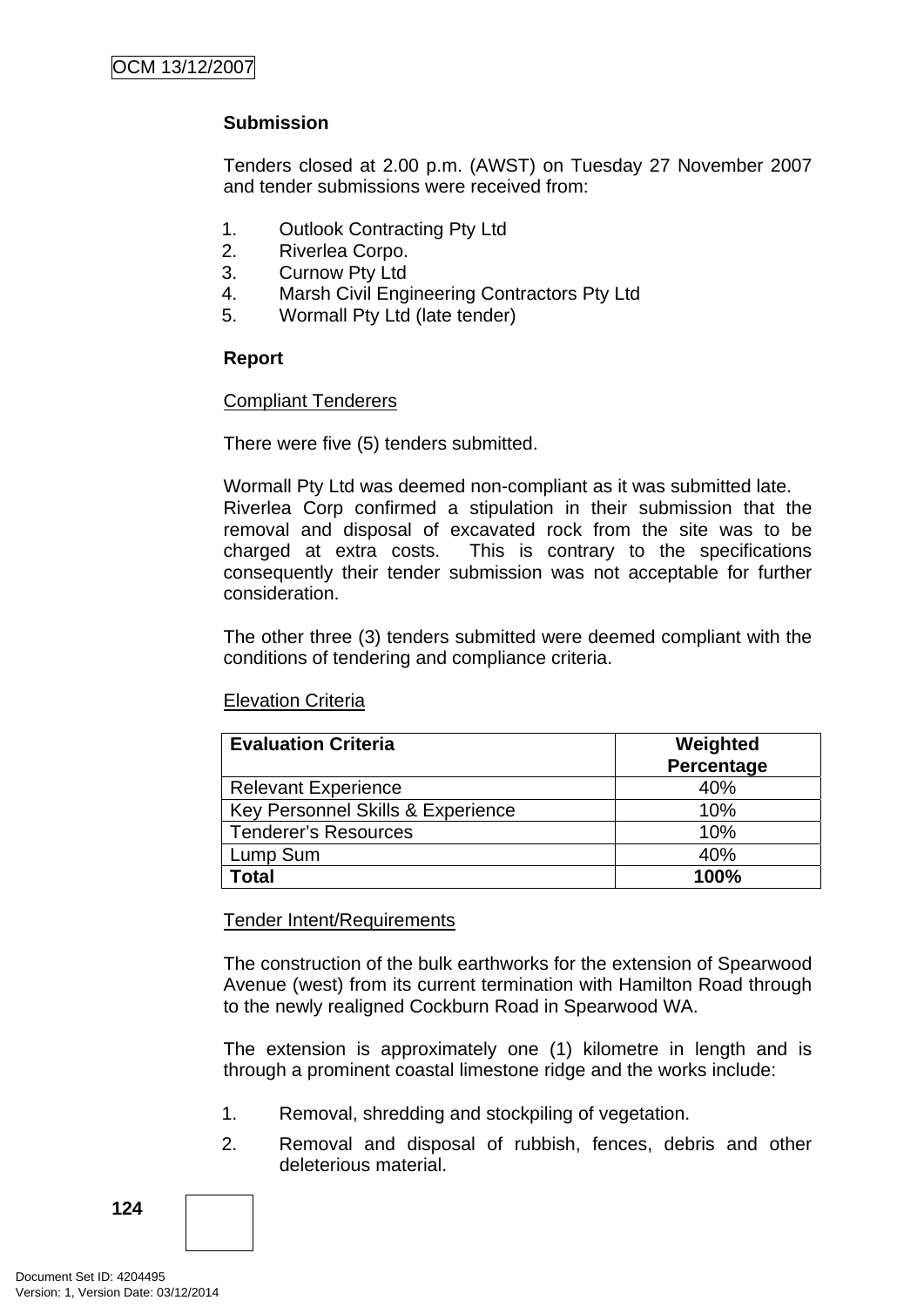- 3. Stripping and stockpiling of topsoil.
- 4. Excavating, placement and compaction of fill 350mm below final road levels.
- 5. Fully reinstate the site and leave in a neat and tidy condition.
- 6. Provision of "As Constructed" drawings.

The expectation is that the works will be completed within four to six (4- 6) weeks from commencement of the works.

The tender submissions were e valuated by:

John Radaich – Manager Engineering Steven Morrison – Roads Operations Manager Brad Harris - Porter Consulting Engineers

## Scoring Table

| <b>Tenderer's Name</b>             | <b>Non-Cost</b><br><b>Evaluation</b><br>Score 60% | <b>Cost</b><br><b>Criteria</b><br><b>Evaluation</b><br>Score 40% | <b>Total Score</b><br>100% |
|------------------------------------|---------------------------------------------------|------------------------------------------------------------------|----------------------------|
| <b>Engineers</b><br>Marsh<br>Civil | 60.0%                                             | 38.6%                                                            | 98.6%                      |
| <b>Contractors Pty Ltd</b>         |                                                   |                                                                  |                            |
| <b>Curnow Pty Ltd</b>              | 48.4%                                             | 35.4%                                                            | 83.8%                      |
| <b>Outlook Contracting Pty Ltd</b> | 40.6%                                             | 40.0%                                                            | 80.6%                      |

## Evaluation Criteria Assessment

Tenders were required to provide adequate information in their tender submissions to allow for the scoring of each evaluation criteria. Where information was not supplied, the particular criterion was not scored.

## Summary

Evaluation was undertaken by two internal staff members independently and a third assessment was undertaken by council's consultant, Porter Consulting Engineers (a copy of this assessment has been attached under confidential cover). The combined assessment supports awarding the tender to Marsh Civil Engineering Contractors Pty Ltd and consequently officers recommend that Council accept their tender submission for the lump sum price of \$550,433.34 (GST inclusive).

## **Strategic Plan/Policy Implications**

The strategic Plan 2006-2016 has a commitment to: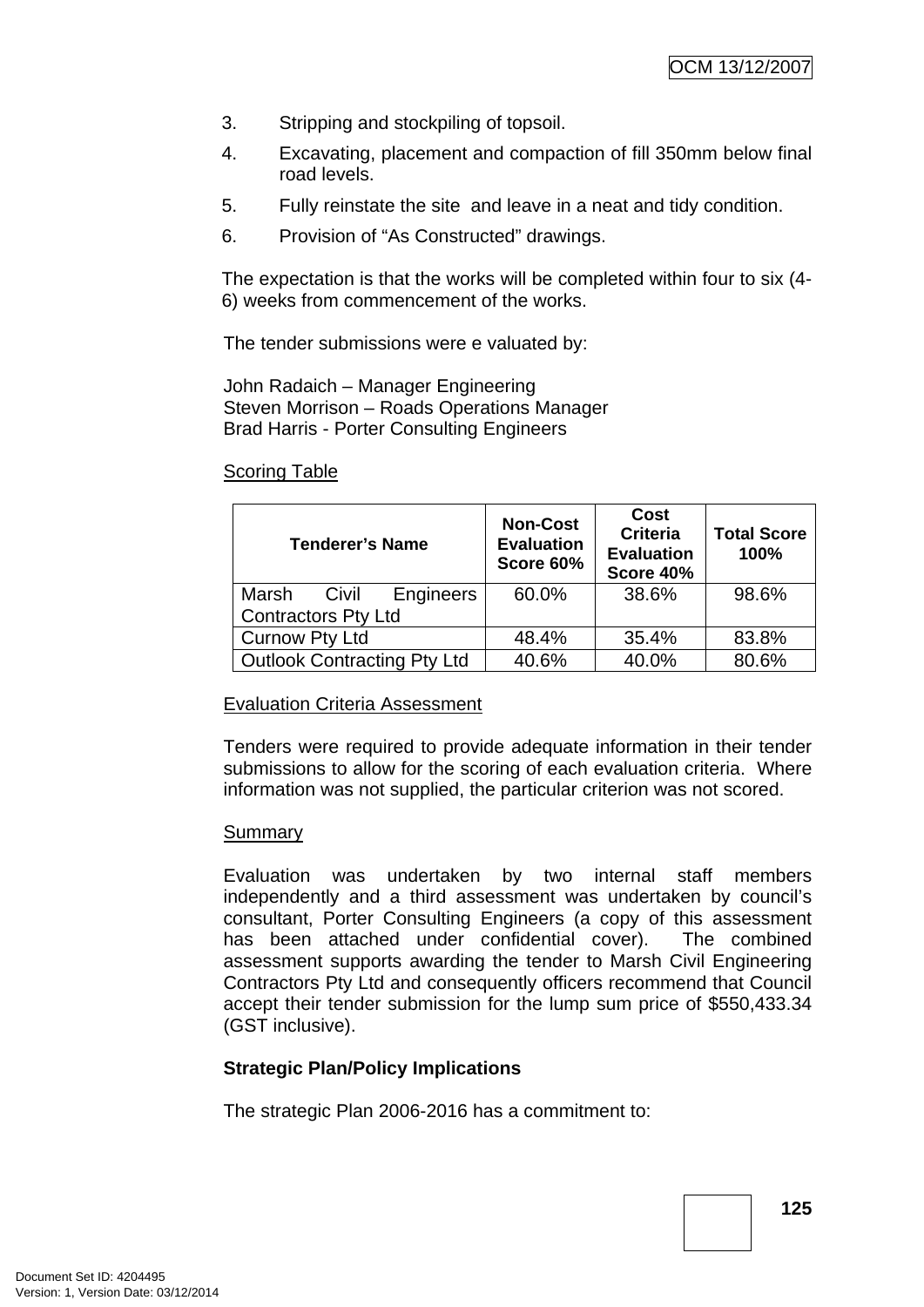## *Infrastructure Development*

*• To construct and maintain community facilities that meet community needs.* 

## *Planning your City*

*• To construct and maintain roads which are convenient and safe for vehicle, cyclists and pedestrians.* 

## **Budget/Financial Implications**

Funds are available under account number CW2236 in the 2007/08 budget.

## **Legal Implications**

Section 3.57 of the Local Government Act 1995 and part 4 of the Local Government (functions and General) Regulations 1996 refers.

## **Community Consultation**

Tender No. RFT 35/2007 – Bulk Earthworks for Spearwood Avenue (west) was advertised in the West Australian Saturday 10 November 2007 under the Local Government Tenders Section. It was also displayed on the City's website between 9 November 2007 and 27 November 2007.

## **Attachment(s)**

- 1. Tendered Prices –"Confidential"
- 2. Tender Evaluation Sheet "Confidential"
- 3. Porter Consulting Engineers Tender Summary "Confidential"
- 4. Compliance Criteria Checklist

## **Tenderers**

- 1. Outlook Contracting Pty Ltd
- 2. Riverlea Corp.
- 3. Curnow Pty Ltd
- 4. Marsh Civil Engineering Contractors Pty Ltd
- 5. Wormall Pty Ltd (late tender)

## **Advice to Proponent(s)/Submissioners**

Those companies which submitted a tender have been advised that this matter is to be considered at the 13 December 2007 Council Meeting.

## **Implications of Section 3.18(3) Local Government Act, 1995**

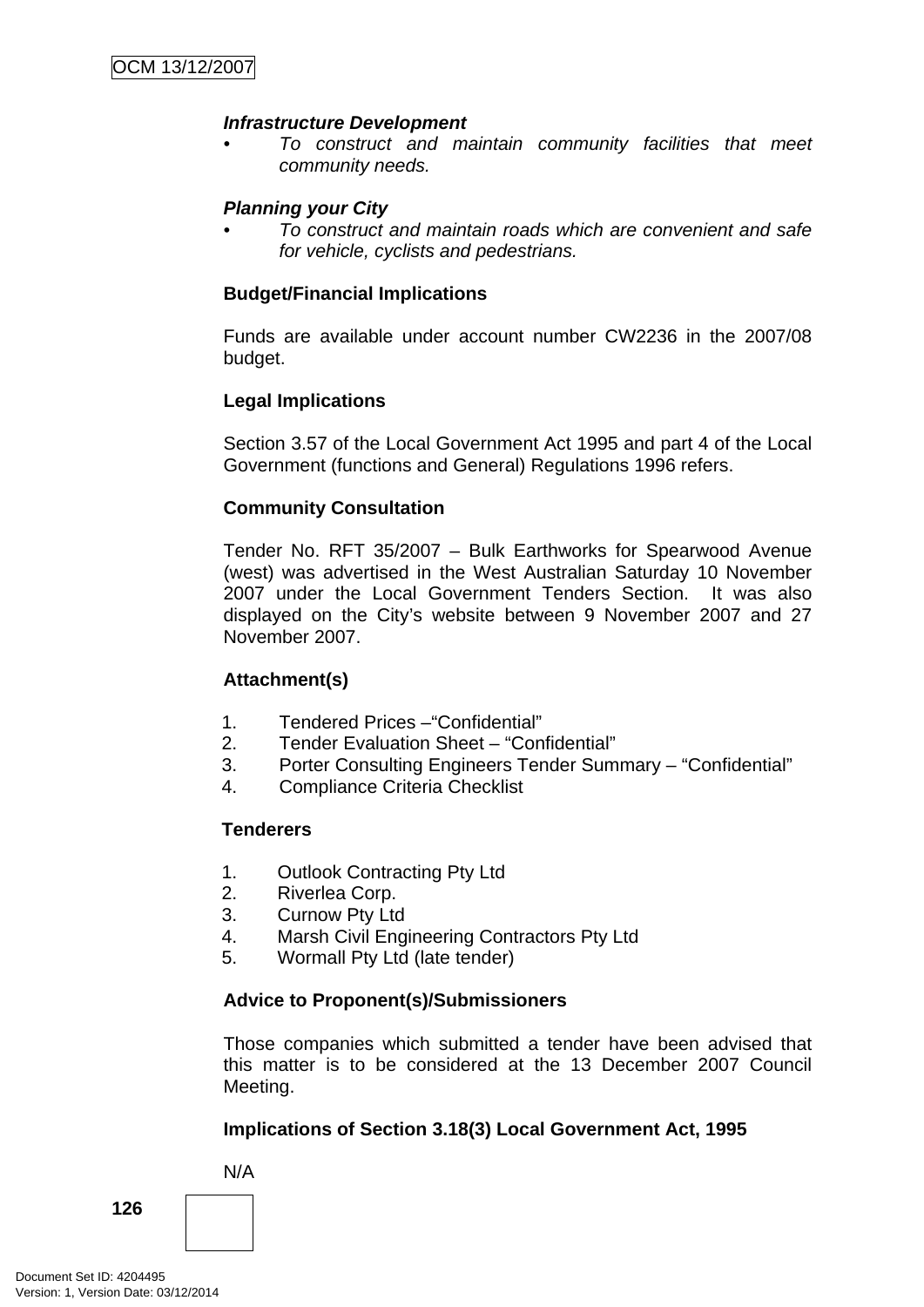## **16.4 (MINUTE NO 3643) (OCM 13/12/2007) - RFT34/2007 ELECTRICAL SERVICES INDUSTRIAL, COMMERCIAL & DOMESTIC (RFT34/2007) (P ZIETSMAN) (ATTACH)**

## **RECOMMENDATION**

That Council Accept the submission from JF Covich & Co Pty Ltd for Tender No. RFT 34/2007 for the provisions of electrical services to the City for the estimated contract value of \$635,619.60 GST inclusive (\$577,836.00 GST exclusive). The contract will be effective for a period of three (3) years commencing 20 December 2007 and concluding 19 December 2010.

## **TO BE CARRIED BY AN ABSOLUTE MAJORITY OF COUNCIL**

## **COUNCIL DECISION**

MOVED Clr V Oliver SECONDED Clr S Limbert that the recommendation be adopted.

## **CARRIED BY ABSOLUTE MAJORITY OF COUNCIL 10/0**

## **Background**

Council has over 180 buildings, facilities and other infrastructure like flood lights and park lights that need electrical maintenance and repairs on an ongoing basis. From time to time new works are also undertaken. Council can not do this work in-house and make use of contractors.

All work has to be done to meet OHS standards and requires a company with the necessary equipment and competencies to deliver this service.

The nature of electrical services is such that a contractor has to be available and reliable on short notice to do any emergency repair work during and after working hours. The company will also be required to do planned maintenance and testing of electrical equipment.

The cost for electrical annual maintenance and new works is now in excess of \$100,000 per year, so subsequently tenders were called.

## **Submission**

Tenders closed at 2:00pm (AWST) on Wednesday 07 November 2007 and six (6) tender submissions were received from:

1. JF Covich & Co Pty Ltd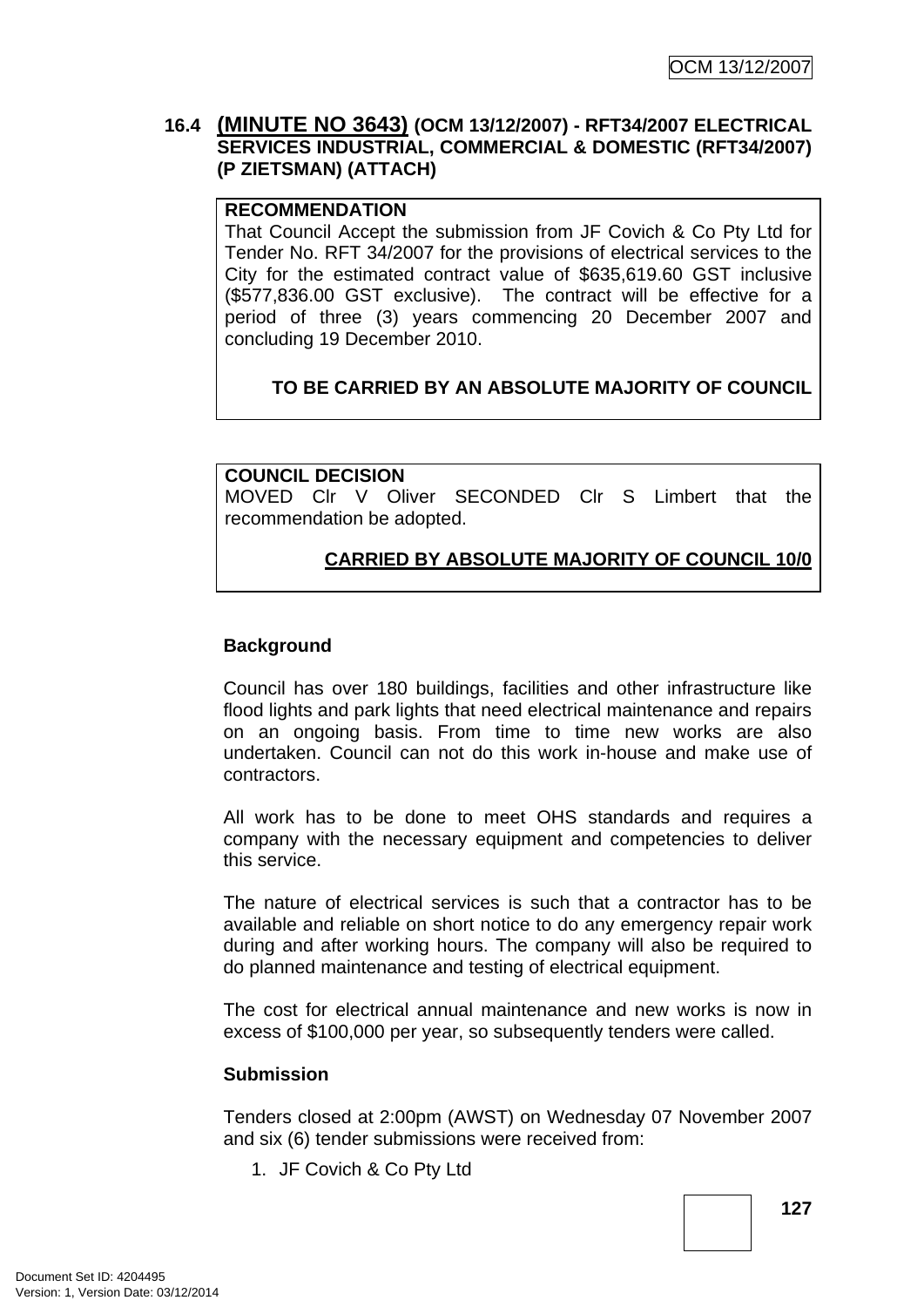- 2. Nilsen WA
- 3. North Lake Electrical
- 4. Cary's Myaree Electrical Services Pty Ltd
- 5. Henderson Electrical Solutions
- 6. Cockburn Electrical Company

## **Report**

#### Compliant Tenderers

All tenderers were deemed compliant with the conditions of tendering and compliance criteria.

#### Evaluation Criteria

| <b>Evaluation Criteria</b>          | Weighting<br>Percentage |
|-------------------------------------|-------------------------|
| Price                               | 30%                     |
| <b>Demonstrated Experience</b>      | 15%                     |
| <b>Response Times</b>               | <b>20%</b>              |
| Tenderer's Resources & Personnel    | 15%                     |
| Local Area Knowledge                | 10%                     |
| <b>Environmental Sustainability</b> | 10%                     |
| Total                               | 100%                    |

## Tender Intent/Requirements

The purpose of the tender was to select a company that is suitable to provide electrical services for the City of Cockburn, for a period of three (3) years with Principal instigated options to extend the period for a one (1) year period, and then for up to twelve (12) months after that to a maximum of five (5) years.

## Evaluating Officers

The tender submissions were evaluated by:

Coordinator, Buildings and Facilities Maintenance - Pieter Zietsman.

## **Scoring Table**

| <b>Scores</b>          |                                                      |                                                           |                                   |
|------------------------|------------------------------------------------------|-----------------------------------------------------------|-----------------------------------|
| <b>Tenderer's Name</b> | <b>Non-Cost</b><br><b>Evaluation</b><br><b>Score</b> | <b>Cost Criteria</b><br><b>Evaluation</b><br><b>Score</b> | <b>Total Score</b><br><b>100%</b> |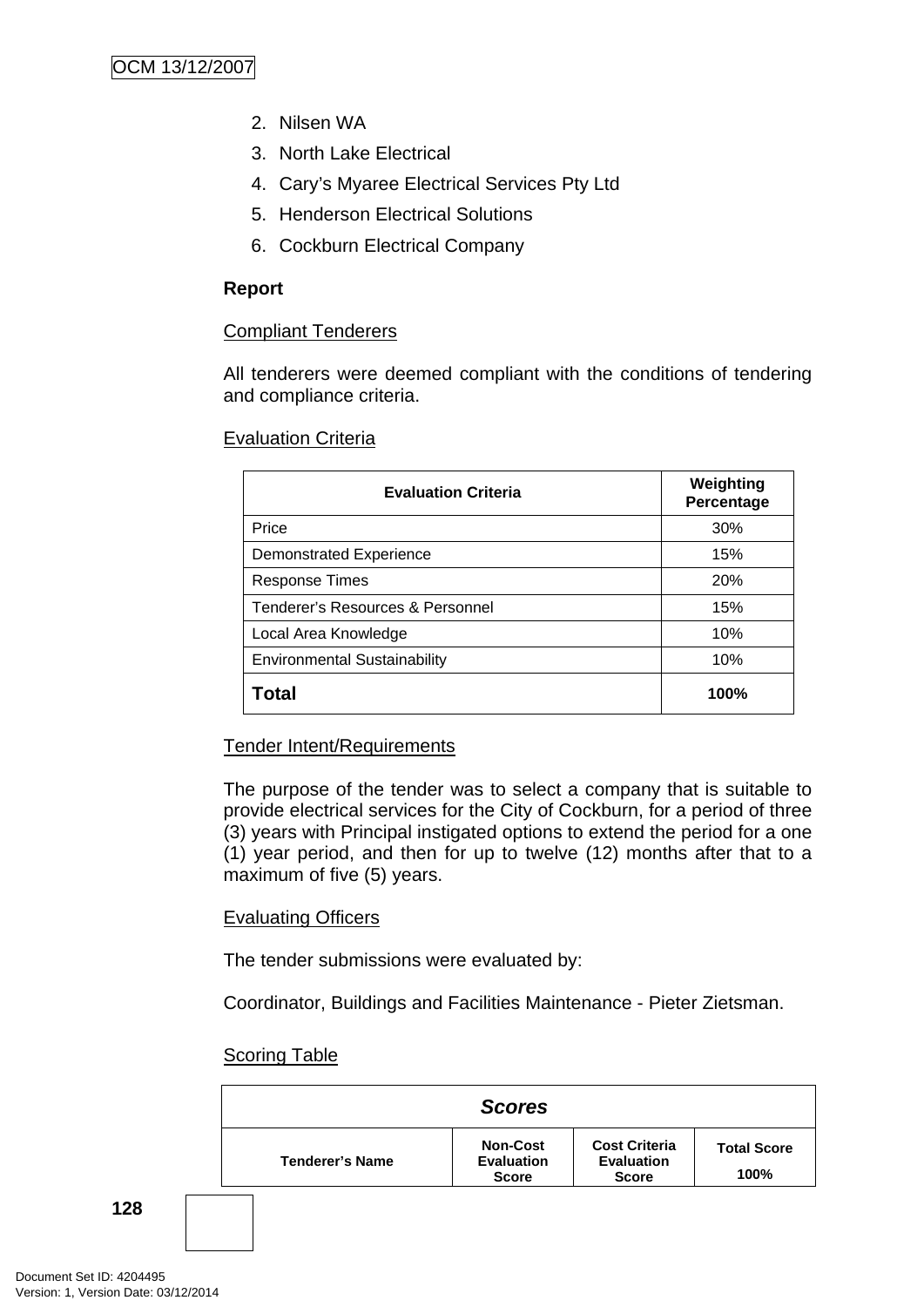|                                              | 70%    | 30%    |        |
|----------------------------------------------|--------|--------|--------|
| JF Covich & Co Pty Ltd                       | 64.62% | 30.00% | 94.62% |
| <b>Cockburn Electrical Company</b>           | 61.00% | 26.09% | 87.09% |
| Cary's Myaree Electrical<br>Services Pty Ltd | 54.75% | 22.85% | 77.60% |
| Nilsen WA                                    | 51.25% | 24.52% | 75.77% |
| <b>North Lake Electrical</b>                 | 54.50% | 19.38% | 73.88% |
| <b>Henderson Electrical Solutions</b>        | 40.25% | 26.34% | 66.59% |

## Evaluation Criteria Assessment

After evaluating the tenders from those companies, it is clear that JF Covich & Co is a suitable firm to do the work as called for by the tender. Of the firms considered suitable, JF Covich & Co will be the most cost effective and has the most experience and local knowledge to do the work.

With electrical infrastructure it is essential to provide a fast and reliable service. JF Covich & Co has a proven track record of excellent service to the City of Cockburn. The company is well equipped and have intense knowledge of the City' electrical infrastructure. The tender is based on hourly rates and the companies experience and knowledge will result in even greater savings by reducing time spent on locating connection points, cables etc. The experience and knowledge will also assist in keeping repair times to a minimum. Subsequently their submission should be supported.

## **Strategic Plan/Policy Implications**

The Strategic Plan 2006-2016 has a commitment to:

## *Infrastructure Development*

*• To construct and maintain community facilities that meet community needs.* 

## *Lifestyle and Aspiration Achievement*

*• To deliver our services and to manage resources in a way that is cost effective without compromising quality.* 

## **Budget/Financial Implications**

A direct comparison to prices in previous years can not be made, however the table below provides an indication of the expenditure over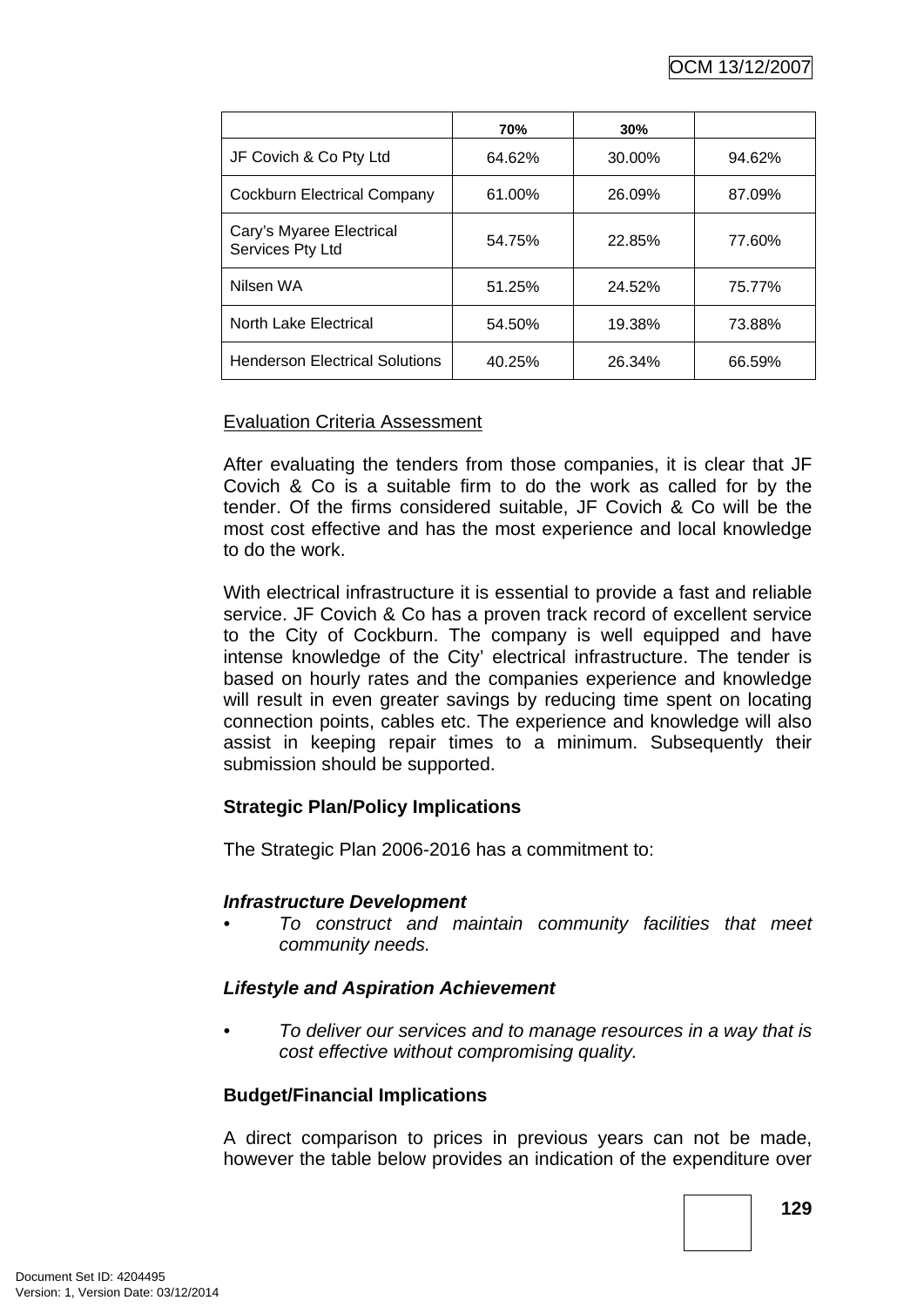the past four financial years. These figures also include large scale one off projects that were not covered by Contract.

| <b>Financial Year Expenditure</b><br>(GST Exclusive) |           |  |  |
|------------------------------------------------------|-----------|--|--|
| 2003/2004                                            | \$158,733 |  |  |
| 2004/2005                                            | \$241,670 |  |  |
| 2005/2006                                            | \$326,173 |  |  |
| 2006/2007                                            | \$402,788 |  |  |
| Average                                              | \$282,341 |  |  |

The expenditure is budgeted for in the normal building and facilities Operational and Capital budgets of every year.

## **Legal Implications**

Section 3.57 of the Local Government Act 1995 and Part 4 of the Local Government (Functions and General) Regulations 1996 refers.

## **Community Consultation**

Tender number RFT 34/2007 Electrical Services - Industrial, Commercial & Domestic was advertised on Wednesday 24 October 2007 in the Local Government Tenders section of "The West Australian" newspaper. It was also displayed on the City's website between 23 October and 7 November 2007.

## **Attachment(s)**

- 1. Tendered Prices "Confidential" Available to Elected Members on request \*.
- 2. Tender Evaluation Sheet "Confidential" Available to Elected Members on request\*.
- 3. Compliance Criteria Checklist.

\* By contacting the Delegated Authority.

Note:- The tendered prices are not disclosed at the opening of Tenders nor entered into the Tenders Register.

In accordance with Part 4, Regulation 16-3(c) and 17-3 of the Local Government (Functions and General) Regulations 1996 the Principal is

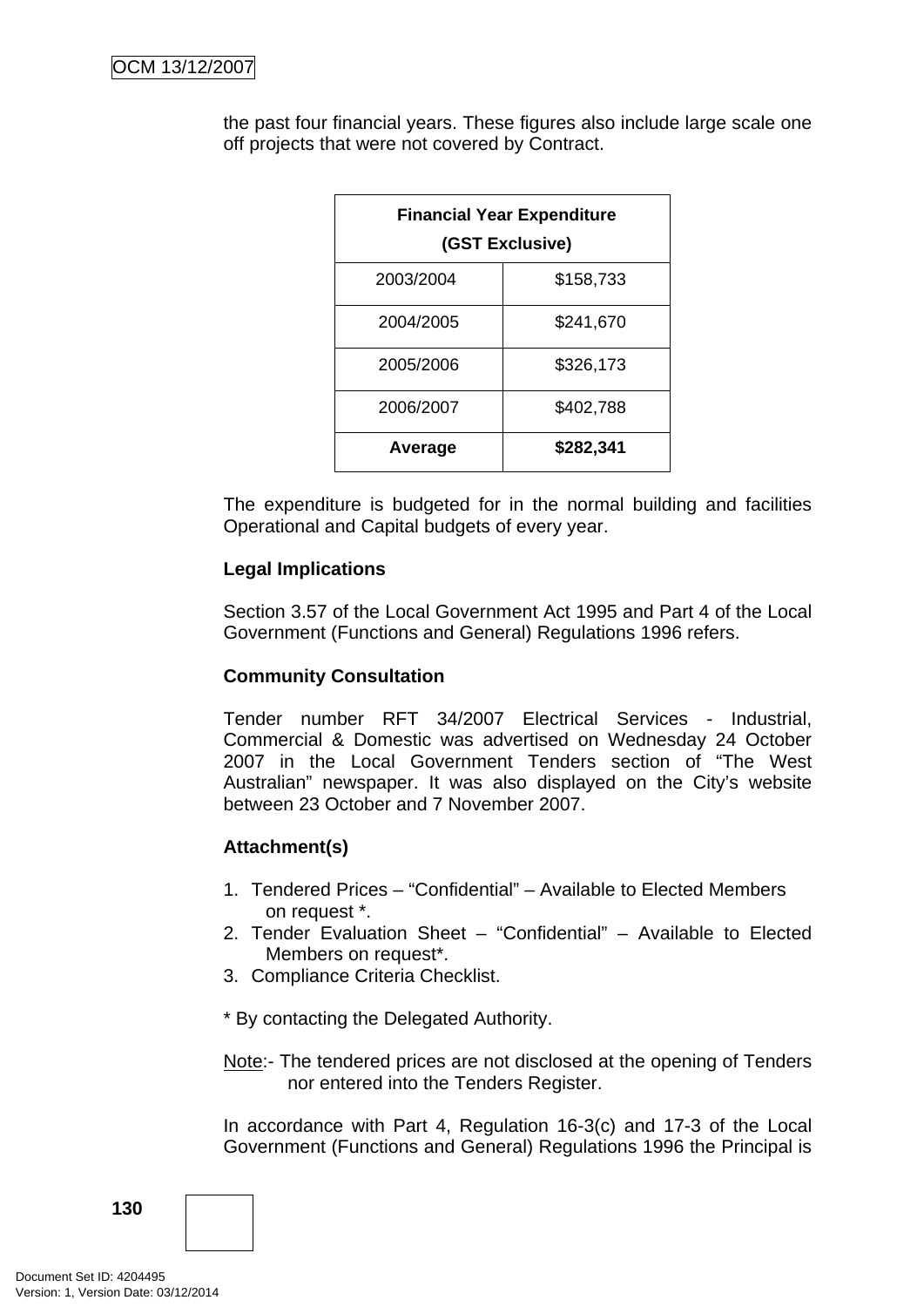only required to record the price of the winning Tenderer/s in the Tenders Register.

## **Advice to Proponent(s)/Submissioners**

Tenderers were advised that the matter of the tender for the Provision of Electrical Services will be considered at the Ordinary Council meeting to be held Thursday 13 December 2007.

## **Implications of Section 3.18(3) Local Government Act, 1995**

Nil

MAYOR LEE AND CLR OLIVER LEFT THE MEETING AT THIS STAGE THE TIME BEING 8.15 PM.

DEPUTY MAYOR ALLEN ASSUMED THE ROLE OF PRESIDING MEMBER AT THIS POINT IN THE MEETING

## **DECLARATION OF INTEREST**

The Presiding Member advised the meeting that he had received declarations of interest from the following:

## **MAYOR STEPHEN LEE**

Declared a financial interest pursuant to Section 5.62(1)(ea) of the Local Government Act, 1995, in Item 17.1 'Expressions of Interest - Lot 22 and Lot 14 Progress Drive, Bibra Lake'. The nature of the interest is that he was the recipient of a notifiable electoral gift from a company, the Director of which has an interest in acquiring property within the subject area, in relation to the 2005 election at which he was elected, and is therefore deemed to be a closely associated person.

Declared a conflict of interest pursuant to Regulation 11 of the Local Government (Rules of Conduct) Regulations 2007, in Item 17.2 'Coolbellup Community Hub Consultation Outcomes'. The nature of the interest is that it appears that he was the recipient of a notifiable gift from a developer in relation to the 2005 election at which he was elected, and a former employee of the company now has an interest in property located in the Coolbellup Town Centre.

## **CLR VAL OLIVER**

Declared a financial interest pursuant to Section 5.61 of the Local Government Act, 1995, in Item 17.1 'Expressions of Interest - Lot 22 and Lot 14 Progress Drive, Bibra Lake. The nature of the interest is that she received a notifiable gift, relative to the 2005 election at which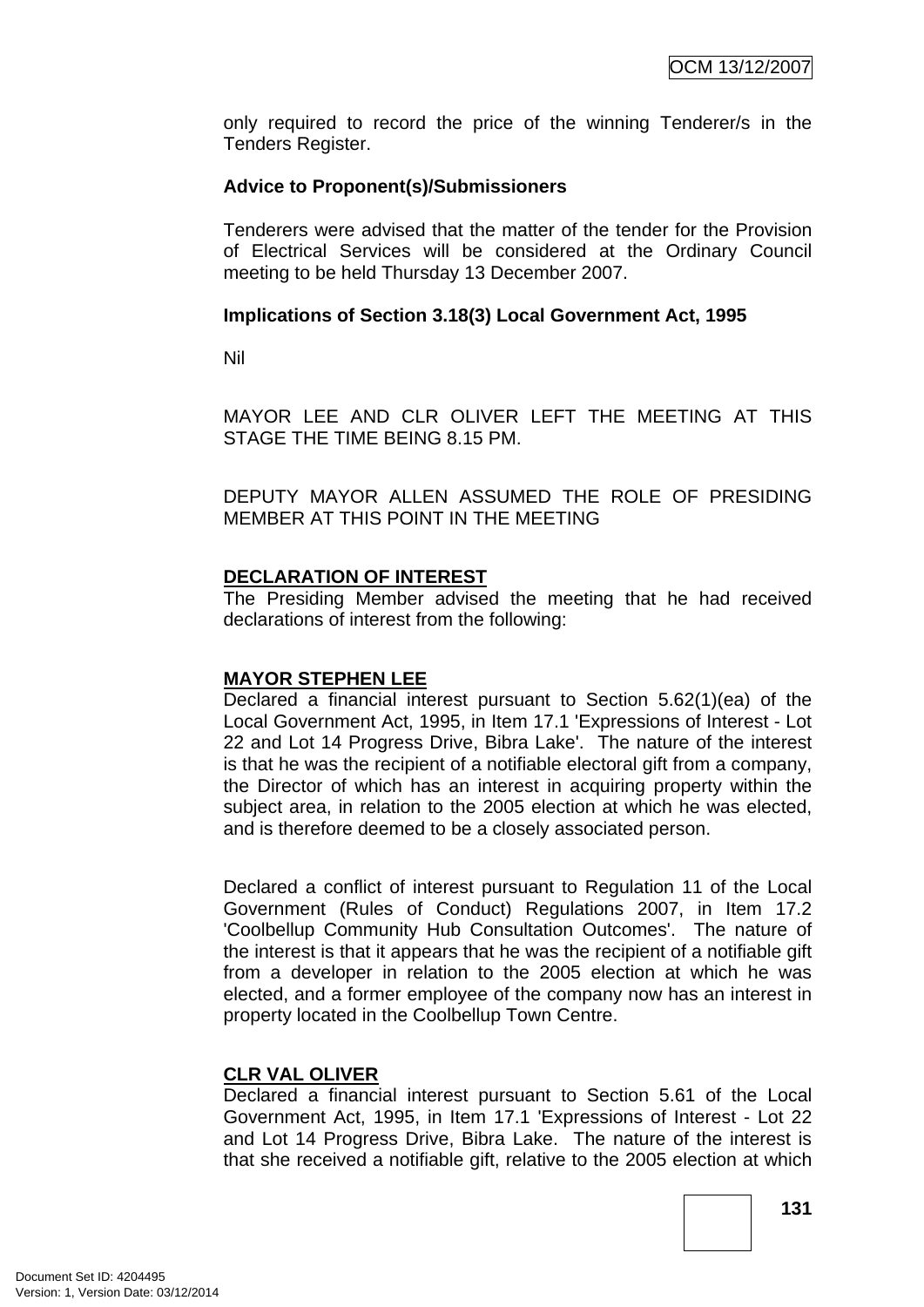she was elected, from Mayor Lee, who is deemed to be closely associated with a person in relation to this matter.

Declared a conflict of interest pursuant to Regulation 11(1) of the Local Government (Rules of Conduct) Regulations, in Item 17. 2 'Coolbellup Community Hub Consultation Outcomes'. The nature of the interest is that she is a community member of the Cockburn Vocation Centre Board, which leases space in the area subject to the item.

## **17. COMMUNITY SERVICES DIVISION ISSUES**

## **17.1 (MINUTE NO 3644) (OCM 13/12/2007) - EXPRESSIONS OF INTEREST - LOT 22 AND LOT 14 PROGRESS DRIVE, BIBRA LAKE - OWNER: CITY OF COCKBURN (111789) (R AVARD)**

## **RECOMMENDATION**

That Council:

- (1) call for Expressions of Interest in accordance with the requirements of Section 3.58 of the Local Government Act, for the possible development of Lot 22 and Lot 14 Progress Drive, Bibra Lake in accordance with the nature of the reserve with the intent to create a regional recreation and leisure precinct;
- (2) require the Bibra Lake Management Plan consultants to consider the Expressions of Interest in the context of the Plan; and
- (3) on receipt of the expressions of interest, require a report be prepared which addresses the range of issues related to the development of the area.

## **COUNCIL DECISION**

MOVED Clr S Limbert SECONDED Clr J Baker that Council:

- (1) call for Expressions of Interest in accordance with the requirements of Section 3.58 of the Local Government Act, for the possible development of Lot 22 and Lot 14 Progress Drive, Bibra Lake in accordance with the nature of the reserve with the intent to create a regional recreation and leisure precinct;
- (2) require the Bibra Lake Management Plan consultants to consider the Expressions of Interest in the context of the Plan; and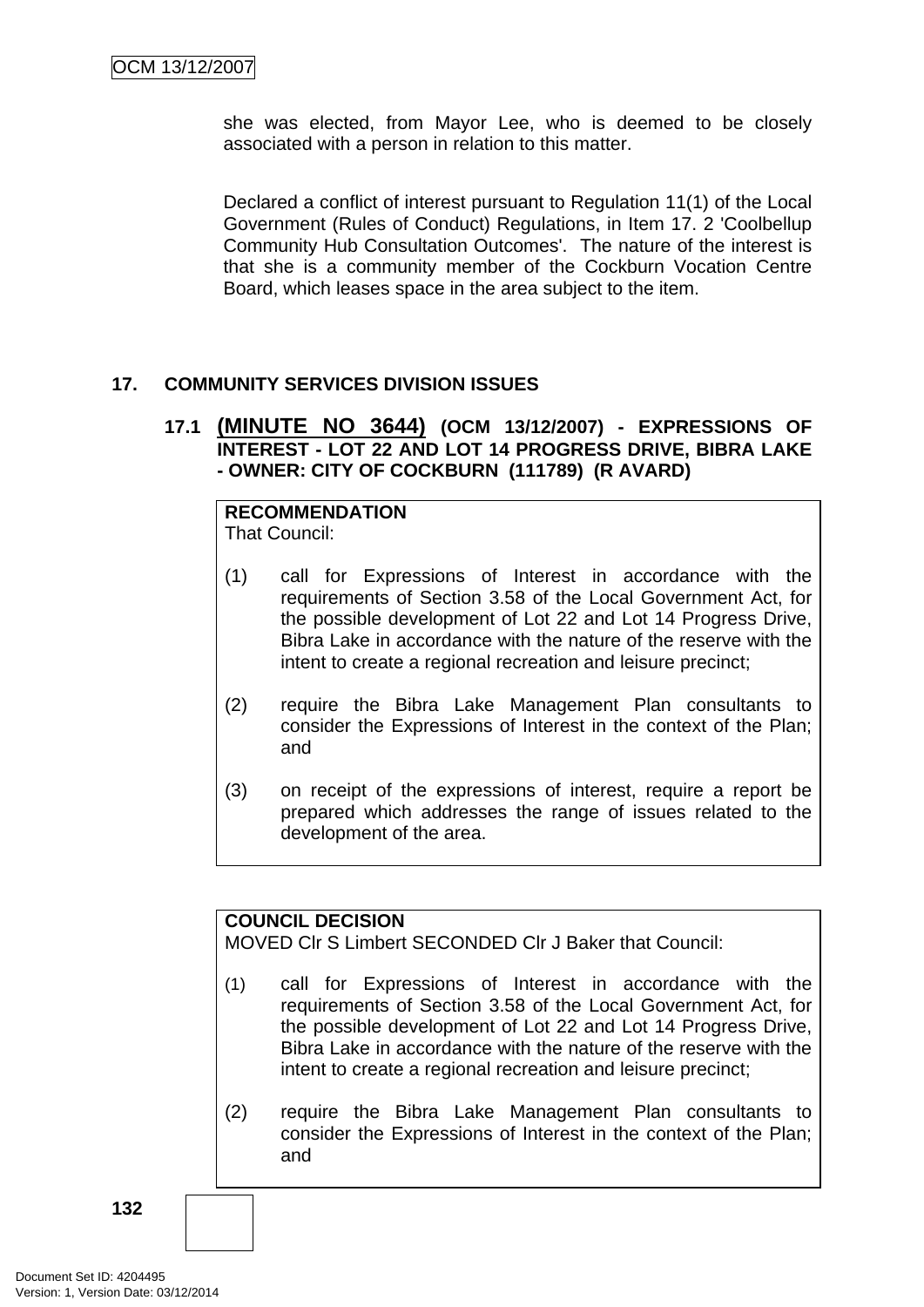(3) on receipt of the Expression of Interest, require a report be prepared which addresses the range of issues related to the development of the area and presented to Council no later than May 2008.

## **CARRIED 8/0**

## **Reason for Decision**

The City has called for quotations for consultants for the preparation of a management plan for Bibra Lake and Environs. The aim is to prepare the plan for identifying and enhancing this important ecological and popular resource. To ensure maximum community and commercial benefit are achieved, Council is calling for Expressions of Interest. The Expressions of Interest will be widely advertised in the Statewide media. To avoid any further delays in this matter Council believes it is important to set a date for the report to be presented.

## **Background**

Council has owned Lot 14 Progress Drive since 1985. Lot 22, formerly part of Lot 14 was created in 2000. It was proposed that Lot 22 was to be utilised as a soccer pitch in association with a sporting association who owned adjoining Lot 23 at the time. This proposal has since expired.

## **Submission**

Adventure World Pty Ltd has submitted a written request to utilise Lot 22 and portion of Lot 14 as overflow parking during their peak season.

The Cockburn Ice Arena has also written to the City indicating an interest in buying Lot 22 to relocate the Cockburn Ice Arena from its Barrington Street, Bibra Lake premises to this location with the expansion of its facilities to include an additional rink.

## **Report**

The City owns, as ordinary property, Lots 22 and Lot 14 Progress Drive, Bibra Lake, zoned on TPS30 a Regional Reserve - Parks and Recreation. A portion of Reserve 46787 on the east side of Progress Drive, is vested in the City and used as car parking by Adventure World at no cost. There are several areas on Lot 14 which have environmental values and require protection from any development which may be proposed for the site. Both Lots 22 and 14 and adjacent Lot 21 have been identified as an important fauna link between Bibra and South Lakes.

Notwithstanding the constraints that exist on the site there is an opportunity for Council to establish an integrated recreation and leisure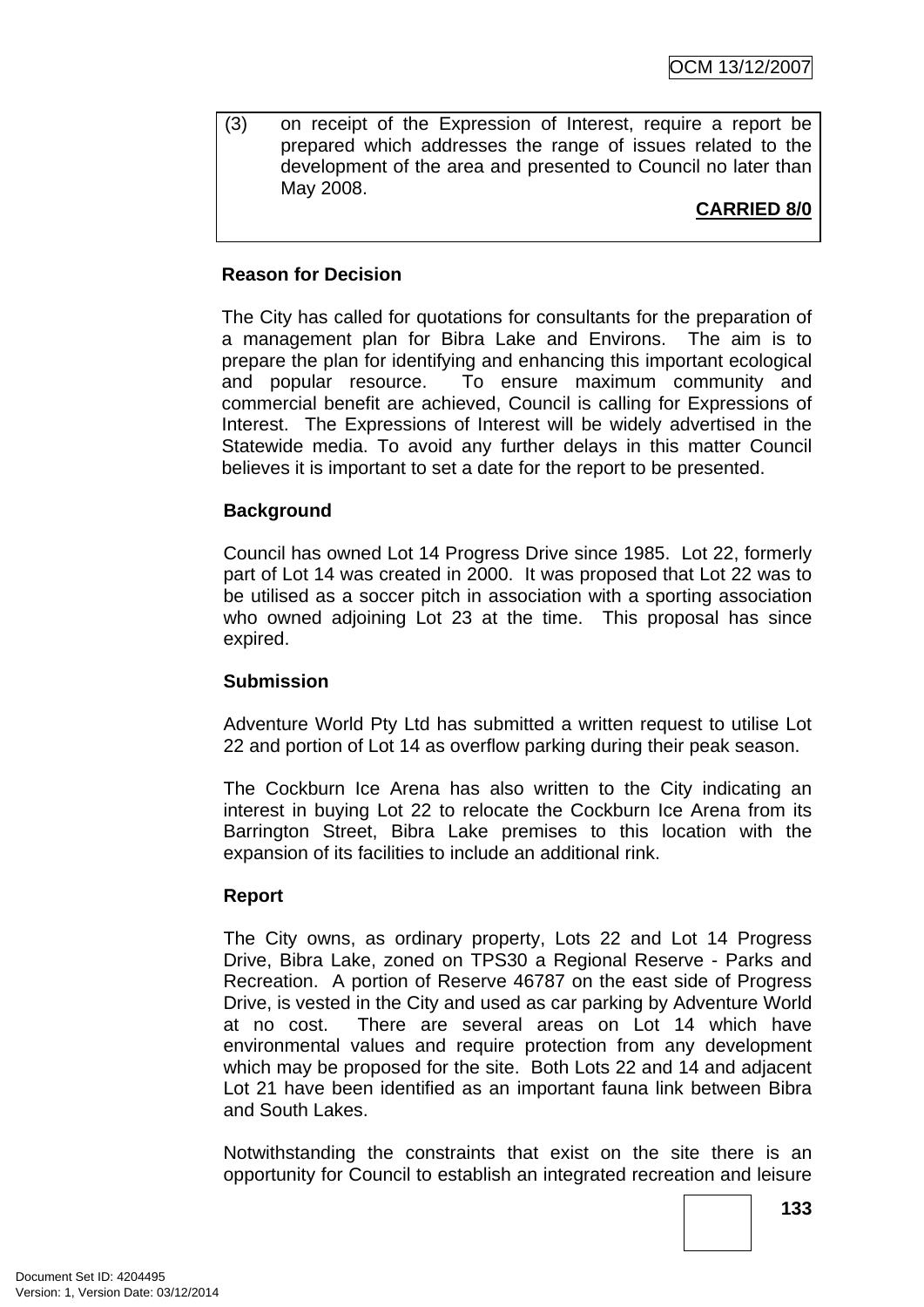precinct in the area bounded by Gwilliam Drive, Progress Drive and North Lake Road which builds upon the current activities in the area.

To ensure the maximum community and commercial benefit are achieved by the City, it is proposed that Expressions of Interest be called for Lot 22 and Lot 14 Progress Drive. On receipt of the EOI a report will be prepared for consideration by Council which includes assessment of:

- Environmental constraints
- Opportunities identified in the EOI
- Possible land exchanges involving Council freehold and managed reserve land
- Sale or leasing of Council's land

The City has called for quotations for consultants for the preparation of a management plan for Bibra Lake and environs. The aim is to prepare a plan for identifying and enhancing this important ecological and popular social resource. Consideration is to be given to surrounding land uses, such as Adventure World and other key visitor attractions. Lots 14 and 22 form an important resource for future enhancement opportunities. It is proposed that on receipt of the Expressions of Interest, the Consultants consider the proposals submitted in the broader context of the Management Plan.

## **Strategic Plan/Policy Implications**

## *Demographic Planning*

*• To ensure the planning of the City is based on an approach that has the potential to achieve high levels of convenience and prosperity for its citizens.* 

## *Infrastructure Development*

*• To construct and maintain community facilities that meet community needs.* 

## *Lifestyle and Aspiration Achievement*

*• To facilitate and provide an optimum range of community services and events.* 

## **Budget/Financial Implications**

Administrative tasks and minor consultancy costs can be met from the current Budget allocations.

## **Legal Implications**

Local Government Act, 1995 requires certain procedures to address disposal of land with the definition of disposal including sale or lease of land.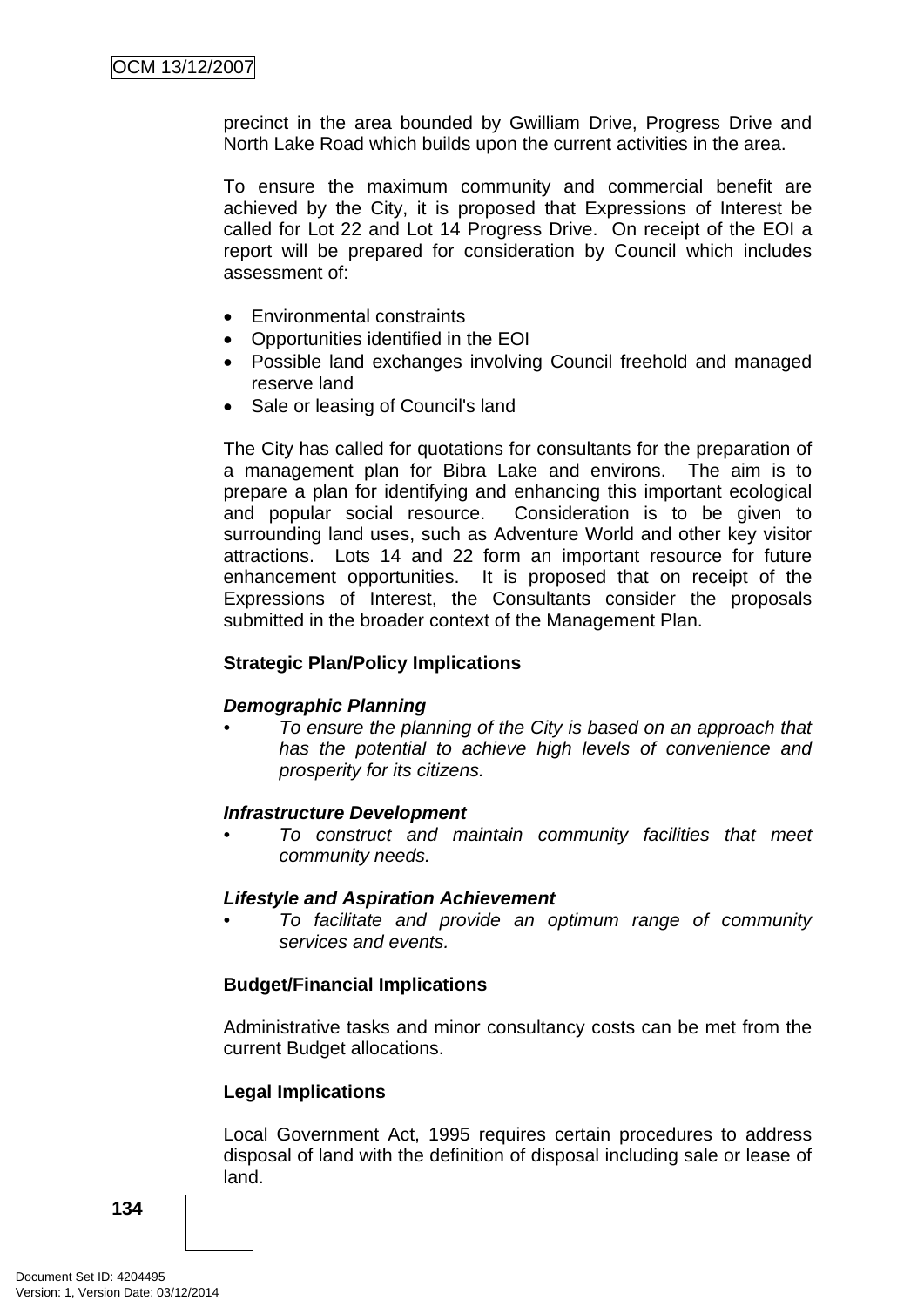## **Community Consultation**

The Expressions of Interest will be widely advertised in the statewide media. Should Council agree development proposals will be required to follow extensive consultative and statutory processes.

## **Attachment(s)**

N/A

## **Advice to Proponent(s)/Submissioners**

The Proponent(s) and those who lodged a submission on the proposal have been advised that this matter is to be considered at the 13 December 2007 Council Meeting.

## **Implications of Section 3.18(3) Local Government Act, 1995**

Nil.

## **17.2 (MINUTE NO 3645) (OCM 13/12/2007) - COOLBELLUP COMMUNITY HUB CONSULTATION OUTCOMES (8136B) (RA) (ATTACH)**

# **RECOMMENDATION**

That Council;

- (1) receive the report on the Coolbellup Community Hub Consultation; and
- (2) consider the allocation of funds for the redevelopment of the Coolbellup Community Hub in the context of the development of the Plan for the Future of the District in early 2008, based on Option 2 contained in this report.

## **COUNCIL DECISION**

MOVED Clr S Limbert SECONDED Clr C Reeve-Fowkes that Council:

- (1) receive the report on the Coolbellup Community Hub Consultation; and
- (2) consider the allocation of funds for the redevelopment of the Coolbellup Community Hub in the context of the development of the Plan for the Future of the District in early 2008;
- (3) base the allocation of funds described in (2) above on Option 2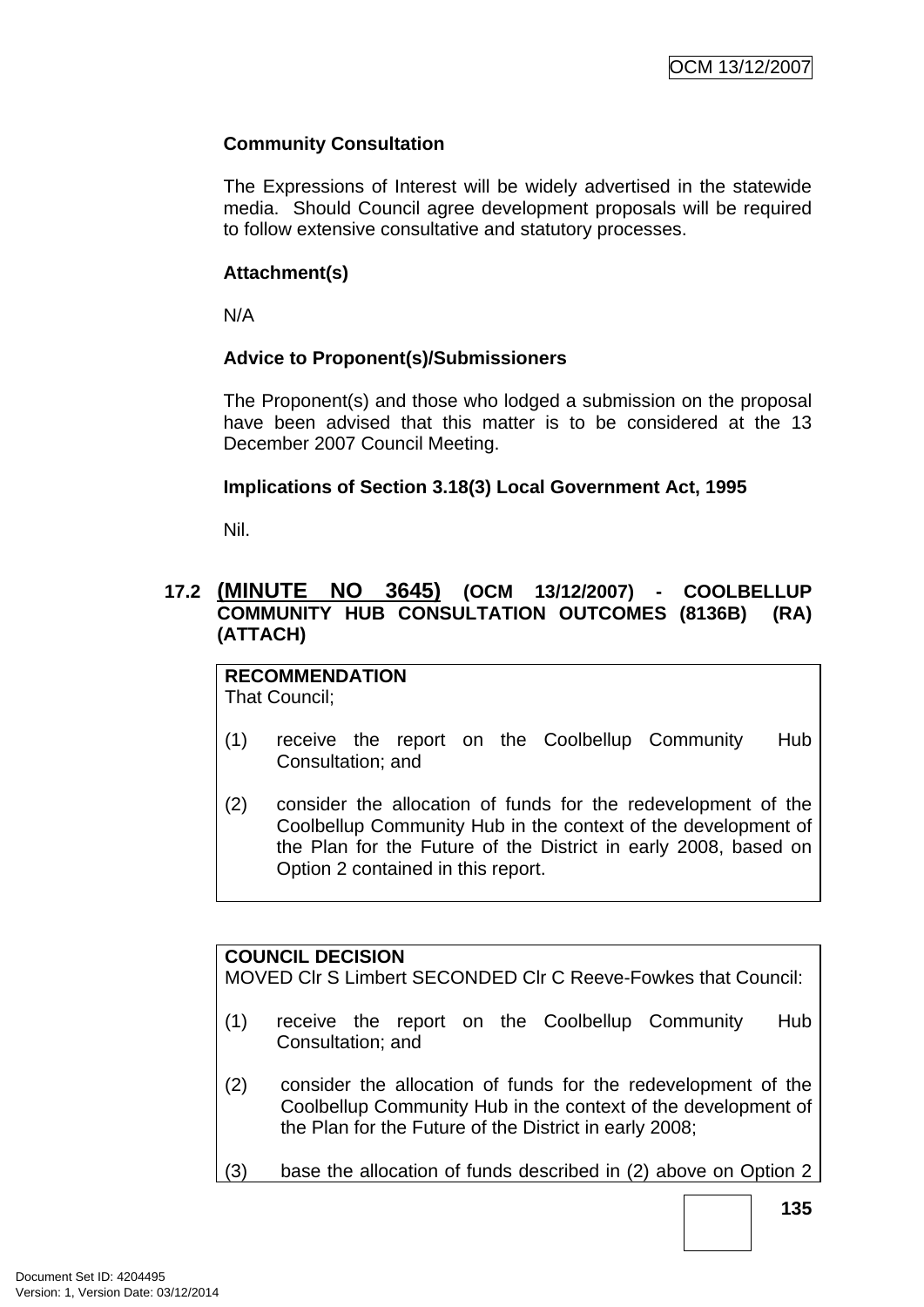contained in the report on the understanding that areas available for various user groups will be subject to continued consultation as more detailed design is progressed.

**CARRIED 8/0**

## **Reason for Decision**

The various user groups provide a valuable service to local residents and require an adequate amount of space for these services. There is scope for the various services to share some elements such as public and staff toilets, kitchen facilities and meeting rooms to ensure that the benefit of Council funds expended are maximised. However, consultation with these groups should continue as design plans are developed.

## **Background**

There are a number of well-used services that operate from several buildings that comprise the Coolbellup Community Facilities Precinct. Accommodated in an old building that was previously a kindergarten and the Coolbellup Library (now known as the Support Services building) is now provided for the following services:

- Cockburn Early Education a service that offers services to families with young children who may be isolated and/or in need of additional parenting support.
- Cockburn Family Support Service offers short term counselling, information and referrals to support networks of people in the community who have experienced or are experiencing stress, divorce, separation, domestic violence and other welfare related matters.
- Cockburn Financial Counselling Service provides free and confidential financial advice assistance to residents on lower incomes who are under financial stress.

This building is in a poor state of repair with little soundproofing between the rooms, the air-conditioning is quite inadequate and the ceiling is disintegrating.

As indicated above the Coolbellup Library operates from a building extension to the Centenary Hall that was completed in 1993. A transportable building is located on the site to serve as a temporary workroom for the library. There is, however, a pressing need to remove the transportable building as it sits over the septic tanks for the facilities.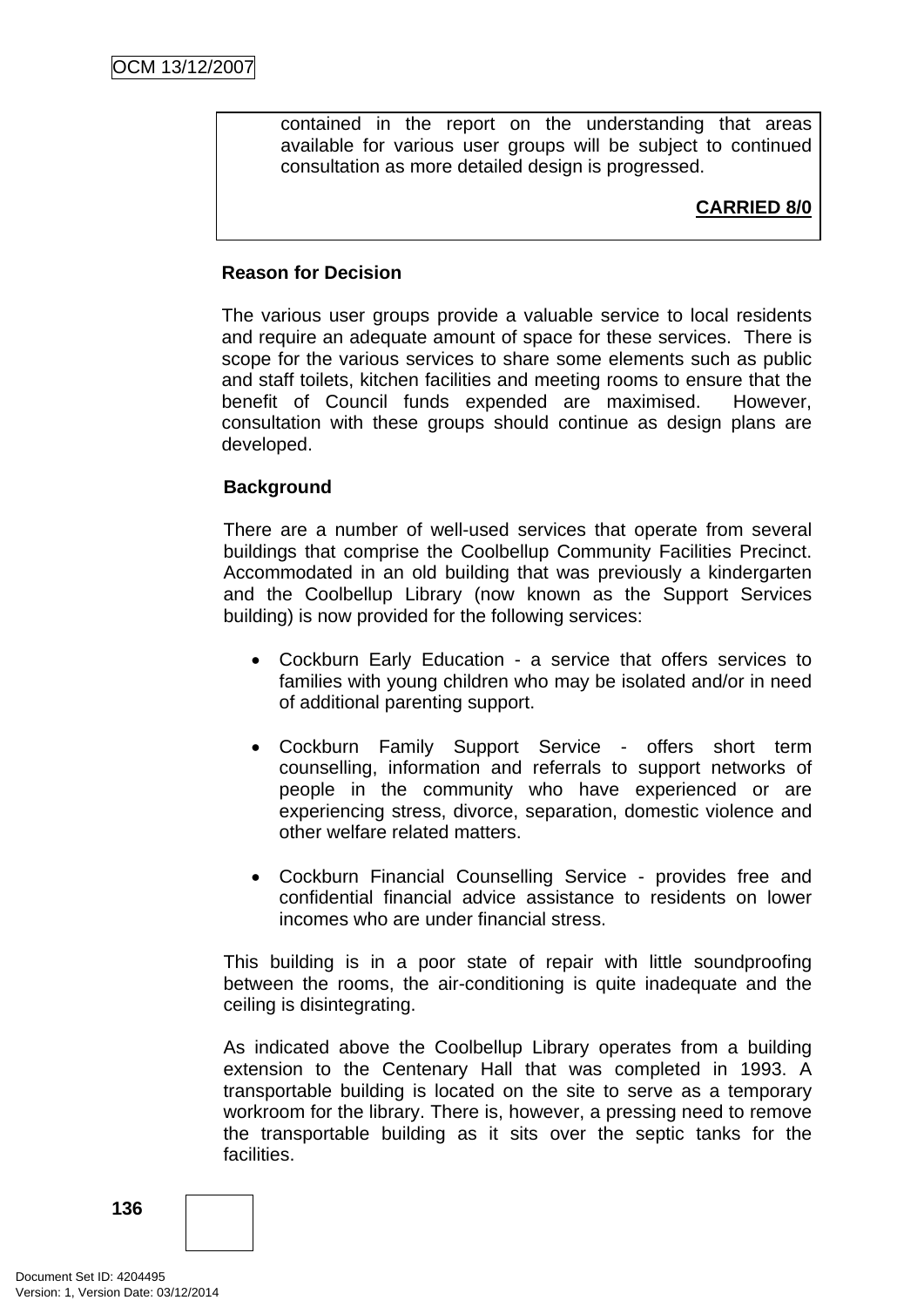Another transportable building is located behind the support services building and is used as a crèche/childcare service for the support services and a community playgroup.

Council operates the Cockburn Child Care Services from a site on Winterfold Road in Coolbellup, which includes the Family Day Care Service and Out of School Hours Care. These facilities are currently adequate but there is limited scope to increase office accommodation and client community service delivery on the site. The Out of School Hours Care and the Toy Library for the Family Day Care Service operate from a transportable building.

Council, at its meeting of 12 April 2007 adopted City Data and Voice Network Strategies that identified an optic fibre link from the depot to the Coolbellup Community Facilities Precinct to improve greatly the IT requirements of services located on this site. Through opportunities to utilise technologies and the shared use of resources such as reception staff, telephone system, photocopiers and the like a more efficient multi purpose one stop shop for Coolbellup can be created.

Council at its meeting of July 2007 resolved as follows:

- *(1) seek community views on design Options 1, 2 and 3 as attached to the Agenda, in accordance with the consultation process detailed in the report on the Coolbellup Community Hub Development with the consultation process to advise on the level of funding currently allocated to the project;*
- *(2) provide a briefing session to Councillors incorporating the views resulting from the community consultation process;*
- *(3) require a report to be presented to a future meeting of Council incorporating the views resulting from the consultation process; and*
- *(4) consider the budget allocation for the Coolbellup Community Hall project in the context of the review of the Plan for the Future of the District during 2007/08.*

In accordance with requirements of the Council decision (2) above elected members were provided with a briefing on the outcome of the survey and consultation process on 5 November 2007.

## **Submission**

N/A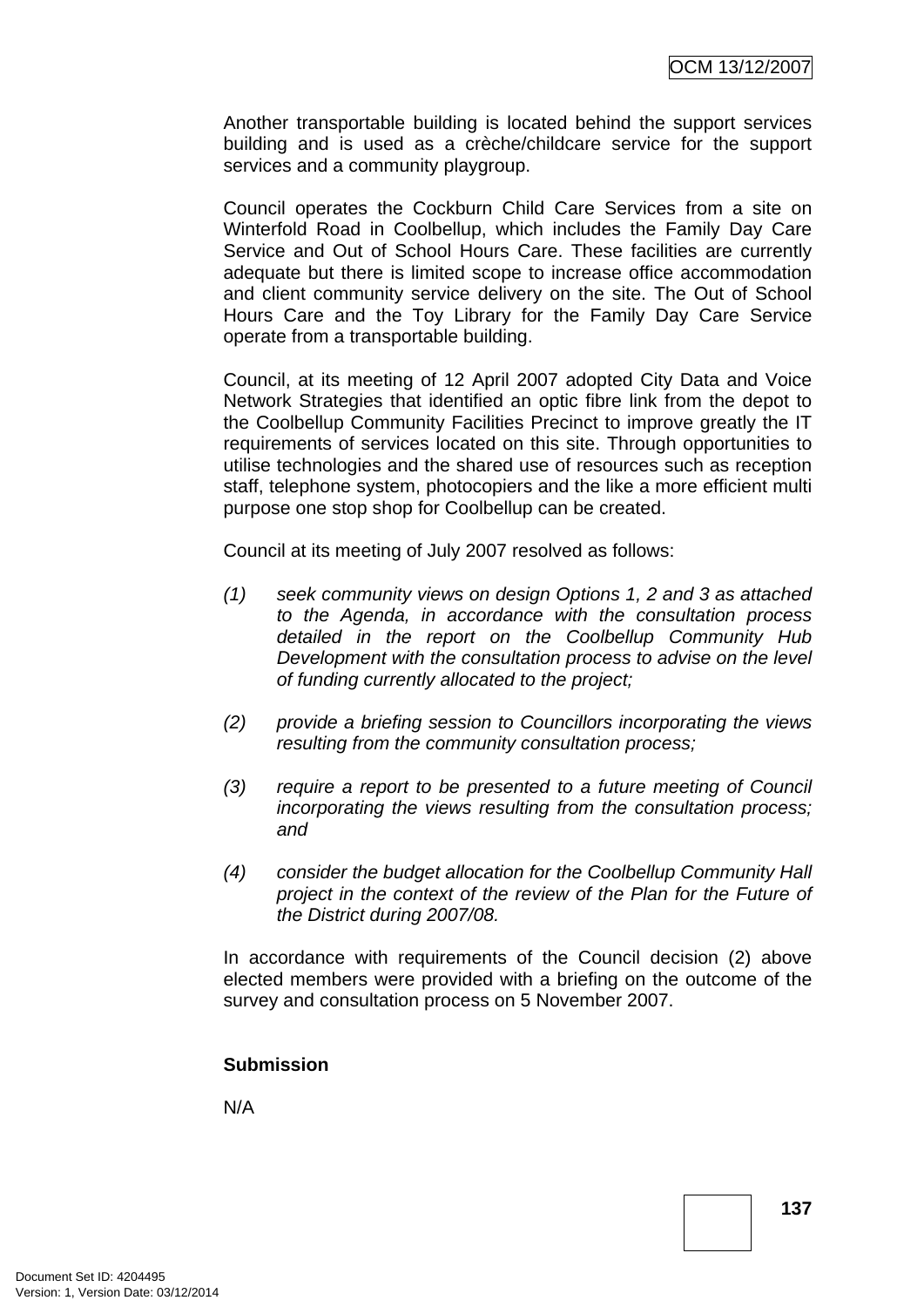## **Report**

A comprehensive community consultation process involving public meetings and a questionnaire was instigated. The results of the process are provided below.

To assist Council in its decision making process on the future facilities and service provision for the Coolbellup Community Hub a questionnaire was available to interested persons that required a number of facilities and service options to be ranked in priority order. The results of the survey can be readily broken into three identifiable interest groups, Family Day Care respondents, Cockburn Vocation Centre responds and the general public. The results have been consolidated with results as follows:

| • Library Service                          | 18% |
|--------------------------------------------|-----|
| <b>Cockburn Vocation centre</b>            | 13% |
| <b>Social work Services</b>                | 12% |
| Meeting room requirement                   | 11% |
| • Function Hall                            | 11% |
| • Children's activities (playgroups etc)   | 11% |
| • Financial Counselling                    | 10% |
| <b>Early Education Program</b>             | 8%  |
| • Childcare Services (Family Day Care etc) | 6%  |

There were 40 completed valid surveys with another 23 invalid.

The questionnaire also required respondents to prioritise the three concept options considered by Council, copies of which are attached to the agenda. The results were not unexpectantly strongly in favour of the most comprehensive option number 1 which had 46% score with option 2 with 33% and option 3 with 21%.

A public meeting was held on the  $27<sup>th</sup>$  of August 2007 attended by 23 people. A presentation and comments were also sought at a meeting of the Coolbellup Community Association and from the Coolbellup Community School P&C. The public meeting raised concerns on the following issues.

- Security after hours
- Parking availability
- Proximity to hotel
- Activities for Seniors and Youth
- Transport for seniors.

These matters are generally not unique to this development and in relation to security after hours and parking availability they can be addressed in building design. The Coolbellup Community Primary school is between the proposed development and the hotel and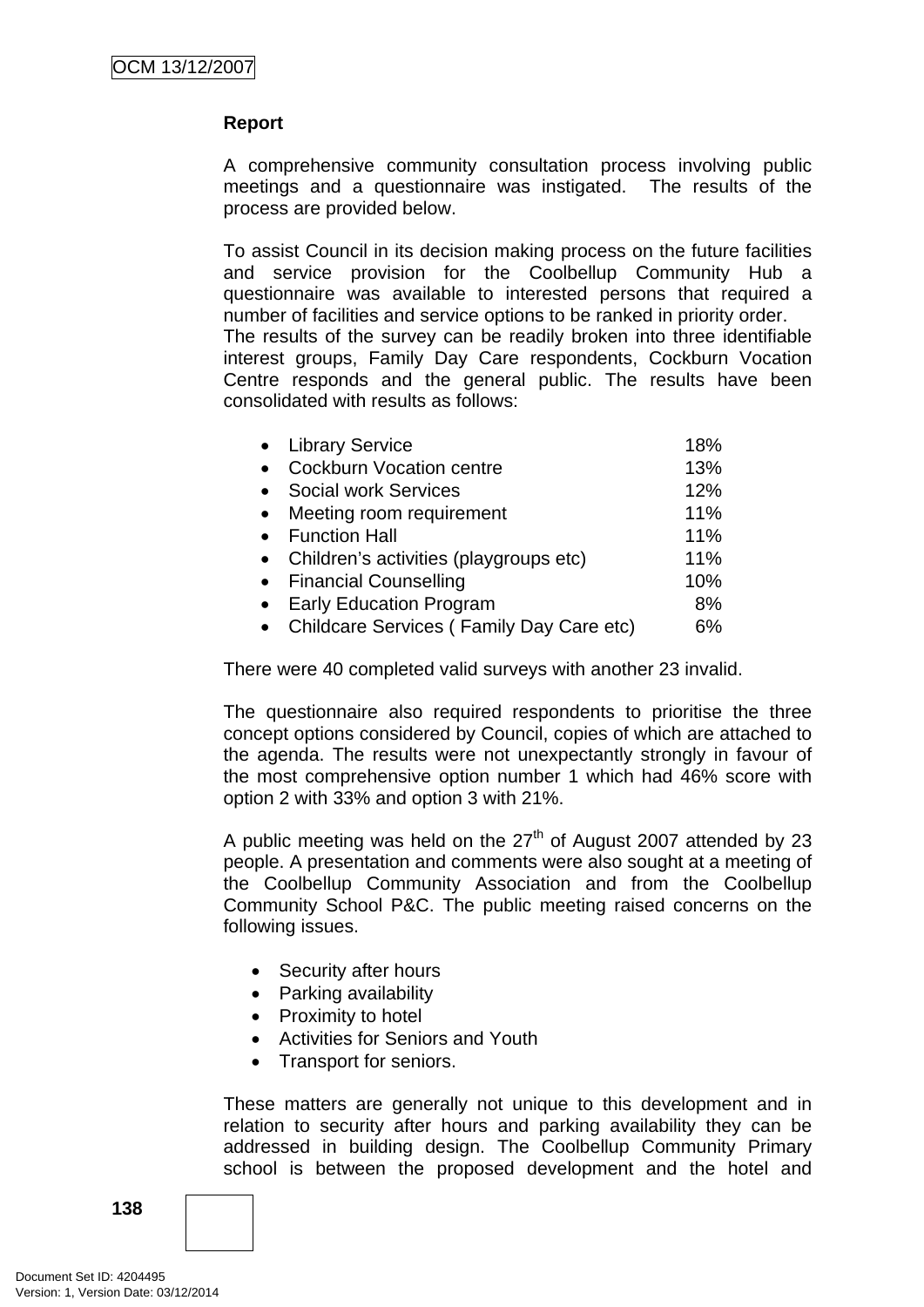appears to not have been an issue for the school. It is likely that over time the Coolbellup hotel site will be redeveloped and move away from a traditional hotel usage.

Specific matters of concern related to potential tenants raised in the consultation process were as follows:

- Family Day Care- some concern expressed that children using the facilities in the proposed hub development were more vulnerable to danger due to matters such as dangerous items throw-in into the play ground and unsavoury behaviour from others associated with the hotel. These risks appear to be no greater than numerous other facilities across the City were the general public are in close proximity to these facilities with the risks managed through standard practise.
- Cockburn Vocation Centre remain the same size as it currently is- through careful design the area available to the clients can be retained at or close to current area with opportunities for joint use of staff areas by Vocation Centre staff.
- Specific needs of craft, writing, disability support and Karate groups being met. It has always been the intent that those groups that currently use the facilities on the site will continue to have space within the new facility available to them. Should Council decide not to retain the main hall in its current form it is proposed that the new Len Packham Clubrooms have a modified floor to address the needs of activities such as dance and karate.

Whilst there is value in the community consultation process it ought to be noted that there were a number of specific interest groups that influenced the results of the surveys and hence the results may not reflect the views of the broader Coolbellup Community. The public meeting and the presentation to the Coolbellup Community Association was to an older demographic and many of the same people attended both meetings.

Of particular interest are the Australian Bureau of Statistics figures for Coolbellup which show a higher proportion of the population in the 21- 30 age bracket (9%) and another slight lump in the 61-65 age bracket (6%). This indicates the need for Council in the shorter term to provide services for seniors in the locality and for children as the percentage of the population in the key reproductive years 25- 40 increases.

On balance option two appears to provide the most efficient concept for co located facilities which will allow for the creation of a quality multi functional community hub for Coolbellup. It ought to be noted that the option 2 concept design is indicative only and would require considerable refinement before going to construction tender.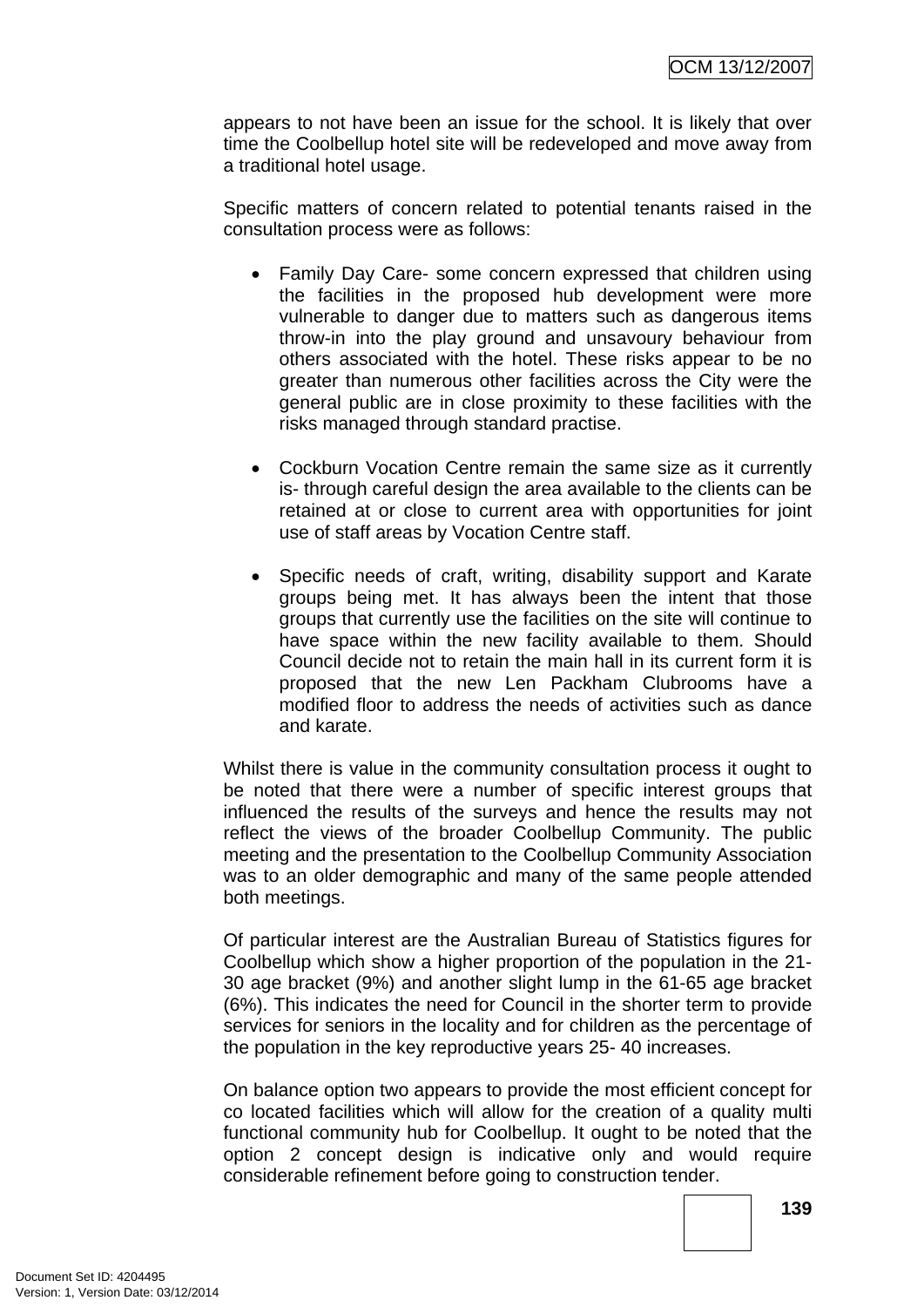## **Strategic Plan/Policy Implications**

## *Infrastructure Development*

*• To construct and maintain community facilities that meet community needs.* 

#### *Lifestyle and Aspiration Achievement*

*• To identify community needs, aspirations, expectations and priorities for services that are required to meet the changing demographics of the district.* 

#### *Governance Excellence*

*• To maximise use of technology that contributes to the efficient delivery of Council's services.* 

#### **Budget/Financial Implications**

The building options for the upgrade of the Coolbellup hub have indicative costing are as follows:

| • Option 1   | \$3,630,000 |
|--------------|-------------|
| • Option 2   | \$3,238,000 |
| • Option $3$ | \$2,328,000 |

On the Current plan for the future of the district there is \$650,000 allocated to this project. It is proposed that consideration of the budget allocation for the Coolbellup Community Hub redevelopment be considered in the context of the Revised Plan for the Future of the District proposed to be presented to Council early in 2008.

## **Legal Implications**

Nil.

## **Community Consultation**

Questionnaires were available on the proposed project. A duly advertised public meeting was held on the 27 August 2007. A presentation and comment opportunity was made to the Coolbellup Community Association on 3 October 2007 and a similar opportunity was provided to the local P&C on 12 October 2007.

## **Attachment(s)**

- (1) Consolidated survey results.
- (2) Demographic profile Coolbellup and other relevant population groups.

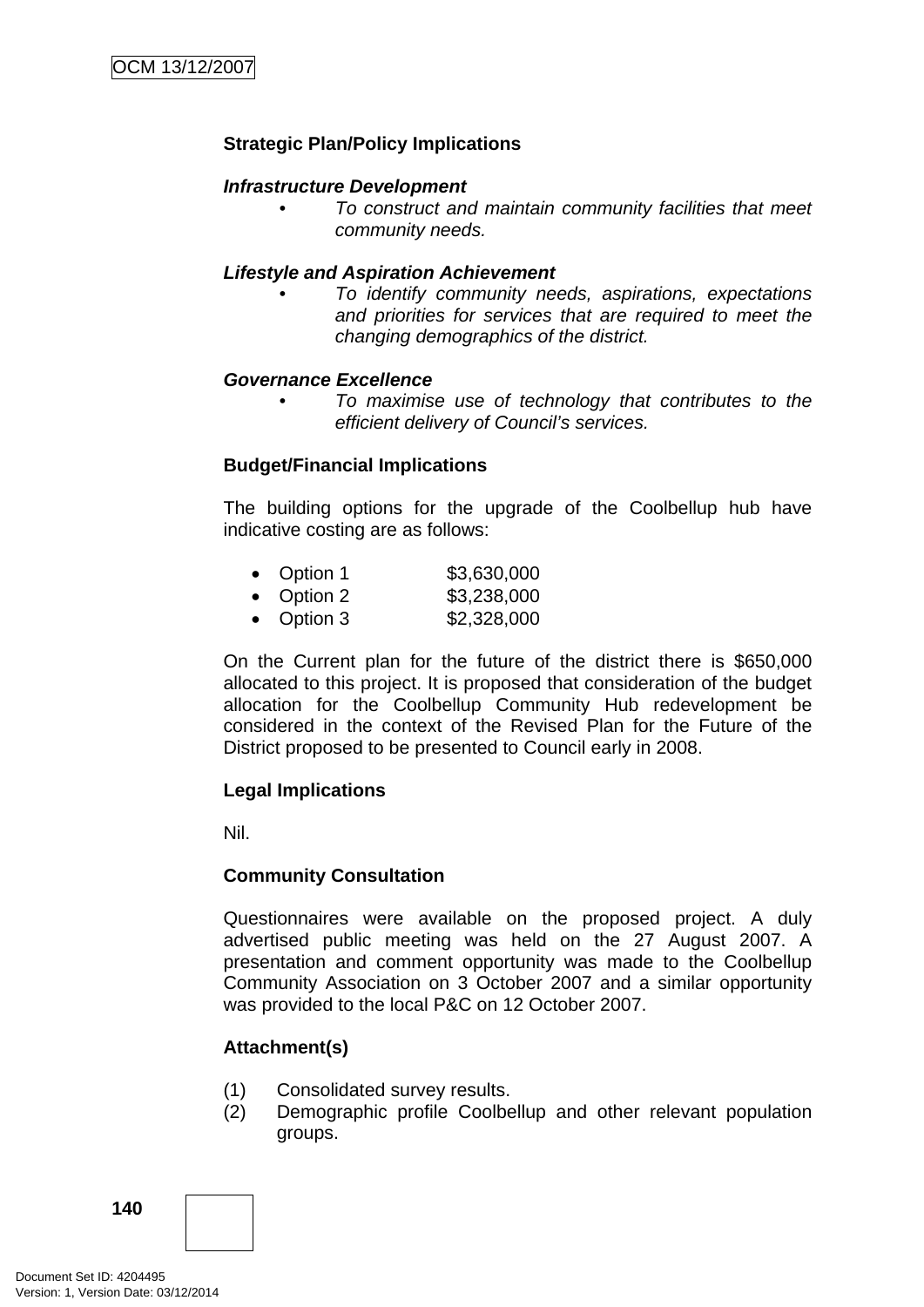# **Advice to Proponent(s)/Submissioners**

Those who lodged a submission on the proposal have been advised that this matter is to be considered at the December 2007 Council Meeting.

## **Implications of Section 3.18(3) Local Government Act, 1995**

Nil.

MAYOR LEE AND CLR OLIVER RETURNED TO THE MEETING THE TIME BEING 8.26 PM.

THE PRESIDING MEMBER ADVISED MAYOR LEE AND CLR OLIVER OF COUNCIL'S DECISION WHILE THEY WERE ABSENT FROM THE MEETING.

MAYOR LEE RESUMED THE ROLE OF PRESIDING MEMBER.

## **18. EXECUTIVE DIVISION ISSUES**

**18.1 (MINUTE NO 3646) (OCM 13/12/2007) - MINUTES OF THE CHIEF EXECUTIVE OFFICER PERFORMANCE AND SENIOR STAFF KEY PROJECTS APPRAISAL COMMITTEE - 15 NOVEMBER 2007 (1192) (SC) (ATTACH)** 

### **RECOMMENDATION**

That Council receives the Minutes of the Chief Executive Officer Performance and Senior Staff Key Projects Appraisal Committee dated 15 November 2007, as provided to Elected Members under separate cover as confidential attachments, and adopts the recommendations contained therein.

# **TO BE CARRIED BY AN ABSOLUTE MAJORITY OF COUNCIL**

#### **COUNCIL DECISION**

MOVED Clr S Limbert SECONDED Clr C Reeve-Fowkes that the recommendation be adopted.

# **CARRIED BY ABSOLUTE MAJORITY OF COUNCIL 10/0**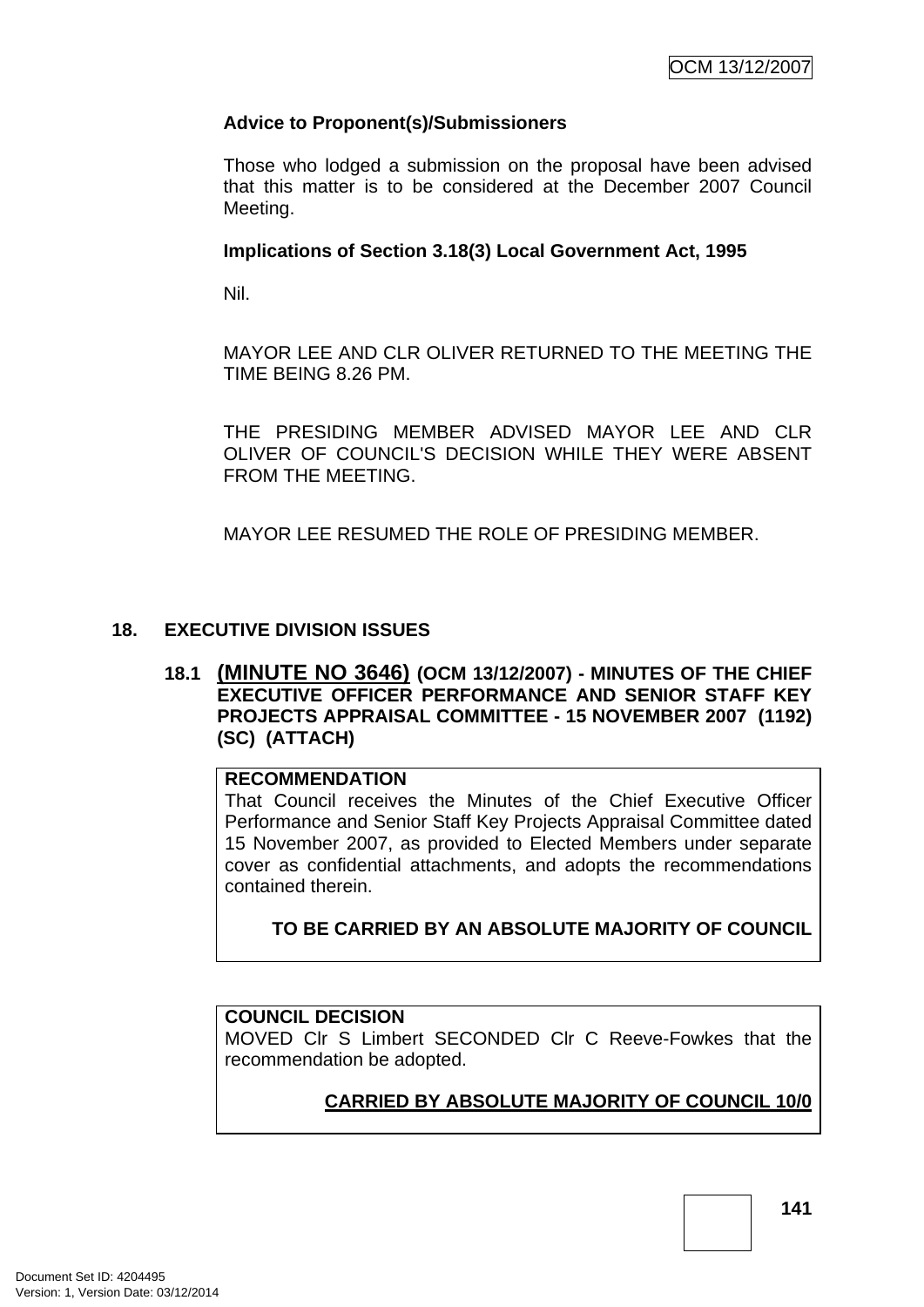# **Background**

The Chief Executive Officer Performance and Senior Staff key Projects Appraisal Committee met on 15 November 2007. The minutes of that meeting are required to be presented to Council and its recommendations considered by Council.

## **Submission**

The minutes of the Committee meeting are attached to the Agenda. Items dealt with at the Committee meeting form the basis of the Minutes.

## **Report**

The Committee recommendations are now presented for consideration by Council and if accepted, are endorsed as the decisions of Council. Any elected member may withdraw any item from the Committee meeting for discussion and propose an alternative recommendation for Council's consideration. Any such items will be dealt with separately, as provided for in Council's Standing Orders.

## **Strategic Plan/Policy Implications**

#### *Governance Excellence*

*• To maintain a professional, well-trained and healthy workforce that is responsive to the community's needs.* 

## **Budget/Financial Implications**

Committee Minutes refer.

## **Legal Implications**

Committee Minutes refer.

## **Community Consultation**

N/A

# **Attachment(s)**

Minutes of the Chief Executive Officer Performance and Senior Staff Key Projects Appraisal Committee 15 November 2007 are provided to the Elected Members as confidential attachments.

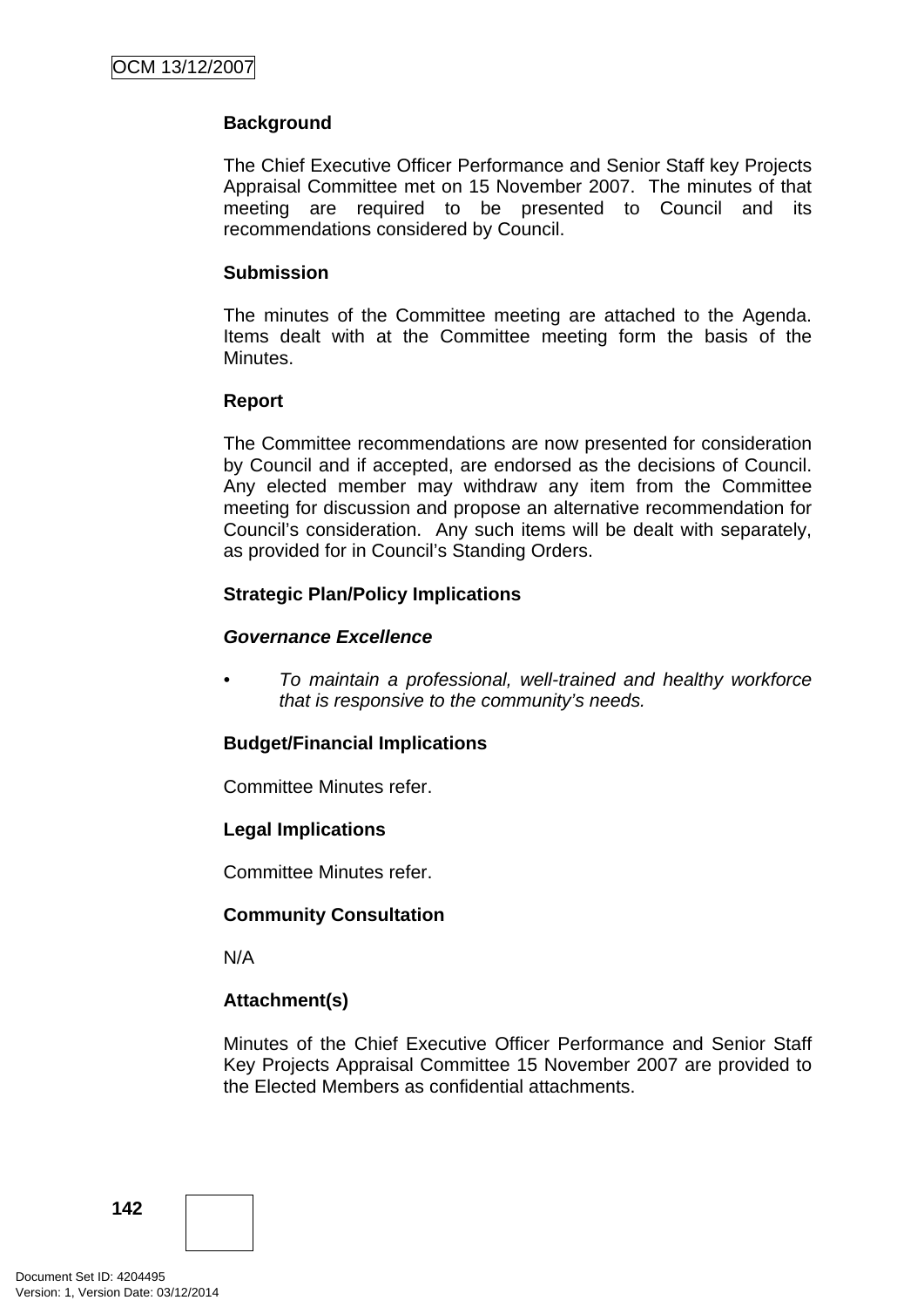## **Advice to Proponent(s)/Submissioners**

The CEO and Senior Staff have been advised that this matter is to be considered at the December 2007 Council Meeting.

## **Implications of Section 3.18(3) Local Government Act, 1995**

Committee Minutes refer.

## **19. MOTIONS OF WHICH PREVIOUS NOTICE HAS BEEN GIVEN**

Nil

### **20. NOTICES OF MOTION GIVEN AT THE MEETING FOR CONSIDERATION AT NEXT MEETING**

Nil

## **21. NEW BUSINESS OF AN URGENT NATURE INTRODUCED BY COUNCILLORS OR OFFICERS**

**21.1 (MINUTE NO 3647) (OCM 13/12/2007) - RFT38/2007 LANDFILL DISPOSAL SERVICES (WASTE COMPACTION, DESIGNATION AND COVERING SERVICES) (RFT38/2007) (L DAVIESON)** 

#### **RECOMMENDATION**

That Council accept the Tender No.RFT38/2007 'Landfill Disposal Services (Waste Compaction, Designation and Covering Services) submitted by Micson Pty Ltd for the provision of Landfill Disposal Services in accordance with the Schedule of Rates provided in their submission over an initial three(3) year period concluding 31 December 2010 for an estimated annual cost of \$970,919.40 GST inclusive (\$882,654.00 GST exclusive).

#### **COUNCIL DECISION**

MOVED Clr I Whitfield SECONDED Deputy Mayor K Allen that the recommendation be adopted.

**CARRIED 10/0**

## **Background**

Council requires a contractor to provide landfill operation and disposal services at the Henderson Waste Recovery Park for a three year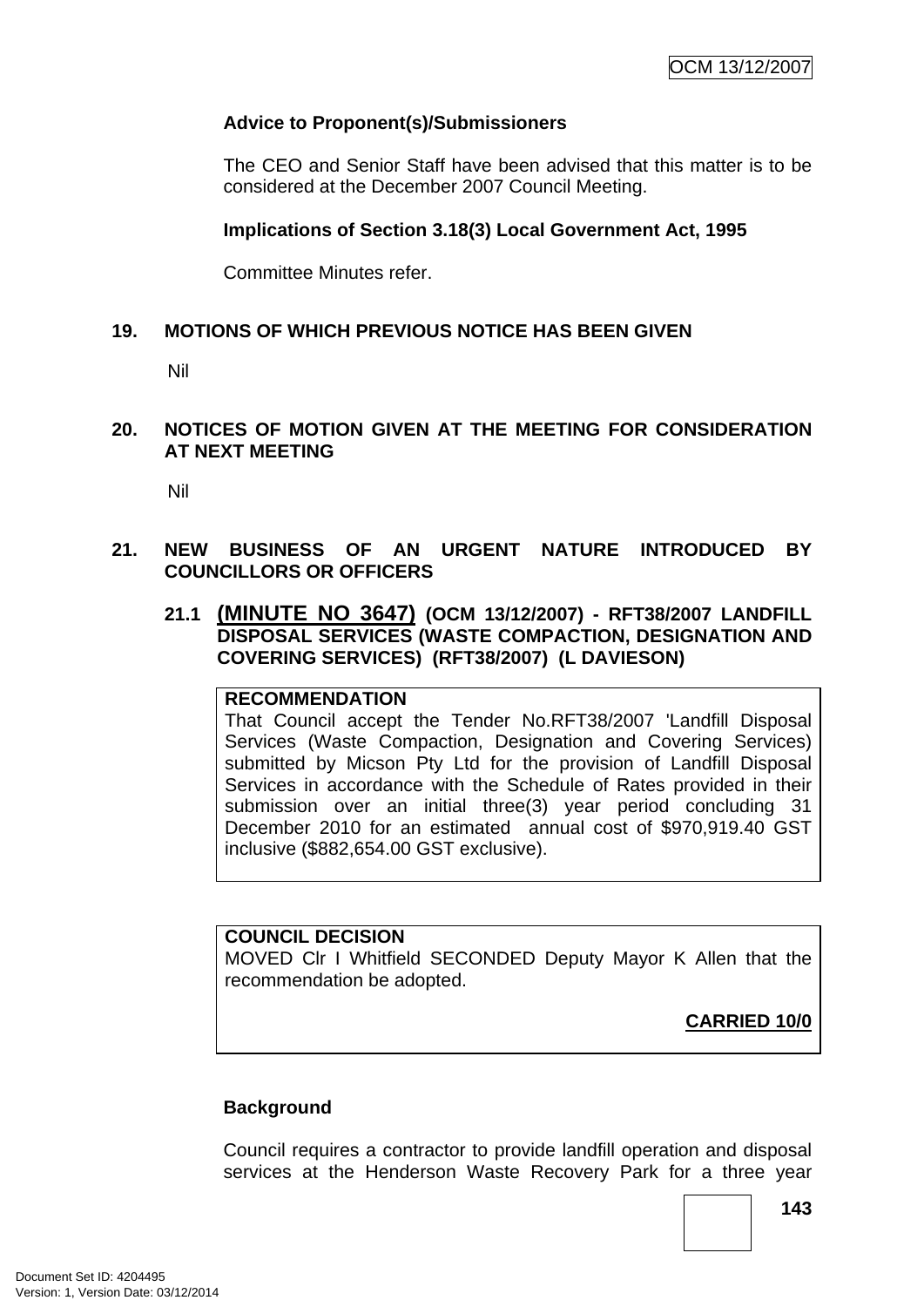period. The previous contract No. RFT 33/2005, held by Canning Vale Earthmoving, was due to expire 30 June 2008; however, this contract was terminated on 12 October 2007 as a result of non performance and contract compliance issues. In the interim, machinery hired from Micson on an hourly rate has provided plant in order that the Henderson Landfill can continue to manage the waste volumes. Accordingly, the necessary documentation and specification were prepared and tenders called.

# **Submission**

Tenders closed at 2:30pm (AWDT) on Tuesday 11<sup>th</sup> December 2007 and five (5) tender submissions were received from:

- 1. Grosvenor Lodge P/L
- 2. Western Plant Hire
- 3. Micson
- 4. EquipRent Aust Pty Ltd
- 5. E.J's Mini Excavators

## **Report**

# *Compliant Tenderers*

The five (5) tenders submitted were deemed compliant with the conditions of tendering and compliance criteria.

E.J.'s Mini Excavators responded to the addendum that was issued on 6 of December 2007 that related to Steel Removal/Disposal Services only. Western Plant Hire and Micson also responded to this request however it was decided not to award this portion of the contract.

As E.J.'s Mini Excavators submission did not relate to the core business of the tender and as a result have been removed from the assessment process.

# *Evaluation Criteria*

In determining the most advantageous Tender, the Evaluation Panel has scored each tenderer against the following qualitative criteria.

| <b>Evaluation Criteria</b>                | Weighting<br>Percentage |  |
|-------------------------------------------|-------------------------|--|
| <b>Demonstrated Experience</b>            | 15%                     |  |
| <b>Demonstrated Safety Management</b>     | 5%                      |  |
| <b>Tenderer's Resources</b>               | 15%                     |  |
| <b>Key Personal Skills and Experience</b> | 15%                     |  |
| Tendered Price - Schedule of Rates        | 50%                     |  |
| <b>TOTAL</b>                              | 100%                    |  |

**144**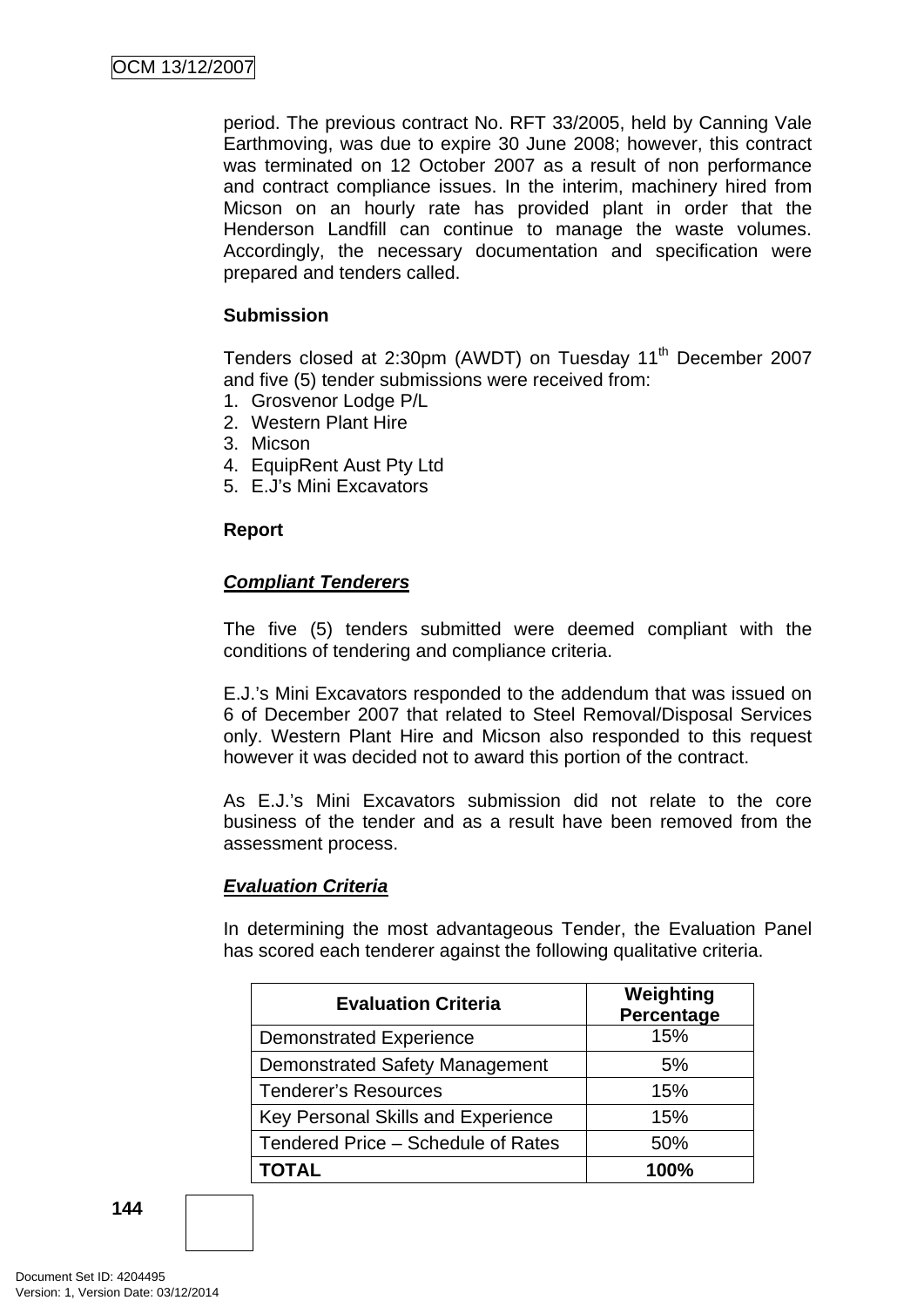## Tender Intent/Requirements

The supply of efficient, cost effective and compliant landfill disposal services that will provide waste compaction, diversion of recyclable product from the waste stream and covering services.

## *Evaluating Officers*

The tender submissions were evaluated by:

- 1. Michael Littleton Director of Engineering and Works
- 2. Lyall Davieson Waste Manager

Scoring Table

| <b>Scores</b>             |                                                      |                                                           |                               |  |  |  |
|---------------------------|------------------------------------------------------|-----------------------------------------------------------|-------------------------------|--|--|--|
| <b>Tenderer's Name</b>    | <b>Non-Cost</b><br><b>Evaluation</b><br><b>Score</b> | <b>Cost Criteria</b><br><b>Evaluation</b><br><b>Score</b> | Total<br><b>Score</b><br>100% |  |  |  |
|                           | 50%                                                  | 50%                                                       |                               |  |  |  |
| Micson                    | 44%                                                  | 50%                                                       | 94.0%                         |  |  |  |
| Grosvenor Lodge P/L       | 50%                                                  | 37.29%                                                    | 87.3%                         |  |  |  |
| EquipRent Australia P/L   | 32%                                                  | 46.35%                                                    | 78.3%                         |  |  |  |
| <b>Western Plant Hire</b> | 38%                                                  | 36.73%                                                    | 74.7%                         |  |  |  |

## Evaluation Criteria Assessment

Four of the five tenders considered all showed they have the capacity to meet the City's requirements as detailed in the Specification as well as comply with the General and Special Conditions of Contract as stated in the tender document.

The financial evaluation criteria were based on an expected annual estimate value of contract. The "Request for Tender" required that applicants submit a schedule of rates, not a lump sum. The Per Hour GST exclusive prices from the Tendered Prices Spreadsheet submitted without fuel were used in the evaluation. The prices were applied to the estimated annual demand on each respective plant item required for the works and specifically the >210 hours/month option for the Waste Compactor and the Track Loader and the <150 hours/month option for the Water Truck and the Wheeled Loader.

Micson provided the best assessment against the selection criteria and referees were consulted to assess their capacity to perform the works. Micson are engaged currently at the Henderson Waste Recovery Park and are providing good results given the equipment available to them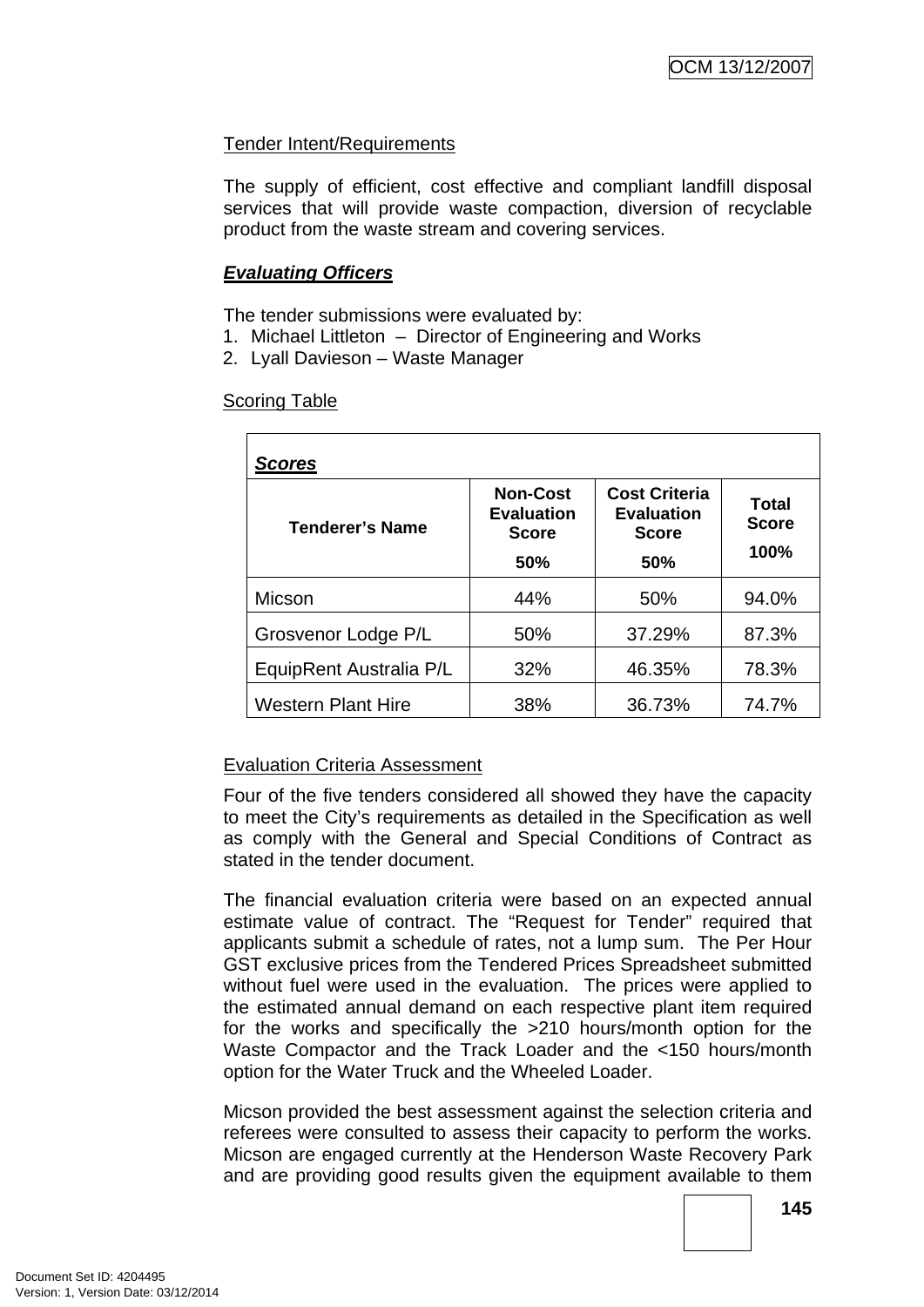and the arrangement under which they operate. Consequently, it is recommended that their tender be supported.

### Environmental Implications

In selecting a contractor to undertake landfill disposal services, it is imperative that the operation be managed so that all Environmental Licence Conditions are met. This will ensure that the long term future of the site is secure. The contract focuses specifically on this requirement.

To date Micson have shown a keen interest in improving the amenity and site presentation. In addition they have supported our efforts to reduce the risk of fire on the site, as well as controlling litter, dust, odour, water, noise and vermin.

#### Relevant Experience

Only two (2) of the tenders were considered to have a high level of relevant experience.

### Delivery Response Times

All tenders delivery response times are of a satisfactory level.

## **Strategic Plan/Policy Implications**

## **Natural Environmental Management**

• To manage the City's waste stream to achieve sustainable resource management, in an environmentally acceptable manner.

## **Budget/Financial Implications**

The cost of the Landfill Disposal Services is covered in the annual Budget allocations for Waste Disposal Services (OP-8304). The estimated expenditure for 2007-2008 under Henderson Disposal Site (8304) is \$1,723,198. The estimated annual cost of the tender is \$970,919.40 GST inclusive (\$882,654.00 GST exclusive).

## **Legal Implications**

Section 3.57 of the Local Government Act 1995 and Part 4 of the Local Government (Functions and General) Regulations 1996 refers.

## **Community Consultation**

Tender number RFT 38/2007 Landfill Disposal Services was advertised on Saturday 24 November 2007 in the Local Government Tenders

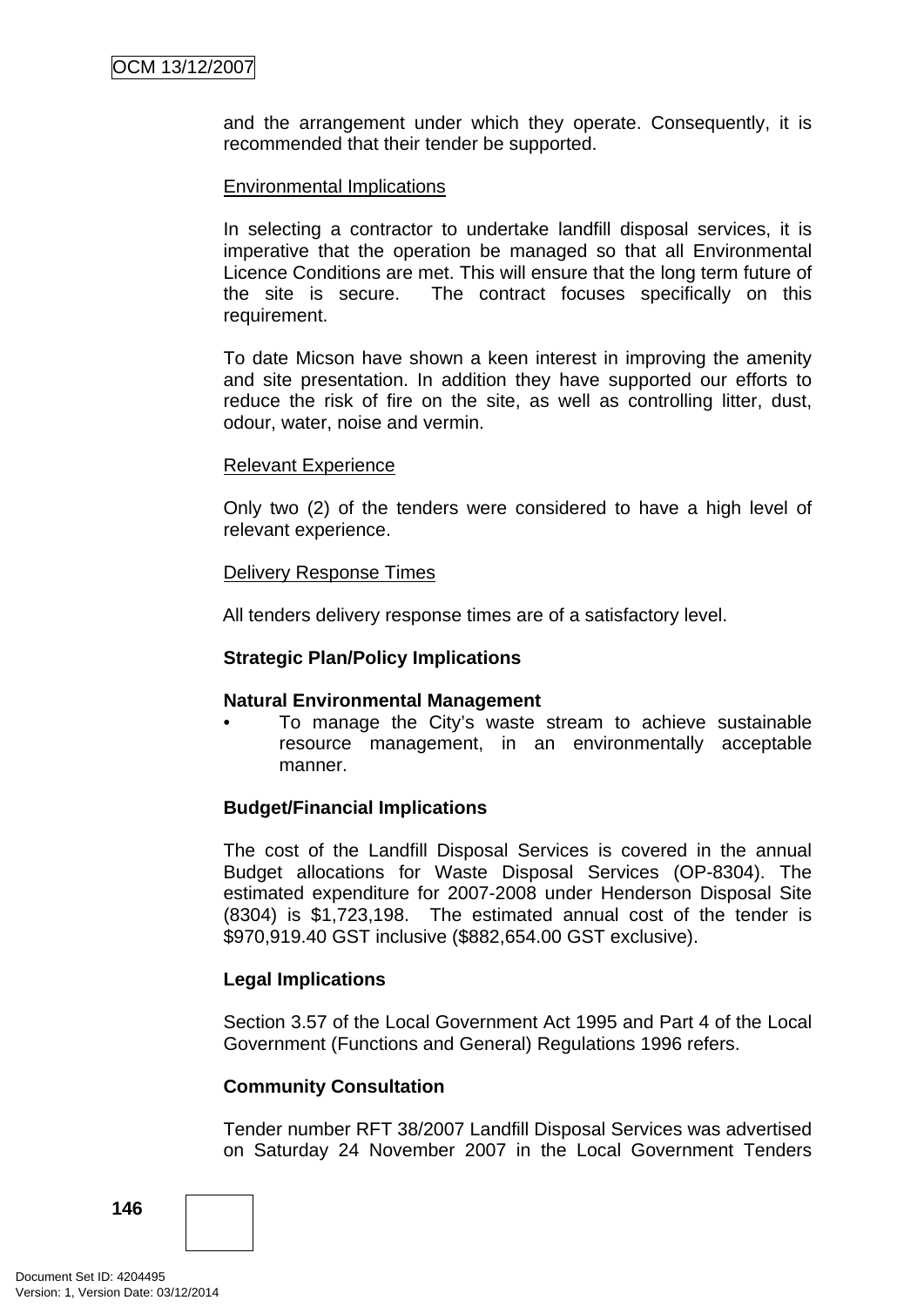section of "The West Australian" newspaper. It was also displayed on the City's website between 23 November –11 December 2007.

# **Attachment(s)**

- 1. Tendered Prices "Confidential."
- 2. Tender Evaluation Sheet "Confidential."
- 3. Compliance Criteria Checklist

# **Advice to Proponent(s)/Submissioners**

Tenderers were advised that the matter of the tender for the Landfill Disposal Services (Waste Compaction, Designation and covering services) will be considered at the Ordinary Council meeting to be held Thursday 13 December 2007.

## **Implications of Section 3.18(3) Local Government Act, 1995**

Nil.

## **22 (OCM 13/12/2007) - MATTERS TO BE NOTED FOR INVESTIGATION, WITHOUT DEBATE**

Clr Kevin Allen has requested that officers investigate and prepare a report detailing the predicted traffic impacts as a result of the Cockburn Coast and other regional developments that will have a direct affect on the Cockburn road network. The report should pay particular attention to the movement of traffic on the major east/west and north/south district distributors, the potential for increased traffic on local distributors as a result of the increased travel demand and possible solutions to address this.

# **23. CONFIDENTIAL BUSINESS**

Nil

# **24. (MINUTE NO 3648) (OCM 13/12/2007) - RESOLUTION OF COMPLIANCE (SECTION 3.18(3), LOCAL GOVERNMENT ACT 1995)**

## **RECOMMENDATION**

That Council is satisfied that resolutions carried at this Meeting and applicable to items concerning Council provided services and facilities, are:-

- (1) integrated and co-ordinated, so far as practicable, with any provided by the Commonwealth, the State or any public body;
- (2) not duplicated, to an extent Council considers inappropriate, services